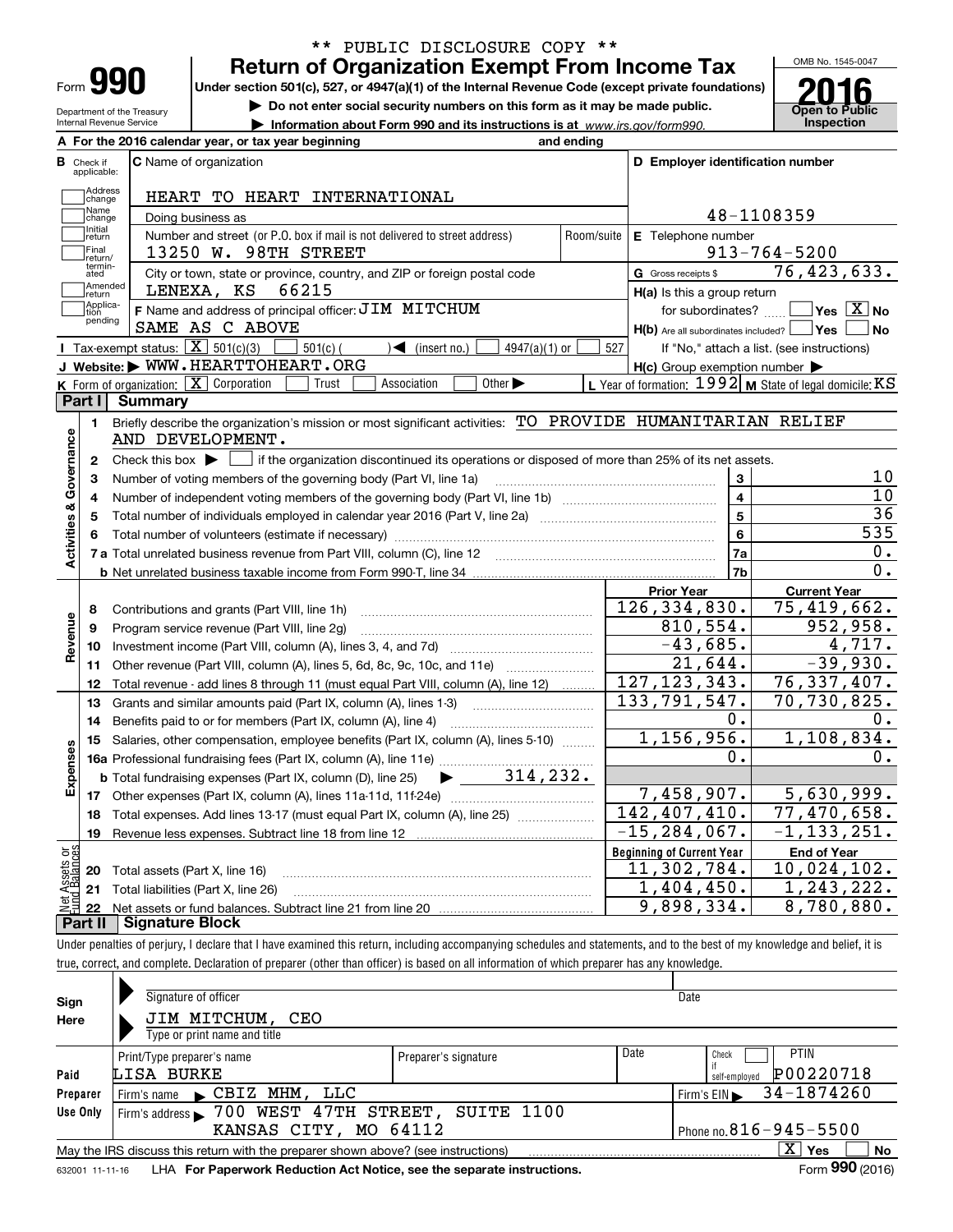|              | HEART TO HEART INTERNATIONAL<br>Form 990 (2016)                                                                                              | 48-1108359 |    | Page 2                                 |
|--------------|----------------------------------------------------------------------------------------------------------------------------------------------|------------|----|----------------------------------------|
|              | <b>Statement of Program Service Accomplishments</b><br>Part III                                                                              |            |    |                                        |
|              |                                                                                                                                              |            |    |                                        |
| 1            | Briefly describe the organization's mission:<br>HHI STRENGTHENS COMMUNITIES THROUGH IMPROVING HEALTH ACCESS AND                              |            |    |                                        |
|              | PROVIDING HUMANITARIAN DEVELOPMENT AND CRISIS RELIEF WORLDWIDE.                                                                              |            | WE |                                        |
|              | COLLABORATE WITH PARTNERS, ENGAGE VOLUNTEERS AND DEPLOY RESOURCES<br>ACHIEVE THIS MISSION.                                                   |            | TО |                                        |
| $\mathbf{2}$ | Did the organization undertake any significant program services during the year which were not listed on the                                 |            |    |                                        |
|              | prior Form 990 or 990-EZ?                                                                                                                    |            |    | $\sqrt{}$ Yes $\sqrt{}$ X $\sqrt{}$ No |
|              | If "Yes," describe these new services on Schedule O.                                                                                         |            |    |                                        |
| 3            | Did the organization cease conducting, or make significant changes in how it conducts, any program services?                                 |            |    | $\sqrt{}$ Yes $\sqrt{}$ X $\sqrt{}$ No |
|              | If "Yes," describe these changes on Schedule O.                                                                                              |            |    |                                        |
| 4            | Describe the organization's program service accomplishments for each of its three largest program services, as measured by expenses.         |            |    |                                        |
|              | Section 501(c)(3) and 501(c)(4) organizations are required to report the amount of grants and allocations to others, the total expenses, and |            |    |                                        |
|              | revenue, if any, for each program service reported.                                                                                          |            |    |                                        |
|              | 74, 579, 307. including grants of \$69, 749, 380. ) (Revenue \$<br>(Expenses \$<br>$4a$ (Code:                                               |            |    |                                        |
|              | INTERNATIONAL HUMANITARIAN ASSISTANCE: HHI STRENGTHENS COMMUNITIES                                                                           |            |    |                                        |
|              | OUTSIDE THE UNITED STATES THROUGH IMPROVING HEALTH ACCESS, PROVIDING                                                                         |            |    |                                        |
|              | HUMANITARIAN DEVELOPMENT, AND CRISIS RELIEF.                                                                                                 |            |    |                                        |
|              |                                                                                                                                              |            |    |                                        |
|              |                                                                                                                                              |            |    |                                        |
|              |                                                                                                                                              |            |    |                                        |
|              |                                                                                                                                              |            |    |                                        |
|              |                                                                                                                                              |            |    |                                        |
|              |                                                                                                                                              |            |    |                                        |
|              |                                                                                                                                              |            |    |                                        |
|              |                                                                                                                                              |            |    |                                        |
| 4b           | 1,594,430. including grants of \$<br>981, 445. $ $ (Revenue \$<br>(Expenses \$<br>(Code:                                                     |            |    | 958, 753.                              |
|              | HHI STRENGTHENS COMMUNITIES WITHIN<br>DOMESTIC HUMANITARIAN ASSISTANCE :                                                                     |            |    |                                        |
|              | THE UNITED STATES THROUGH IMPROVING HEALTH ACCESS, PROVIDING                                                                                 |            |    |                                        |
|              | HUMANITARIAN DEVELOPMENT, AND CRISIS RELIEF.                                                                                                 |            |    |                                        |
|              |                                                                                                                                              |            |    |                                        |
|              |                                                                                                                                              |            |    |                                        |
|              |                                                                                                                                              |            |    |                                        |
|              |                                                                                                                                              |            |    |                                        |
|              |                                                                                                                                              |            |    |                                        |
|              |                                                                                                                                              |            |    |                                        |
|              |                                                                                                                                              |            |    |                                        |
|              |                                                                                                                                              |            |    |                                        |
| 4с           | (Code: ) (Expenses \$                                                                                                                        |            |    |                                        |
|              |                                                                                                                                              |            |    |                                        |
|              |                                                                                                                                              |            |    |                                        |
|              |                                                                                                                                              |            |    |                                        |
|              |                                                                                                                                              |            |    |                                        |
|              |                                                                                                                                              |            |    |                                        |
|              |                                                                                                                                              |            |    |                                        |
|              |                                                                                                                                              |            |    |                                        |
|              |                                                                                                                                              |            |    |                                        |
|              |                                                                                                                                              |            |    |                                        |
|              |                                                                                                                                              |            |    |                                        |
|              |                                                                                                                                              |            |    |                                        |
| 4d           | Other program services (Describe in Schedule O.)                                                                                             |            |    |                                        |
|              | (Expenses \$<br>(Revenue \$<br>including grants of \$                                                                                        |            |    |                                        |
| 4е           | 76, 173, 737.<br>Total program service expenses                                                                                              |            |    |                                        |
|              |                                                                                                                                              |            |    | Form 990 (2016)                        |
|              | 632002 11-11-16                                                                                                                              |            |    |                                        |

10260627 143399 118790 2016.04000 HEART TO HEART INTERNATIO 118790\_1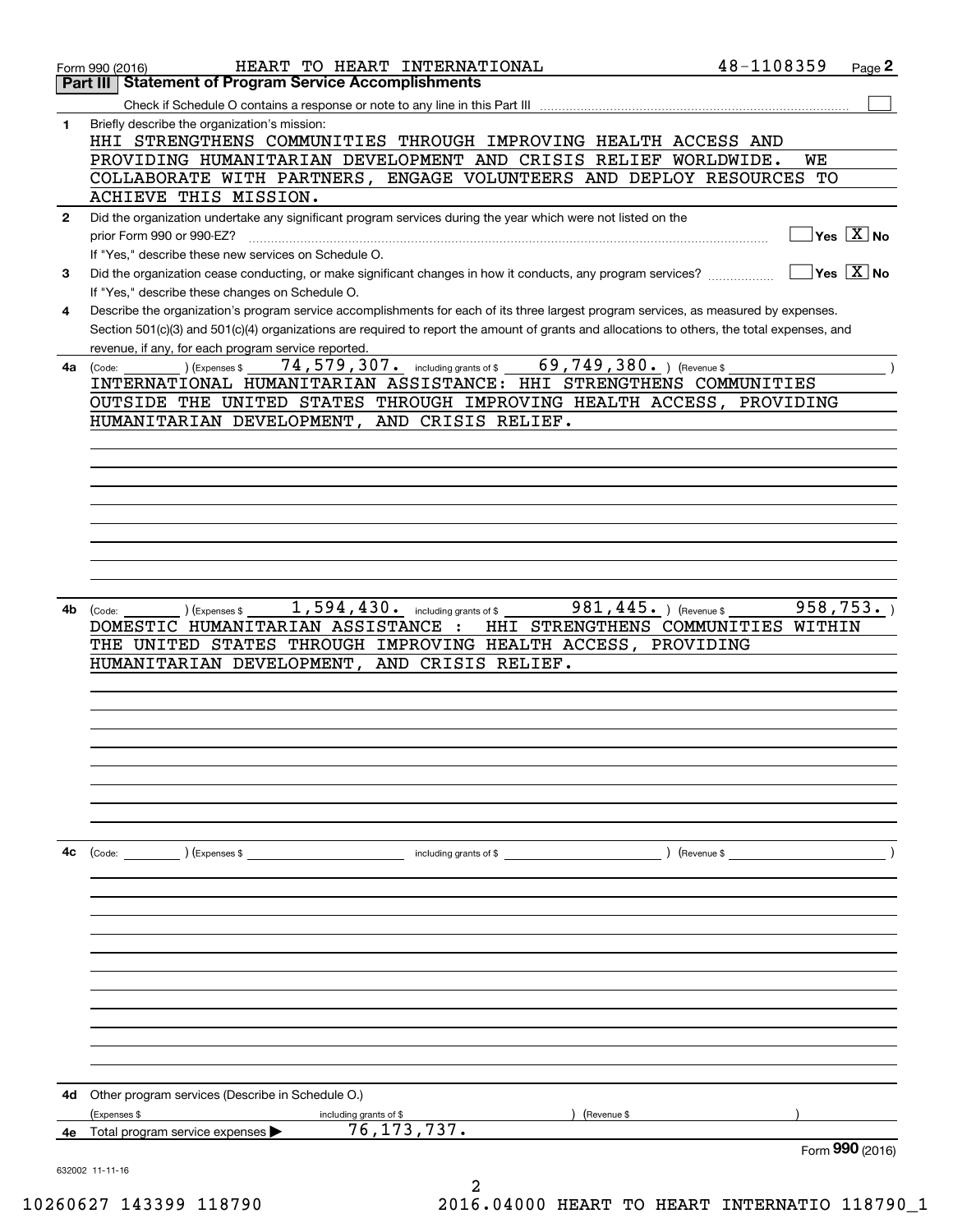| Form 990 (2016) |  |  |
|-----------------|--|--|

Form 990 (2016) Page **3Part IV Checklist of Required Schedules** HEART TO HEART INTERNATIONAL 48-1108359

| Is the organization described in section $501(c)(3)$ or $4947(a)(1)$ (other than a private foundation)?<br>1<br>х<br>1.<br>$\overline{\mathbf{x}}$<br>$\mathbf{2}$<br>2<br>Did the organization engage in direct or indirect political campaign activities on behalf of or in opposition to candidates for<br>3<br>x<br>3<br>Section 501(c)(3) organizations. Did the organization engage in lobbying activities, or have a section 501(h) election in effect<br>4<br>x<br>4<br>Is the organization a section 501(c)(4), 501(c)(5), or 501(c)(6) organization that receives membership dues, assessments, or<br>5<br>х<br>5<br>Did the organization maintain any donor advised funds or any similar funds or accounts for which donors have the right to<br>6<br>х<br>provide advice on the distribution or investment of amounts in such funds or accounts? If "Yes," complete Schedule D, Part I<br>6<br>Did the organization receive or hold a conservation easement, including easements to preserve open space,<br>7<br>x<br>$\overline{7}$<br>Did the organization maintain collections of works of art, historical treasures, or other similar assets? If "Yes," complete<br>8<br>х<br>8<br>Did the organization report an amount in Part X, line 21, for escrow or custodial account liability, serve as a custodian for<br>9<br>amounts not listed in Part X; or provide credit counseling, debt management, credit repair, or debt negotiation services?<br>x<br>9<br>If "Yes," complete Schedule D, Part IV<br>Did the organization, directly or through a related organization, hold assets in temporarily restricted endowments, permanent<br>10<br>х<br>10<br>If the organization's answer to any of the following questions is "Yes," then complete Schedule D, Parts VI, VIII, VIII, IX, or X<br>11<br>as applicable.<br>a Did the organization report an amount for land, buildings, and equipment in Part X, line 10? If "Yes," complete Schedule D,<br>х<br>11a<br><b>b</b> Did the organization report an amount for investments - other securities in Part X, line 12 that is 5% or more of its total<br>x<br>11b<br>c Did the organization report an amount for investments - program related in Part X, line 13 that is 5% or more of its total<br>х<br>11c<br>d Did the organization report an amount for other assets in Part X, line 15 that is 5% or more of its total assets reported in<br>x<br>11d<br>$\mathbf X$<br>e Did the organization report an amount for other liabilities in Part X, line 25? If "Yes," complete Schedule D, Part X<br><b>11e</b><br>f Did the organization's separate or consolidated financial statements for the tax year include a footnote that addresses<br>х<br>the organization's liability for uncertain tax positions under FIN 48 (ASC 740)? If "Yes," complete Schedule D, Part X<br>11f<br>12a Did the organization obtain separate, independent audited financial statements for the tax year? If "Yes," complete<br>x<br>12a<br>Schedule D, Parts XI and XII<br><b>b</b> Was the organization included in consolidated, independent audited financial statements for the tax year?<br>12 <sub>b</sub><br>X,<br>If "Yes," and if the organization answered "No" to line 12a, then completing Schedule D, Parts XI and XII is optional<br>$\mathbf X$<br>13<br>13<br>X<br>Did the organization maintain an office, employees, or agents outside of the United States?<br>14a<br>14a<br><b>b</b> Did the organization have aggregate revenues or expenses of more than \$10,000 from grantmaking, fundraising, business,<br>investment, and program service activities outside the United States, or aggregate foreign investments valued at \$100,000<br>х<br>14b<br>Did the organization report on Part IX, column (A), line 3, more than \$5,000 of grants or other assistance to or for any<br>15<br>х<br>15<br>Did the organization report on Part IX, column (A), line 3, more than \$5,000 of aggregate grants or other assistance to<br>16<br>x<br>16<br>Did the organization report a total of more than \$15,000 of expenses for professional fundraising services on Part IX,<br>17<br>x<br>17<br>Did the organization report more than \$15,000 total of fundraising event gross income and contributions on Part VIII, lines<br>18<br>х<br>18<br>Did the organization report more than \$15,000 of gross income from gaming activities on Part VIII, line 9a? If "Yes."<br>19<br>x<br>19 |  | Yes | No |
|--------------------------------------------------------------------------------------------------------------------------------------------------------------------------------------------------------------------------------------------------------------------------------------------------------------------------------------------------------------------------------------------------------------------------------------------------------------------------------------------------------------------------------------------------------------------------------------------------------------------------------------------------------------------------------------------------------------------------------------------------------------------------------------------------------------------------------------------------------------------------------------------------------------------------------------------------------------------------------------------------------------------------------------------------------------------------------------------------------------------------------------------------------------------------------------------------------------------------------------------------------------------------------------------------------------------------------------------------------------------------------------------------------------------------------------------------------------------------------------------------------------------------------------------------------------------------------------------------------------------------------------------------------------------------------------------------------------------------------------------------------------------------------------------------------------------------------------------------------------------------------------------------------------------------------------------------------------------------------------------------------------------------------------------------------------------------------------------------------------------------------------------------------------------------------------------------------------------------------------------------------------------------------------------------------------------------------------------------------------------------------------------------------------------------------------------------------------------------------------------------------------------------------------------------------------------------------------------------------------------------------------------------------------------------------------------------------------------------------------------------------------------------------------------------------------------------------------------------------------------------------------------------------------------------------------------------------------------------------------------------------------------------------------------------------------------------------------------------------------------------------------------------------------------------------------------------------------------------------------------------------------------------------------------------------------------------------------------------------------------------------------------------------------------------------------------------------------------------------------------------------------------------------------------------------------------------------------------------------------------------------------------------------------------------------------------------------------------------------------------------------------------------------------------------------------------------------------------------------------------------------------------------------------------------------------------------------------------------------------------------------------------------------------------------------------------------------------------------------------------------------------------------------------------------------------------------------------------------------------------------------------------------------------------------------------------------------------------------------------------------------------------------------------------------------------------------------------------------|--|-----|----|
|                                                                                                                                                                                                                                                                                                                                                                                                                                                                                                                                                                                                                                                                                                                                                                                                                                                                                                                                                                                                                                                                                                                                                                                                                                                                                                                                                                                                                                                                                                                                                                                                                                                                                                                                                                                                                                                                                                                                                                                                                                                                                                                                                                                                                                                                                                                                                                                                                                                                                                                                                                                                                                                                                                                                                                                                                                                                                                                                                                                                                                                                                                                                                                                                                                                                                                                                                                                                                                                                                                                                                                                                                                                                                                                                                                                                                                                                                                                                                                                                                                                                                                                                                                                                                                                                                                                                                                                                                                                                          |  |     |    |
|                                                                                                                                                                                                                                                                                                                                                                                                                                                                                                                                                                                                                                                                                                                                                                                                                                                                                                                                                                                                                                                                                                                                                                                                                                                                                                                                                                                                                                                                                                                                                                                                                                                                                                                                                                                                                                                                                                                                                                                                                                                                                                                                                                                                                                                                                                                                                                                                                                                                                                                                                                                                                                                                                                                                                                                                                                                                                                                                                                                                                                                                                                                                                                                                                                                                                                                                                                                                                                                                                                                                                                                                                                                                                                                                                                                                                                                                                                                                                                                                                                                                                                                                                                                                                                                                                                                                                                                                                                                                          |  |     |    |
|                                                                                                                                                                                                                                                                                                                                                                                                                                                                                                                                                                                                                                                                                                                                                                                                                                                                                                                                                                                                                                                                                                                                                                                                                                                                                                                                                                                                                                                                                                                                                                                                                                                                                                                                                                                                                                                                                                                                                                                                                                                                                                                                                                                                                                                                                                                                                                                                                                                                                                                                                                                                                                                                                                                                                                                                                                                                                                                                                                                                                                                                                                                                                                                                                                                                                                                                                                                                                                                                                                                                                                                                                                                                                                                                                                                                                                                                                                                                                                                                                                                                                                                                                                                                                                                                                                                                                                                                                                                                          |  |     |    |
|                                                                                                                                                                                                                                                                                                                                                                                                                                                                                                                                                                                                                                                                                                                                                                                                                                                                                                                                                                                                                                                                                                                                                                                                                                                                                                                                                                                                                                                                                                                                                                                                                                                                                                                                                                                                                                                                                                                                                                                                                                                                                                                                                                                                                                                                                                                                                                                                                                                                                                                                                                                                                                                                                                                                                                                                                                                                                                                                                                                                                                                                                                                                                                                                                                                                                                                                                                                                                                                                                                                                                                                                                                                                                                                                                                                                                                                                                                                                                                                                                                                                                                                                                                                                                                                                                                                                                                                                                                                                          |  |     |    |
|                                                                                                                                                                                                                                                                                                                                                                                                                                                                                                                                                                                                                                                                                                                                                                                                                                                                                                                                                                                                                                                                                                                                                                                                                                                                                                                                                                                                                                                                                                                                                                                                                                                                                                                                                                                                                                                                                                                                                                                                                                                                                                                                                                                                                                                                                                                                                                                                                                                                                                                                                                                                                                                                                                                                                                                                                                                                                                                                                                                                                                                                                                                                                                                                                                                                                                                                                                                                                                                                                                                                                                                                                                                                                                                                                                                                                                                                                                                                                                                                                                                                                                                                                                                                                                                                                                                                                                                                                                                                          |  |     |    |
|                                                                                                                                                                                                                                                                                                                                                                                                                                                                                                                                                                                                                                                                                                                                                                                                                                                                                                                                                                                                                                                                                                                                                                                                                                                                                                                                                                                                                                                                                                                                                                                                                                                                                                                                                                                                                                                                                                                                                                                                                                                                                                                                                                                                                                                                                                                                                                                                                                                                                                                                                                                                                                                                                                                                                                                                                                                                                                                                                                                                                                                                                                                                                                                                                                                                                                                                                                                                                                                                                                                                                                                                                                                                                                                                                                                                                                                                                                                                                                                                                                                                                                                                                                                                                                                                                                                                                                                                                                                                          |  |     |    |
|                                                                                                                                                                                                                                                                                                                                                                                                                                                                                                                                                                                                                                                                                                                                                                                                                                                                                                                                                                                                                                                                                                                                                                                                                                                                                                                                                                                                                                                                                                                                                                                                                                                                                                                                                                                                                                                                                                                                                                                                                                                                                                                                                                                                                                                                                                                                                                                                                                                                                                                                                                                                                                                                                                                                                                                                                                                                                                                                                                                                                                                                                                                                                                                                                                                                                                                                                                                                                                                                                                                                                                                                                                                                                                                                                                                                                                                                                                                                                                                                                                                                                                                                                                                                                                                                                                                                                                                                                                                                          |  |     |    |
|                                                                                                                                                                                                                                                                                                                                                                                                                                                                                                                                                                                                                                                                                                                                                                                                                                                                                                                                                                                                                                                                                                                                                                                                                                                                                                                                                                                                                                                                                                                                                                                                                                                                                                                                                                                                                                                                                                                                                                                                                                                                                                                                                                                                                                                                                                                                                                                                                                                                                                                                                                                                                                                                                                                                                                                                                                                                                                                                                                                                                                                                                                                                                                                                                                                                                                                                                                                                                                                                                                                                                                                                                                                                                                                                                                                                                                                                                                                                                                                                                                                                                                                                                                                                                                                                                                                                                                                                                                                                          |  |     |    |
|                                                                                                                                                                                                                                                                                                                                                                                                                                                                                                                                                                                                                                                                                                                                                                                                                                                                                                                                                                                                                                                                                                                                                                                                                                                                                                                                                                                                                                                                                                                                                                                                                                                                                                                                                                                                                                                                                                                                                                                                                                                                                                                                                                                                                                                                                                                                                                                                                                                                                                                                                                                                                                                                                                                                                                                                                                                                                                                                                                                                                                                                                                                                                                                                                                                                                                                                                                                                                                                                                                                                                                                                                                                                                                                                                                                                                                                                                                                                                                                                                                                                                                                                                                                                                                                                                                                                                                                                                                                                          |  |     |    |
|                                                                                                                                                                                                                                                                                                                                                                                                                                                                                                                                                                                                                                                                                                                                                                                                                                                                                                                                                                                                                                                                                                                                                                                                                                                                                                                                                                                                                                                                                                                                                                                                                                                                                                                                                                                                                                                                                                                                                                                                                                                                                                                                                                                                                                                                                                                                                                                                                                                                                                                                                                                                                                                                                                                                                                                                                                                                                                                                                                                                                                                                                                                                                                                                                                                                                                                                                                                                                                                                                                                                                                                                                                                                                                                                                                                                                                                                                                                                                                                                                                                                                                                                                                                                                                                                                                                                                                                                                                                                          |  |     |    |
|                                                                                                                                                                                                                                                                                                                                                                                                                                                                                                                                                                                                                                                                                                                                                                                                                                                                                                                                                                                                                                                                                                                                                                                                                                                                                                                                                                                                                                                                                                                                                                                                                                                                                                                                                                                                                                                                                                                                                                                                                                                                                                                                                                                                                                                                                                                                                                                                                                                                                                                                                                                                                                                                                                                                                                                                                                                                                                                                                                                                                                                                                                                                                                                                                                                                                                                                                                                                                                                                                                                                                                                                                                                                                                                                                                                                                                                                                                                                                                                                                                                                                                                                                                                                                                                                                                                                                                                                                                                                          |  |     |    |
|                                                                                                                                                                                                                                                                                                                                                                                                                                                                                                                                                                                                                                                                                                                                                                                                                                                                                                                                                                                                                                                                                                                                                                                                                                                                                                                                                                                                                                                                                                                                                                                                                                                                                                                                                                                                                                                                                                                                                                                                                                                                                                                                                                                                                                                                                                                                                                                                                                                                                                                                                                                                                                                                                                                                                                                                                                                                                                                                                                                                                                                                                                                                                                                                                                                                                                                                                                                                                                                                                                                                                                                                                                                                                                                                                                                                                                                                                                                                                                                                                                                                                                                                                                                                                                                                                                                                                                                                                                                                          |  |     |    |
|                                                                                                                                                                                                                                                                                                                                                                                                                                                                                                                                                                                                                                                                                                                                                                                                                                                                                                                                                                                                                                                                                                                                                                                                                                                                                                                                                                                                                                                                                                                                                                                                                                                                                                                                                                                                                                                                                                                                                                                                                                                                                                                                                                                                                                                                                                                                                                                                                                                                                                                                                                                                                                                                                                                                                                                                                                                                                                                                                                                                                                                                                                                                                                                                                                                                                                                                                                                                                                                                                                                                                                                                                                                                                                                                                                                                                                                                                                                                                                                                                                                                                                                                                                                                                                                                                                                                                                                                                                                                          |  |     |    |
|                                                                                                                                                                                                                                                                                                                                                                                                                                                                                                                                                                                                                                                                                                                                                                                                                                                                                                                                                                                                                                                                                                                                                                                                                                                                                                                                                                                                                                                                                                                                                                                                                                                                                                                                                                                                                                                                                                                                                                                                                                                                                                                                                                                                                                                                                                                                                                                                                                                                                                                                                                                                                                                                                                                                                                                                                                                                                                                                                                                                                                                                                                                                                                                                                                                                                                                                                                                                                                                                                                                                                                                                                                                                                                                                                                                                                                                                                                                                                                                                                                                                                                                                                                                                                                                                                                                                                                                                                                                                          |  |     |    |
|                                                                                                                                                                                                                                                                                                                                                                                                                                                                                                                                                                                                                                                                                                                                                                                                                                                                                                                                                                                                                                                                                                                                                                                                                                                                                                                                                                                                                                                                                                                                                                                                                                                                                                                                                                                                                                                                                                                                                                                                                                                                                                                                                                                                                                                                                                                                                                                                                                                                                                                                                                                                                                                                                                                                                                                                                                                                                                                                                                                                                                                                                                                                                                                                                                                                                                                                                                                                                                                                                                                                                                                                                                                                                                                                                                                                                                                                                                                                                                                                                                                                                                                                                                                                                                                                                                                                                                                                                                                                          |  |     |    |
|                                                                                                                                                                                                                                                                                                                                                                                                                                                                                                                                                                                                                                                                                                                                                                                                                                                                                                                                                                                                                                                                                                                                                                                                                                                                                                                                                                                                                                                                                                                                                                                                                                                                                                                                                                                                                                                                                                                                                                                                                                                                                                                                                                                                                                                                                                                                                                                                                                                                                                                                                                                                                                                                                                                                                                                                                                                                                                                                                                                                                                                                                                                                                                                                                                                                                                                                                                                                                                                                                                                                                                                                                                                                                                                                                                                                                                                                                                                                                                                                                                                                                                                                                                                                                                                                                                                                                                                                                                                                          |  |     |    |
|                                                                                                                                                                                                                                                                                                                                                                                                                                                                                                                                                                                                                                                                                                                                                                                                                                                                                                                                                                                                                                                                                                                                                                                                                                                                                                                                                                                                                                                                                                                                                                                                                                                                                                                                                                                                                                                                                                                                                                                                                                                                                                                                                                                                                                                                                                                                                                                                                                                                                                                                                                                                                                                                                                                                                                                                                                                                                                                                                                                                                                                                                                                                                                                                                                                                                                                                                                                                                                                                                                                                                                                                                                                                                                                                                                                                                                                                                                                                                                                                                                                                                                                                                                                                                                                                                                                                                                                                                                                                          |  |     |    |
|                                                                                                                                                                                                                                                                                                                                                                                                                                                                                                                                                                                                                                                                                                                                                                                                                                                                                                                                                                                                                                                                                                                                                                                                                                                                                                                                                                                                                                                                                                                                                                                                                                                                                                                                                                                                                                                                                                                                                                                                                                                                                                                                                                                                                                                                                                                                                                                                                                                                                                                                                                                                                                                                                                                                                                                                                                                                                                                                                                                                                                                                                                                                                                                                                                                                                                                                                                                                                                                                                                                                                                                                                                                                                                                                                                                                                                                                                                                                                                                                                                                                                                                                                                                                                                                                                                                                                                                                                                                                          |  |     |    |
|                                                                                                                                                                                                                                                                                                                                                                                                                                                                                                                                                                                                                                                                                                                                                                                                                                                                                                                                                                                                                                                                                                                                                                                                                                                                                                                                                                                                                                                                                                                                                                                                                                                                                                                                                                                                                                                                                                                                                                                                                                                                                                                                                                                                                                                                                                                                                                                                                                                                                                                                                                                                                                                                                                                                                                                                                                                                                                                                                                                                                                                                                                                                                                                                                                                                                                                                                                                                                                                                                                                                                                                                                                                                                                                                                                                                                                                                                                                                                                                                                                                                                                                                                                                                                                                                                                                                                                                                                                                                          |  |     |    |
|                                                                                                                                                                                                                                                                                                                                                                                                                                                                                                                                                                                                                                                                                                                                                                                                                                                                                                                                                                                                                                                                                                                                                                                                                                                                                                                                                                                                                                                                                                                                                                                                                                                                                                                                                                                                                                                                                                                                                                                                                                                                                                                                                                                                                                                                                                                                                                                                                                                                                                                                                                                                                                                                                                                                                                                                                                                                                                                                                                                                                                                                                                                                                                                                                                                                                                                                                                                                                                                                                                                                                                                                                                                                                                                                                                                                                                                                                                                                                                                                                                                                                                                                                                                                                                                                                                                                                                                                                                                                          |  |     |    |
|                                                                                                                                                                                                                                                                                                                                                                                                                                                                                                                                                                                                                                                                                                                                                                                                                                                                                                                                                                                                                                                                                                                                                                                                                                                                                                                                                                                                                                                                                                                                                                                                                                                                                                                                                                                                                                                                                                                                                                                                                                                                                                                                                                                                                                                                                                                                                                                                                                                                                                                                                                                                                                                                                                                                                                                                                                                                                                                                                                                                                                                                                                                                                                                                                                                                                                                                                                                                                                                                                                                                                                                                                                                                                                                                                                                                                                                                                                                                                                                                                                                                                                                                                                                                                                                                                                                                                                                                                                                                          |  |     |    |
|                                                                                                                                                                                                                                                                                                                                                                                                                                                                                                                                                                                                                                                                                                                                                                                                                                                                                                                                                                                                                                                                                                                                                                                                                                                                                                                                                                                                                                                                                                                                                                                                                                                                                                                                                                                                                                                                                                                                                                                                                                                                                                                                                                                                                                                                                                                                                                                                                                                                                                                                                                                                                                                                                                                                                                                                                                                                                                                                                                                                                                                                                                                                                                                                                                                                                                                                                                                                                                                                                                                                                                                                                                                                                                                                                                                                                                                                                                                                                                                                                                                                                                                                                                                                                                                                                                                                                                                                                                                                          |  |     |    |
|                                                                                                                                                                                                                                                                                                                                                                                                                                                                                                                                                                                                                                                                                                                                                                                                                                                                                                                                                                                                                                                                                                                                                                                                                                                                                                                                                                                                                                                                                                                                                                                                                                                                                                                                                                                                                                                                                                                                                                                                                                                                                                                                                                                                                                                                                                                                                                                                                                                                                                                                                                                                                                                                                                                                                                                                                                                                                                                                                                                                                                                                                                                                                                                                                                                                                                                                                                                                                                                                                                                                                                                                                                                                                                                                                                                                                                                                                                                                                                                                                                                                                                                                                                                                                                                                                                                                                                                                                                                                          |  |     |    |
|                                                                                                                                                                                                                                                                                                                                                                                                                                                                                                                                                                                                                                                                                                                                                                                                                                                                                                                                                                                                                                                                                                                                                                                                                                                                                                                                                                                                                                                                                                                                                                                                                                                                                                                                                                                                                                                                                                                                                                                                                                                                                                                                                                                                                                                                                                                                                                                                                                                                                                                                                                                                                                                                                                                                                                                                                                                                                                                                                                                                                                                                                                                                                                                                                                                                                                                                                                                                                                                                                                                                                                                                                                                                                                                                                                                                                                                                                                                                                                                                                                                                                                                                                                                                                                                                                                                                                                                                                                                                          |  |     |    |
|                                                                                                                                                                                                                                                                                                                                                                                                                                                                                                                                                                                                                                                                                                                                                                                                                                                                                                                                                                                                                                                                                                                                                                                                                                                                                                                                                                                                                                                                                                                                                                                                                                                                                                                                                                                                                                                                                                                                                                                                                                                                                                                                                                                                                                                                                                                                                                                                                                                                                                                                                                                                                                                                                                                                                                                                                                                                                                                                                                                                                                                                                                                                                                                                                                                                                                                                                                                                                                                                                                                                                                                                                                                                                                                                                                                                                                                                                                                                                                                                                                                                                                                                                                                                                                                                                                                                                                                                                                                                          |  |     |    |
|                                                                                                                                                                                                                                                                                                                                                                                                                                                                                                                                                                                                                                                                                                                                                                                                                                                                                                                                                                                                                                                                                                                                                                                                                                                                                                                                                                                                                                                                                                                                                                                                                                                                                                                                                                                                                                                                                                                                                                                                                                                                                                                                                                                                                                                                                                                                                                                                                                                                                                                                                                                                                                                                                                                                                                                                                                                                                                                                                                                                                                                                                                                                                                                                                                                                                                                                                                                                                                                                                                                                                                                                                                                                                                                                                                                                                                                                                                                                                                                                                                                                                                                                                                                                                                                                                                                                                                                                                                                                          |  |     |    |
|                                                                                                                                                                                                                                                                                                                                                                                                                                                                                                                                                                                                                                                                                                                                                                                                                                                                                                                                                                                                                                                                                                                                                                                                                                                                                                                                                                                                                                                                                                                                                                                                                                                                                                                                                                                                                                                                                                                                                                                                                                                                                                                                                                                                                                                                                                                                                                                                                                                                                                                                                                                                                                                                                                                                                                                                                                                                                                                                                                                                                                                                                                                                                                                                                                                                                                                                                                                                                                                                                                                                                                                                                                                                                                                                                                                                                                                                                                                                                                                                                                                                                                                                                                                                                                                                                                                                                                                                                                                                          |  |     |    |
|                                                                                                                                                                                                                                                                                                                                                                                                                                                                                                                                                                                                                                                                                                                                                                                                                                                                                                                                                                                                                                                                                                                                                                                                                                                                                                                                                                                                                                                                                                                                                                                                                                                                                                                                                                                                                                                                                                                                                                                                                                                                                                                                                                                                                                                                                                                                                                                                                                                                                                                                                                                                                                                                                                                                                                                                                                                                                                                                                                                                                                                                                                                                                                                                                                                                                                                                                                                                                                                                                                                                                                                                                                                                                                                                                                                                                                                                                                                                                                                                                                                                                                                                                                                                                                                                                                                                                                                                                                                                          |  |     |    |
|                                                                                                                                                                                                                                                                                                                                                                                                                                                                                                                                                                                                                                                                                                                                                                                                                                                                                                                                                                                                                                                                                                                                                                                                                                                                                                                                                                                                                                                                                                                                                                                                                                                                                                                                                                                                                                                                                                                                                                                                                                                                                                                                                                                                                                                                                                                                                                                                                                                                                                                                                                                                                                                                                                                                                                                                                                                                                                                                                                                                                                                                                                                                                                                                                                                                                                                                                                                                                                                                                                                                                                                                                                                                                                                                                                                                                                                                                                                                                                                                                                                                                                                                                                                                                                                                                                                                                                                                                                                                          |  |     |    |
|                                                                                                                                                                                                                                                                                                                                                                                                                                                                                                                                                                                                                                                                                                                                                                                                                                                                                                                                                                                                                                                                                                                                                                                                                                                                                                                                                                                                                                                                                                                                                                                                                                                                                                                                                                                                                                                                                                                                                                                                                                                                                                                                                                                                                                                                                                                                                                                                                                                                                                                                                                                                                                                                                                                                                                                                                                                                                                                                                                                                                                                                                                                                                                                                                                                                                                                                                                                                                                                                                                                                                                                                                                                                                                                                                                                                                                                                                                                                                                                                                                                                                                                                                                                                                                                                                                                                                                                                                                                                          |  |     |    |
|                                                                                                                                                                                                                                                                                                                                                                                                                                                                                                                                                                                                                                                                                                                                                                                                                                                                                                                                                                                                                                                                                                                                                                                                                                                                                                                                                                                                                                                                                                                                                                                                                                                                                                                                                                                                                                                                                                                                                                                                                                                                                                                                                                                                                                                                                                                                                                                                                                                                                                                                                                                                                                                                                                                                                                                                                                                                                                                                                                                                                                                                                                                                                                                                                                                                                                                                                                                                                                                                                                                                                                                                                                                                                                                                                                                                                                                                                                                                                                                                                                                                                                                                                                                                                                                                                                                                                                                                                                                                          |  |     |    |
|                                                                                                                                                                                                                                                                                                                                                                                                                                                                                                                                                                                                                                                                                                                                                                                                                                                                                                                                                                                                                                                                                                                                                                                                                                                                                                                                                                                                                                                                                                                                                                                                                                                                                                                                                                                                                                                                                                                                                                                                                                                                                                                                                                                                                                                                                                                                                                                                                                                                                                                                                                                                                                                                                                                                                                                                                                                                                                                                                                                                                                                                                                                                                                                                                                                                                                                                                                                                                                                                                                                                                                                                                                                                                                                                                                                                                                                                                                                                                                                                                                                                                                                                                                                                                                                                                                                                                                                                                                                                          |  |     |    |
|                                                                                                                                                                                                                                                                                                                                                                                                                                                                                                                                                                                                                                                                                                                                                                                                                                                                                                                                                                                                                                                                                                                                                                                                                                                                                                                                                                                                                                                                                                                                                                                                                                                                                                                                                                                                                                                                                                                                                                                                                                                                                                                                                                                                                                                                                                                                                                                                                                                                                                                                                                                                                                                                                                                                                                                                                                                                                                                                                                                                                                                                                                                                                                                                                                                                                                                                                                                                                                                                                                                                                                                                                                                                                                                                                                                                                                                                                                                                                                                                                                                                                                                                                                                                                                                                                                                                                                                                                                                                          |  |     |    |
|                                                                                                                                                                                                                                                                                                                                                                                                                                                                                                                                                                                                                                                                                                                                                                                                                                                                                                                                                                                                                                                                                                                                                                                                                                                                                                                                                                                                                                                                                                                                                                                                                                                                                                                                                                                                                                                                                                                                                                                                                                                                                                                                                                                                                                                                                                                                                                                                                                                                                                                                                                                                                                                                                                                                                                                                                                                                                                                                                                                                                                                                                                                                                                                                                                                                                                                                                                                                                                                                                                                                                                                                                                                                                                                                                                                                                                                                                                                                                                                                                                                                                                                                                                                                                                                                                                                                                                                                                                                                          |  |     |    |
|                                                                                                                                                                                                                                                                                                                                                                                                                                                                                                                                                                                                                                                                                                                                                                                                                                                                                                                                                                                                                                                                                                                                                                                                                                                                                                                                                                                                                                                                                                                                                                                                                                                                                                                                                                                                                                                                                                                                                                                                                                                                                                                                                                                                                                                                                                                                                                                                                                                                                                                                                                                                                                                                                                                                                                                                                                                                                                                                                                                                                                                                                                                                                                                                                                                                                                                                                                                                                                                                                                                                                                                                                                                                                                                                                                                                                                                                                                                                                                                                                                                                                                                                                                                                                                                                                                                                                                                                                                                                          |  |     |    |
|                                                                                                                                                                                                                                                                                                                                                                                                                                                                                                                                                                                                                                                                                                                                                                                                                                                                                                                                                                                                                                                                                                                                                                                                                                                                                                                                                                                                                                                                                                                                                                                                                                                                                                                                                                                                                                                                                                                                                                                                                                                                                                                                                                                                                                                                                                                                                                                                                                                                                                                                                                                                                                                                                                                                                                                                                                                                                                                                                                                                                                                                                                                                                                                                                                                                                                                                                                                                                                                                                                                                                                                                                                                                                                                                                                                                                                                                                                                                                                                                                                                                                                                                                                                                                                                                                                                                                                                                                                                                          |  |     |    |
|                                                                                                                                                                                                                                                                                                                                                                                                                                                                                                                                                                                                                                                                                                                                                                                                                                                                                                                                                                                                                                                                                                                                                                                                                                                                                                                                                                                                                                                                                                                                                                                                                                                                                                                                                                                                                                                                                                                                                                                                                                                                                                                                                                                                                                                                                                                                                                                                                                                                                                                                                                                                                                                                                                                                                                                                                                                                                                                                                                                                                                                                                                                                                                                                                                                                                                                                                                                                                                                                                                                                                                                                                                                                                                                                                                                                                                                                                                                                                                                                                                                                                                                                                                                                                                                                                                                                                                                                                                                                          |  |     |    |
|                                                                                                                                                                                                                                                                                                                                                                                                                                                                                                                                                                                                                                                                                                                                                                                                                                                                                                                                                                                                                                                                                                                                                                                                                                                                                                                                                                                                                                                                                                                                                                                                                                                                                                                                                                                                                                                                                                                                                                                                                                                                                                                                                                                                                                                                                                                                                                                                                                                                                                                                                                                                                                                                                                                                                                                                                                                                                                                                                                                                                                                                                                                                                                                                                                                                                                                                                                                                                                                                                                                                                                                                                                                                                                                                                                                                                                                                                                                                                                                                                                                                                                                                                                                                                                                                                                                                                                                                                                                                          |  |     |    |
|                                                                                                                                                                                                                                                                                                                                                                                                                                                                                                                                                                                                                                                                                                                                                                                                                                                                                                                                                                                                                                                                                                                                                                                                                                                                                                                                                                                                                                                                                                                                                                                                                                                                                                                                                                                                                                                                                                                                                                                                                                                                                                                                                                                                                                                                                                                                                                                                                                                                                                                                                                                                                                                                                                                                                                                                                                                                                                                                                                                                                                                                                                                                                                                                                                                                                                                                                                                                                                                                                                                                                                                                                                                                                                                                                                                                                                                                                                                                                                                                                                                                                                                                                                                                                                                                                                                                                                                                                                                                          |  |     |    |
|                                                                                                                                                                                                                                                                                                                                                                                                                                                                                                                                                                                                                                                                                                                                                                                                                                                                                                                                                                                                                                                                                                                                                                                                                                                                                                                                                                                                                                                                                                                                                                                                                                                                                                                                                                                                                                                                                                                                                                                                                                                                                                                                                                                                                                                                                                                                                                                                                                                                                                                                                                                                                                                                                                                                                                                                                                                                                                                                                                                                                                                                                                                                                                                                                                                                                                                                                                                                                                                                                                                                                                                                                                                                                                                                                                                                                                                                                                                                                                                                                                                                                                                                                                                                                                                                                                                                                                                                                                                                          |  |     |    |
|                                                                                                                                                                                                                                                                                                                                                                                                                                                                                                                                                                                                                                                                                                                                                                                                                                                                                                                                                                                                                                                                                                                                                                                                                                                                                                                                                                                                                                                                                                                                                                                                                                                                                                                                                                                                                                                                                                                                                                                                                                                                                                                                                                                                                                                                                                                                                                                                                                                                                                                                                                                                                                                                                                                                                                                                                                                                                                                                                                                                                                                                                                                                                                                                                                                                                                                                                                                                                                                                                                                                                                                                                                                                                                                                                                                                                                                                                                                                                                                                                                                                                                                                                                                                                                                                                                                                                                                                                                                                          |  |     |    |
|                                                                                                                                                                                                                                                                                                                                                                                                                                                                                                                                                                                                                                                                                                                                                                                                                                                                                                                                                                                                                                                                                                                                                                                                                                                                                                                                                                                                                                                                                                                                                                                                                                                                                                                                                                                                                                                                                                                                                                                                                                                                                                                                                                                                                                                                                                                                                                                                                                                                                                                                                                                                                                                                                                                                                                                                                                                                                                                                                                                                                                                                                                                                                                                                                                                                                                                                                                                                                                                                                                                                                                                                                                                                                                                                                                                                                                                                                                                                                                                                                                                                                                                                                                                                                                                                                                                                                                                                                                                                          |  |     |    |
|                                                                                                                                                                                                                                                                                                                                                                                                                                                                                                                                                                                                                                                                                                                                                                                                                                                                                                                                                                                                                                                                                                                                                                                                                                                                                                                                                                                                                                                                                                                                                                                                                                                                                                                                                                                                                                                                                                                                                                                                                                                                                                                                                                                                                                                                                                                                                                                                                                                                                                                                                                                                                                                                                                                                                                                                                                                                                                                                                                                                                                                                                                                                                                                                                                                                                                                                                                                                                                                                                                                                                                                                                                                                                                                                                                                                                                                                                                                                                                                                                                                                                                                                                                                                                                                                                                                                                                                                                                                                          |  |     |    |
|                                                                                                                                                                                                                                                                                                                                                                                                                                                                                                                                                                                                                                                                                                                                                                                                                                                                                                                                                                                                                                                                                                                                                                                                                                                                                                                                                                                                                                                                                                                                                                                                                                                                                                                                                                                                                                                                                                                                                                                                                                                                                                                                                                                                                                                                                                                                                                                                                                                                                                                                                                                                                                                                                                                                                                                                                                                                                                                                                                                                                                                                                                                                                                                                                                                                                                                                                                                                                                                                                                                                                                                                                                                                                                                                                                                                                                                                                                                                                                                                                                                                                                                                                                                                                                                                                                                                                                                                                                                                          |  |     |    |
|                                                                                                                                                                                                                                                                                                                                                                                                                                                                                                                                                                                                                                                                                                                                                                                                                                                                                                                                                                                                                                                                                                                                                                                                                                                                                                                                                                                                                                                                                                                                                                                                                                                                                                                                                                                                                                                                                                                                                                                                                                                                                                                                                                                                                                                                                                                                                                                                                                                                                                                                                                                                                                                                                                                                                                                                                                                                                                                                                                                                                                                                                                                                                                                                                                                                                                                                                                                                                                                                                                                                                                                                                                                                                                                                                                                                                                                                                                                                                                                                                                                                                                                                                                                                                                                                                                                                                                                                                                                                          |  |     |    |
|                                                                                                                                                                                                                                                                                                                                                                                                                                                                                                                                                                                                                                                                                                                                                                                                                                                                                                                                                                                                                                                                                                                                                                                                                                                                                                                                                                                                                                                                                                                                                                                                                                                                                                                                                                                                                                                                                                                                                                                                                                                                                                                                                                                                                                                                                                                                                                                                                                                                                                                                                                                                                                                                                                                                                                                                                                                                                                                                                                                                                                                                                                                                                                                                                                                                                                                                                                                                                                                                                                                                                                                                                                                                                                                                                                                                                                                                                                                                                                                                                                                                                                                                                                                                                                                                                                                                                                                                                                                                          |  |     |    |
|                                                                                                                                                                                                                                                                                                                                                                                                                                                                                                                                                                                                                                                                                                                                                                                                                                                                                                                                                                                                                                                                                                                                                                                                                                                                                                                                                                                                                                                                                                                                                                                                                                                                                                                                                                                                                                                                                                                                                                                                                                                                                                                                                                                                                                                                                                                                                                                                                                                                                                                                                                                                                                                                                                                                                                                                                                                                                                                                                                                                                                                                                                                                                                                                                                                                                                                                                                                                                                                                                                                                                                                                                                                                                                                                                                                                                                                                                                                                                                                                                                                                                                                                                                                                                                                                                                                                                                                                                                                                          |  |     |    |
|                                                                                                                                                                                                                                                                                                                                                                                                                                                                                                                                                                                                                                                                                                                                                                                                                                                                                                                                                                                                                                                                                                                                                                                                                                                                                                                                                                                                                                                                                                                                                                                                                                                                                                                                                                                                                                                                                                                                                                                                                                                                                                                                                                                                                                                                                                                                                                                                                                                                                                                                                                                                                                                                                                                                                                                                                                                                                                                                                                                                                                                                                                                                                                                                                                                                                                                                                                                                                                                                                                                                                                                                                                                                                                                                                                                                                                                                                                                                                                                                                                                                                                                                                                                                                                                                                                                                                                                                                                                                          |  |     |    |
|                                                                                                                                                                                                                                                                                                                                                                                                                                                                                                                                                                                                                                                                                                                                                                                                                                                                                                                                                                                                                                                                                                                                                                                                                                                                                                                                                                                                                                                                                                                                                                                                                                                                                                                                                                                                                                                                                                                                                                                                                                                                                                                                                                                                                                                                                                                                                                                                                                                                                                                                                                                                                                                                                                                                                                                                                                                                                                                                                                                                                                                                                                                                                                                                                                                                                                                                                                                                                                                                                                                                                                                                                                                                                                                                                                                                                                                                                                                                                                                                                                                                                                                                                                                                                                                                                                                                                                                                                                                                          |  |     |    |
|                                                                                                                                                                                                                                                                                                                                                                                                                                                                                                                                                                                                                                                                                                                                                                                                                                                                                                                                                                                                                                                                                                                                                                                                                                                                                                                                                                                                                                                                                                                                                                                                                                                                                                                                                                                                                                                                                                                                                                                                                                                                                                                                                                                                                                                                                                                                                                                                                                                                                                                                                                                                                                                                                                                                                                                                                                                                                                                                                                                                                                                                                                                                                                                                                                                                                                                                                                                                                                                                                                                                                                                                                                                                                                                                                                                                                                                                                                                                                                                                                                                                                                                                                                                                                                                                                                                                                                                                                                                                          |  |     |    |
|                                                                                                                                                                                                                                                                                                                                                                                                                                                                                                                                                                                                                                                                                                                                                                                                                                                                                                                                                                                                                                                                                                                                                                                                                                                                                                                                                                                                                                                                                                                                                                                                                                                                                                                                                                                                                                                                                                                                                                                                                                                                                                                                                                                                                                                                                                                                                                                                                                                                                                                                                                                                                                                                                                                                                                                                                                                                                                                                                                                                                                                                                                                                                                                                                                                                                                                                                                                                                                                                                                                                                                                                                                                                                                                                                                                                                                                                                                                                                                                                                                                                                                                                                                                                                                                                                                                                                                                                                                                                          |  |     |    |

Form (2016) **990**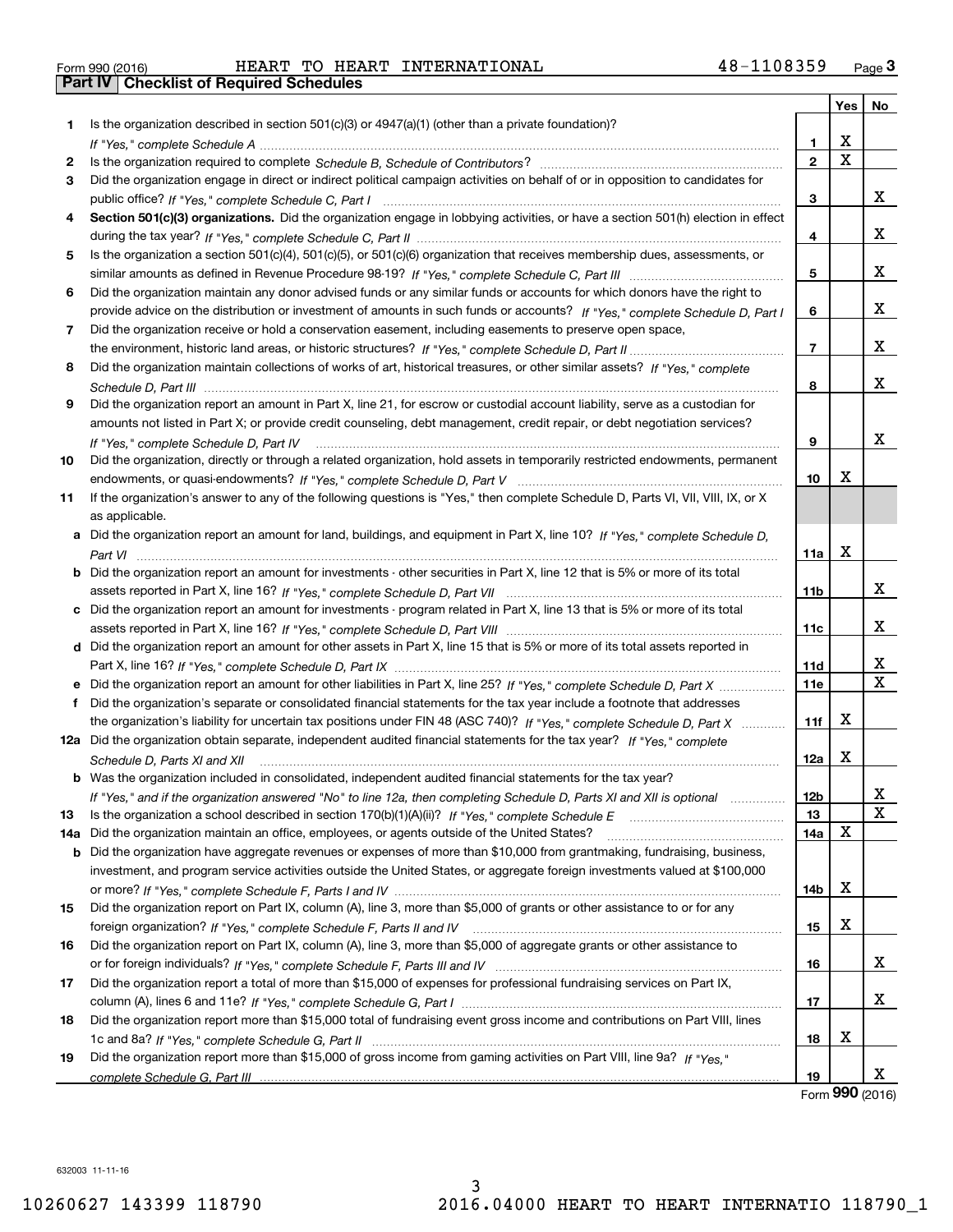|  | Form 990 (2016) |
|--|-----------------|

Form 990 (2016) HEART TO HEART INTERNATIONAL 4 8-1108359 <sub>Page</sub> 4<br>**Part IV | Checklist of Required Schedules** <sub>(continued)</sub>

*(continued)*

|     |                                                                                                                                                                                                                                                     |                 | Yes   No |        |
|-----|-----------------------------------------------------------------------------------------------------------------------------------------------------------------------------------------------------------------------------------------------------|-----------------|----------|--------|
| 20a | Did the organization operate one or more hospital facilities? If "Yes," complete Schedule H                                                                                                                                                         | 20a             |          | X      |
|     | <b>b</b> If "Yes" to line 20a, did the organization attach a copy of its audited financial statements to this return?                                                                                                                               | 20 <sub>b</sub> |          |        |
| 21  | Did the organization report more than \$5,000 of grants or other assistance to any domestic organization or                                                                                                                                         |                 |          |        |
|     |                                                                                                                                                                                                                                                     | 21              | х        |        |
| 22  | Did the organization report more than \$5,000 of grants or other assistance to or for domestic individuals on                                                                                                                                       |                 |          |        |
|     |                                                                                                                                                                                                                                                     | 22              |          | x      |
| 23  | Did the organization answer "Yes" to Part VII, Section A, line 3, 4, or 5 about compensation of the organization's current                                                                                                                          |                 |          |        |
|     | and former officers, directors, trustees, key employees, and highest compensated employees? If "Yes," complete                                                                                                                                      |                 |          |        |
|     |                                                                                                                                                                                                                                                     | 23              |          | x      |
|     | 24a Did the organization have a tax-exempt bond issue with an outstanding principal amount of more than \$100,000 as of the                                                                                                                         |                 |          |        |
|     | last day of the year, that was issued after December 31, 2002? If "Yes," answer lines 24b through 24d and complete                                                                                                                                  |                 |          |        |
|     | Schedule K. If "No", go to line 25a                                                                                                                                                                                                                 | 24a             |          | x      |
| b   | Did the organization invest any proceeds of tax-exempt bonds beyond a temporary period exception?                                                                                                                                                   | 24b             |          |        |
| с   | Did the organization maintain an escrow account other than a refunding escrow at any time during the year to defease                                                                                                                                |                 |          |        |
|     | any tax-exempt bonds?                                                                                                                                                                                                                               | 24c             |          |        |
|     |                                                                                                                                                                                                                                                     | 24d             |          |        |
|     | 25a Section 501(c)(3), 501(c)(4), and 501(c)(29) organizations. Did the organization engage in an excess benefit                                                                                                                                    |                 |          |        |
|     |                                                                                                                                                                                                                                                     | 25a             |          | х      |
|     |                                                                                                                                                                                                                                                     |                 |          |        |
| b   | Is the organization aware that it engaged in an excess benefit transaction with a disqualified person in a prior year, and<br>that the transaction has not been reported on any of the organization's prior Forms 990 or 990-EZ? If "Yes," complete |                 |          |        |
|     |                                                                                                                                                                                                                                                     | 25b             |          | x      |
|     | Schedule L, Part I                                                                                                                                                                                                                                  |                 |          |        |
| 26  | Did the organization report any amount on Part X, line 5, 6, or 22 for receivables from or payables to any current or<br>former officers, directors, trustees, key employees, highest compensated employees, or disqualified persons? If "Yes."     |                 |          |        |
|     |                                                                                                                                                                                                                                                     | 26              |          | x      |
|     | complete Schedule L, Part II manufactured and complete Schedule L, Part II manufactured and complete Schedule L,                                                                                                                                    |                 |          |        |
| 27  | Did the organization provide a grant or other assistance to an officer, director, trustee, key employee, substantial<br>contributor or employee thereof, a grant selection committee member, or to a 35% controlled entity or family member         |                 |          |        |
|     |                                                                                                                                                                                                                                                     |                 |          | x      |
|     |                                                                                                                                                                                                                                                     | 27              |          |        |
| 28  | Was the organization a party to a business transaction with one of the following parties (see Schedule L, Part IV                                                                                                                                   |                 |          |        |
|     | instructions for applicable filing thresholds, conditions, and exceptions):                                                                                                                                                                         |                 |          | х      |
| а   | A current or former officer, director, trustee, or key employee? If "Yes," complete Schedule L, Part IV                                                                                                                                             | 28a             |          | X      |
| b   | A family member of a current or former officer, director, trustee, or key employee? If "Yes," complete Schedule L, Part IV                                                                                                                          | 28b             |          |        |
|     | c An entity of which a current or former officer, director, trustee, or key employee (or a family member thereof) was an officer,                                                                                                                   |                 |          | x      |
|     |                                                                                                                                                                                                                                                     | 28c             | х        |        |
| 29  |                                                                                                                                                                                                                                                     | 29              |          |        |
| 30  | Did the organization receive contributions of art, historical treasures, or other similar assets, or qualified conservation                                                                                                                         |                 |          | х      |
|     |                                                                                                                                                                                                                                                     | 30              |          |        |
| 31  | Did the organization liquidate, terminate, or dissolve and cease operations?                                                                                                                                                                        |                 |          | х      |
|     | Did the organization sell, exchange, dispose of, or transfer more than 25% of its net assets? If "Yes," complete                                                                                                                                    | 31              |          |        |
| 32  |                                                                                                                                                                                                                                                     |                 |          | х      |
|     |                                                                                                                                                                                                                                                     | 32              |          |        |
| 33  | Did the organization own 100% of an entity disregarded as separate from the organization under Regulations                                                                                                                                          |                 |          | х      |
|     |                                                                                                                                                                                                                                                     | 33              |          |        |
| 34  | Was the organization related to any tax-exempt or taxable entity? If "Yes," complete Schedule R, Part II, III, or IV, and                                                                                                                           |                 |          |        |
|     |                                                                                                                                                                                                                                                     | 34              |          | x<br>х |
|     |                                                                                                                                                                                                                                                     | <b>35a</b>      |          |        |
|     | b If "Yes" to line 35a, did the organization receive any payment from or engage in any transaction with a controlled entity                                                                                                                         |                 |          |        |
|     |                                                                                                                                                                                                                                                     | 35b             |          |        |
| 36  | Section 501(c)(3) organizations. Did the organization make any transfers to an exempt non-charitable related organization?                                                                                                                          |                 |          |        |
|     |                                                                                                                                                                                                                                                     | 36              |          | x      |
| 37  | Did the organization conduct more than 5% of its activities through an entity that is not a related organization                                                                                                                                    |                 |          | х      |
|     |                                                                                                                                                                                                                                                     | 37              |          |        |
| 38  | Did the organization complete Schedule O and provide explanations in Schedule O for Part VI, lines 11b and 19?                                                                                                                                      |                 | х        |        |
|     |                                                                                                                                                                                                                                                     | 38              |          |        |

Form (2016) **990**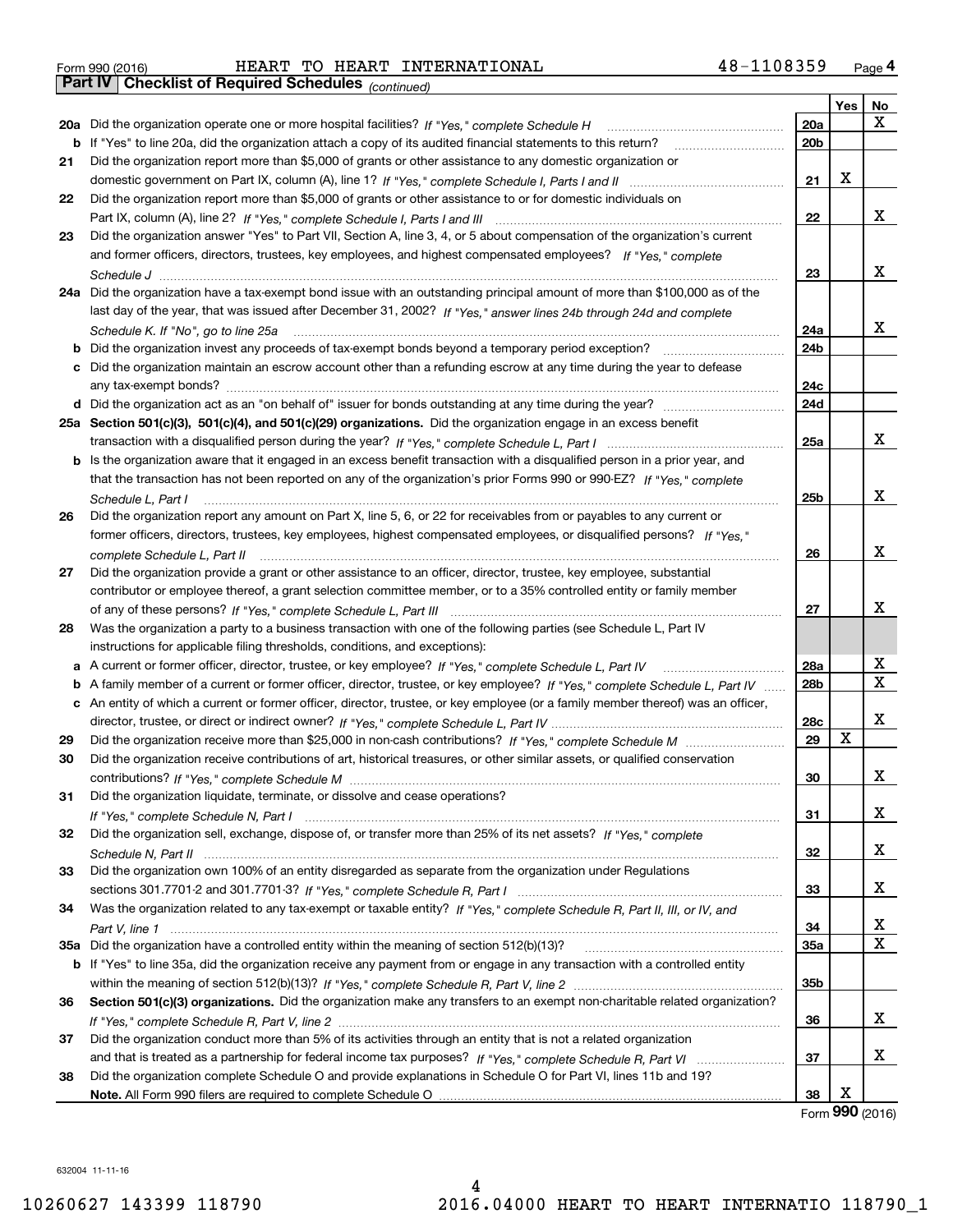|               | 48-1108359<br>HEART TO HEART INTERNATIONAL<br>Form 990 (2016)                                                                                                                                                                        |                            |     | Page $5$                 |
|---------------|--------------------------------------------------------------------------------------------------------------------------------------------------------------------------------------------------------------------------------------|----------------------------|-----|--------------------------|
| <b>Part V</b> | <b>Statements Regarding Other IRS Filings and Tax Compliance</b>                                                                                                                                                                     |                            |     |                          |
|               | Check if Schedule O contains a response or note to any line in this Part V                                                                                                                                                           |                            |     |                          |
|               |                                                                                                                                                                                                                                      |                            | Yes | No                       |
|               | 18<br>1a                                                                                                                                                                                                                             |                            |     |                          |
| b             | $\mathbf{0}$<br>1b<br>Enter the number of Forms W-2G included in line 1a. Enter -0- if not applicable                                                                                                                                |                            |     |                          |
| с             | Did the organization comply with backup withholding rules for reportable payments to vendors and reportable gaming                                                                                                                   |                            |     |                          |
|               |                                                                                                                                                                                                                                      | 1c                         | х   |                          |
|               | 2a Enter the number of employees reported on Form W-3, Transmittal of Wage and Tax Statements,                                                                                                                                       |                            |     |                          |
|               | 36<br>filed for the calendar year ending with or within the year covered by this return<br>2a                                                                                                                                        |                            |     |                          |
|               |                                                                                                                                                                                                                                      | 2 <sub>b</sub>             | х   |                          |
|               |                                                                                                                                                                                                                                      |                            |     |                          |
| За            | Did the organization have unrelated business gross income of \$1,000 or more during the year?                                                                                                                                        | 3a                         |     | х                        |
|               |                                                                                                                                                                                                                                      | 3b                         |     |                          |
|               | 4a At any time during the calendar year, did the organization have an interest in, or a signature or other authority over, a                                                                                                         |                            |     |                          |
|               | financial account in a foreign country (such as a bank account, securities account, or other financial account)?                                                                                                                     | 4a                         | х   |                          |
|               | <b>b</b> If "Yes," enter the name of the foreign country: $\blacktriangleright$ HAITI                                                                                                                                                |                            |     |                          |
|               | See instructions for filing requirements for FinCEN Form 114, Report of Foreign Bank and Financial Accounts (FBAR).                                                                                                                  |                            |     |                          |
|               | 5a Was the organization a party to a prohibited tax shelter transaction at any time during the tax year?                                                                                                                             | 5a                         |     | x                        |
| b             |                                                                                                                                                                                                                                      | 5 <sub>b</sub>             |     | X                        |
| с             | If "Yes," to line 5a or 5b, did the organization file Form 8886-T?                                                                                                                                                                   | 5с                         |     |                          |
|               | 6a Does the organization have annual gross receipts that are normally greater than \$100,000, and did the organization solicit                                                                                                       |                            |     |                          |
|               | any contributions that were not tax deductible as charitable contributions?                                                                                                                                                          | 6a                         |     | x                        |
|               | <b>b</b> If "Yes," did the organization include with every solicitation an express statement that such contributions or gifts                                                                                                        |                            |     |                          |
|               | were not tax deductible?                                                                                                                                                                                                             | 6b                         |     |                          |
| 7             | Organizations that may receive deductible contributions under section 170(c).                                                                                                                                                        |                            |     |                          |
| a             | Did the organization receive a payment in excess of \$75 made partly as a contribution and partly for goods and services provided to the payor?                                                                                      | 7a                         |     | х                        |
| b             | If "Yes," did the organization notify the donor of the value of the goods or services provided?                                                                                                                                      | 7b                         |     |                          |
|               | c Did the organization sell, exchange, or otherwise dispose of tangible personal property for which it was required                                                                                                                  |                            |     |                          |
|               |                                                                                                                                                                                                                                      | 7c                         |     | x                        |
|               | 7d<br>d If "Yes," indicate the number of Forms 8282 filed during the year [11] [11] No. 2010 [12] Henry Marian Marian Marian Marian Marian Marian Marian Marian Marian Marian Marian Marian Marian Marian Marian Marian Marian Maria |                            |     |                          |
|               |                                                                                                                                                                                                                                      | 7e                         |     |                          |
| е<br>f        | Did the organization, during the year, pay premiums, directly or indirectly, on a personal benefit contract?                                                                                                                         | 7f                         |     |                          |
|               | If the organization received a contribution of qualified intellectual property, did the organization file Form 8899 as required?                                                                                                     | 7g                         |     |                          |
| g<br>h.       | If the organization received a contribution of cars, boats, airplanes, or other vehicles, did the organization file a Form 1098-C?                                                                                                   | 7h                         |     |                          |
| 8             | Sponsoring organizations maintaining donor advised funds. Did a donor advised fund maintained by the                                                                                                                                 |                            |     |                          |
|               |                                                                                                                                                                                                                                      | 8                          |     |                          |
|               | sponsoring organization have excess business holdings at any time during the year?<br>Sponsoring organizations maintaining donor advised funds.                                                                                      |                            |     |                          |
|               | Did the sponsoring organization make any taxable distributions under section 4966?                                                                                                                                                   | 9а                         |     |                          |
| а             |                                                                                                                                                                                                                                      | 9b                         |     |                          |
| b<br>10       | Did the sponsoring organization make a distribution to a donor, donor advisor, or related person?<br>Section 501(c)(7) organizations. Enter:                                                                                         |                            |     |                          |
| а             | 10a<br>Initiation fees and capital contributions included on Part VIII, line 12                                                                                                                                                      |                            |     |                          |
| b             | 10 <sub>b</sub><br>Gross receipts, included on Form 990, Part VIII, line 12, for public use of club facilities                                                                                                                       |                            |     |                          |
| 11            | Section 501(c)(12) organizations. Enter:                                                                                                                                                                                             |                            |     |                          |
| а             | 11a<br>Gross income from members or shareholders                                                                                                                                                                                     |                            |     |                          |
| b             | Gross income from other sources (Do not net amounts due or paid to other sources against                                                                                                                                             |                            |     |                          |
|               | amounts due or received from them.)<br>11b                                                                                                                                                                                           |                            |     |                          |
|               | 12a Section 4947(a)(1) non-exempt charitable trusts. Is the organization filing Form 990 in lieu of Form 1041?                                                                                                                       | 12a                        |     |                          |
|               |                                                                                                                                                                                                                                      |                            |     |                          |
| b<br>13       | If "Yes," enter the amount of tax-exempt interest received or accrued during the year <i>manuming</i><br>12b                                                                                                                         |                            |     |                          |
|               | Section 501(c)(29) qualified nonprofit health insurance issuers.                                                                                                                                                                     |                            |     |                          |
|               | a Is the organization licensed to issue qualified health plans in more than one state?                                                                                                                                               | 13а                        |     |                          |
|               | Note. See the instructions for additional information the organization must report on Schedule O.                                                                                                                                    |                            |     |                          |
|               | <b>b</b> Enter the amount of reserves the organization is required to maintain by the states in which the                                                                                                                            |                            |     |                          |
|               | 13 <sub>b</sub>                                                                                                                                                                                                                      |                            |     |                          |
|               | 13с                                                                                                                                                                                                                                  |                            |     | х                        |
|               | 14a Did the organization receive any payments for indoor tanning services during the tax year?                                                                                                                                       | 14a                        |     |                          |
|               |                                                                                                                                                                                                                                      | 14 <sub>b</sub><br>$F = 1$ |     | $\mathbf{QQ} \mathbf{Q}$ |

5

Form (2016) **990**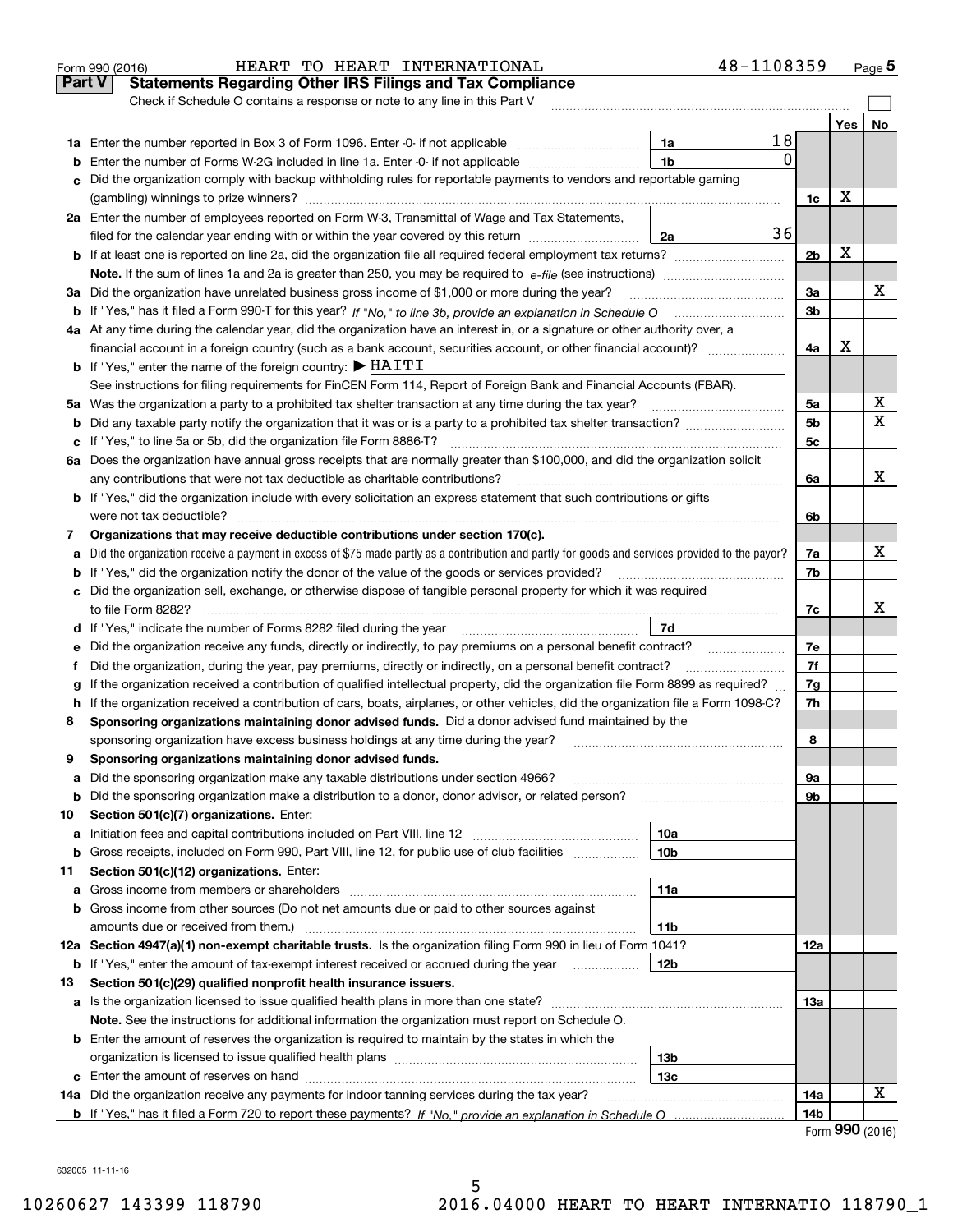| Form 990 (2016) |  |  |
|-----------------|--|--|
|                 |  |  |

HEART TO HEART INTERNATIONAL 48-1108359

*For each "Yes" response to lines 2 through 7b below, and for a "No" response to line 8a, 8b, or 10b below, describe the circumstances, processes, or changes in Schedule O. See instructions.* Form 990 (2016) **Form 990 (2016)** HEART TO HEART INTERNATIONAL 48-1108359 Page 6<br>**Part VI Governance, Management, and Disclosure** For each "Yes" response to lines 2 through 7b below, and for a "No" response

|    |                                                                                                                                                                            |    |    |                 | Yes   No        |             |
|----|----------------------------------------------------------------------------------------------------------------------------------------------------------------------------|----|----|-----------------|-----------------|-------------|
|    | <b>1a</b> Enter the number of voting members of the governing body at the end of the tax year <i>manumum</i>                                                               | 1a | 10 |                 |                 |             |
|    | If there are material differences in voting rights among members of the governing body, or if the governing                                                                |    |    |                 |                 |             |
|    | body delegated broad authority to an executive committee or similar committee, explain in Schedule O.                                                                      |    |    |                 |                 |             |
|    |                                                                                                                                                                            | 1b | 10 |                 |                 |             |
| 2  | Did any officer, director, trustee, or key employee have a family relationship or a business relationship with any other                                                   |    |    |                 |                 |             |
|    | officer, director, trustee, or key employee?                                                                                                                               |    |    | $\overline{2}$  |                 | X           |
| 3  | Did the organization delegate control over management duties customarily performed by or under the direct supervision                                                      |    |    |                 |                 |             |
|    |                                                                                                                                                                            |    |    | 3               |                 | X           |
| 4  | Did the organization make any significant changes to its governing documents since the prior Form 990 was filed?                                                           |    |    | 4               |                 | $\mathbf X$ |
| 5  |                                                                                                                                                                            |    |    | 5               |                 | $\mathbf X$ |
| 6  |                                                                                                                                                                            |    |    | 6               |                 | X           |
|    | 7a Did the organization have members, stockholders, or other persons who had the power to elect or appoint one or                                                          |    |    |                 |                 |             |
|    |                                                                                                                                                                            |    |    | 7a              |                 | X           |
|    | <b>b</b> Are any governance decisions of the organization reserved to (or subject to approval by) members, stockholders, or                                                |    |    |                 |                 |             |
|    | persons other than the governing body?                                                                                                                                     |    |    | 7b              |                 | Х           |
| 8  | Did the organization contemporaneously document the meetings held or written actions undertaken during the year by the following:                                          |    |    |                 |                 |             |
| a  |                                                                                                                                                                            |    |    | 8a              | X               |             |
|    |                                                                                                                                                                            |    |    | 8b              | $\mathbf X$     |             |
| 9  | Is there any officer, director, trustee, or key employee listed in Part VII, Section A, who cannot be reached at the                                                       |    |    |                 |                 |             |
|    |                                                                                                                                                                            |    |    | 9               |                 | X           |
|    | Section B. Policies <sub>(This</sub> Section B requests information about policies not required by the Internal Revenue Code.)                                             |    |    |                 |                 |             |
|    |                                                                                                                                                                            |    |    |                 | Yes             | <b>No</b>   |
|    |                                                                                                                                                                            |    |    | 10a             |                 | X           |
|    | <b>b</b> If "Yes," did the organization have written policies and procedures governing the activities of such chapters, affiliates,                                        |    |    |                 |                 |             |
|    |                                                                                                                                                                            |    |    | 10 <sub>b</sub> |                 |             |
|    | 11a Has the organization provided a complete copy of this Form 990 to all members of its governing body before filing the form?                                            |    |    | 11a             | X               |             |
|    | <b>b</b> Describe in Schedule O the process, if any, used by the organization to review this Form 990.                                                                     |    |    |                 |                 |             |
|    | 12a Did the organization have a written conflict of interest policy? If "No," go to line 13                                                                                |    |    | 12a             | X               |             |
| b  |                                                                                                                                                                            |    |    | 12 <sub>b</sub> | X               |             |
|    | c Did the organization regularly and consistently monitor and enforce compliance with the policy? If "Yes," describe                                                       |    |    |                 |                 |             |
|    | in Schedule O how this was done measured and contained a state of the state of the state of the state of the s                                                             |    |    | 12c             | X               |             |
| 13 |                                                                                                                                                                            |    |    | 13              | $\mathbf X$     |             |
| 14 | Did the organization have a written document retention and destruction policy? manufactured and the organization have a written document retention and destruction policy? |    |    | 14              | $\mathbf X$     |             |
| 15 | Did the process for determining compensation of the following persons include a review and approval by independent                                                         |    |    |                 |                 |             |
|    | persons, comparability data, and contemporaneous substantiation of the deliberation and decision?                                                                          |    |    |                 |                 |             |
|    |                                                                                                                                                                            |    |    | 15a             | X               |             |
|    | <b>b</b> Other officers or key employees of the organization                                                                                                               |    |    | 15 <sub>b</sub> |                 | X           |
|    | If "Yes" to line 15a or 15b, describe the process in Schedule O (see instructions).                                                                                        |    |    |                 |                 |             |
|    | 16a Did the organization invest in, contribute assets to, or participate in a joint venture or similar arrangement with a                                                  |    |    |                 |                 |             |
|    | taxable entity during the year?                                                                                                                                            |    |    | 16a             |                 | х           |
|    | b If "Yes," did the organization follow a written policy or procedure requiring the organization to evaluate its participation                                             |    |    |                 |                 |             |
|    | in joint venture arrangements under applicable federal tax law, and take steps to safeguard the organization's                                                             |    |    |                 |                 |             |
|    | exempt status with respect to such arrangements?                                                                                                                           |    |    | <b>16b</b>      |                 |             |
|    | <b>Section C. Disclosure</b>                                                                                                                                               |    |    |                 |                 |             |
| 17 | List the states with which a copy of this Form 990 is required to be filed SEE SCHEDULE O                                                                                  |    |    |                 |                 |             |
| 18 | Section 6104 requires an organization to make its Forms 1023 (or 1024 if applicable), 990, and 990-T (Section 501(c)(3)s only) available                                   |    |    |                 |                 |             |
|    | for public inspection. Indicate how you made these available. Check all that apply.                                                                                        |    |    |                 |                 |             |
|    | $X$ Upon request<br>$ X $ Own website<br>$X$ Another's website<br>Other (explain in Schedule O)                                                                            |    |    |                 |                 |             |
| 19 | Describe in Schedule O whether (and if so, how) the organization made its governing documents, conflict of interest policy, and financial                                  |    |    |                 |                 |             |
|    | statements available to the public during the tax year.                                                                                                                    |    |    |                 |                 |             |
| 20 | State the name, address, and telephone number of the person who possesses the organization's books and records:                                                            |    |    |                 |                 |             |
|    | THERESA BENUS - 913-764-5200                                                                                                                                               |    |    |                 |                 |             |
|    | 66215<br>13250 W. 98TH STREET, LENEXA, KS                                                                                                                                  |    |    |                 |                 |             |
|    |                                                                                                                                                                            |    |    |                 | Form 990 (2016) |             |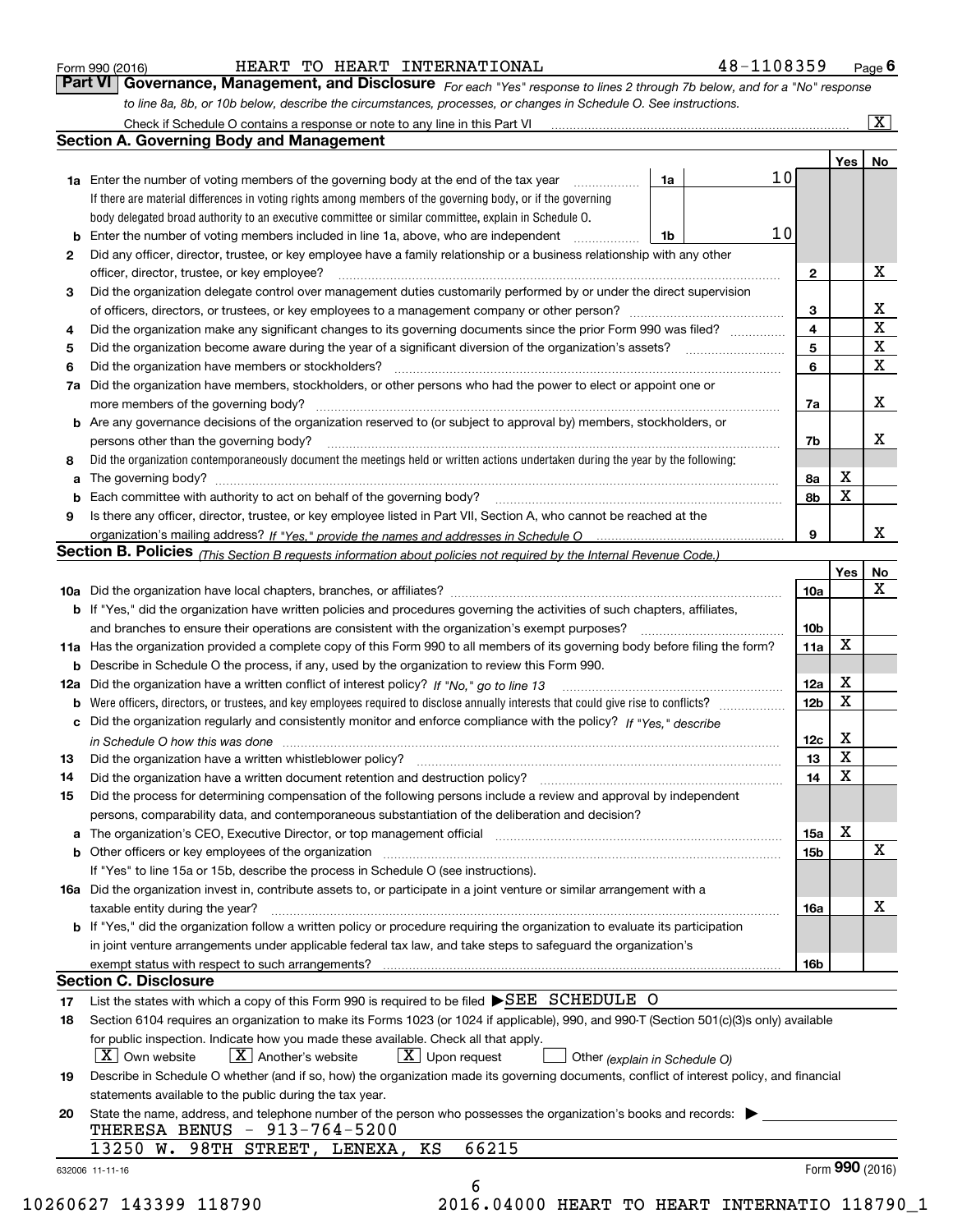**(A)**

Form 990 (2016) HEART TO HEART INTERNATIONAL 48-1108359 Page

 $\mathcal{L}^{\text{max}}$ 

# **7Part VII Compensation of Officers, Directors, Trustees, Key Employees, Highest Compensated Employees, and Independent Contractors**

Check if Schedule O contains a response or note to any line in this Part VII

**Section A. Officers, Directors, Trustees, Key Employees, and Highest Compensated Employees**

**1a**  Complete this table for all persons required to be listed. Report compensation for the calendar year ending with or within the organization's tax year.

**•** List all of the organization's current officers, directors, trustees (whether individuals or organizations), regardless of amount of compensation.

● List all of the organization's **current** key employees, if any. See instructions for definition of "key employee." Enter -0- in columns  $(D)$ ,  $(E)$ , and  $(F)$  if no compensation was paid.

**•** List the organization's five current highest compensated employees (other than an officer, director, trustee, or key employee) who received reportable compensation (Box 5 of Form W-2 and/or Box 7 of Form 1099-MISC) of more than \$100,000 from the organization and any related organizations.

 $\bullet$  List all of the organization's **former** officers, key employees, and highest compensated employees who received more than \$100,000 of reportable compensation from the organization and any related organizations.

**•** List all of the organization's former directors or trustees that received, in the capacity as a former director or trustee of the organization, more than \$10,000 of reportable compensation from the organization and any related organizations.

List persons in the following order: individual trustees or directors; institutional trustees; officers; key employees; highest compensated employees; and former such persons.

Check this box if neither the organization nor any related organization compensated any current officer, director, or trustee.  $\mathcal{L}^{\text{max}}$ 

| (A)                         | (B)                  |                                |                       | (C)                     |              |                                                                  |        | (D)                        | (E)                        | (F)                    |
|-----------------------------|----------------------|--------------------------------|-----------------------|-------------------------|--------------|------------------------------------------------------------------|--------|----------------------------|----------------------------|------------------------|
| Name and Title              | Average<br>hours per |                                |                       | Position                |              | (do not check more than one                                      |        | Reportable<br>compensation | Reportable<br>compensation | Estimated<br>amount of |
|                             | week                 |                                |                       |                         |              | box, unless person is both an<br>officer and a director/trustee) |        | from                       | from related               | other                  |
|                             | (list any            |                                |                       |                         |              |                                                                  |        | the                        | organizations              | compensation           |
|                             | hours for            |                                |                       |                         |              |                                                                  |        | organization               | (W-2/1099-MISC)            | from the               |
|                             | related              |                                |                       |                         |              |                                                                  |        | (W-2/1099-MISC)            |                            | organization           |
|                             | organizations        |                                |                       |                         |              |                                                                  |        |                            |                            | and related            |
|                             | below                | Individual trustee or director | Institutional trustee | Officer                 | Key employee | Highest compensated<br>  employee                                | Former |                            |                            | organizations          |
| GARY MORSCH                 | line)<br>1.00        |                                |                       |                         |              |                                                                  |        |                            |                            |                        |
| (1)                         |                      | $\mathbf X$                    |                       | $\rm X$                 |              |                                                                  |        | 0.                         | 0.                         |                        |
| VICE CHAIR                  |                      |                                |                       |                         |              |                                                                  |        |                            |                            | $0_{.}$                |
| ROBERT LAMBRECHTS<br>(2)    | 1.00                 |                                |                       |                         |              |                                                                  |        |                            |                            |                        |
| CHAIRMAN                    |                      | $\mathbf X$                    |                       | $\overline{\mathbf{X}}$ |              |                                                                  |        | 0.                         | 0.                         | 0.                     |
| ART CHAUDRY<br>(3)          | 1.00                 |                                |                       |                         |              |                                                                  |        |                            |                            |                        |
| <b>TREASURER</b>            |                      | $\mathbf X$                    |                       | $\overline{\textbf{X}}$ |              |                                                                  |        | 0.                         | 0.                         | $\mathbf 0$ .          |
| CARLA DURYEE<br>(4)         | 1.00                 |                                |                       |                         |              |                                                                  |        |                            |                            |                        |
| SECRETARY                   |                      | $\mathbf x$                    |                       | $\overline{\textbf{X}}$ |              |                                                                  |        | 0.                         | 0.                         | 0.                     |
| JON NORTH<br>(5)            | 1.00                 |                                |                       |                         |              |                                                                  |        |                            |                            |                        |
| <b>DIRECTOR</b>             |                      | X                              |                       |                         |              |                                                                  |        | 0.                         | 0.                         | $\mathbf 0$ .          |
| (6)<br>RICK RANDOLPH, MD    | 1.00                 |                                |                       |                         |              |                                                                  |        |                            |                            |                        |
| <b>DIRECTOR</b>             |                      | $\mathbf X$                    |                       |                         |              |                                                                  |        | 24,000.                    | 0.                         | $\mathbf 0$ .          |
| JAN MARK CREIDENBERG<br>(7) | 1.00                 |                                |                       |                         |              |                                                                  |        |                            |                            |                        |
| <b>DIRECTOR</b>             |                      | $\mathbf X$                    |                       |                         |              |                                                                  |        | $\mathbf 0$ .              | 0.                         | $\mathbf 0$ .          |
| DAVID ALLYN<br>(8)          | 1.00                 |                                |                       |                         |              |                                                                  |        |                            |                            |                        |
| <b>DIRECTOR</b>             |                      | $\mathbf X$                    |                       |                         |              |                                                                  |        | 0.                         | 0.                         | $\mathbf 0$ .          |
| (9)<br>LEE NORMAN           | 1.00                 |                                |                       |                         |              |                                                                  |        |                            |                            |                        |
| <b>DIRECTOR</b>             |                      | $\mathbf X$                    |                       |                         |              |                                                                  |        | 0.                         | 0.                         | $\mathbf 0$ .          |
| (10) GREG CLUM              | 1.00                 |                                |                       |                         |              |                                                                  |        |                            |                            |                        |
| <b>DIRECTOR</b>             |                      | $\mathbf X$                    |                       |                         |              |                                                                  |        | $\mathbf 0$ .              | 0.                         | $\mathbf 0$ .          |
| (11) JOHN VANDERWALLE       | 1.00                 |                                |                       |                         |              |                                                                  |        |                            |                            |                        |
| <b>DIRECTOR</b>             |                      | X                              |                       |                         |              |                                                                  |        | 0.                         | 0.                         | 0.                     |
| (12) JIM MITCHUM            | 40.00                |                                |                       |                         |              |                                                                  |        |                            |                            |                        |
| CEO                         |                      |                                |                       | $\rm X$                 |              |                                                                  |        | 74,752.                    | 0.                         | 5,400.                 |
|                             |                      |                                |                       |                         |              |                                                                  |        |                            |                            |                        |
|                             |                      |                                |                       |                         |              |                                                                  |        |                            |                            |                        |
|                             |                      |                                |                       |                         |              |                                                                  |        |                            |                            |                        |
|                             |                      |                                |                       |                         |              |                                                                  |        |                            |                            |                        |
|                             |                      |                                |                       |                         |              |                                                                  |        |                            |                            |                        |
|                             |                      |                                |                       |                         |              |                                                                  |        |                            |                            |                        |
|                             |                      |                                |                       |                         |              |                                                                  |        |                            |                            |                        |
|                             |                      |                                |                       |                         |              |                                                                  |        |                            |                            |                        |
|                             |                      |                                |                       |                         |              |                                                                  |        |                            |                            |                        |
|                             |                      |                                |                       |                         |              |                                                                  |        |                            |                            | $\Omega$               |
|                             |                      |                                |                       |                         |              |                                                                  |        |                            |                            |                        |

632007 11-11-16

Form (2016) **990**

10260627 143399 118790 2016.04000 HEART TO HEART INTERNATIO 118790\_1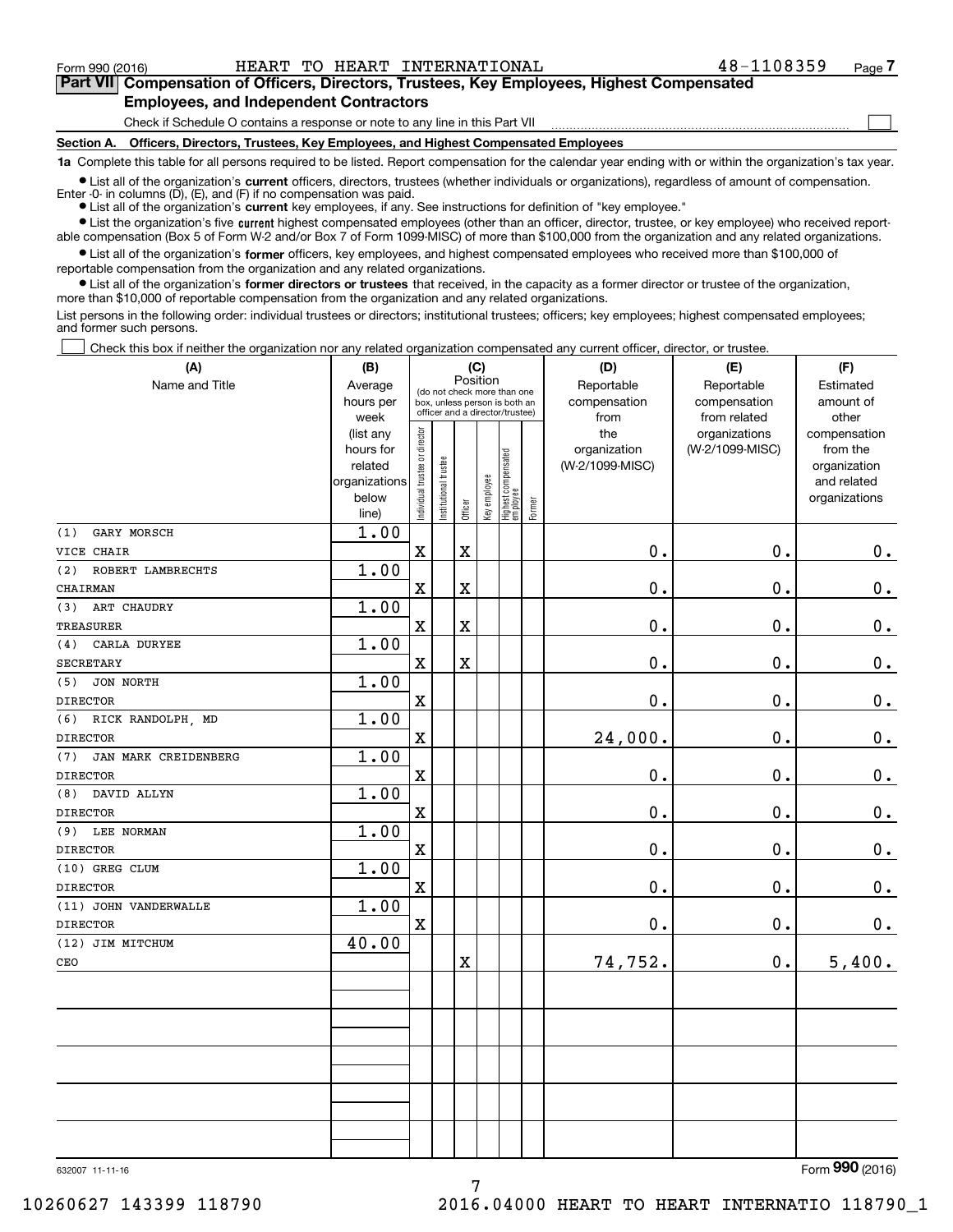|              | HEART<br>Form 990 (2016)                                                                                                                                                                                                                                                    | TO HEART INTERNATIONAL |                                |                                                              |         |              |                                  |            |                         | 48-1108359      |       |                 |               | Page 8 |
|--------------|-----------------------------------------------------------------------------------------------------------------------------------------------------------------------------------------------------------------------------------------------------------------------------|------------------------|--------------------------------|--------------------------------------------------------------|---------|--------------|----------------------------------|------------|-------------------------|-----------------|-------|-----------------|---------------|--------|
|              | <b>Part VII</b><br>Section A. Officers, Directors, Trustees, Key Employees, and Highest Compensated Employees (continued)                                                                                                                                                   |                        |                                |                                                              |         |              |                                  |            |                         |                 |       |                 |               |        |
|              | (A)                                                                                                                                                                                                                                                                         | (B)                    |                                | (C)                                                          |         |              |                                  |            | (D)                     | (E)             |       |                 | (F)           |        |
|              | Name and title                                                                                                                                                                                                                                                              | Average                | Position                       |                                                              |         |              |                                  | Reportable | Reportable              |                 |       | Estimated       |               |        |
|              |                                                                                                                                                                                                                                                                             | hours per              |                                | (do not check more than one<br>box, unless person is both an |         |              |                                  |            | compensation            | compensation    |       |                 | amount of     |        |
|              |                                                                                                                                                                                                                                                                             | week                   |                                |                                                              |         |              | officer and a director/trustee)  |            | from                    | from related    |       |                 | other         |        |
|              |                                                                                                                                                                                                                                                                             | (list any              |                                |                                                              |         |              |                                  |            | the                     | organizations   |       |                 | compensation  |        |
|              |                                                                                                                                                                                                                                                                             | hours for              |                                |                                                              |         |              |                                  |            | organization            | (W-2/1099-MISC) |       |                 | from the      |        |
|              | related<br>organizations                                                                                                                                                                                                                                                    |                        |                                |                                                              |         |              |                                  |            | (W-2/1099-MISC)         |                 |       |                 | organization  |        |
|              |                                                                                                                                                                                                                                                                             | below                  |                                |                                                              |         |              |                                  |            |                         |                 |       |                 | and related   |        |
|              |                                                                                                                                                                                                                                                                             | line)                  | Individual trustee or director | Institutional trustee                                        | Officer | Key employee | Highest compensated<br> employee | Former     |                         |                 |       |                 | organizations |        |
|              |                                                                                                                                                                                                                                                                             |                        |                                |                                                              |         |              |                                  |            |                         |                 |       |                 |               |        |
|              |                                                                                                                                                                                                                                                                             |                        |                                |                                                              |         |              |                                  |            |                         |                 |       |                 |               |        |
|              |                                                                                                                                                                                                                                                                             |                        |                                |                                                              |         |              |                                  |            |                         |                 |       |                 |               |        |
|              |                                                                                                                                                                                                                                                                             |                        |                                |                                                              |         |              |                                  |            |                         |                 |       |                 |               |        |
|              |                                                                                                                                                                                                                                                                             |                        |                                |                                                              |         |              |                                  |            |                         |                 |       |                 |               |        |
|              |                                                                                                                                                                                                                                                                             |                        |                                |                                                              |         |              |                                  |            |                         |                 |       |                 |               |        |
|              |                                                                                                                                                                                                                                                                             |                        |                                |                                                              |         |              |                                  |            |                         |                 |       |                 |               |        |
|              |                                                                                                                                                                                                                                                                             |                        |                                |                                                              |         |              |                                  |            |                         |                 |       |                 |               |        |
|              |                                                                                                                                                                                                                                                                             |                        |                                |                                                              |         |              |                                  |            |                         |                 |       |                 |               |        |
|              |                                                                                                                                                                                                                                                                             |                        |                                |                                                              |         |              |                                  |            |                         |                 |       |                 |               |        |
|              |                                                                                                                                                                                                                                                                             |                        |                                |                                                              |         |              |                                  |            |                         |                 |       |                 |               |        |
|              |                                                                                                                                                                                                                                                                             |                        |                                |                                                              |         |              |                                  |            |                         |                 |       |                 |               |        |
|              |                                                                                                                                                                                                                                                                             |                        |                                |                                                              |         |              |                                  |            |                         |                 |       |                 |               |        |
|              |                                                                                                                                                                                                                                                                             |                        |                                |                                                              |         |              |                                  |            |                         |                 |       |                 |               |        |
|              |                                                                                                                                                                                                                                                                             |                        |                                |                                                              |         |              |                                  |            |                         |                 |       |                 |               |        |
|              |                                                                                                                                                                                                                                                                             |                        |                                |                                                              |         |              |                                  |            |                         |                 |       |                 |               |        |
|              |                                                                                                                                                                                                                                                                             |                        |                                |                                                              |         |              |                                  |            |                         |                 |       |                 |               |        |
|              |                                                                                                                                                                                                                                                                             |                        |                                |                                                              |         |              |                                  |            |                         |                 |       |                 |               |        |
|              |                                                                                                                                                                                                                                                                             |                        |                                |                                                              |         |              |                                  |            | 98,752.                 |                 | 0.    |                 | 5,400.        |        |
|              |                                                                                                                                                                                                                                                                             |                        |                                |                                                              |         |              |                                  |            | 0.                      |                 | $0$ . |                 |               | $0$ .  |
|              | c Total from continuation sheets to Part VII, Section A <b>manual</b> Testion Section 3                                                                                                                                                                                     |                        |                                |                                                              |         |              |                                  |            | 98,752.                 |                 | 0.    |                 | 5,400.        |        |
| $\mathbf{2}$ | Total number of individuals (including but not limited to those listed above) who received more than \$100,000 of reportable                                                                                                                                                |                        |                                |                                                              |         |              |                                  |            |                         |                 |       |                 |               |        |
|              | compensation from the organization                                                                                                                                                                                                                                          |                        |                                |                                                              |         |              |                                  |            |                         |                 |       |                 |               | 0      |
|              |                                                                                                                                                                                                                                                                             |                        |                                |                                                              |         |              |                                  |            |                         |                 |       |                 | Yes           | No     |
| 3            | Did the organization list any former officer, director, or trustee, key employee, or highest compensated employee on                                                                                                                                                        |                        |                                |                                                              |         |              |                                  |            |                         |                 |       |                 |               |        |
|              |                                                                                                                                                                                                                                                                             |                        |                                |                                                              |         |              |                                  |            |                         |                 |       | 3               |               | х      |
|              | line 1a? If "Yes," complete Schedule J for such individual manufactured contained and the 1a? If "Yes," complete Schedule J for such individual<br>For any individual listed on line 1a, is the sum of reportable compensation and other compensation from the organization |                        |                                |                                                              |         |              |                                  |            |                         |                 |       |                 |               |        |
|              |                                                                                                                                                                                                                                                                             |                        |                                |                                                              |         |              |                                  |            |                         |                 |       | 4               |               | х      |
| 5            | Did any person listed on line 1a receive or accrue compensation from any unrelated organization or individual for services                                                                                                                                                  |                        |                                |                                                              |         |              |                                  |            |                         |                 |       |                 |               |        |
|              |                                                                                                                                                                                                                                                                             |                        |                                |                                                              |         |              |                                  |            |                         |                 |       | 5               |               | х      |
|              | <b>Section B. Independent Contractors</b>                                                                                                                                                                                                                                   |                        |                                |                                                              |         |              |                                  |            |                         |                 |       |                 |               |        |
| 1            | Complete this table for your five highest compensated independent contractors that received more than \$100,000 of compensation from                                                                                                                                        |                        |                                |                                                              |         |              |                                  |            |                         |                 |       |                 |               |        |
|              | the organization. Report compensation for the calendar year ending with or within the organization's tax year.                                                                                                                                                              |                        |                                |                                                              |         |              |                                  |            |                         |                 |       |                 |               |        |
|              | (A)                                                                                                                                                                                                                                                                         |                        |                                |                                                              |         |              |                                  |            | (B)                     |                 |       | (C)             |               |        |
|              | Name and business address                                                                                                                                                                                                                                                   |                        |                                | <b>NONE</b>                                                  |         |              |                                  |            | Description of services |                 |       | Compensation    |               |        |
|              |                                                                                                                                                                                                                                                                             |                        |                                |                                                              |         |              |                                  |            |                         |                 |       |                 |               |        |
|              |                                                                                                                                                                                                                                                                             |                        |                                |                                                              |         |              |                                  |            |                         |                 |       |                 |               |        |
|              |                                                                                                                                                                                                                                                                             |                        |                                |                                                              |         |              |                                  |            |                         |                 |       |                 |               |        |
|              |                                                                                                                                                                                                                                                                             |                        |                                |                                                              |         |              |                                  |            |                         |                 |       |                 |               |        |
|              |                                                                                                                                                                                                                                                                             |                        |                                |                                                              |         |              |                                  |            |                         |                 |       |                 |               |        |
|              |                                                                                                                                                                                                                                                                             |                        |                                |                                                              |         |              |                                  |            |                         |                 |       |                 |               |        |
|              |                                                                                                                                                                                                                                                                             |                        |                                |                                                              |         |              |                                  |            |                         |                 |       |                 |               |        |
|              |                                                                                                                                                                                                                                                                             |                        |                                |                                                              |         |              |                                  |            |                         |                 |       |                 |               |        |
|              |                                                                                                                                                                                                                                                                             |                        |                                |                                                              |         |              |                                  |            |                         |                 |       |                 |               |        |
|              |                                                                                                                                                                                                                                                                             |                        |                                |                                                              |         |              |                                  |            |                         |                 |       |                 |               |        |
| 2            | Total number of independent contractors (including but not limited to those listed above) who received more than                                                                                                                                                            |                        |                                |                                                              |         |              |                                  |            |                         |                 |       |                 |               |        |
|              | \$100,000 of compensation from the organization                                                                                                                                                                                                                             |                        |                                |                                                              |         | 0            |                                  |            |                         |                 |       |                 |               |        |
|              |                                                                                                                                                                                                                                                                             |                        |                                |                                                              |         |              |                                  |            |                         |                 |       | Form 990 (2016) |               |        |

632008 11-11-16

8 10260627 143399 118790 2016.04000 HEART TO HEART INTERNATIO 118790\_1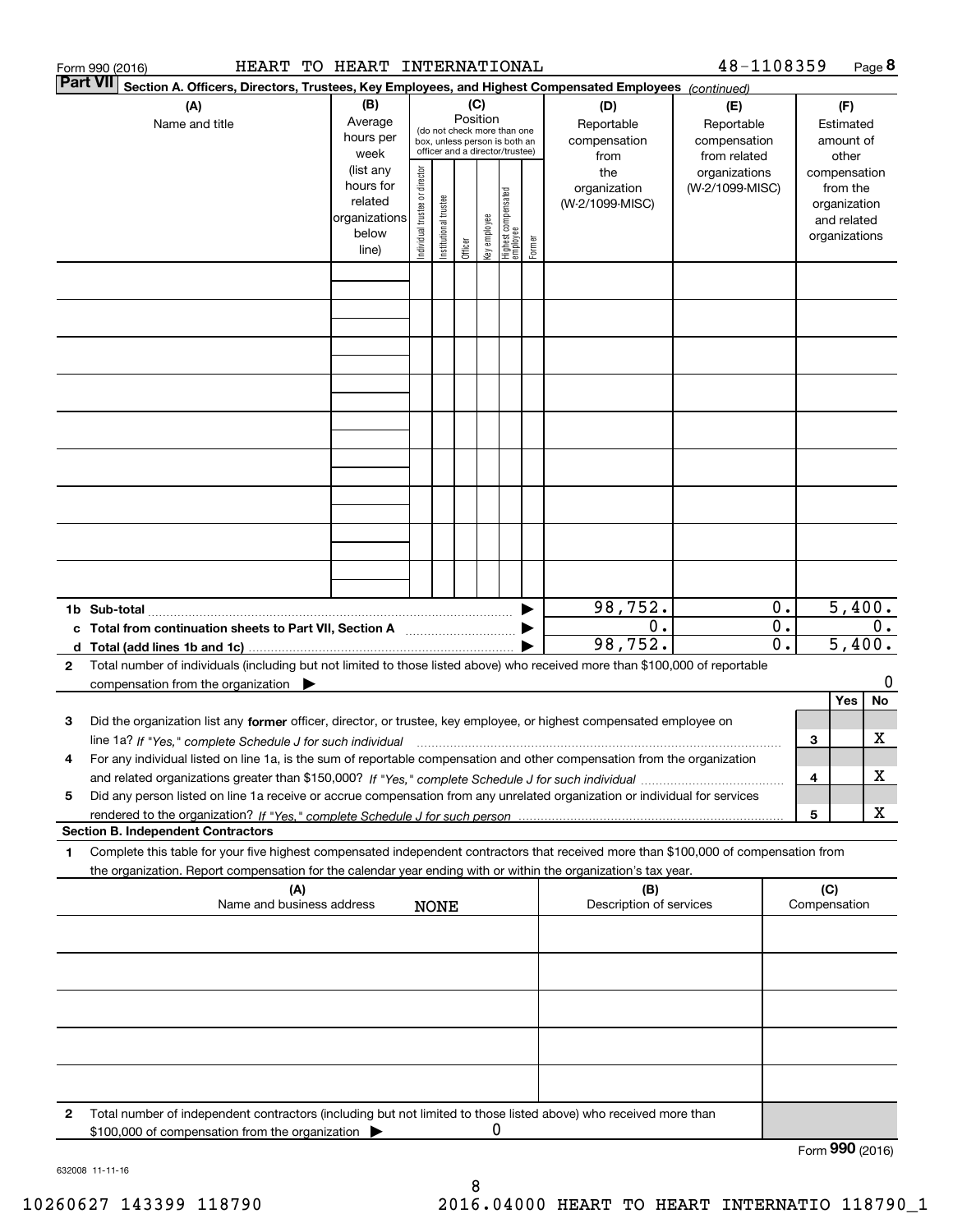| <b>Part VIII</b>                                          |   | <b>Statement of Revenue</b>                                                   |                |                |                      |                      |                                      |                                         |                                           |
|-----------------------------------------------------------|---|-------------------------------------------------------------------------------|----------------|----------------|----------------------|----------------------|--------------------------------------|-----------------------------------------|-------------------------------------------|
|                                                           |   | Check if Schedule O contains a response or note to any line in this Part VIII |                |                |                      | (A)<br>Total revenue | (B)<br>Related or<br>exempt function | $\overline{C}$<br>Unrelated<br>business | (D)<br>Revenue excluded<br>from tax under |
|                                                           |   |                                                                               |                |                |                      |                      | revenue                              | revenue                                 | sections<br>512 - 514                     |
|                                                           |   | 1 a Federated campaigns                                                       |                | 1a             | 14,428.              |                      |                                      |                                         |                                           |
|                                                           |   | <b>b</b> Membership dues                                                      |                | 1 <sub>b</sub> |                      |                      |                                      |                                         |                                           |
|                                                           |   | c Fundraising events                                                          |                | 1c             | 184,975.             |                      |                                      |                                         |                                           |
|                                                           |   | d Related organizations                                                       |                | 1 <sub>d</sub> |                      |                      |                                      |                                         |                                           |
|                                                           |   | e Government grants (contributions)                                           |                | 1e             | 394,462.             |                      |                                      |                                         |                                           |
|                                                           |   | f All other contributions, gifts, grants, and                                 |                |                |                      |                      |                                      |                                         |                                           |
| Contributions, Gifts, Grants<br>and Other Similar Amounts |   | similar amounts not included above                                            |                | 1f             | 74,825,797.          |                      |                                      |                                         |                                           |
|                                                           |   | Noncash contributions included in lines 1a-1f: \$                             |                |                | 70,231,360.          |                      |                                      |                                         |                                           |
|                                                           |   |                                                                               |                |                |                      | 75,419,662.          |                                      |                                         |                                           |
|                                                           |   |                                                                               |                |                | <b>Business Code</b> |                      |                                      |                                         |                                           |
|                                                           |   | 2 a ADMINISTRATION FEE                                                        |                |                | 493000               | 952,958.             | 952,958.                             |                                         |                                           |
|                                                           | b | <u> 1989 - Johann Barbara, martxa alemaniar a</u>                             |                |                |                      |                      |                                      |                                         |                                           |
| Program Service<br>Revenue                                | с |                                                                               |                |                |                      |                      |                                      |                                         |                                           |
|                                                           | d | <u> 1989 - Johann Barn, amerikansk politiker (d. 1989)</u>                    |                |                |                      |                      |                                      |                                         |                                           |
|                                                           | е |                                                                               |                |                |                      |                      |                                      |                                         |                                           |
|                                                           |   | f All other program service revenue                                           |                |                |                      |                      |                                      |                                         |                                           |
|                                                           | a |                                                                               |                |                |                      | 952,958.             |                                      |                                         |                                           |
| З                                                         |   | Investment income (including dividends, interest, and                         |                |                |                      |                      |                                      |                                         |                                           |
|                                                           |   |                                                                               |                |                |                      | 4,612.               |                                      |                                         | 4,612.                                    |
| 4                                                         |   | Income from investment of tax-exempt bond proceeds                            |                |                |                      |                      |                                      |                                         |                                           |
| 5                                                         |   |                                                                               |                |                |                      |                      |                                      |                                         |                                           |
|                                                           |   |                                                                               | (i) Real       |                | (ii) Personal        |                      |                                      |                                         |                                           |
|                                                           |   | 6 a Gross rents                                                               |                |                |                      |                      |                                      |                                         |                                           |
|                                                           | b | Less: rental expenses                                                         |                |                |                      |                      |                                      |                                         |                                           |
|                                                           | c | Rental income or (loss)                                                       |                |                |                      |                      |                                      |                                         |                                           |
|                                                           |   |                                                                               |                |                |                      |                      |                                      |                                         |                                           |
|                                                           |   | 7 a Gross amount from sales of                                                | (i) Securities |                | (ii) Other           |                      |                                      |                                         |                                           |
|                                                           |   | assets other than inventory                                                   |                | 105.           |                      |                      |                                      |                                         |                                           |
|                                                           |   | <b>b</b> Less: cost or other basis                                            |                |                |                      |                      |                                      |                                         |                                           |
|                                                           |   | and sales expenses                                                            |                | 0.             |                      |                      |                                      |                                         |                                           |
|                                                           |   |                                                                               |                | 105.           |                      |                      |                                      |                                         |                                           |
|                                                           |   |                                                                               |                |                |                      | 105.                 |                                      |                                         | 105.                                      |
|                                                           |   | 8 a Gross income from fundraising events (not                                 |                |                |                      |                      |                                      |                                         |                                           |
|                                                           |   | 184,975. of<br>including \$                                                   |                |                |                      |                      |                                      |                                         |                                           |
|                                                           |   | contributions reported on line 1c). See                                       |                |                |                      |                      |                                      |                                         |                                           |
|                                                           |   |                                                                               |                |                | 19,970.              |                      |                                      |                                         |                                           |
| <b>Other Revenue</b>                                      |   |                                                                               |                | $\mathbf b$    | 86,226.              |                      |                                      |                                         |                                           |
|                                                           |   | c Net income or (loss) from fundraising events                                |                |                | ▶<br>.               | $-66, 256.$          |                                      |                                         | $-66, 256.$                               |
|                                                           |   | 9 a Gross income from gaming activities. See                                  |                |                |                      |                      |                                      |                                         |                                           |
|                                                           |   |                                                                               |                |                |                      |                      |                                      |                                         |                                           |
|                                                           |   | <b>b</b> Less: direct expenses <b>manually contained</b>                      |                | b              |                      |                      |                                      |                                         |                                           |
|                                                           |   | c Net income or (loss) from gaming activities                                 |                |                | .                    |                      |                                      |                                         |                                           |
|                                                           |   | 10 a Gross sales of inventory, less returns                                   |                |                |                      |                      |                                      |                                         |                                           |
|                                                           |   |                                                                               |                |                |                      |                      |                                      |                                         |                                           |
|                                                           |   |                                                                               |                | b              |                      |                      |                                      |                                         |                                           |
|                                                           |   | c Net income or (loss) from sales of inventory                                |                |                |                      |                      |                                      |                                         |                                           |
|                                                           |   | Miscellaneous Revenue                                                         |                |                | <b>Business Code</b> |                      |                                      |                                         |                                           |
|                                                           |   | 11 a GAIN ON CURRENCY CONVERSION                                              |                |                | 900099               | 20,531.              |                                      |                                         | 20,531.                                   |
|                                                           |   | <b>b</b> MISCELLANEOUS                                                        |                |                | 900099               | 5,795.               | 5,795.                               |                                         |                                           |
|                                                           | с |                                                                               |                |                |                      |                      |                                      |                                         |                                           |
|                                                           | d |                                                                               |                |                |                      |                      |                                      |                                         |                                           |
|                                                           |   |                                                                               |                |                |                      | 26,326.              |                                      |                                         |                                           |
| 12                                                        |   |                                                                               |                |                |                      | 76, 337, 407.        | 958,753.                             | 0.                                      | $-41,008.$                                |
|                                                           |   | 632009 11-11-16                                                               |                |                |                      |                      |                                      |                                         | Form 990 (2016)                           |

Form 990 (2016) HEART TO HEART INTERNATIONAL 4 8-1108359 Page

**9**

48-1108359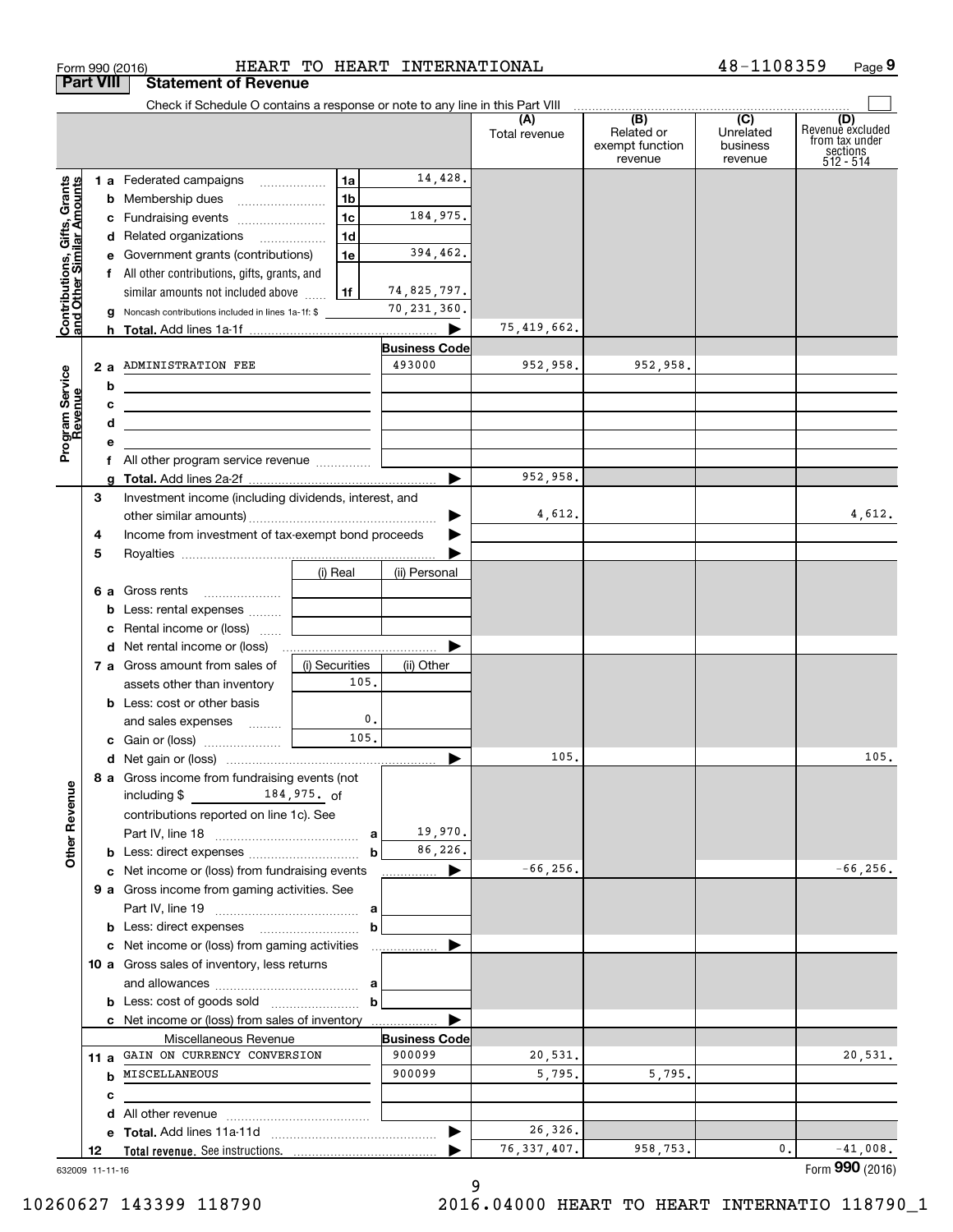Form 990 (2016) HEART TO HEART INTERNATIONAL 4 8-1108359 <sub>Page</sub> **Part IX Statement of Functional Expenses**

*Section 501(c)(3) and 501(c)(4) organizations must complete all columns. All other organizations must complete column (A).*

|              | Do not include amounts reported on lines 6b,<br>7b, 8b, 9b, and 10b of Part VIII.                                                                                                                           | (A)<br>Total expenses | (B)<br>Program service<br>expenses | (C)<br>Management and<br>general expenses | (D)<br>Fundraising<br>expenses |
|--------------|-------------------------------------------------------------------------------------------------------------------------------------------------------------------------------------------------------------|-----------------------|------------------------------------|-------------------------------------------|--------------------------------|
| 1.           | Grants and other assistance to domestic organizations                                                                                                                                                       |                       |                                    |                                           |                                |
|              | and domestic governments. See Part IV, line 21                                                                                                                                                              | 981,445.              | 981, 445.                          |                                           |                                |
| $\mathbf{2}$ | Grants and other assistance to domestic                                                                                                                                                                     |                       |                                    |                                           |                                |
|              | individuals. See Part IV, line 22                                                                                                                                                                           |                       |                                    |                                           |                                |
| 3            | Grants and other assistance to foreign                                                                                                                                                                      |                       |                                    |                                           |                                |
|              | organizations, foreign governments, and foreign                                                                                                                                                             |                       |                                    |                                           |                                |
|              | individuals. See Part IV, lines 15 and 16                                                                                                                                                                   | 69, 749, 380.         | 69,749,380.                        |                                           |                                |
| 4            | Benefits paid to or for members                                                                                                                                                                             |                       |                                    |                                           |                                |
| 5            | Compensation of current officers, directors,                                                                                                                                                                |                       |                                    |                                           |                                |
|              |                                                                                                                                                                                                             | 420,230.              | 103,755.                           | 252,054.                                  | 64,421.                        |
| 6            | Compensation not included above, to disqualified                                                                                                                                                            |                       |                                    |                                           |                                |
|              | persons (as defined under section 4958(f)(1)) and                                                                                                                                                           |                       |                                    |                                           |                                |
|              | persons described in section 4958(c)(3)(B)                                                                                                                                                                  |                       |                                    |                                           |                                |
| 7            |                                                                                                                                                                                                             | 603,778.              | 149,092.                           | 362,177.                                  | 92,509.                        |
| 8            | Pension plan accruals and contributions (include                                                                                                                                                            |                       |                                    |                                           |                                |
|              | section 401(k) and 403(b) employer contributions)                                                                                                                                                           |                       |                                    |                                           |                                |
| 9            |                                                                                                                                                                                                             | 84,826.               | 20,945.                            | 50,881.                                   | 13,000.                        |
| 10           |                                                                                                                                                                                                             |                       |                                    |                                           |                                |
| 11           | Fees for services (non-employees):                                                                                                                                                                          |                       |                                    |                                           |                                |
|              |                                                                                                                                                                                                             | $\overline{924}$ .    | 924.                               |                                           |                                |
|              |                                                                                                                                                                                                             | 37,653.               | 6,652.                             | 31,001.                                   |                                |
|              |                                                                                                                                                                                                             |                       |                                    |                                           |                                |
|              | e Professional fundraising services. See Part IV, line 17                                                                                                                                                   |                       |                                    |                                           |                                |
| f            | Investment management fees                                                                                                                                                                                  | 250.                  | 250.                               |                                           |                                |
|              | g Other. (If line 11g amount exceeds 10% of line 25,                                                                                                                                                        |                       |                                    |                                           |                                |
|              | column (A) amount, list line 11g expenses on Sch O.)                                                                                                                                                        | 1,911,012.            | 1,892,669.                         | 4,641.                                    |                                |
| 12           |                                                                                                                                                                                                             | 5,925.                | 2,348.                             | 92.                                       | $\frac{13,702}{3,485}$ .       |
| 13           |                                                                                                                                                                                                             | 408,108.              | 291, 160.                          | 38,255.                                   | 78,693.                        |
| 14           |                                                                                                                                                                                                             |                       |                                    |                                           |                                |
| 15           |                                                                                                                                                                                                             |                       |                                    |                                           |                                |
| 16           |                                                                                                                                                                                                             | 344,477.              | 279,382.                           | 55,455.                                   | 9,640.                         |
| 17           |                                                                                                                                                                                                             | 708,182.              | 677,638.                           | 15,396.                                   | 15, 148.                       |
| 18           | Payments of travel or entertainment expenses                                                                                                                                                                |                       |                                    |                                           |                                |
|              | for any federal, state, or local public officials                                                                                                                                                           |                       |                                    |                                           |                                |
| 19           | Conferences, conventions, and meetings                                                                                                                                                                      | 44,736.               | 43,833.                            | 903.                                      |                                |
| 20           | Interest                                                                                                                                                                                                    | 104,096.              | 45,956.                            | 35,151.                                   | 22,989.                        |
| 21           |                                                                                                                                                                                                             |                       |                                    |                                           |                                |
| 22           | Depreciation, depletion, and amortization                                                                                                                                                                   | 133,066.              | 35,472.                            | 97,594.                                   |                                |
| 23           | Insurance                                                                                                                                                                                                   | 56,061.               | 22,025.                            | 33,391.                                   | 645.                           |
| 24           | Other expenses. Itemize expenses not covered<br>above. (List miscellaneous expenses in line 24e. If line<br>24e amount exceeds 10% of line 25, column (A)<br>amount, list line 24e expenses on Schedule O.) |                       |                                    |                                           |                                |
|              | a OBSOLETE INVENTORY                                                                                                                                                                                        | 1,866,329.            | 1,866,329.                         |                                           |                                |
| b            | STAFF DEVELOPMENT                                                                                                                                                                                           | 10, 180.              | 4,482.                             | 5,698.                                    | 0.                             |
| с            |                                                                                                                                                                                                             |                       |                                    |                                           |                                |
| d            |                                                                                                                                                                                                             |                       |                                    |                                           |                                |
|              | e All other expenses                                                                                                                                                                                        |                       |                                    |                                           |                                |
| 25           | Total functional expenses. Add lines 1 through 24e                                                                                                                                                          | 77,470,658.           | 76, 173, 737.                      | 982,689.                                  | 314, 232.                      |
| 26           | Joint costs. Complete this line only if the organization                                                                                                                                                    |                       |                                    |                                           |                                |
|              | reported in column (B) joint costs from a combined                                                                                                                                                          |                       |                                    |                                           |                                |
|              | educational campaign and fundraising solicitation.                                                                                                                                                          |                       |                                    |                                           |                                |
|              | Check here $\blacktriangleright$<br>if following SOP 98-2 (ASC 958-720)                                                                                                                                     |                       |                                    |                                           |                                |

632010 11-11-16

Form (2016) **990**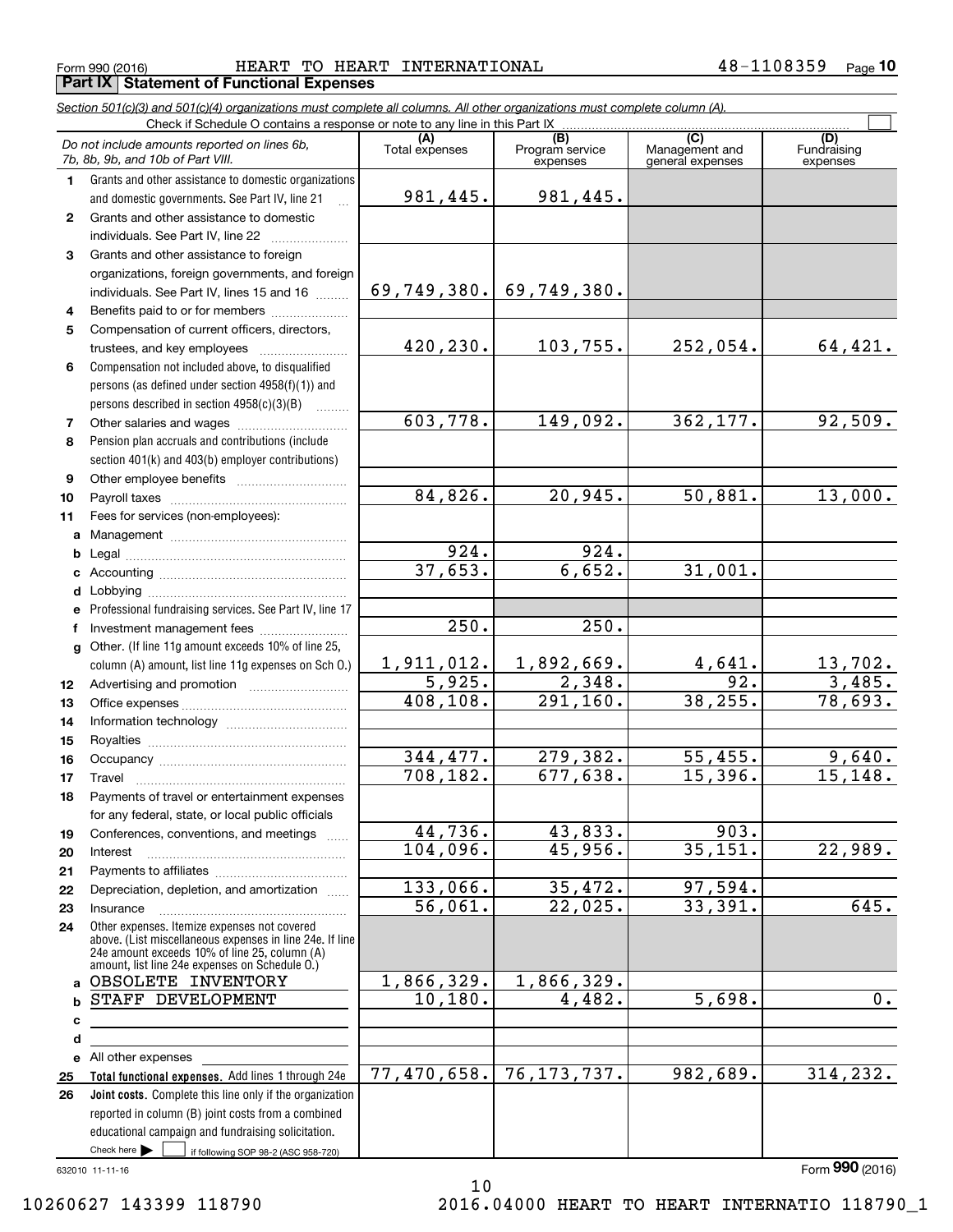|                    | 5  | Loans and other receivables from current and former officers, directors,                                                                                                                                                                            |             |            |                              |                 |                              |
|--------------------|----|-----------------------------------------------------------------------------------------------------------------------------------------------------------------------------------------------------------------------------------------------------|-------------|------------|------------------------------|-----------------|------------------------------|
|                    |    | trustees, key employees, and highest compensated employees. Complete                                                                                                                                                                                |             |            |                              |                 |                              |
|                    |    | Part II of Schedule L                                                                                                                                                                                                                               |             |            |                              | 5               |                              |
|                    | 6  | Loans and other receivables from other disqualified persons (as defined under                                                                                                                                                                       |             |            |                              |                 |                              |
|                    |    | section $4958(f)(1)$ , persons described in section $4958(c)(3)(B)$ , and contributing                                                                                                                                                              |             |            |                              |                 |                              |
|                    |    | employers and sponsoring organizations of section 501(c)(9) voluntary                                                                                                                                                                               |             |            |                              |                 |                              |
|                    |    | employees' beneficiary organizations (see instr). Complete Part II of Sch L                                                                                                                                                                         |             |            |                              | 6               |                              |
| Assets             | 7  |                                                                                                                                                                                                                                                     |             |            |                              | $\overline{7}$  |                              |
|                    | 8  |                                                                                                                                                                                                                                                     |             |            |                              | 8               |                              |
|                    | 9  | Prepaid expenses and deferred charges                                                                                                                                                                                                               |             |            | $\frac{9,286,864.}{23,041.}$ | 9               | $\frac{7,201,291.}{27,032.}$ |
|                    |    | 10a Land, buildings, and equipment: cost or other                                                                                                                                                                                                   |             |            |                              |                 |                              |
|                    |    |                                                                                                                                                                                                                                                     |             |            |                              |                 |                              |
|                    |    | basis. Complete Part VI of Schedule D $\begin{array}{ c c c c c }\n\hline\n1,970,463. \\ \hline\n\text{Less: accumulated depreciation} & \text{10b} & \text{1,221,394.}\n\end{array}$<br>$\frac{10b}{2}$<br><b>b</b> Less: accumulated depreciation |             |            |                              | 10 <sub>c</sub> |                              |
|                    | 11 | Investments - publicly traded securities                                                                                                                                                                                                            |             |            | $\frac{748,214.}{66,369.}$   | 11              | $\frac{749,069.67}{67,962.}$ |
|                    | 12 |                                                                                                                                                                                                                                                     |             |            |                              | 12              |                              |
|                    | 13 | Investments - program-related. See Part IV, line 11                                                                                                                                                                                                 |             |            |                              | 13              |                              |
|                    | 14 |                                                                                                                                                                                                                                                     |             |            | 14                           |                 |                              |
|                    | 15 |                                                                                                                                                                                                                                                     |             |            |                              | 15              |                              |
|                    | 16 |                                                                                                                                                                                                                                                     |             |            | 11,302,784.                  | 16              | <u>10,024,102.</u>           |
|                    | 17 |                                                                                                                                                                                                                                                     | 307,604.    | 17         | 174,683.                     |                 |                              |
|                    | 18 |                                                                                                                                                                                                                                                     |             | 18         |                              |                 |                              |
|                    | 19 | Deferred revenue                                                                                                                                                                                                                                    |             |            | 78,809.                      | 19              | 304,670.                     |
|                    | 20 | Tax-exempt bond liabilities                                                                                                                                                                                                                         |             |            |                              | 20              |                              |
|                    | 21 | Escrow or custodial account liability. Complete Part IV of Schedule D                                                                                                                                                                               |             |            | 21                           |                 |                              |
|                    | 22 | Loans and other payables to current and former officers, directors, trustees,                                                                                                                                                                       |             |            |                              |                 |                              |
|                    |    | key employees, highest compensated employees, and disqualified persons.                                                                                                                                                                             |             |            |                              |                 |                              |
| Liabilities        |    | Complete Part II of Schedule L                                                                                                                                                                                                                      |             |            | 22                           |                 |                              |
|                    | 23 | Secured mortgages and notes payable to unrelated third parties                                                                                                                                                                                      |             |            | 1,018,037.                   | 23              | 763,869.                     |
|                    | 24 | Unsecured notes and loans payable to unrelated third parties                                                                                                                                                                                        |             |            |                              | 24              |                              |
|                    | 25 | Other liabilities (including federal income tax, payables to related third                                                                                                                                                                          |             |            |                              |                 |                              |
|                    |    | parties, and other liabilities not included on lines 17-24). Complete Part X of                                                                                                                                                                     |             |            |                              |                 |                              |
|                    |    | Schedule D                                                                                                                                                                                                                                          |             |            |                              | 25              |                              |
|                    | 26 |                                                                                                                                                                                                                                                     |             |            | 1,404,450.                   | 26              | 1, 243, 222.                 |
|                    |    | Organizations that follow SFAS 117 (ASC 958), check here $\blacktriangleright \begin{array}{c} \boxed{X} \\ \end{array}$ and                                                                                                                        |             |            |                              |                 |                              |
|                    |    | complete lines 27 through 29, and lines 33 and 34.                                                                                                                                                                                                  |             |            |                              |                 |                              |
|                    | 27 | Unrestricted net assets                                                                                                                                                                                                                             |             |            | 9, 174, 464.                 | 27              | 7,659,631.                   |
| Balances           | 28 | Temporarily restricted net assets                                                                                                                                                                                                                   |             |            | 657,501.                     | 28              | 1,053,287.                   |
|                    | 29 | Permanently restricted net assets                                                                                                                                                                                                                   |             |            | 66,369.                      | 29              | 67,962.                      |
|                    |    | Organizations that do not follow SFAS 117 (ASC 958), check here $\blacktriangleright$                                                                                                                                                               |             |            |                              |                 |                              |
|                    |    | and complete lines 30 through 34.                                                                                                                                                                                                                   |             |            |                              |                 |                              |
|                    | 30 |                                                                                                                                                                                                                                                     |             |            |                              | 30              |                              |
|                    | 31 | Paid-in or capital surplus, or land, building, or equipment fund                                                                                                                                                                                    |             |            |                              | 31              |                              |
| Net Assets or Fund | 32 | Retained earnings, endowment, accumulated income, or other funds                                                                                                                                                                                    |             | .          |                              | 32              |                              |
|                    | 33 | Total net assets or fund balances                                                                                                                                                                                                                   |             | 9,898,334. | 33                           | 8,780,880.      |                              |
|                    | 34 | Total liabilities and net assets/fund balances                                                                                                                                                                                                      | 11,302,784. | 34         | 10,024,102.                  |                 |                              |
|                    |    |                                                                                                                                                                                                                                                     |             |            |                              |                 | Form 990 (2016)              |

Form 990 (2016) HEART TO HEART INTERNATIONAL 4 8-1108359 <sub>Page</sub>

**1**Cash - non-interest-bearing ~~~~~~~~~~~~~~~~~~~~~~~~~ **2**Savings and temporary cash investments ~~~~~~~~~~~~~~~~~~ **3** Pledges and grants receivable, net  $\ldots$  **multimes contained and grants receivable**, net **multimes contained and grants receivable**, net **multimes contained and grants receivable** 

Accounts receivable, net ~~~~~~~~~~~~~~~~~~~~~~~~~~

Check if Schedule O contains a response or note to any line in this Part X

**11**

 $\mathcal{L}^{\text{max}}$ 

**(A) (B)**

Beginning of year | | End of year

 $848,336.$  1, 1, 360, 788.

 $85,266.$  2 47,007.

 $103,072. | 4 | 5,274.$  $141,622.$  3 565,679.

**Part X** | Balance Sheet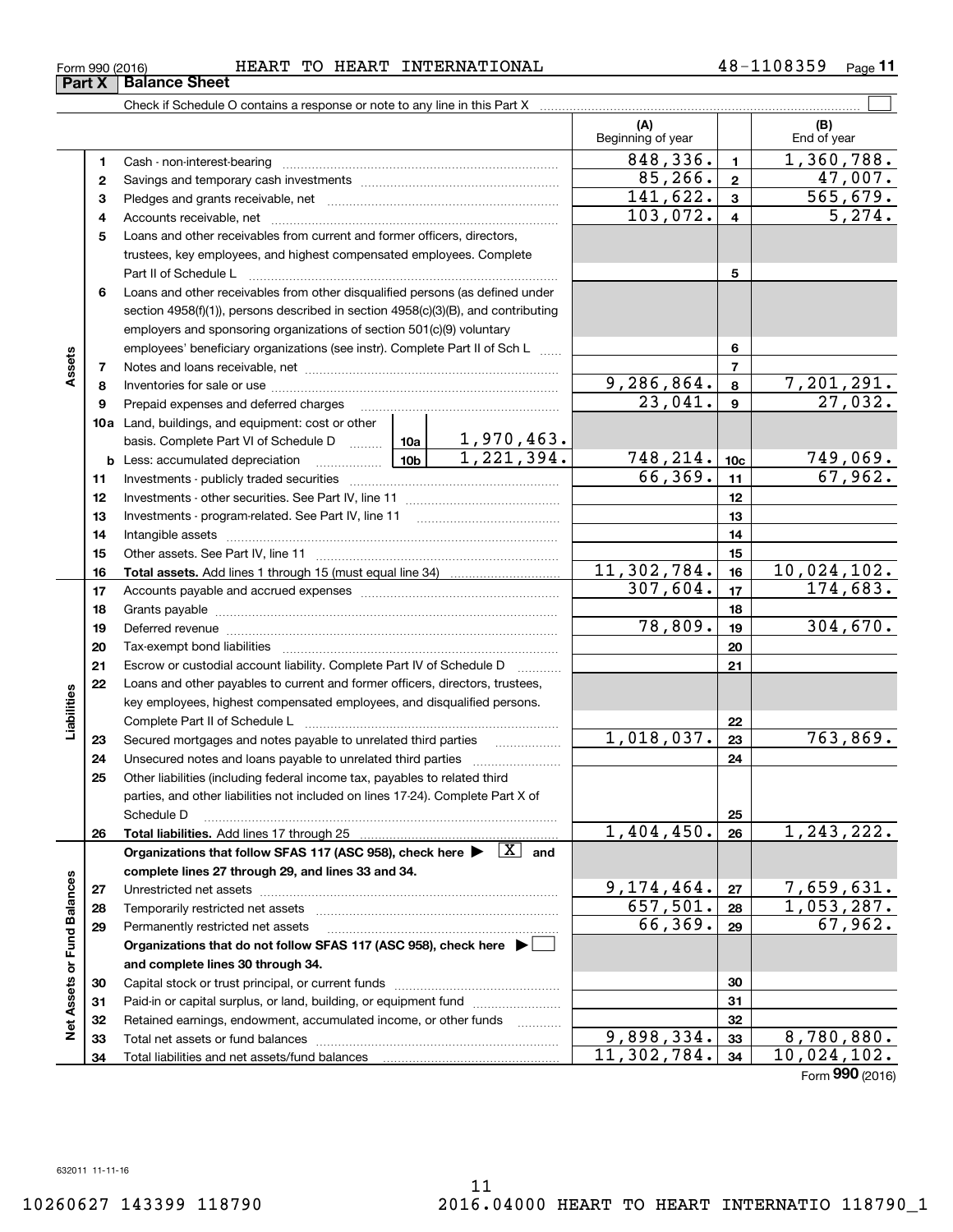|    | HEART TO HEART INTERNATIONAL<br>Form 990 (2016)                                                                                 |                         | 48-1108359     |              | Page 12                 |
|----|---------------------------------------------------------------------------------------------------------------------------------|-------------------------|----------------|--------------|-------------------------|
|    | Part XI<br><b>Reconciliation of Net Assets</b>                                                                                  |                         |                |              |                         |
|    | Check if Schedule O contains a response or note to any line in this Part XI                                                     |                         |                |              | $\overline{\mathbf{X}}$ |
|    |                                                                                                                                 |                         |                |              |                         |
| 1  |                                                                                                                                 | 1.                      | 76, 337, 407.  |              |                         |
| 2  | Total expenses (must equal Part IX, column (A), line 25)                                                                        | $\mathbf{2}$            | 77,470,658.    |              |                         |
| з  | Revenue less expenses. Subtract line 2 from line 1                                                                              | $-1, 133, 251.$         |                |              |                         |
| 4  |                                                                                                                                 | $\overline{\mathbf{4}}$ | 9,898,334.     |              |                         |
| 5  | Net unrealized gains (losses) on investments                                                                                    | 5                       |                |              | 1,426.                  |
| 6  | Donated services and use of facilities                                                                                          | 6                       |                |              |                         |
| 7  | Investment expenses                                                                                                             | $\overline{7}$          |                |              |                         |
| 8  | Prior period adjustments                                                                                                        | 8                       |                |              |                         |
| 9  | Other changes in net assets or fund balances (explain in Schedule O)                                                            | $\mathbf{9}$            |                |              | 14,371.                 |
| 10 | Net assets or fund balances at end of year. Combine lines 3 through 9 (must equal Part X, line 33,                              |                         |                |              |                         |
|    | column (B))                                                                                                                     | 10                      | 8,780,880.     |              |                         |
|    | Part XII Financial Statements and Reporting                                                                                     |                         |                |              |                         |
|    |                                                                                                                                 |                         |                |              |                         |
|    |                                                                                                                                 |                         |                | Yes          | No.                     |
| 1  | $\boxed{\mathbf{X}}$ Accrual<br>Accounting method used to prepare the Form 990: <u>[</u> Cash<br>Other                          |                         |                |              |                         |
|    | If the organization changed its method of accounting from a prior year or checked "Other," explain in Schedule O.               |                         |                |              |                         |
|    | 2a Were the organization's financial statements compiled or reviewed by an independent accountant?                              |                         | 2a             |              | x                       |
|    | If "Yes," check a box below to indicate whether the financial statements for the year were compiled or reviewed on a            |                         |                |              |                         |
|    | separate basis, consolidated basis, or both:                                                                                    |                         |                |              |                         |
|    | Separate basis<br>Consolidated basis<br>Both consolidated and separate basis                                                    |                         |                |              |                         |
|    | <b>b</b> Were the organization's financial statements audited by an independent accountant?                                     |                         | 2 <sub>b</sub> | х            |                         |
|    | If "Yes," check a box below to indicate whether the financial statements for the year were audited on a separate basis,         |                         |                |              |                         |
|    | consolidated basis, or both:                                                                                                    |                         |                |              |                         |
|    | $ \mathbf{X} $ Separate basis<br><b>Consolidated basis</b><br>Both consolidated and separate basis                              |                         |                |              |                         |
|    | c If "Yes" to line 2a or 2b, does the organization have a committee that assumes responsibility for oversight of the audit,     |                         |                |              |                         |
|    |                                                                                                                                 |                         | 2c             | X            |                         |
|    | If the organization changed either its oversight process or selection process during the tax year, explain in Schedule O.       |                         |                |              |                         |
|    | 3a As a result of a federal award, was the organization required to undergo an audit or audits as set forth in the Single Audit |                         |                |              |                         |
|    | Act and OMB Circular A-133?                                                                                                     |                         | За             |              | x                       |
|    | b If "Yes," did the organization undergo the required audit or audits? If the organization did not undergo the required audit   |                         |                |              |                         |
|    | or audits, explain why in Schedule O and describe any steps taken to undergo such audits                                        |                         | 3b             | $\mathbf{a}$ |                         |

Form (2016) **990**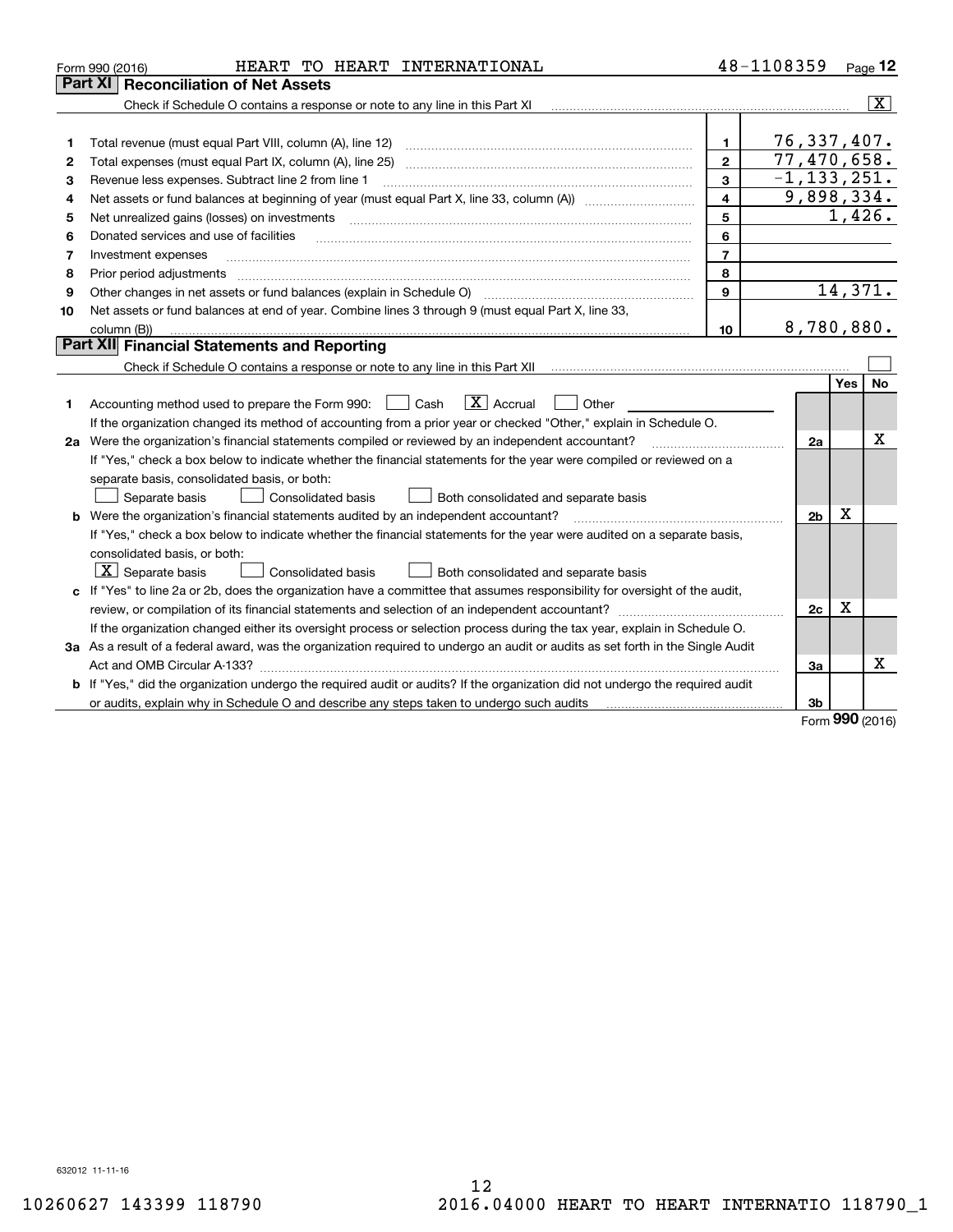| <b>SCHEDULE A</b> |  |
|-------------------|--|
|-------------------|--|

Department of the Treasury Internal Revenue Service

| (Form 990 or 990-EZ) |  |  |  |  |
|----------------------|--|--|--|--|
|----------------------|--|--|--|--|

# **Public Charity Status and Public Support**

**Complete if the organization is a section 501(c)(3) organization or a section 4947(a)(1) nonexempt charitable trust.**

**| Attach to Form 990 or Form 990-EZ.** 

Information about Schedule A (Form 990 or 990-EZ) and its instructions is at *www.irs.gov/form990.* 

|         | OMB No. 1545-0047                   |
|---------|-------------------------------------|
|         | 2016                                |
| orm990. | <b>Open to Public</b><br>Inspection |
|         | Emplover identification number      |

 $\mathbf{I}$ 

| Name of the organization |
|--------------------------|
|                          |

|                |                     |                                                                                                                                                                                                                          |                                               | HEART TO HEART INTERNATIONAL                          |                                                                |    |                            |  | 48-1108359                 |  |  |
|----------------|---------------------|--------------------------------------------------------------------------------------------------------------------------------------------------------------------------------------------------------------------------|-----------------------------------------------|-------------------------------------------------------|----------------------------------------------------------------|----|----------------------------|--|----------------------------|--|--|
|                | Part I              | Reason for Public Charity Status (All organizations must complete this part.) See instructions.                                                                                                                          |                                               |                                                       |                                                                |    |                            |  |                            |  |  |
|                |                     | The organization is not a private foundation because it is: (For lines 1 through 12, check only one box.)                                                                                                                |                                               |                                                       |                                                                |    |                            |  |                            |  |  |
| 1.             |                     | A church, convention of churches, or association of churches described in section 170(b)(1)(A)(i).                                                                                                                       |                                               |                                                       |                                                                |    |                            |  |                            |  |  |
| 2              |                     | A school described in section 170(b)(1)(A)(ii). (Attach Schedule E (Form 990 or 990-EZ).)                                                                                                                                |                                               |                                                       |                                                                |    |                            |  |                            |  |  |
| 3              |                     | A hospital or a cooperative hospital service organization described in section 170(b)(1)(A)(iii).                                                                                                                        |                                               |                                                       |                                                                |    |                            |  |                            |  |  |
| 4              |                     | A medical research organization operated in conjunction with a hospital described in section 170(b)(1)(A)(iii). Enter the hospital's name,                                                                               |                                               |                                                       |                                                                |    |                            |  |                            |  |  |
|                |                     | city, and state:                                                                                                                                                                                                         |                                               |                                                       |                                                                |    |                            |  |                            |  |  |
| 5              |                     | An organization operated for the benefit of a college or university owned or operated by a governmental unit described in                                                                                                |                                               |                                                       |                                                                |    |                            |  |                            |  |  |
|                |                     |                                                                                                                                                                                                                          | section 170(b)(1)(A)(iv). (Complete Part II.) |                                                       |                                                                |    |                            |  |                            |  |  |
| 6              |                     | A federal, state, or local government or governmental unit described in section $170(b)(1)(A)(v)$ .                                                                                                                      |                                               |                                                       |                                                                |    |                            |  |                            |  |  |
| $\overline{7}$ | $\lfloor x \rfloor$ | An organization that normally receives a substantial part of its support from a governmental unit or from the general public described in                                                                                |                                               |                                                       |                                                                |    |                            |  |                            |  |  |
|                |                     | section 170(b)(1)(A)(vi). (Complete Part II.)                                                                                                                                                                            |                                               |                                                       |                                                                |    |                            |  |                            |  |  |
| 8              |                     | A community trust described in section 170(b)(1)(A)(vi). (Complete Part II.)                                                                                                                                             |                                               |                                                       |                                                                |    |                            |  |                            |  |  |
| 9              |                     | An agricultural research organization described in section 170(b)(1)(A)(ix) operated in conjunction with a land-grant college                                                                                            |                                               |                                                       |                                                                |    |                            |  |                            |  |  |
|                |                     | or university or a non-land-grant college of agriculture (see instructions). Enter the name, city, and state of the college or                                                                                           |                                               |                                                       |                                                                |    |                            |  |                            |  |  |
|                |                     | university:                                                                                                                                                                                                              |                                               |                                                       |                                                                |    |                            |  |                            |  |  |
| 10             |                     | An organization that normally receives: (1) more than 33 1/3% of its support from contributions, membership fees, and gross receipts from                                                                                |                                               |                                                       |                                                                |    |                            |  |                            |  |  |
|                |                     | activities related to its exempt functions - subject to certain exceptions, and (2) no more than 33 1/3% of its support from gross investment                                                                            |                                               |                                                       |                                                                |    |                            |  |                            |  |  |
|                |                     | income and unrelated business taxable income (less section 511 tax) from businesses acquired by the organization after June 30, 1975.                                                                                    |                                               |                                                       |                                                                |    |                            |  |                            |  |  |
|                |                     | See section 509(a)(2). (Complete Part III.)                                                                                                                                                                              |                                               |                                                       |                                                                |    |                            |  |                            |  |  |
| 11             |                     | An organization organized and operated exclusively to test for public safety. See section 509(a)(4).                                                                                                                     |                                               |                                                       |                                                                |    |                            |  |                            |  |  |
| 12             |                     | An organization organized and operated exclusively for the benefit of, to perform the functions of, or to carry out the purposes of one or                                                                               |                                               |                                                       |                                                                |    |                            |  |                            |  |  |
|                |                     | more publicly supported organizations described in section 509(a)(1) or section 509(a)(2). See section 509(a)(3). Check the box in                                                                                       |                                               |                                                       |                                                                |    |                            |  |                            |  |  |
|                |                     | lines 12a through 12d that describes the type of supporting organization and complete lines 12e, 12f, and 12g.                                                                                                           |                                               |                                                       |                                                                |    |                            |  |                            |  |  |
| а              |                     | Type I. A supporting organization operated, supervised, or controlled by its supported organization(s), typically by giving                                                                                              |                                               |                                                       |                                                                |    |                            |  |                            |  |  |
|                |                     | the supported organization(s) the power to regularly appoint or elect a majority of the directors or trustees of the supporting                                                                                          |                                               |                                                       |                                                                |    |                            |  |                            |  |  |
|                |                     | organization. You must complete Part IV, Sections A and B.                                                                                                                                                               |                                               |                                                       |                                                                |    |                            |  |                            |  |  |
| b              |                     | Type II. A supporting organization supervised or controlled in connection with its supported organization(s), by having                                                                                                  |                                               |                                                       |                                                                |    |                            |  |                            |  |  |
|                |                     | control or management of the supporting organization vested in the same persons that control or manage the supported                                                                                                     |                                               |                                                       |                                                                |    |                            |  |                            |  |  |
|                |                     | organization(s). You must complete Part IV, Sections A and C.                                                                                                                                                            |                                               |                                                       |                                                                |    |                            |  |                            |  |  |
| с              |                     | Type III functionally integrated. A supporting organization operated in connection with, and functionally integrated with,                                                                                               |                                               |                                                       |                                                                |    |                            |  |                            |  |  |
|                |                     | its supported organization(s) (see instructions). You must complete Part IV, Sections A, D, and E.                                                                                                                       |                                               |                                                       |                                                                |    |                            |  |                            |  |  |
| d              |                     | Type III non-functionally integrated. A supporting organization operated in connection with its supported organization(s)                                                                                                |                                               |                                                       |                                                                |    |                            |  |                            |  |  |
|                |                     | that is not functionally integrated. The organization generally must satisfy a distribution requirement and an attentiveness<br>requirement (see instructions). You must complete Part IV, Sections A and D, and Part V. |                                               |                                                       |                                                                |    |                            |  |                            |  |  |
| е              |                     | Check this box if the organization received a written determination from the IRS that it is a Type I, Type II, Type III                                                                                                  |                                               |                                                       |                                                                |    |                            |  |                            |  |  |
|                |                     | functionally integrated, or Type III non-functionally integrated supporting organization.                                                                                                                                |                                               |                                                       |                                                                |    |                            |  |                            |  |  |
| f              |                     | Enter the number of supported organizations                                                                                                                                                                              |                                               |                                                       |                                                                |    |                            |  |                            |  |  |
| a              |                     | Provide the following information about the supported organization(s).                                                                                                                                                   |                                               |                                                       |                                                                |    |                            |  |                            |  |  |
|                |                     | (i) Name of supported                                                                                                                                                                                                    | (ii) EIN                                      | (iii) Type of organization                            | (iv) Is the organization listed<br>in your governing document? |    | (v) Amount of monetary     |  | (vi) Amount of other       |  |  |
|                |                     | organization                                                                                                                                                                                                             |                                               | (described on lines 1-10<br>above (see instructions)) | Yes                                                            | No | support (see instructions) |  | support (see instructions) |  |  |
|                |                     |                                                                                                                                                                                                                          |                                               |                                                       |                                                                |    |                            |  |                            |  |  |
|                |                     |                                                                                                                                                                                                                          |                                               |                                                       |                                                                |    |                            |  |                            |  |  |
|                |                     |                                                                                                                                                                                                                          |                                               |                                                       |                                                                |    |                            |  |                            |  |  |
|                |                     |                                                                                                                                                                                                                          |                                               |                                                       |                                                                |    |                            |  |                            |  |  |
|                |                     |                                                                                                                                                                                                                          |                                               |                                                       |                                                                |    |                            |  |                            |  |  |
|                |                     |                                                                                                                                                                                                                          |                                               |                                                       |                                                                |    |                            |  |                            |  |  |
|                |                     |                                                                                                                                                                                                                          |                                               |                                                       |                                                                |    |                            |  |                            |  |  |
|                |                     |                                                                                                                                                                                                                          |                                               |                                                       |                                                                |    |                            |  |                            |  |  |
|                |                     |                                                                                                                                                                                                                          |                                               |                                                       |                                                                |    |                            |  |                            |  |  |
|                |                     |                                                                                                                                                                                                                          |                                               |                                                       |                                                                |    |                            |  |                            |  |  |
| Total          |                     |                                                                                                                                                                                                                          |                                               |                                                       |                                                                |    |                            |  |                            |  |  |

LHA For Paperwork Reduction Act Notice, see the Instructions for Form 990 or 990-EZ. 632021 09-21-16 Schedule A (Form 990 or 990-EZ) 2016 13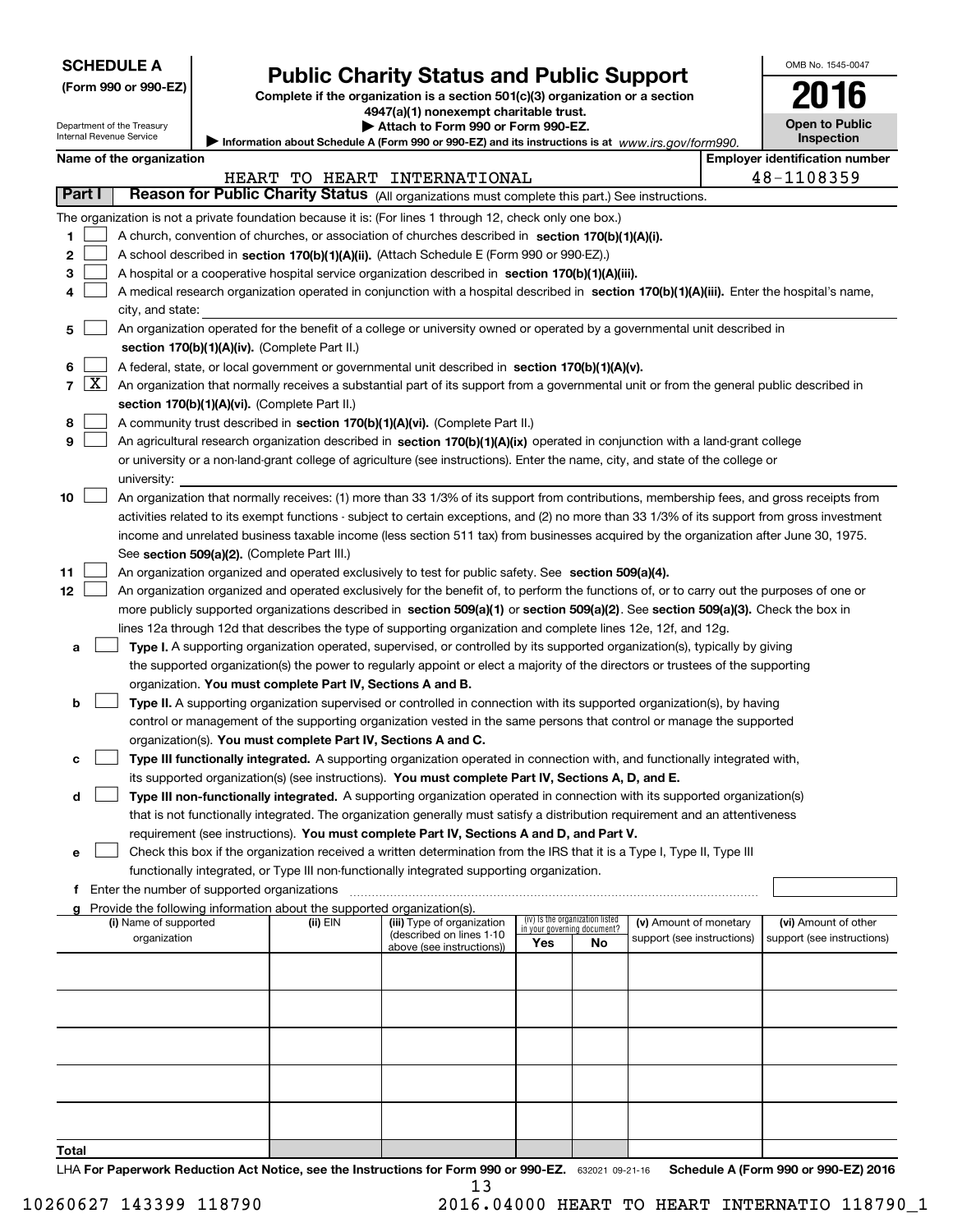## Schedule A (Form 990 or 990-EZ) 2016  $\rm{HEART}$   $\rm{TO}$   $\rm{HEART}$   $\rm{INTERNATIONAL}$   $\rm{48-1108359}$   $\rm{Page}$

**2**

(Complete only if you checked the box on line 5, 7, or 8 of Part I or if the organization failed to qualify under Part III. If the organization fails to qualify under the tests listed below, please complete Part III.) **Part II** | Support Schedule for Organizations Described in Sections 170(b)(1)(A)(iv) and 170(b)(1)(A)(vi)

| <b>Section A. Public Support</b>                                                                                                                                                                                                                           |                                                        |            |            |                                                        |          |                                                        |
|------------------------------------------------------------------------------------------------------------------------------------------------------------------------------------------------------------------------------------------------------------|--------------------------------------------------------|------------|------------|--------------------------------------------------------|----------|--------------------------------------------------------|
| Calendar year (or fiscal year beginning in)                                                                                                                                                                                                                | (a) 2012                                               | (b) 2013   | $(c)$ 2014 | $(d)$ 2015                                             | (e) 2016 | (f) Total                                              |
| 1 Gifts, grants, contributions, and                                                                                                                                                                                                                        |                                                        |            |            |                                                        |          |                                                        |
| membership fees received. (Do not<br>include any "unusual grants.")                                                                                                                                                                                        | 13326242291553943.98756704.12633483075419662.525327561 |            |            |                                                        |          |                                                        |
| 2 Tax revenues levied for the organ-                                                                                                                                                                                                                       |                                                        |            |            |                                                        |          |                                                        |
| ization's benefit and either paid to                                                                                                                                                                                                                       |                                                        |            |            |                                                        |          |                                                        |
| or expended on its behalf                                                                                                                                                                                                                                  |                                                        |            |            |                                                        |          |                                                        |
| 3 The value of services or facilities                                                                                                                                                                                                                      |                                                        |            |            |                                                        |          |                                                        |
| furnished by a governmental unit to                                                                                                                                                                                                                        |                                                        |            |            |                                                        |          |                                                        |
| the organization without charge                                                                                                                                                                                                                            |                                                        |            |            |                                                        |          |                                                        |
| 4 Total. Add lines 1 through 3                                                                                                                                                                                                                             |                                                        |            |            |                                                        |          | 13326242291553943.98756704.12633483075419662.525327561 |
| 5 The portion of total contributions                                                                                                                                                                                                                       |                                                        |            |            |                                                        |          |                                                        |
| by each person (other than a                                                                                                                                                                                                                               |                                                        |            |            |                                                        |          |                                                        |
| governmental unit or publicly                                                                                                                                                                                                                              |                                                        |            |            |                                                        |          |                                                        |
| supported organization) included                                                                                                                                                                                                                           |                                                        |            |            |                                                        |          |                                                        |
| on line 1 that exceeds 2% of the                                                                                                                                                                                                                           |                                                        |            |            |                                                        |          |                                                        |
| amount shown on line 11,                                                                                                                                                                                                                                   |                                                        |            |            |                                                        |          |                                                        |
| column (f)                                                                                                                                                                                                                                                 |                                                        |            |            |                                                        |          | 415674651                                              |
| 6 Public support. Subtract line 5 from line 4.                                                                                                                                                                                                             |                                                        |            |            |                                                        |          | 109652910                                              |
| <b>Section B. Total Support</b>                                                                                                                                                                                                                            |                                                        |            |            |                                                        |          |                                                        |
| Calendar year (or fiscal year beginning in)                                                                                                                                                                                                                | (a) 2012                                               | $(b)$ 2013 | $(c)$ 2014 | $(d)$ 2015                                             | (e) 2016 | (f) Total                                              |
| <b>7</b> Amounts from line 4                                                                                                                                                                                                                               |                                                        |            |            | 13326242291553943.98756704.12633483075419662.525327561 |          |                                                        |
| 8 Gross income from interest.                                                                                                                                                                                                                              |                                                        |            |            |                                                        |          |                                                        |
| dividends, payments received on                                                                                                                                                                                                                            |                                                        |            |            |                                                        |          |                                                        |
| securities loans, rents, royalties                                                                                                                                                                                                                         |                                                        |            |            |                                                        |          |                                                        |
| and income from similar sources                                                                                                                                                                                                                            | 1,735.                                                 | 834.       | 815.       | 4,445.                                                 | 4,545.   | 12,374.                                                |
| <b>9</b> Net income from unrelated business                                                                                                                                                                                                                |                                                        |            |            |                                                        |          |                                                        |
| activities, whether or not the                                                                                                                                                                                                                             |                                                        |            |            |                                                        |          |                                                        |
| business is regularly carried on                                                                                                                                                                                                                           |                                                        |            |            |                                                        |          |                                                        |
| 10 Other income. Do not include gain                                                                                                                                                                                                                       |                                                        |            |            |                                                        |          |                                                        |
| or loss from the sale of capital                                                                                                                                                                                                                           |                                                        |            |            |                                                        |          |                                                        |
| assets (Explain in Part VI.) <b>Constant</b>                                                                                                                                                                                                               | 1,675.                                                 | 103.       | 20,862.    | 580,789.                                               | 5,795.   | 609, 224.                                              |
| 11 Total support. Add lines 7 through 10                                                                                                                                                                                                                   |                                                        |            |            |                                                        |          | 525949159                                              |
| 12 Gross receipts from related activities, etc. (see instructions)                                                                                                                                                                                         |                                                        |            |            |                                                        | 12       |                                                        |
| 13 First five years. If the Form 990 is for the organization's first, second, third, fourth, or fifth tax year as a section 501(c)(3)                                                                                                                      |                                                        |            |            |                                                        |          |                                                        |
| organization, check this box and stop here                                                                                                                                                                                                                 |                                                        |            |            |                                                        |          |                                                        |
| Section C. Computation of Public Support Percentage                                                                                                                                                                                                        |                                                        |            |            |                                                        |          |                                                        |
| 14 Public support percentage for 2016 (line 6, column (f) divided by line 11, column (f) <i>manumeronoming</i>                                                                                                                                             |                                                        |            |            |                                                        | 14       | 20.85<br>$\frac{9}{6}$                                 |
|                                                                                                                                                                                                                                                            |                                                        |            |            |                                                        | 15       | 20.78<br>$\frac{9}{6}$                                 |
| 16a 33 1/3% support test - 2016. If the organization did not check the box on line 13, and line 14 is 33 1/3% or more, check this box and                                                                                                                  |                                                        |            |            |                                                        |          |                                                        |
| stop here. The organization qualifies as a publicly supported organization                                                                                                                                                                                 |                                                        |            |            |                                                        |          |                                                        |
| b 33 1/3% support test - 2015. If the organization did not check a box on line 13 or 16a, and line 15 is 33 1/3% or more, check this box                                                                                                                   |                                                        |            |            |                                                        |          |                                                        |
| and stop here. The organization qualifies as a publicly supported organization                                                                                                                                                                             |                                                        |            |            |                                                        |          |                                                        |
| 17a 10% -facts-and-circumstances test - 2016. If the organization did not check a box on line 13, 16a, or 16b, and line 14 is 10% or more,                                                                                                                 |                                                        |            |            |                                                        |          |                                                        |
| and if the organization meets the "facts-and-circumstances" test, check this box and stop here. Explain in Part VI how the organization                                                                                                                    |                                                        |            |            |                                                        |          | $\blacktriangleright$ $\boxed{\text{X}}$               |
| meets the "facts-and-circumstances" test. The organization qualifies as a publicly supported organization <i>marroummumumumum</i>                                                                                                                          |                                                        |            |            |                                                        |          |                                                        |
| <b>b 10% -facts-and-circumstances test - 2015.</b> If the organization did not check a box on line 13, 16a, 16b, or 17a, and line 15 is 10% or                                                                                                             |                                                        |            |            |                                                        |          |                                                        |
| more, and if the organization meets the "facts-and-circumstances" test, check this box and stop here. Explain in Part VI how the<br>organization meets the "facts-and-circumstances" test. The organization qualifies as a publicly supported organization |                                                        |            |            |                                                        |          |                                                        |
| 18 Private foundation. If the organization did not check a box on line 13, 16a, 16b, 17a, or 17b, check this box and see instructions                                                                                                                      |                                                        |            |            |                                                        |          |                                                        |
|                                                                                                                                                                                                                                                            |                                                        |            |            |                                                        |          | Schedule A (Form 990 or 990-EZ) 2016                   |

**Schedule A (Form 990 or 990-EZ) 2016**

632022 09-21-16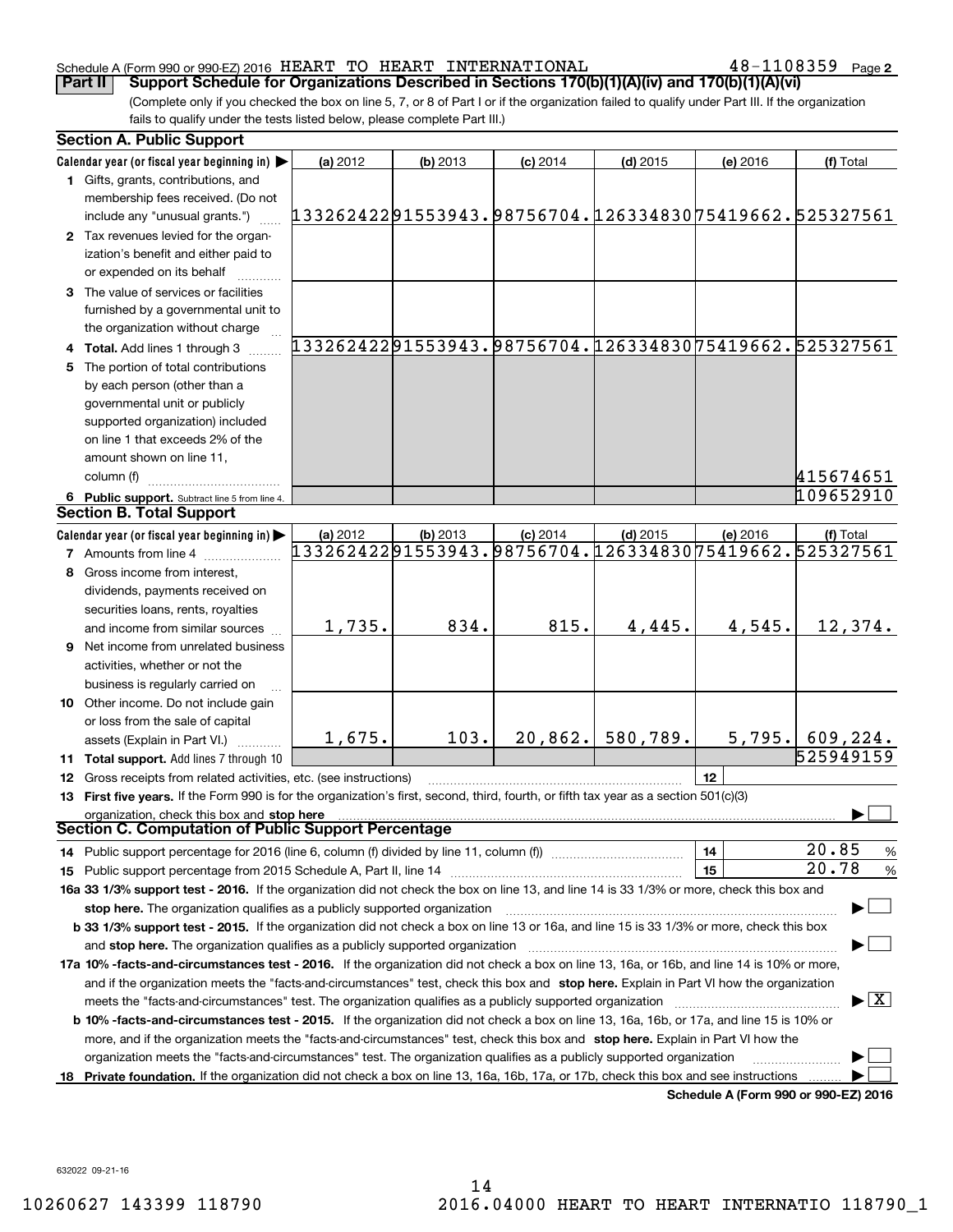## Schedule A (Form 990 or 990-EZ) 2016  $\rm{HEART}$   $\rm{TO}$   $\rm{HEART}$   $\rm{INTERNATIONAL}$   $\rm{48-1108359}$   $\rm{Page}$ **Part III Support Schedule for Organizations Described in Section 509(a)(2)**

(Complete only if you checked the box on line 10 of Part I or if the organization failed to qualify under Part II. If the organization fails to qualify under the tests listed below, please complete Part II.)

|    | <b>Section A. Public Support</b>                                                                                                                                                         |            |            |            |            |          |                                      |
|----|------------------------------------------------------------------------------------------------------------------------------------------------------------------------------------------|------------|------------|------------|------------|----------|--------------------------------------|
|    | Calendar year (or fiscal year beginning in) $\blacktriangleright$                                                                                                                        | (a) 2012   | $(b)$ 2013 | $(c)$ 2014 | $(d)$ 2015 | (e) 2016 | (f) Total                            |
|    | 1 Gifts, grants, contributions, and                                                                                                                                                      |            |            |            |            |          |                                      |
|    | membership fees received. (Do not                                                                                                                                                        |            |            |            |            |          |                                      |
|    | include any "unusual grants.")                                                                                                                                                           |            |            |            |            |          |                                      |
|    | 2 Gross receipts from admissions,<br>merchandise sold or services per-<br>formed, or facilities furnished in<br>any activity that is related to the<br>organization's tax-exempt purpose |            |            |            |            |          |                                      |
|    | 3 Gross receipts from activities that                                                                                                                                                    |            |            |            |            |          |                                      |
|    | are not an unrelated trade or bus-                                                                                                                                                       |            |            |            |            |          |                                      |
|    | iness under section 513                                                                                                                                                                  |            |            |            |            |          |                                      |
|    | 4 Tax revenues levied for the organ-                                                                                                                                                     |            |            |            |            |          |                                      |
|    | ization's benefit and either paid to                                                                                                                                                     |            |            |            |            |          |                                      |
|    | or expended on its behalf<br>.                                                                                                                                                           |            |            |            |            |          |                                      |
|    | 5 The value of services or facilities                                                                                                                                                    |            |            |            |            |          |                                      |
|    | furnished by a governmental unit to                                                                                                                                                      |            |            |            |            |          |                                      |
|    | the organization without charge                                                                                                                                                          |            |            |            |            |          |                                      |
|    | <b>6 Total.</b> Add lines 1 through 5                                                                                                                                                    |            |            |            |            |          |                                      |
|    | 7a Amounts included on lines 1, 2, and                                                                                                                                                   |            |            |            |            |          |                                      |
|    | 3 received from disqualified persons                                                                                                                                                     |            |            |            |            |          |                                      |
|    | <b>b</b> Amounts included on lines 2 and 3 received<br>from other than disqualified persons that<br>exceed the greater of \$5,000 or 1% of the<br>amount on line 13 for the year         |            |            |            |            |          |                                      |
|    | c Add lines 7a and 7b                                                                                                                                                                    |            |            |            |            |          |                                      |
|    | 8 Public support. (Subtract line 7c from line 6.)                                                                                                                                        |            |            |            |            |          |                                      |
|    | <b>Section B. Total Support</b>                                                                                                                                                          |            |            |            |            |          |                                      |
|    | Calendar year (or fiscal year beginning in) $\blacktriangleright$                                                                                                                        | (a) $2012$ | (b) 2013   | $(c)$ 2014 | $(d)$ 2015 | (e) 2016 | (f) Total                            |
|    | 9 Amounts from line 6                                                                                                                                                                    |            |            |            |            |          |                                      |
|    | 10a Gross income from interest,<br>dividends, payments received on<br>securities loans, rents, royalties<br>and income from similar sources                                              |            |            |            |            |          |                                      |
|    | <b>b</b> Unrelated business taxable income                                                                                                                                               |            |            |            |            |          |                                      |
|    | (less section 511 taxes) from businesses                                                                                                                                                 |            |            |            |            |          |                                      |
|    | acquired after June 30, 1975                                                                                                                                                             |            |            |            |            |          |                                      |
|    | c Add lines 10a and 10b                                                                                                                                                                  |            |            |            |            |          |                                      |
|    | 11 Net income from unrelated business<br>activities not included in line 10b,<br>whether or not the business is<br>regularly carried on                                                  |            |            |            |            |          |                                      |
|    | 12 Other income. Do not include gain<br>or loss from the sale of capital<br>assets (Explain in Part VI.)                                                                                 |            |            |            |            |          |                                      |
|    | <b>13</b> Total support. (Add lines 9, 10c, 11, and 12.)                                                                                                                                 |            |            |            |            |          |                                      |
|    | 14 First five years. If the Form 990 is for the organization's first, second, third, fourth, or fifth tax year as a section 501(c)(3) organization,                                      |            |            |            |            |          |                                      |
|    | check this box and stop here with the continuum control to the state of the state of the state of the state of                                                                           |            |            |            |            |          |                                      |
|    | <b>Section C. Computation of Public Support Percentage</b>                                                                                                                               |            |            |            |            |          |                                      |
|    |                                                                                                                                                                                          |            |            |            |            | 15       | %                                    |
|    | 16 Public support percentage from 2015 Schedule A, Part III, line 15                                                                                                                     |            |            |            |            | 16       | %                                    |
|    | <b>Section D. Computation of Investment Income Percentage</b>                                                                                                                            |            |            |            |            |          |                                      |
|    | 17 Investment income percentage for 2016 (line 10c, column (f) divided by line 13, column (f))                                                                                           |            |            |            |            | 17       | %                                    |
|    | <b>18</b> Investment income percentage from <b>2015</b> Schedule A, Part III, line 17                                                                                                    |            |            |            |            | 18       | %                                    |
|    | 19a 33 1/3% support tests - 2016. If the organization did not check the box on line 14, and line 15 is more than 33 1/3%, and line 17 is not                                             |            |            |            |            |          |                                      |
|    | more than 33 1/3%, check this box and stop here. The organization qualifies as a publicly supported organization                                                                         |            |            |            |            |          | ▶                                    |
|    | b 33 1/3% support tests - 2015. If the organization did not check a box on line 14 or line 19a, and line 16 is more than 33 1/3%, and                                                    |            |            |            |            |          |                                      |
|    | line 18 is not more than 33 1/3%, check this box and stop here. The organization qualifies as a publicly supported organization                                                          |            |            |            |            |          |                                      |
| 20 |                                                                                                                                                                                          |            |            |            |            |          |                                      |
|    | 632023 09-21-16                                                                                                                                                                          |            |            |            |            |          | Schedule A (Form 990 or 990-EZ) 2016 |
|    |                                                                                                                                                                                          |            | 15         |            |            |          |                                      |

10260627 143399 118790 2016.04000 HEART TO HEART INTERNATIO 118790\_1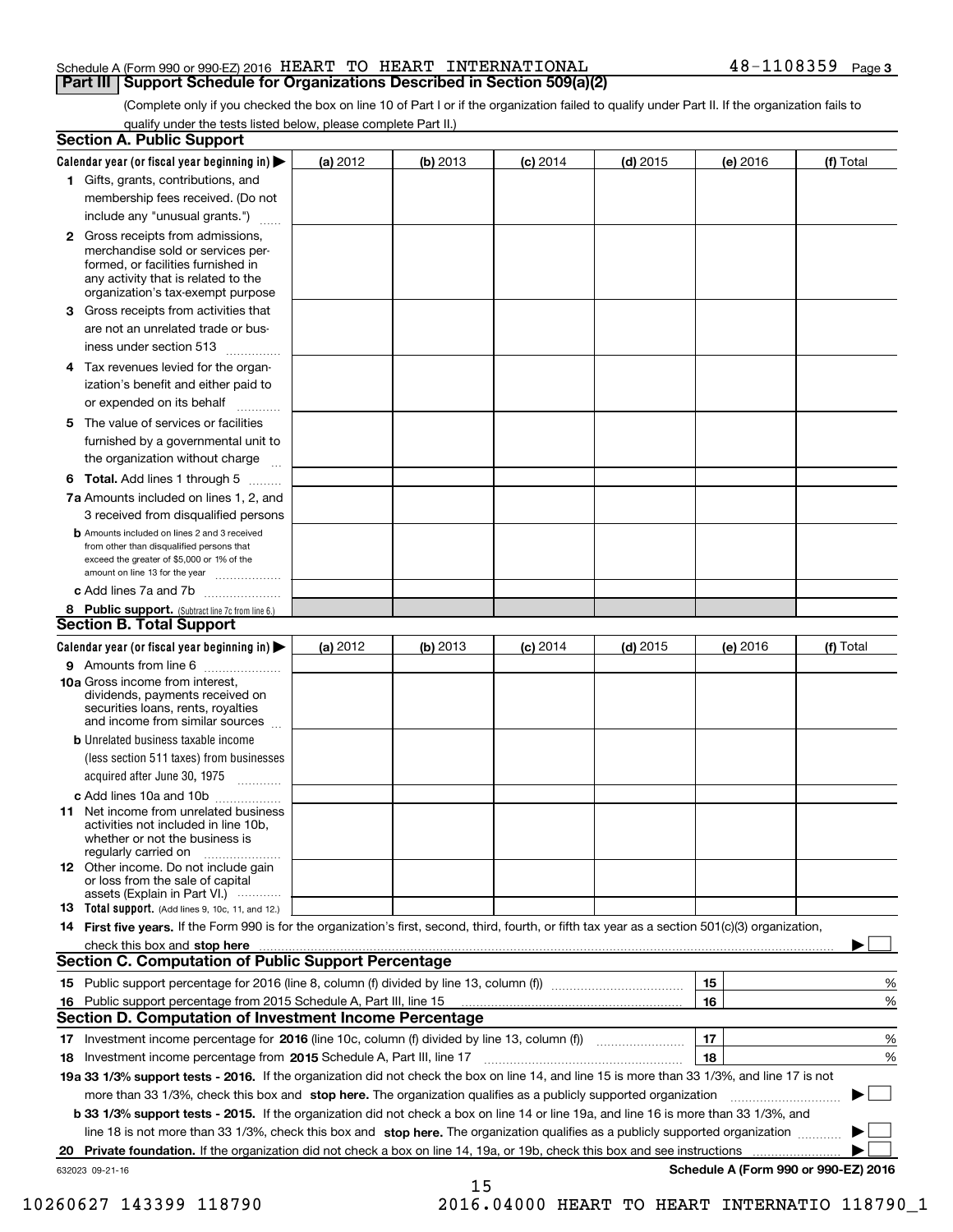# Schedule A (Form 990 or 990-EZ) 2016  $\rm{HEART}$   $\rm{TO}$   $\rm{HEART}$   $\rm{INTERNATIONAL}$   $\rm{48-1108359}$   $\rm{Page}$

# **Part IV Supporting Organizations**

(Complete only if you checked a box in line 12 on Part I. If you checked 12a of Part I, complete Sections A and B. If you checked 12b of Part I, complete Sections A and C. If you checked 12c of Part I, complete Sections A, D, and E. If you checked 12d of Part I, complete Sections A and D, and complete Part V.)

## **Section A. All Supporting Organizations**

- **1** Are all of the organization's supported organizations listed by name in the organization's governing documents? If "No," describe in Part VI how the supported organizations are designated. If designated by *class or purpose, describe the designation. If historic and continuing relationship, explain.*
- **2** Did the organization have any supported organization that does not have an IRS determination of status under section 509(a)(1) or (2)? If "Yes," explain in Part VI how the organization determined that the supported *organization was described in section 509(a)(1) or (2).*
- **3a** Did the organization have a supported organization described in section 501(c)(4), (5), or (6)? If "Yes," answer *(b) and (c) below.*
- **b** Did the organization confirm that each supported organization qualified under section 501(c)(4), (5), or (6) and satisfied the public support tests under section 509(a)(2)? If "Yes," describe in Part VI when and how the *organization made the determination.*
- **c**Did the organization ensure that all support to such organizations was used exclusively for section 170(c)(2)(B) purposes? If "Yes," explain in Part VI what controls the organization put in place to ensure such use.
- **4a***If* Was any supported organization not organized in the United States ("foreign supported organization")? *"Yes," and if you checked 12a or 12b in Part I, answer (b) and (c) below.*
- **b** Did the organization have ultimate control and discretion in deciding whether to make grants to the foreign supported organization? If "Yes," describe in Part VI how the organization had such control and discretion *despite being controlled or supervised by or in connection with its supported organizations.*
- **c** Did the organization support any foreign supported organization that does not have an IRS determination under sections 501(c)(3) and 509(a)(1) or (2)? If "Yes," explain in Part VI what controls the organization used *to ensure that all support to the foreign supported organization was used exclusively for section 170(c)(2)(B) purposes.*
- **5a** Did the organization add, substitute, or remove any supported organizations during the tax year? If "Yes," answer (b) and (c) below (if applicable). Also, provide detail in Part VI, including (i) the names and EIN *numbers of the supported organizations added, substituted, or removed; (ii) the reasons for each such action; (iii) the authority under the organization's organizing document authorizing such action; and (iv) how the action was accomplished (such as by amendment to the organizing document).*
- **b** Type I or Type II only. Was any added or substituted supported organization part of a class already designated in the organization's organizing document?
- **cSubstitutions only.**  Was the substitution the result of an event beyond the organization's control?
- **6** Did the organization provide support (whether in the form of grants or the provision of services or facilities) to *If "Yes," provide detail in* support or benefit one or more of the filing organization's supported organizations? anyone other than (i) its supported organizations, (ii) individuals that are part of the charitable class benefited by one or more of its supported organizations, or (iii) other supporting organizations that also *Part VI.*
- **7**Did the organization provide a grant, loan, compensation, or other similar payment to a substantial contributor *If "Yes," complete Part I of Schedule L (Form 990 or 990-EZ).* regard to a substantial contributor? (defined in section 4958(c)(3)(C)), a family member of a substantial contributor, or a 35% controlled entity with
- **8** Did the organization make a loan to a disqualified person (as defined in section 4958) not described in line 7? *If "Yes," complete Part I of Schedule L (Form 990 or 990-EZ).*
- **9a** Was the organization controlled directly or indirectly at any time during the tax year by one or more in section 509(a)(1) or (2))? If "Yes," *provide detail in Part VI.* disqualified persons as defined in section 4946 (other than foundation managers and organizations described
- **b** Did one or more disqualified persons (as defined in line 9a) hold a controlling interest in any entity in which the supporting organization had an interest? If "Yes," provide detail in Part VI.
- **c**Did a disqualified person (as defined in line 9a) have an ownership interest in, or derive any personal benefit from, assets in which the supporting organization also had an interest? If "Yes," provide detail in Part VI.
- **10a** Was the organization subject to the excess business holdings rules of section 4943 because of section supporting organizations)? If "Yes," answer 10b below. 4943(f) (regarding certain Type II supporting organizations, and all Type III non-functionally integrated
- **b** Did the organization have any excess business holdings in the tax year? (Use Schedule C, Form 4720, to *determine whether the organization had excess business holdings.)*

632024 09-21-16



**Schedule A (Form 990 or 990-EZ) 2016**

**YesNo**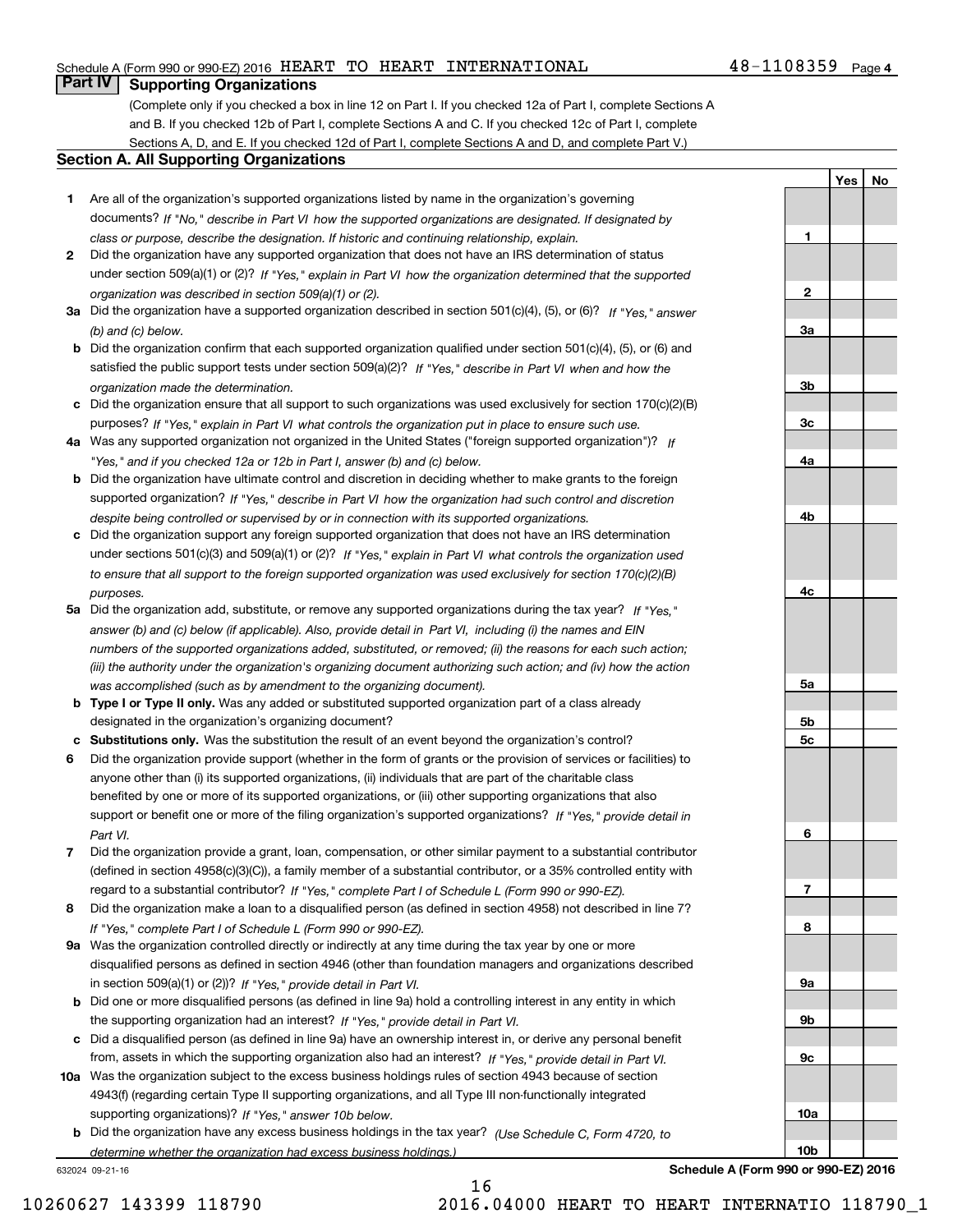# **5** Schedule A (Form 990 or 990-EZ) 2016 Page HEART TO HEART INTERNATIONAL 48-1108359 **Part IV Supporting Organizations** *(continued)*

|    |                                                                                                                                                                                                                                  |                   | Yes | No |
|----|----------------------------------------------------------------------------------------------------------------------------------------------------------------------------------------------------------------------------------|-------------------|-----|----|
| 11 | Has the organization accepted a gift or contribution from any of the following persons?                                                                                                                                          |                   |     |    |
|    | a A person who directly or indirectly controls, either alone or together with persons described in (b) and (c)                                                                                                                   |                   |     |    |
|    | below, the governing body of a supported organization?                                                                                                                                                                           | 11a               |     |    |
|    | <b>b</b> A family member of a person described in (a) above?                                                                                                                                                                     | 11 <sub>b</sub>   |     |    |
|    | c A 35% controlled entity of a person described in (a) or (b) above? If "Yes" to a, b, or c, provide detail in Part VI.                                                                                                          | 11c               |     |    |
|    | <b>Section B. Type I Supporting Organizations</b>                                                                                                                                                                                |                   |     |    |
|    |                                                                                                                                                                                                                                  |                   | Yes | No |
| 1  | Did the directors, trustees, or membership of one or more supported organizations have the power to                                                                                                                              |                   |     |    |
|    | regularly appoint or elect at least a majority of the organization's directors or trustees at all times during the                                                                                                               |                   |     |    |
|    | tax year? If "No," describe in Part VI how the supported organization(s) effectively operated, supervised, or                                                                                                                    |                   |     |    |
|    | controlled the organization's activities. If the organization had more than one supported organization,                                                                                                                          |                   |     |    |
|    | describe how the powers to appoint and/or remove directors or trustees were allocated among the supported                                                                                                                        |                   |     |    |
|    | organizations and what conditions or restrictions, if any, applied to such powers during the tax year.                                                                                                                           | 1                 |     |    |
| 2  | Did the organization operate for the benefit of any supported organization other than the supported                                                                                                                              |                   |     |    |
|    | organization(s) that operated, supervised, or controlled the supporting organization? If "Yes," explain in                                                                                                                       |                   |     |    |
|    | Part VI how providing such benefit carried out the purposes of the supported organization(s) that operated.                                                                                                                      |                   |     |    |
|    | supervised, or controlled the supporting organization.<br><b>Section C. Type II Supporting Organizations</b>                                                                                                                     | 2                 |     |    |
|    |                                                                                                                                                                                                                                  |                   | Yes |    |
| 1. | Were a majority of the organization's directors or trustees during the tax year also a majority of the directors                                                                                                                 |                   |     | No |
|    | or trustees of each of the organization's supported organization(s)? If "No," describe in Part VI how control                                                                                                                    |                   |     |    |
|    | or management of the supporting organization was vested in the same persons that controlled or managed                                                                                                                           |                   |     |    |
|    | the supported organization(s).                                                                                                                                                                                                   | 1                 |     |    |
|    | Section D. All Type III Supporting Organizations                                                                                                                                                                                 |                   |     |    |
|    |                                                                                                                                                                                                                                  |                   | Yes | No |
| 1  | Did the organization provide to each of its supported organizations, by the last day of the fifth month of the                                                                                                                   |                   |     |    |
|    | organization's tax year, (i) a written notice describing the type and amount of support provided during the prior tax                                                                                                            |                   |     |    |
|    | year, (ii) a copy of the Form 990 that was most recently filed as of the date of notification, and (iii) copies of the                                                                                                           |                   |     |    |
|    | organization's governing documents in effect on the date of notification, to the extent not previously provided?                                                                                                                 | 1                 |     |    |
| 2  | Were any of the organization's officers, directors, or trustees either (i) appointed or elected by the supported                                                                                                                 |                   |     |    |
|    | organization(s) or (ii) serving on the governing body of a supported organization? If "No," explain in Part VI how                                                                                                               |                   |     |    |
|    | the organization maintained a close and continuous working relationship with the supported organization(s).                                                                                                                      | 2                 |     |    |
| 3  | By reason of the relationship described in (2), did the organization's supported organizations have a                                                                                                                            |                   |     |    |
|    | significant voice in the organization's investment policies and in directing the use of the organization's                                                                                                                       |                   |     |    |
|    | income or assets at all times during the tax year? If "Yes," describe in Part VI the role the organization's                                                                                                                     |                   |     |    |
|    | supported organizations played in this regard.                                                                                                                                                                                   | 3                 |     |    |
|    | Section E. Type III Functionally Integrated Supporting Organizations                                                                                                                                                             |                   |     |    |
| 1  | Check the box next to the method that the organization used to satisfy the Integral Part Test during the year (see instructions).                                                                                                |                   |     |    |
| а  | The organization satisfied the Activities Test. Complete line 2 below.                                                                                                                                                           |                   |     |    |
| b  | The organization is the parent of each of its supported organizations. Complete line 3 below.                                                                                                                                    |                   |     |    |
| с  | The organization supported a governmental entity. Describe in Part VI how you supported a government entity (see instructions).                                                                                                  |                   |     |    |
| 2  | Activities Test. Answer (a) and (b) below.                                                                                                                                                                                       |                   | Yes | No |
| а  | Did substantially all of the organization's activities during the tax year directly further the exempt purposes of<br>the supported organization(s) to which the organization was responsive? If "Yes," then in Part VI identify |                   |     |    |
|    |                                                                                                                                                                                                                                  |                   |     |    |
|    | those supported organizations and explain<br>how these activities directly furthered their exempt purposes,                                                                                                                      |                   |     |    |
|    | how the organization was responsive to those supported organizations, and how the organization determined                                                                                                                        | 2a                |     |    |
| b  | that these activities constituted substantially all of its activities.<br>Did the activities described in (a) constitute activities that, but for the organization's involvement, one or more                                    |                   |     |    |
|    | of the organization's supported organization(s) would have been engaged in? If "Yes," explain in Part VI the                                                                                                                     |                   |     |    |
|    | reasons for the organization's position that its supported organization(s) would have engaged in these                                                                                                                           |                   |     |    |
|    | activities but for the organization's involvement.                                                                                                                                                                               | 2b                |     |    |
| З  | Parent of Supported Organizations. Answer (a) and (b) below.                                                                                                                                                                     |                   |     |    |
| а  | Did the organization have the power to regularly appoint or elect a majority of the officers, directors, or                                                                                                                      |                   |     |    |
|    | trustees of each of the supported organizations? Provide details in Part VI.                                                                                                                                                     | За                |     |    |
|    | <b>b</b> Did the organization exercise a substantial degree of direction over the policies, programs, and activities of each                                                                                                     |                   |     |    |
|    | of its supported organizations? If "Yes," describe in Part VI the role played by the organization in this regard.                                                                                                                | 3b                |     |    |
|    | <b>Cohodulo</b>                                                                                                                                                                                                                  | $000 \approx 000$ |     |    |

17

632025 09-21-16

**Schedule A (Form 990 or 990-EZ) 2016**

10260627 143399 118790 2016.04000 HEART TO HEART INTERNATIO 118790\_1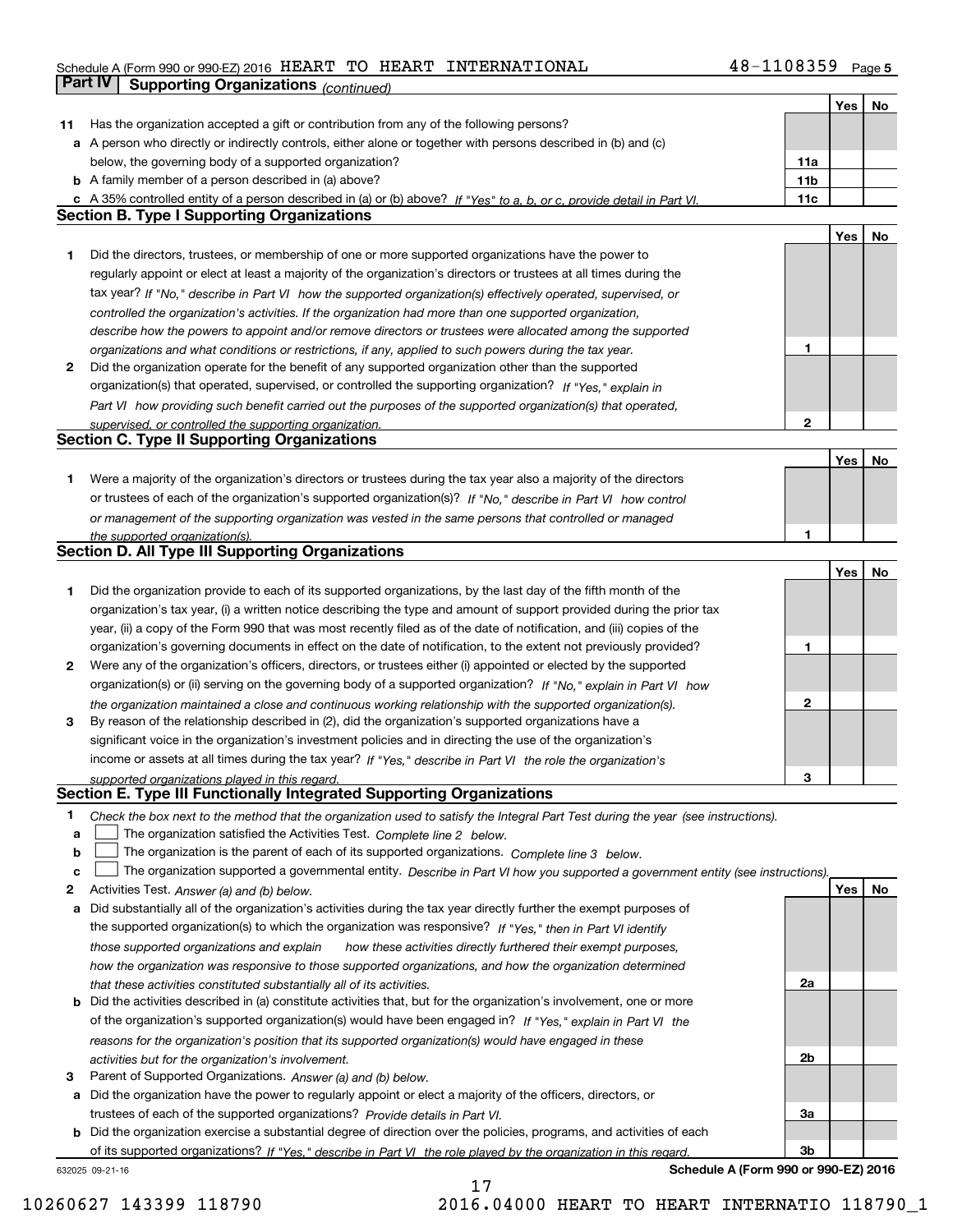|  |  | Part V   Type III Non-Functionally Integrated 509(a)(3) Supporting Organizations |                       |  |
|--|--|----------------------------------------------------------------------------------|-----------------------|--|
|  |  | Schedule A (Form 990 or 990-EZ) 2016 HEART TO HEART INTERNATIONAL                | $48 - 1108359$ Page 6 |  |

# 1 Check here if the organization satisfied the Integral Part Test as a qualifying trust on Nov. 20, 1970 (explain in Part VI.) See instructions. All other Type III non-functionally integrated supporting organizations must complete Sections A through E.

|              | Section A - Adjusted Net Income                                                                                                   |                | (A) Prior Year | (B) Current Year<br>(optional) |
|--------------|-----------------------------------------------------------------------------------------------------------------------------------|----------------|----------------|--------------------------------|
| 1            | Net short-term capital gain                                                                                                       | 1.             |                |                                |
| $\mathbf{2}$ | Recoveries of prior-year distributions                                                                                            | $\mathbf{2}$   |                |                                |
| 3            | Other gross income (see instructions)                                                                                             | 3              |                |                                |
| 4            | Add lines 1 through 3                                                                                                             | 4              |                |                                |
| 5            | Depreciation and depletion                                                                                                        | 5              |                |                                |
| 6            | Portion of operating expenses paid or incurred for production or                                                                  |                |                |                                |
|              | collection of gross income or for management, conservation, or                                                                    |                |                |                                |
|              | maintenance of property held for production of income (see instructions)                                                          | 6              |                |                                |
| 7            | Other expenses (see instructions)                                                                                                 | $\overline{7}$ |                |                                |
| 8            | Adjusted Net Income (subtract lines 5, 6, and 7 from line 4)                                                                      | 8              |                |                                |
|              | <b>Section B - Minimum Asset Amount</b>                                                                                           |                | (A) Prior Year | (B) Current Year<br>(optional) |
| 1            | Aggregate fair market value of all non-exempt-use assets (see                                                                     |                |                |                                |
|              | instructions for short tax year or assets held for part of year):                                                                 |                |                |                                |
|              | a Average monthly value of securities                                                                                             | 1a             |                |                                |
|              | <b>b</b> Average monthly cash balances                                                                                            | 1b             |                |                                |
|              | <b>c</b> Fair market value of other non-exempt-use assets                                                                         | 1c             |                |                                |
|              | d Total (add lines 1a, 1b, and 1c)                                                                                                | 1d             |                |                                |
|              | <b>e</b> Discount claimed for blockage or other                                                                                   |                |                |                                |
|              | factors (explain in detail in Part VI):                                                                                           |                |                |                                |
| 2            | Acquisition indebtedness applicable to non-exempt-use assets                                                                      | $\mathbf{2}$   |                |                                |
| 3            | Subtract line 2 from line 1d                                                                                                      | 3              |                |                                |
| 4            | Cash deemed held for exempt use. Enter 1-1/2% of line 3 (for greater amount,                                                      |                |                |                                |
|              | see instructions)                                                                                                                 | 4              |                |                                |
| 5            | Net value of non-exempt-use assets (subtract line 4 from line 3)                                                                  | 5              |                |                                |
| 6            | Multiply line 5 by .035                                                                                                           | 6              |                |                                |
| 7            | Recoveries of prior-year distributions                                                                                            | $\overline{7}$ |                |                                |
| 8            | Minimum Asset Amount (add line 7 to line 6)                                                                                       | 8              |                |                                |
|              | <b>Section C - Distributable Amount</b>                                                                                           |                |                | <b>Current Year</b>            |
| 1            | Adjusted net income for prior year (from Section A, line 8, Column A)                                                             | 1              |                |                                |
| 2            | Enter 85% of line 1                                                                                                               | $\overline{2}$ |                |                                |
| 3            | Minimum asset amount for prior year (from Section B, line 8, Column A)                                                            | 3              |                |                                |
| 4            | Enter greater of line 2 or line 3                                                                                                 | 4              |                |                                |
| 5            | Income tax imposed in prior year                                                                                                  | 5              |                |                                |
| 6            | <b>Distributable Amount.</b> Subtract line 5 from line 4, unless subject to                                                       |                |                |                                |
|              | emergency temporary reduction (see instructions)                                                                                  | 6              |                |                                |
| 7            | Check here if the current year is the organization's first as a non-functionally integrated Type III supporting organization (see |                |                |                                |

instructions).

**1**

**Schedule A (Form 990 or 990-EZ) 2016**

632026 09-21-16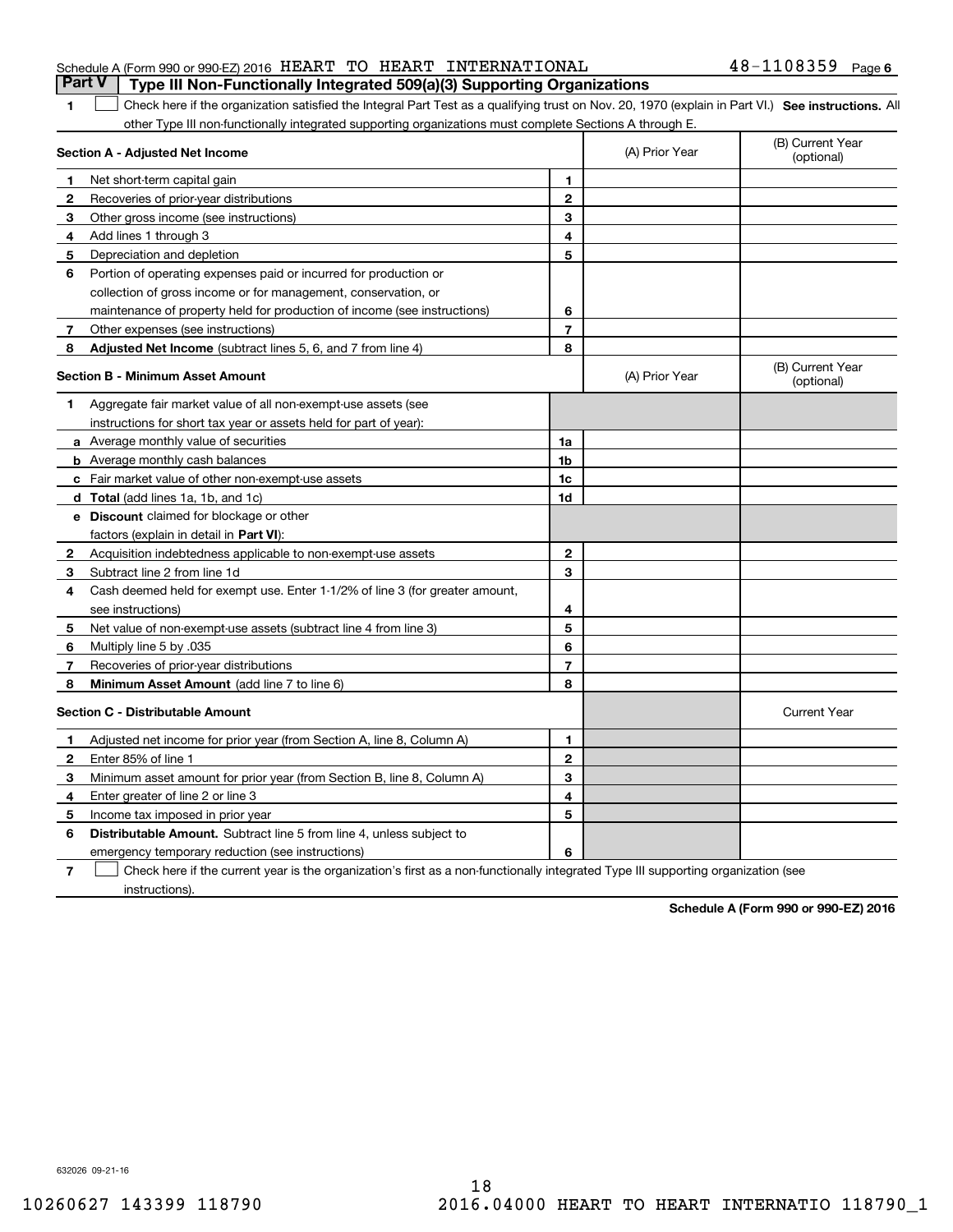### Schedule A (Form 990 or 990-EZ) 2016  $\rm{HEART}$   $\rm{TO}$   $\rm{HEART}$   $\rm{INTERNATIONAL}$   $\rm{48-1108359}$   $\rm{Page}$

| <b>Part V</b> | Type III Non-Functionally Integrated 509(a)(3) Supporting Organizations                    |                             | (continued)               |                      |
|---------------|--------------------------------------------------------------------------------------------|-----------------------------|---------------------------|----------------------|
|               | <b>Section D - Distributions</b>                                                           |                             |                           | <b>Current Year</b>  |
| 1             | Amounts paid to supported organizations to accomplish exempt purposes                      |                             |                           |                      |
| 2             | Amounts paid to perform activity that directly furthers exempt purposes of supported       |                             |                           |                      |
|               | organizations, in excess of income from activity                                           |                             |                           |                      |
| з             | Administrative expenses paid to accomplish exempt purposes of supported organizations      |                             |                           |                      |
| 4             | Amounts paid to acquire exempt-use assets                                                  |                             |                           |                      |
| 5             | Qualified set-aside amounts (prior IRS approval required)                                  |                             |                           |                      |
| 6             | Other distributions (describe in Part VI). See instructions                                |                             |                           |                      |
| 7             | <b>Total annual distributions.</b> Add lines 1 through 6                                   |                             |                           |                      |
| 8             | Distributions to attentive supported organizations to which the organization is responsive |                             |                           |                      |
|               | (provide details in Part VI). See instructions                                             |                             |                           |                      |
| 9             | Distributable amount for 2016 from Section C, line 6                                       |                             |                           |                      |
| 10            | Line 8 amount divided by Line 9 amount                                                     |                             |                           |                      |
|               |                                                                                            | (i)                         | (iii)                     | (iii)                |
|               |                                                                                            | <b>Excess Distributions</b> | <b>Underdistributions</b> | <b>Distributable</b> |
|               | Section E - Distribution Allocations (see instructions)                                    |                             | Pre-2016                  | Amount for 2016      |
| 1             | Distributable amount for 2016 from Section C, line 6                                       |                             |                           |                      |
| 2             | Underdistributions, if any, for years prior to 2016 (reason-                               |                             |                           |                      |
|               | able cause required-explain in Part VI). See instructions                                  |                             |                           |                      |
| 3             | Excess distributions carryover, if any, to 2016:                                           |                             |                           |                      |
| а             |                                                                                            |                             |                           |                      |
| b             |                                                                                            |                             |                           |                      |
|               | c From 2013                                                                                |                             |                           |                      |
|               | d From 2014                                                                                |                             |                           |                      |
|               | e From 2015                                                                                |                             |                           |                      |
|               | Total of lines 3a through e                                                                |                             |                           |                      |
|               | <b>g</b> Applied to underdistributions of prior years                                      |                             |                           |                      |
|               | h Applied to 2016 distributable amount                                                     |                             |                           |                      |
|               | Carryover from 2011 not applied (see instructions)                                         |                             |                           |                      |
|               | Remainder. Subtract lines 3g, 3h, and 3i from 3f.                                          |                             |                           |                      |
| 4             | Distributions for 2016 from Section D,                                                     |                             |                           |                      |
|               | line $7:$                                                                                  |                             |                           |                      |
|               | a Applied to underdistributions of prior years                                             |                             |                           |                      |
|               | <b>b</b> Applied to 2016 distributable amount                                              |                             |                           |                      |
|               | Remainder. Subtract lines 4a and 4b from 4                                                 |                             |                           |                      |
| с<br>5        | Remaining underdistributions for years prior to 2016, if                                   |                             |                           |                      |
|               | any. Subtract lines 3g and 4a from line 2. For result greater                              |                             |                           |                      |
|               | than zero, explain in Part VI. See instructions                                            |                             |                           |                      |
| 6             | Remaining underdistributions for 2016. Subtract lines 3h                                   |                             |                           |                      |
|               | and 4b from line 1. For result greater than zero, explain in                               |                             |                           |                      |
|               | Part VI. See instructions                                                                  |                             |                           |                      |
|               |                                                                                            |                             |                           |                      |
| 7             | Excess distributions carryover to 2017. Add lines 3j<br>and 4c                             |                             |                           |                      |
|               |                                                                                            |                             |                           |                      |
| 8             | Breakdown of line 7:                                                                       |                             |                           |                      |
| а             |                                                                                            |                             |                           |                      |
|               | <b>b</b> Excess from 2013                                                                  |                             |                           |                      |
|               | c Excess from 2014                                                                         |                             |                           |                      |
|               | <b>d</b> Excess from 2015<br>e Excess from 2016                                            |                             |                           |                      |
|               |                                                                                            |                             |                           |                      |

**Schedule A (Form 990 or 990-EZ) 2016**

632027 09-21-16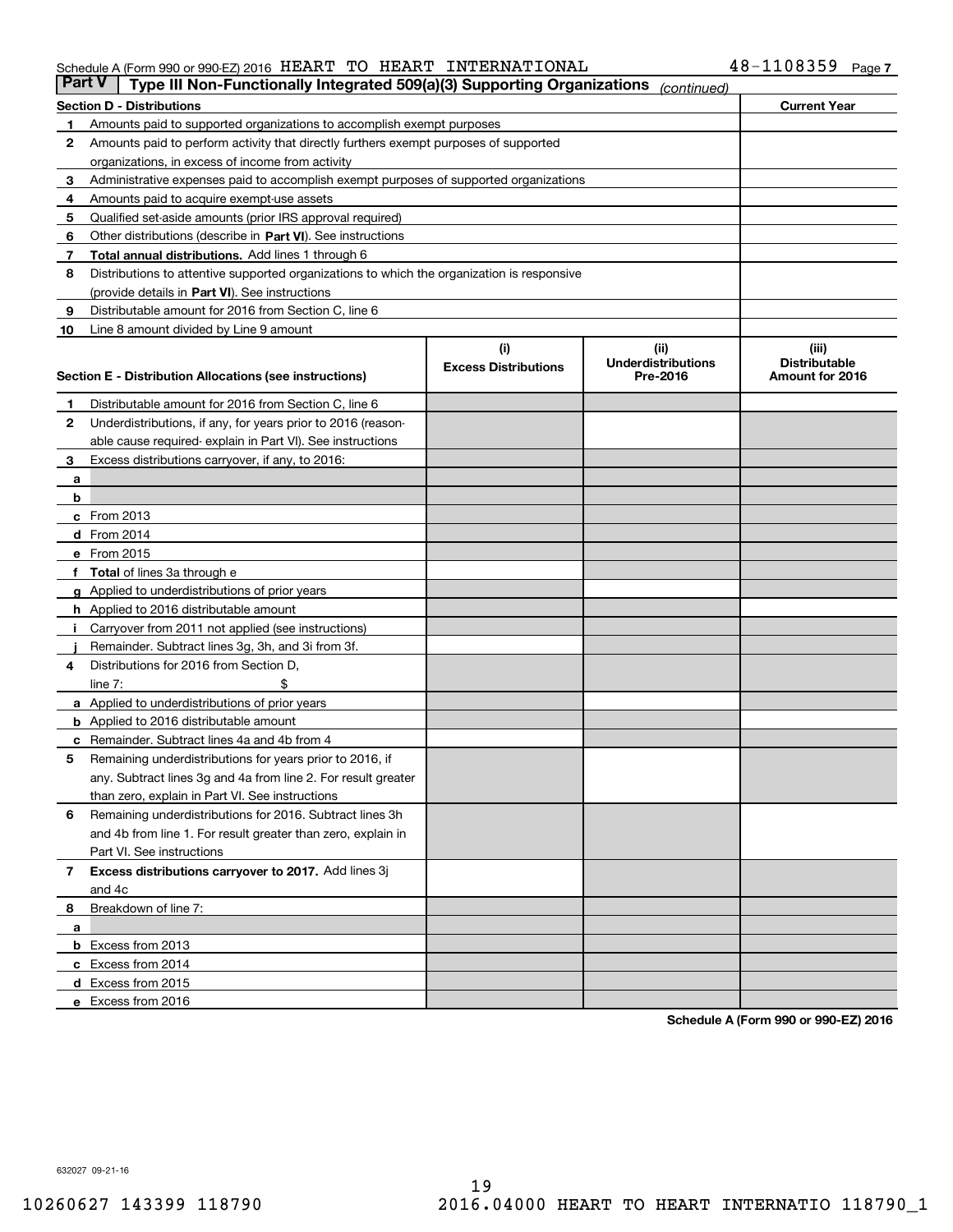|  |  |  |  |  | Schedule A (Form 990 or 990-EZ) 2016 $\,$ HEART TO HEART INTERNATIONAL | $48 - 1108359$ Page 8 |  |
|--|--|--|--|--|------------------------------------------------------------------------|-----------------------|--|
|--|--|--|--|--|------------------------------------------------------------------------|-----------------------|--|

Part VI | Supplemental Information. Provide the explanations required by Part II, line 10; Part II, line 17a or 17b; Part III, line 12; Part IV, Section A, lines 1, 2, 3b, 3c, 4b, 4c, 5a, 6, 9a, 9b, 9c, 11a, 11b, and 11c; Part IV, Section B, lines 1 and 2; Part IV, Section C, line 1; Part IV, Section D, lines 2 and 3; Part IV, Section E, lines 1c, 2a, 2b, 3a, and 3b; Part V, line 1; Part V, Section B, line 1e; Part V, Section D, lines 5, 6, and 8; and Part V, Section E, lines 2, 5, and 6. Also complete this part for any additional information. (See instructions.)

PART II, SECTION C, LINE 17A, FACTS AND CIRCUMSTANCES TEST:

THE ORGANIZATION IS BROADLY SUPPORTED AND HAS A DIVERSE BOARD OF

DIRECTORS. THE ORGANIZATION'S PUBLIC SUPPORT PERCENTAGE IS JUST BELOW THE

33 1/3% THRESHOLD DUE TO THE LARGE NONCASH CONTRIBUTIONS IT HAS RECEIVED

FOR PHARMACEUTICAL AND MEDICAL SUPPLIES. THE ORGANIZATION IS PURSUING

FUNDRAISING EFFORTS TO BROADEN ITS SUPPORT AND INCREASE ITS PUBLIC SUPPORT

PERCENTAGE.

**Schedule A (Form 990 or 990-EZ) 2016**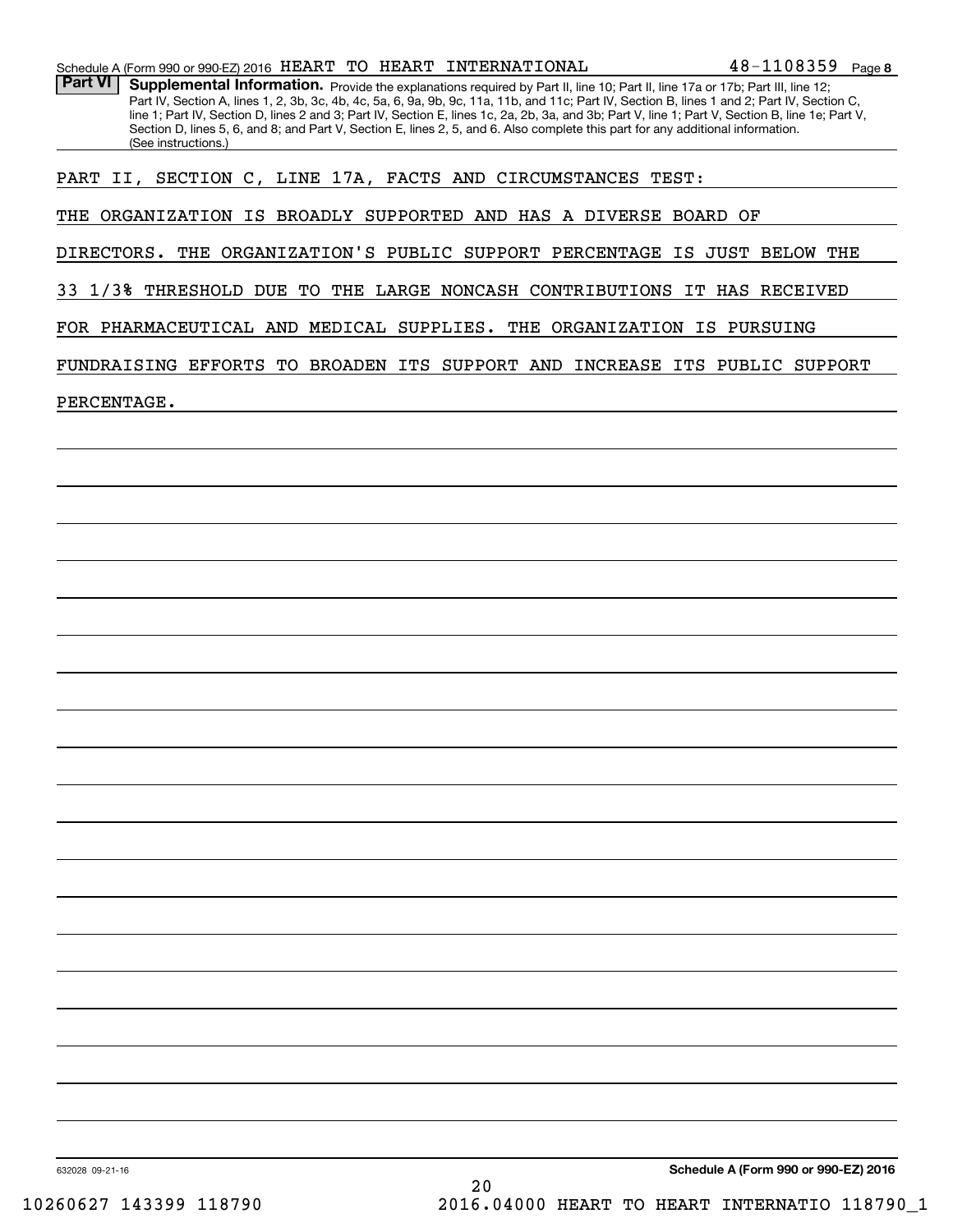Department of the Treasury **(Form 990, 990-EZ, or 990-PF)**

Internal Revenue Service

# \*\* PUBLIC DISCLOSURE COPY \*\*

# **Schedule B Schedule of Contributors**

**| Attach to Form 990, Form 990-EZ, or Form 990-PF. | Information about Schedule B (Form 990, 990-EZ, or 990-PF) and its instructions is at** www.irs.gov/form990  $\cdot$ 

OMB No. 1545-0047

**Name of the organization Employer identification number**

| 48-1108359<br>HEART TO HEART INTERNATIONAL |  |
|--------------------------------------------|--|
|--------------------------------------------|--|

| <b>Organization type (check one):</b> |                                                                             |  |  |  |  |
|---------------------------------------|-----------------------------------------------------------------------------|--|--|--|--|
| Filers of:                            | Section:                                                                    |  |  |  |  |
| Form 990 or 990-EZ                    | $ \mathbf{X} $ 501(c)( 3) (enter number) organization                       |  |  |  |  |
|                                       | $4947(a)(1)$ nonexempt charitable trust not treated as a private foundation |  |  |  |  |
|                                       | 527 political organization                                                  |  |  |  |  |
| Form 990-PF                           | 501(c)(3) exempt private foundation                                         |  |  |  |  |
|                                       | 4947(a)(1) nonexempt charitable trust treated as a private foundation       |  |  |  |  |
|                                       | 501(c)(3) taxable private foundation                                        |  |  |  |  |

Check if your organization is covered by the **General Rule** or a **Special Rule. Note:**  Only a section 501(c)(7), (8), or (10) organization can check boxes for both the General Rule and a Special Rule. See instructions.

## **General Rule**

 $\boxed{\textbf{X}}$  For an organization filing Form 990, 990-EZ, or 990-PF that received, during the year, contributions totaling \$5,000 or more (in money or property) from any one contributor. Complete Parts I and II. See instructions for determining a contributor's total contributions.

### **Special Rules**

 $\mathcal{L}^{\text{max}}$ 

any one contributor, during the year, total contributions of the greater of  $\,$  (1) \$5,000 or (2) 2% of the amount on (i) Form 990, Part VIII, line 1h, For an organization described in section 501(c)(3) filing Form 990 or 990-EZ that met the 33 1/3% support test of the regulations under sections 509(a)(1) and 170(b)(1)(A)(vi), that checked Schedule A (Form 990 or 990-EZ), Part II, line 13, 16a, or 16b, and that received from or (ii) Form 990-EZ, line 1. Complete Parts I and II.  $\mathcal{L}^{\text{max}}$ 

year, total contributions of more than \$1,000 *exclusively* for religious, charitable, scientific, literary, or educational purposes, or for For an organization described in section 501(c)(7), (8), or (10) filing Form 990 or 990-EZ that received from any one contributor, during the the prevention of cruelty to children or animals. Complete Parts I, II, and III.  $\mathcal{L}^{\text{max}}$ 

purpose. Don't complete any of the parts unless the **General Rule** applies to this organization because it received *nonexclusively* year, contributions <sub>exclusively</sub> for religious, charitable, etc., purposes, but no such contributions totaled more than \$1,000. If this box is checked, enter here the total contributions that were received during the year for an  $\;$ exclusively religious, charitable, etc., For an organization described in section 501(c)(7), (8), or (10) filing Form 990 or 990-EZ that received from any one contributor, during the religious, charitable, etc., contributions totaling \$5,000 or more during the year  $\Box$ — $\Box$   $\Box$ 

**Caution:**  An organization that isn't covered by the General Rule and/or the Special Rules doesn't file Schedule B (Form 990, 990-EZ, or 990-PF),  **must** but it answer "No" on Part IV, line 2, of its Form 990; or check the box on line H of its Form 990-EZ or on its Form 990-PF, Part I, line 2, to certify that it doesn't meet the filing requirements of Schedule B (Form 990, 990-EZ, or 990-PF).

**Schedule B (Form 990, 990-EZ, or 990-PF) (2016) For Paperwork Reduction Act Notice, see the Instructions for Form 990, 990-EZ, or 990-PF.** LHA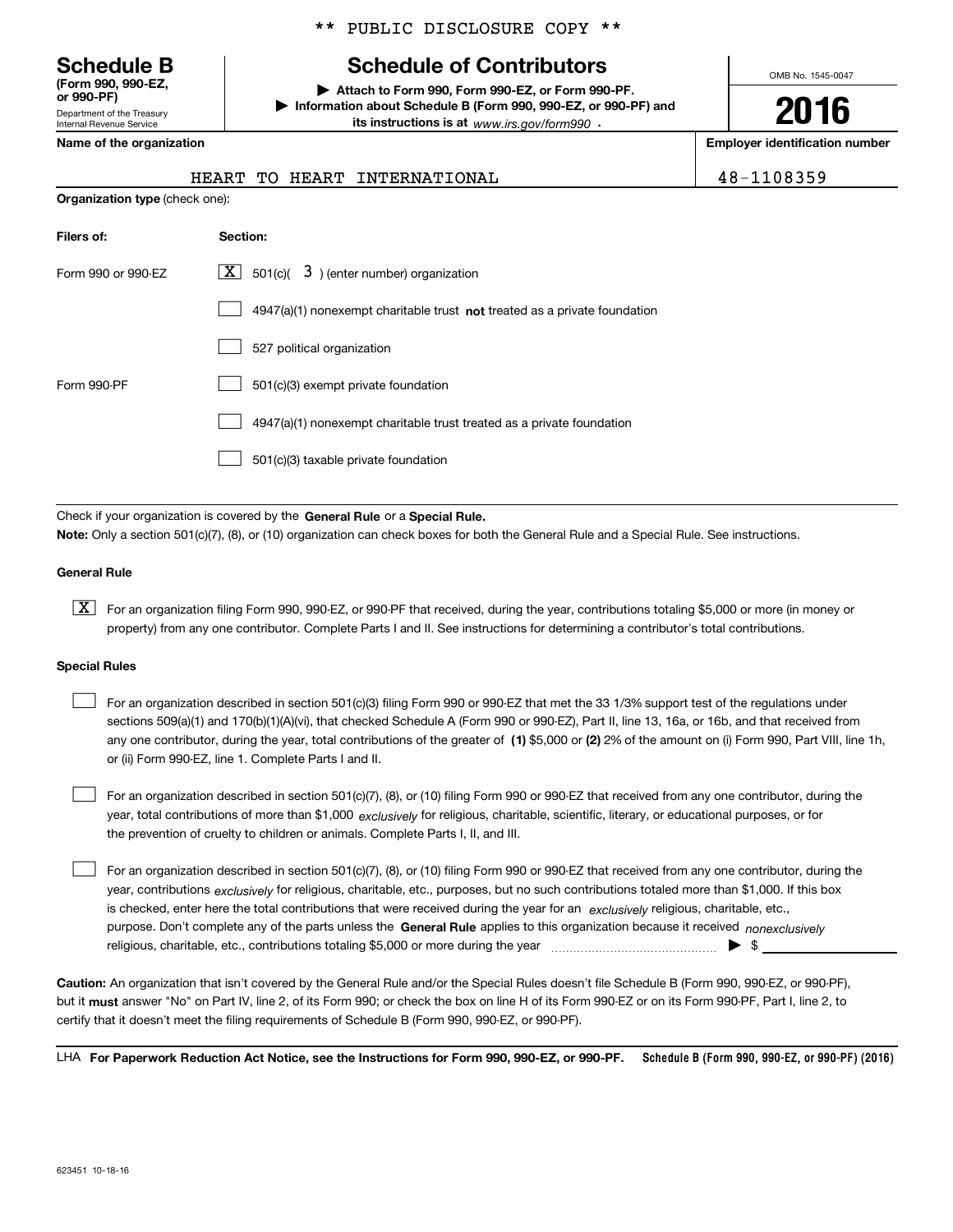# Schedule B (Form 990, 990-EZ, or 990-PF) (2016) **Page 2** Page 2

**Name of organization Employer identification number**

**(d) Type of contribution**

# HEART TO HEART INTERNATIONAL 16 and 18-1108359

**(a) No.(b) Name, address, and ZIP + 4 (c) Total contributions** Chedule B (Form 990, 990-EZ, or 990-PF) (2016)<br> **2 ame of organization**<br> **28 Employer identification number**<br> **28 Employer identification number**<br> **28 AB - 1108359**<br> **28 AB - 1108359**<br> **28 AB - 1108359** 1

| 1                |                                   | 31,388.<br>\$                     | Person<br>Payroll<br>$\overline{\text{X}}$<br>Noncash<br>(Complete Part II for<br>noncash contributions.)   |
|------------------|-----------------------------------|-----------------------------------|-------------------------------------------------------------------------------------------------------------|
| (a)<br>No.       | (b)<br>Name, address, and ZIP + 4 | (c)<br><b>Total contributions</b> | (d)<br>Type of contribution                                                                                 |
| $\boldsymbol{2}$ |                                   | 1,471,079.<br>$\mathfrak{S}$      | Person<br>Payroll<br>$\overline{\text{X}}$<br>Noncash<br>(Complete Part II for<br>noncash contributions.)   |
| (a)<br>No.       | (b)<br>Name, address, and ZIP + 4 | (c)<br><b>Total contributions</b> | (d)<br>Type of contribution                                                                                 |
| 3                |                                   | 2, 233, 738.<br>$\mathfrak{S}$    | Person<br>Payroll<br>$\overline{\mathbf{x}}$<br>Noncash<br>(Complete Part II for<br>noncash contributions.) |
| (a)<br>No.       | (b)<br>Name, address, and ZIP + 4 | (c)<br><b>Total contributions</b> | (d)<br>Type of contribution                                                                                 |
| 4                |                                   | 45,213.<br>\$                     | X.<br>Person<br>Payroll<br>Noncash<br>(Complete Part II for<br>noncash contributions.)                      |
| (a)<br>No.       | (b)<br>Name, address, and ZIP + 4 | (c)<br><b>Total contributions</b> | (d)<br>Type of contribution                                                                                 |
| 5                |                                   | 40,000.<br>\$                     | $\overline{\text{X}}$<br>Person<br>Payroll<br>Noncash<br>(Complete Part II for<br>noncash contributions.)   |
| (a)<br>No.       | (b)<br>Name, address, and ZIP + 4 | (c)<br><b>Total contributions</b> | (d)<br>Type of contribution                                                                                 |
| 6                |                                   | 5,000.<br>\$                      | $\overline{\mathbf{X}}$<br>Person<br>Payroll<br>Noncash<br>(Complete Part II for<br>noncash contributions.) |
| 623452 10-18-16  |                                   |                                   | Schedule B (Form 990, 990-EZ, or 990-PF) (2016)                                                             |

**Schedule B (Form 990, 990-EZ, or 990-PF) (2016)**

10260627 143399 118790 2016.04000 HEART TO HEART INTERNATIO 118790\_1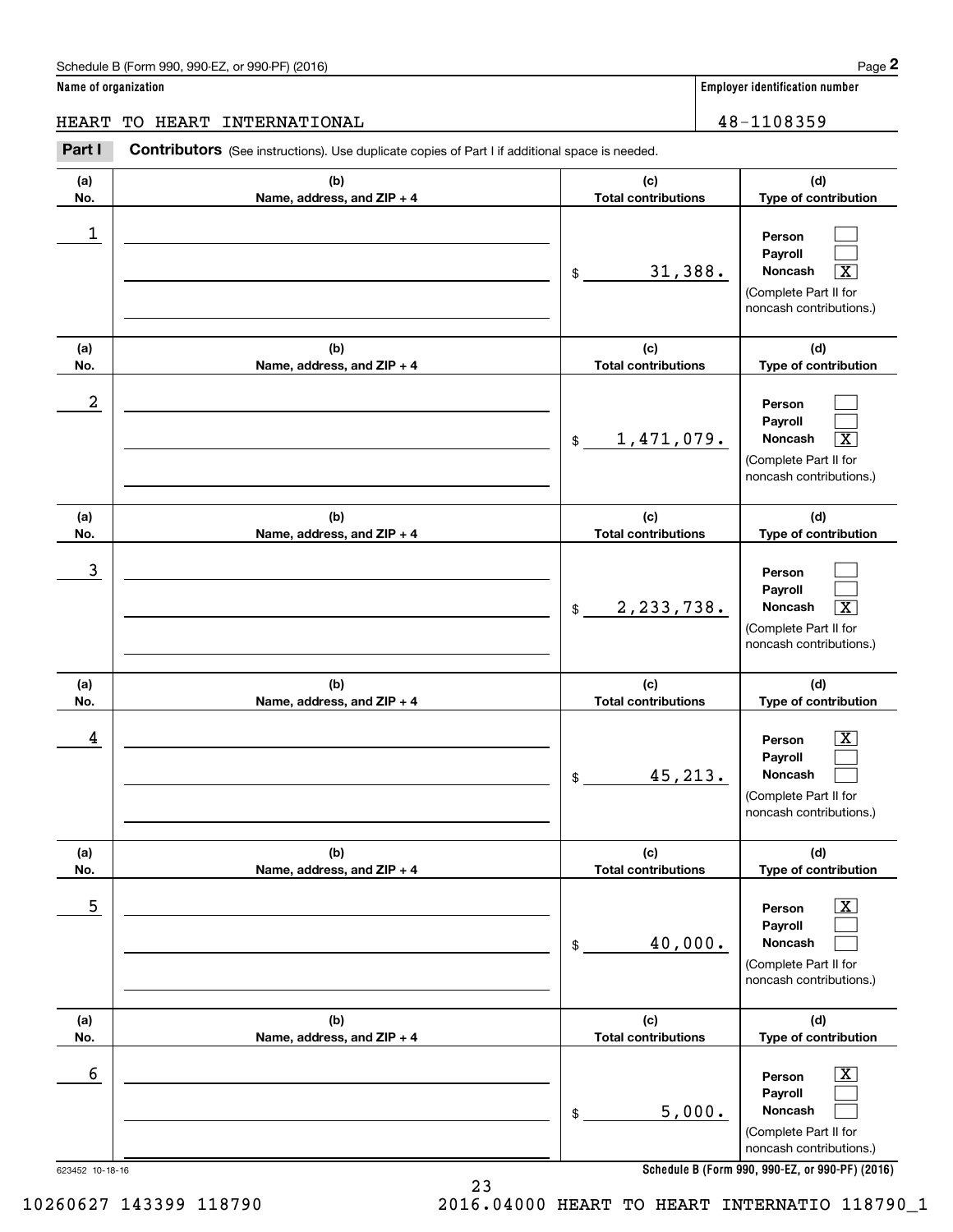# Schedule B (Form 990, 990-EZ, or 990-PF) (2016) **Page 2**

**Name of organization Employer identification number**

**(d)**

 $\mathcal{L}^{\text{max}}$  $\mathcal{L}^{\text{max}}$  $\boxed{\text{X}}$ 

**(d)**

**Person PayrollNoncash**

**(a) No.(b) Name, address, and ZIP + 4 (c) Total contributions Type of contribution (a)No.(b)Name, address, and ZIP + 4 (c) Total contributions Type of contribution Contributors** (See instructions). Use duplicate copies of Part I if additional space is needed. \$(Complete Part II for noncash contributions.) Employer identification Page 2<br> **2** ame of organization<br>
IEART TO HEART INTERNATIONAL **ERART INTERNATIONAL** 48-1108359 7  $601,504.$ 8 X HEART TO HEART INTERNATIONAL 48-1108359

| $\bf 8$     |                                   | 5,000.<br>$\$\$                                 | $\overline{\texttt{X}}$<br>Person<br>Payroll<br>Noncash<br>(Complete Part II for<br>noncash contributions.)        |
|-------------|-----------------------------------|-------------------------------------------------|--------------------------------------------------------------------------------------------------------------------|
| (a)<br>No.  | (b)<br>Name, address, and ZIP + 4 | (c)<br><b>Total contributions</b>               | (d)<br>Type of contribution                                                                                        |
| $\mathsf 9$ |                                   | 25,000.<br>\$                                   | $\overline{\textbf{X}}$<br>Person<br>Payroll<br><b>Noncash</b><br>(Complete Part II for<br>noncash contributions.) |
| (a)<br>No.  | (b)<br>Name, address, and ZIP + 4 | (c)<br><b>Total contributions</b>               | (d)<br>Type of contribution                                                                                        |
| 10          |                                   | 11,860.<br>$$\mathbb{S}$$                       | Person<br>Payroll<br>$\overline{\mathbf{X}}$<br>Noncash<br>(Complete Part II for<br>noncash contributions.)        |
| (a)<br>No.  | (b)<br>Name, address, and ZIP + 4 | (c)<br><b>Total contributions</b>               | (d)<br>Type of contribution                                                                                        |
| 11          |                                   | 10,000.<br>$$\mathbb{S}$$                       | $\overline{\texttt{X}}$<br>Person<br>Payroll<br>Noncash<br>(Complete Part II for<br>noncash contributions.)        |
| (a)         | (b)                               | (c)                                             | (d)                                                                                                                |
| No.<br>12   | Name, address, and ZIP + 4        | <b>Total contributions</b><br>152,506.<br>$\$\$ | Type of contribution<br>x.<br>Person<br>Payroll<br><b>Noncash</b><br>(Complete Part II for                         |

**Schedule B (Form 990, 990-EZ, or 990-PF) (2016)**

noncash contributions.)

623452 10-18-16

10260627 143399 118790 2016.04000 HEART TO HEART INTERNATIO 118790\_1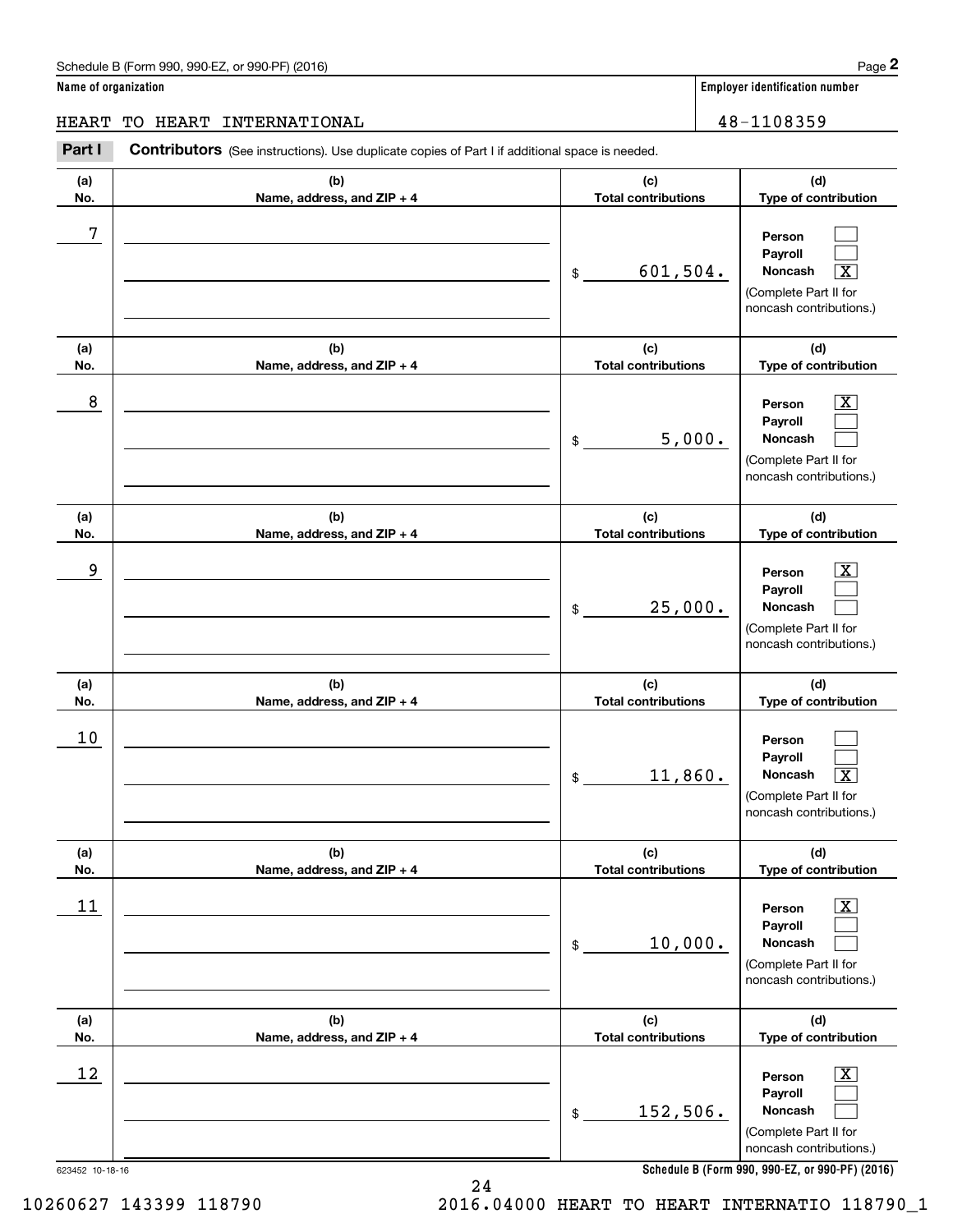**Name of organization Employer identification number**

HEART TO HEART INTERNATIONAL 48-1108359

### **(a)No.(b)Name, address, and ZIP + 4 (c)Total contributions (d)Type of contribution PersonPayrollNoncash (a)No.(b)Name, address, and ZIP + 4 (c)Total contributions (d)Type of contribution PersonPayrollNoncash (a)No.(b)Name, address, and ZIP + 4 (c)Total contributions (d)Type of contribution PersonPayrollNoncash (a) No.(b) Name, address, and ZIP + 4 (c) Total contributions (d) Type of contribution PersonPayrollNoncash (a) No.(b) Name, address, and ZIP + 4 (c) Total contributions (d) Type of contribution PersonPayrollNoncash (a) No.(b)Name, address, and ZIP + 4 (c) Total contributions (d)Type of contribution PersonPayrollNoncash Contributors** (See instructions). Use duplicate copies of Part I if additional space is needed. \$(Complete Part II for noncash contributions.) \$(Complete Part II for noncash contributions.) \$(Complete Part II for noncash contributions.) \$(Complete Part II for noncash contributions.) \$(Complete Part II for noncash contributions.) \$(Complete Part II for noncash contributions.) Employer identification Page 2<br> **2** ame of organization<br>
IEART TO HEART INTERNATIONAL **ERART INTERNATIONAL** 48-1108359  $|X|$  $\mathcal{L}^{\text{max}}$  $\mathcal{L}^{\text{max}}$  $\boxed{\text{X}}$  $\mathcal{L}^{\text{max}}$  $\mathcal{L}^{\text{max}}$  $|X|$  $\mathcal{L}^{\text{max}}$  $\mathcal{L}^{\text{max}}$  $\mathcal{L}^{\text{max}}$  $\mathcal{L}^{\text{max}}$  $\lceil \text{X} \rceil$  $\boxed{\text{X}}$  $\mathcal{L}^{\text{max}}$  $\mathcal{L}^{\text{max}}$  $\boxed{\text{X}}$  $\mathcal{L}^{\text{max}}$  $\mathcal{L}^{\text{max}}$  $13$  Person X 10,000.  $14$  Person X 5,000.  $15$  Person X 10,000. 16  $22,373.$  $17$  | Person  $\overline{\text{X}}$ 233,000.  $18$  Person  $\overline{\text{X}}$ 15,000.

**Schedule B (Form 990, 990-EZ, or 990-PF) (2016)**

623452 10-18-16

10260627 143399 118790 2016.04000 HEART TO HEART INTERNATIO 118790\_1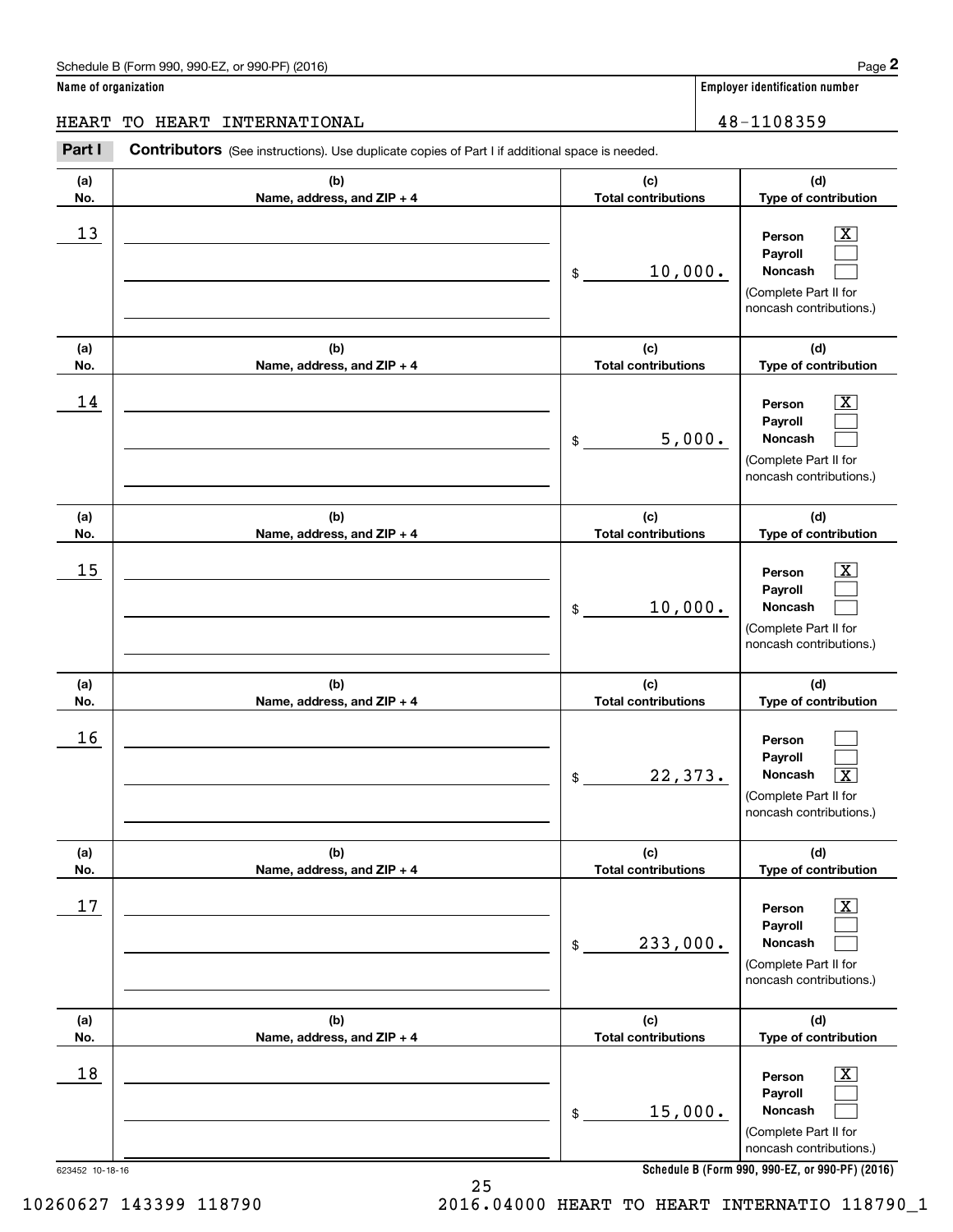**Name of organization Employer identification number (a)No.(b)Name, address, and ZIP + 4 (c)Total contributions (d)Type of contribution PersonPayrollNoncash (a)No.(b)Name, address, and ZIP + 4 (c)Total contributions (d)Type of contribution PersonPayrollNoncash (a)No.(b)Name, address, and ZIP + 4 (c)Total contributions (d)Type of contribution PersonPayrollNoncash (a) No.(b) Name, address, and ZIP + 4 (c) Total contributions (d) Type of contribution PersonPayrollNoncash (a) No.(b) Name, address, and ZIP + 4 (c) Total contributions (d) Type of contribution PersonPayrollNoncash (a) No.(b)Name, address, and ZIP + 4 (c) Total contributions (d)Type of contribution PersonPayroll**Schedule B (Form 990, 990-EZ, or 990-PF) (2016) **Page 2** Page 2 and the state of the state of the state of the state of the state of the state of the state of the state of the state of the state of the state of the state o **Contributors** (See instructions). Use duplicate copies of Part I if additional space is needed. \$(Complete Part II for noncash contributions.) \$(Complete Part II for noncash contributions.) \$(Complete Part II for noncash contributions.) \$(Complete Part II for noncash contributions.) \$(Complete Part II for noncash contributions.) Employer identification Page 2<br> **2** ame of organization<br>
IEART TO HEART INTERNATIONAL **ERART INTERNATIONAL** 48-1108359 19 X 5,000. 20 84,634. X  $21$  Person X 18,788.  $22$  | Person  $\overline{\text{X}}$ 131,500. 23 3,759,288. X 24 HEART TO HEART INTERNATIONAL 48-1108359

**Schedule B (Form 990, 990-EZ, or 990-PF) (2016)**

**Noncash**

(Complete Part II for noncash contributions.)

 $|X|$  $\mathcal{L}^{\text{max}}$  $\mathcal{L}^{\text{max}}$ 

 $\mathcal{L}^{\text{max}}$  $\mathcal{L}^{\text{max}}$  $\overline{\mathbf{X}}$ 

 $|X|$  $\mathcal{L}^{\text{max}}$  $\mathcal{L}^{\text{max}}$ 

 $\boxed{\text{X}}$  $\mathcal{L}^{\text{max}}$  $\mathcal{L}^{\text{max}}$ 

 $\mathcal{L}^{\text{max}}$  $\mathcal{L}^{\text{max}}$  $\sqrt{X}$ 

 $\mathcal{L}^{\text{max}}$  $\mathcal{L}^{\text{max}}$  $\mathbf{X}$ 

623452 10-18-16

10260627 143399 118790 2016.04000 HEART TO HEART INTERNATIO 118790\_1

6,898,734. X

 $$$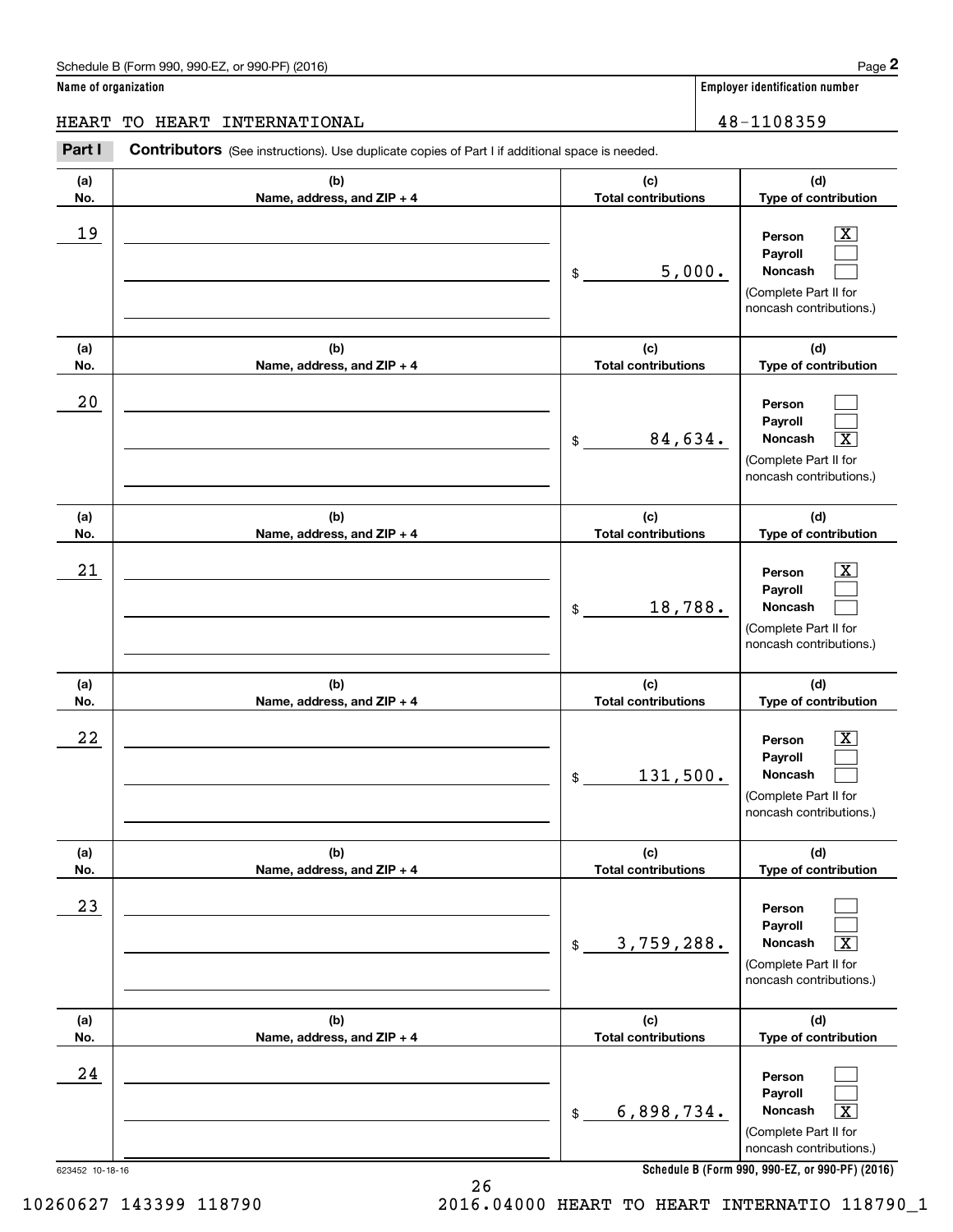# Schedule B (Form 990, 990-EZ, or 990-PF) (2016) **Page 2**

**Name of organization Employer identification number**

**(d) Type of contribution**

> $\boxed{\text{X}}$ Г

**Person Payroll**

# HEART TO HEART INTERNATIONAL 18-1108359

**(a) No.(b) Name, address, and ZIP + 4 (c) Total contributions Contributors** (See instructions). Use duplicate copies of Part I if additional space is needed. \$Employer identification Page 2<br> **2** ame of organization<br>
IEART TO HEART INTERNATIONAL **ERART INTERNATIONAL** 48-1108359  $25$  | Person  $\overline{\text{X}}$ 5,000.

|            |                                   | 5,000.<br>\$                      | Noncash                                          |
|------------|-----------------------------------|-----------------------------------|--------------------------------------------------|
|            |                                   |                                   | (Complete Part II for                            |
|            |                                   |                                   | noncash contributions.)                          |
|            |                                   |                                   |                                                  |
| (a)        | (b)                               | (c)                               | (d)                                              |
| No.        | Name, address, and ZIP + 4        | <b>Total contributions</b>        | Type of contribution                             |
| 26         |                                   |                                   | X.<br>Person                                     |
|            |                                   |                                   | Payroll                                          |
|            |                                   | 5,000.<br>$\mathfrak{S}$          | Noncash                                          |
|            |                                   |                                   | (Complete Part II for                            |
|            |                                   |                                   | noncash contributions.)                          |
| (a)        | (b)                               | (c)                               | (d)                                              |
| No.        | Name, address, and ZIP + 4        | <b>Total contributions</b>        | Type of contribution                             |
|            |                                   |                                   |                                                  |
| 27         |                                   |                                   | X<br>Person                                      |
|            |                                   |                                   | Payroll                                          |
|            |                                   | 50,000.<br>$$\mathbb{S}$$         | Noncash                                          |
|            |                                   |                                   | (Complete Part II for<br>noncash contributions.) |
|            |                                   |                                   |                                                  |
| (a)        | (b)                               | (c)                               | (d)                                              |
| No.        | Name, address, and ZIP + 4        | <b>Total contributions</b>        | Type of contribution                             |
|            |                                   |                                   |                                                  |
|            |                                   |                                   |                                                  |
| 28         |                                   |                                   | Person                                           |
|            |                                   |                                   | Payroll<br>Noncash                               |
|            |                                   | 37,600.<br>$\mathfrak{S}$         |                                                  |
|            |                                   |                                   | (Complete Part II for<br>noncash contributions.) |
|            |                                   |                                   |                                                  |
| (a)        | (b)                               | (c)                               | (d)                                              |
| No.        | Name, address, and ZIP + 4        | <b>Total contributions</b>        | Type of contribution                             |
| 29         |                                   |                                   | Person                                           |
|            |                                   |                                   | Payroll                                          |
|            |                                   | 26,557.<br>$\mathfrak{S}$         | $\overline{\mathbf{X}}$<br>Noncash               |
|            |                                   |                                   | (Complete Part II for                            |
|            |                                   |                                   | noncash contributions.)                          |
|            |                                   |                                   |                                                  |
| (a)<br>No. | (b)<br>Name, address, and ZIP + 4 | (c)<br><b>Total contributions</b> | (d)<br>Type of contribution                      |
|            |                                   |                                   |                                                  |
| $30$       |                                   |                                   | Person                                           |
|            |                                   |                                   | Payroll                                          |
|            |                                   | 51, 299, 566.<br>$\frac{1}{2}$    | $\boxed{\text{X}}$<br>Noncash                    |
|            |                                   |                                   | (Complete Part II for<br>noncash contributions.) |

**Schedule B (Form 990, 990-EZ, or 990-PF) (2016)**

27

10260627 143399 118790 2016.04000 HEART TO HEART INTERNATIO 118790\_1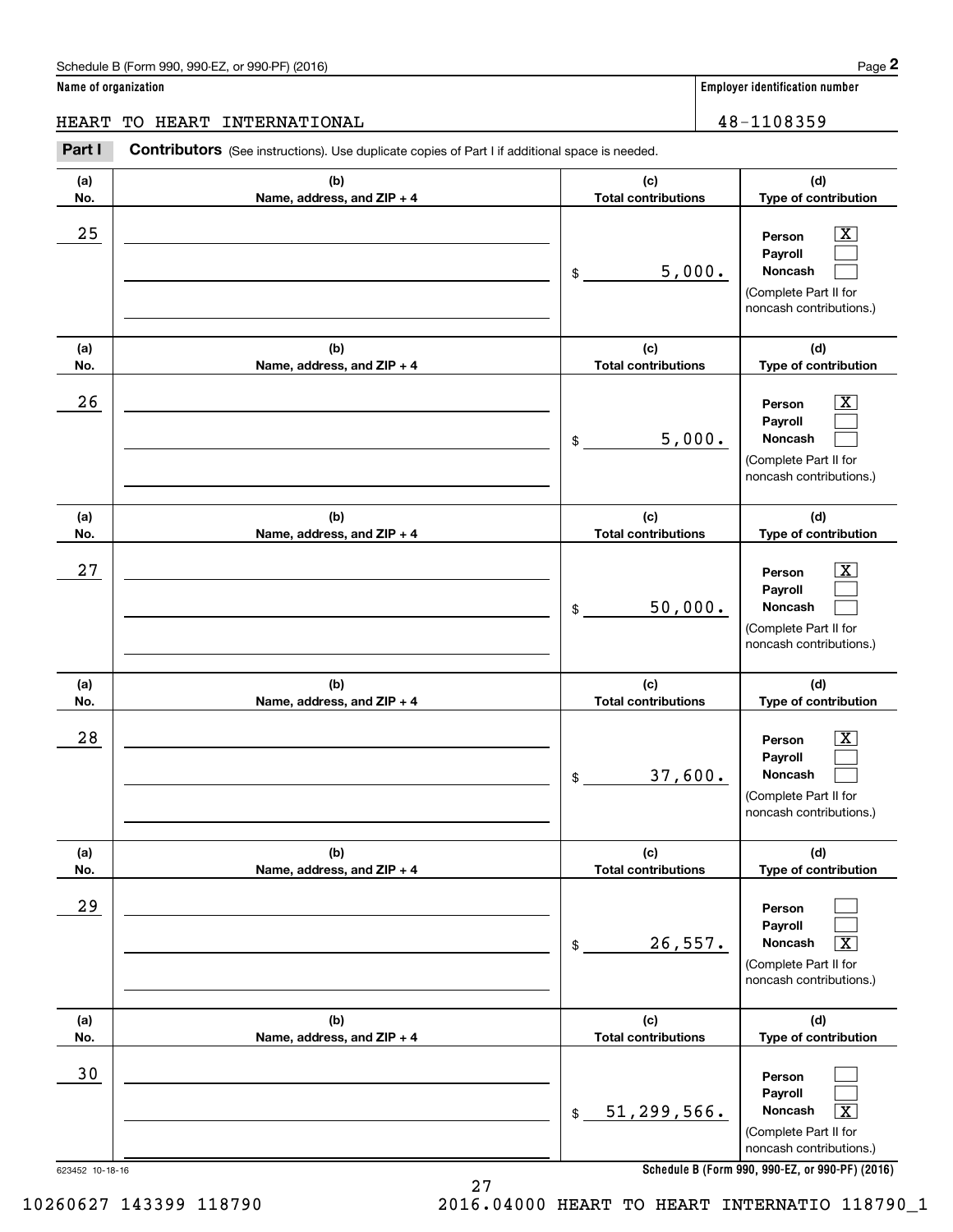**Name of organization Employer identification number (a)No.(b)Name, address, and ZIP + 4 (c)Total contributions (d)Type of contribution PersonPayrollNoncash (a)No.(b)Name, address, and ZIP + 4 (c)Total contributions (d)Type of contribution PersonPayrollNoncash (a)No.(b)Name, address, and ZIP + 4 (c)Total contributions (d)Type of contribution PersonPayrollNoncash (a) No.(b) Name, address, and ZIP + 4 (c) Total contributions (d) Type of contribution PersonPayrollNoncash (a) No.(b) Name, address, and ZIP + 4 (c) Total contributions (d) Type of contribution PersonPayrollNoncash (a) No.(b)Name, address, and ZIP + 4 (c) Total contributions (d)Type of contribution PersonPayrollNoncash Contributors** (See instructions). Use duplicate copies of Part I if additional space is needed. \$(Complete Part II for noncash contributions.) \$(Complete Part II for noncash contributions.) \$(Complete Part II for noncash contributions.) \$(Complete Part II for noncash contributions.) \$(Complete Part II for noncash contributions.) \$Employer identification Page 2<br> **2** ame of organization<br>
IEART TO HEART INTERNATIONAL **ERART INTERNATIONAL** 48-1108359 31 60,600. X  $32$  | Person  $\overline{\text{X}}$ 10,000. 33 403,043. X  $34$  | Person  $\overline{\text{X}}$ 55,000.  $35$  | Person  $\overline{\text{X}}$ 10,000.  $36$  Person X 21,500. HEART TO HEART INTERNATIONAL 48-1108359

**Schedule B (Form 990, 990-EZ, or 990-PF) (2016)**

(Complete Part II for noncash contributions.)

 $\mathcal{L}^{\text{max}}$  $\mathcal{L}^{\text{max}}$  $\boxed{\text{X}}$ 

 $\boxed{\text{X}}$  $\mathcal{L}^{\text{max}}$  $\mathcal{L}^{\text{max}}$ 

 $\mathcal{L}^{\text{max}}$  $\mathcal{L}^{\text{max}}$  $\boxed{\text{X}}$ 

 $\boxed{\text{X}}$  $\mathcal{L}^{\text{max}}$  $\mathcal{L}^{\text{max}}$ 

 $\boxed{\text{X}}$  $\mathcal{L}^{\text{max}}$  $\mathcal{L}^{\text{max}}$ 

 $\boxed{\text{X}}$  $\mathcal{L}^{\text{max}}$  $\mathcal{L}^{\text{max}}$ 

10260627 143399 118790 2016.04000 HEART TO HEART INTERNATIO 118790\_1

623452 10-18-16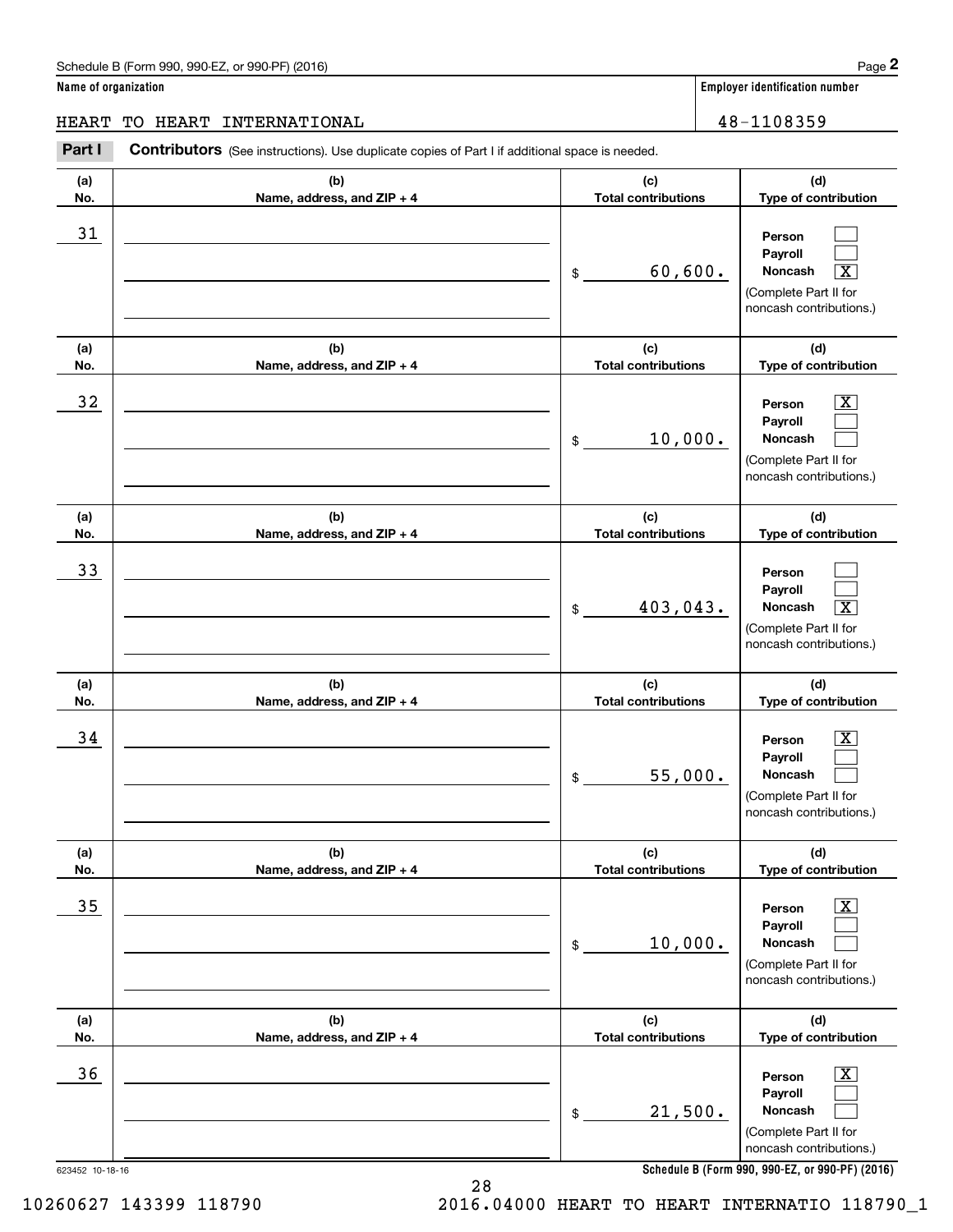# Schedule B (Form 990, 990-EZ, or 990-PF) (2016) **Page 2** Page 2

**Name of organization Employer identification number**

**(d) Type of contribution**

# HEART TO HEART INTERNATIONAL 16 and 18-1108359

**(a) No.(b) Name, address, and ZIP + 4 (c) Total contributions Contributors** (See instructions). Use duplicate copies of Part I if additional space is needed. Employer identification Page 2<br> **2** ame of organization<br>
IEART TO HEART INTERNATIONAL **ERART INTERNATIONAL** 48-1108359

| 37                    |                                   | 60,000.<br>\$                     | $\boxed{\text{X}}$<br>Person<br>Payroll<br>Noncash<br>(Complete Part II for<br>noncash contributions.)                                                    |
|-----------------------|-----------------------------------|-----------------------------------|-----------------------------------------------------------------------------------------------------------------------------------------------------------|
| (a)<br>No.            | (b)<br>Name, address, and ZIP + 4 | (c)<br><b>Total contributions</b> | (d)<br>Type of contribution                                                                                                                               |
| 38                    |                                   | 5,000.<br>\$                      | $\boxed{\text{X}}$<br>Person<br>Payroll<br>Noncash<br>(Complete Part II for<br>noncash contributions.)                                                    |
| (a)<br>No.            | (b)<br>Name, address, and ZIP + 4 | (c)<br><b>Total contributions</b> | (d)<br>Type of contribution                                                                                                                               |
| 39                    |                                   | 5,000.<br>\$                      | $\mathbf{X}$<br>Person<br>Payroll<br>Noncash<br>(Complete Part II for<br>noncash contributions.)                                                          |
| (a)<br>No.            | (b)<br>Name, address, and ZIP + 4 | (c)<br><b>Total contributions</b> | (d)<br>Type of contribution                                                                                                                               |
| 40                    |                                   | 10,000.<br>\$                     | $\mathbf{X}$<br>Person<br>Payroll<br>Noncash<br>(Complete Part II for<br>noncash contributions.)                                                          |
| (a)<br>No.            | (b)<br>Name, address, and ZIP + 4 | (c)<br><b>Total contributions</b> | (d)<br>Type of contribution                                                                                                                               |
| 41                    |                                   | 36,749.<br>\$                     | $\boxed{\text{X}}$<br>Person<br>Payroll<br>Noncash<br>(Complete Part II for<br>noncash contributions.)                                                    |
| (a)<br>No.            | (b)<br>Name, address, and ZIP + 4 | (c)<br><b>Total contributions</b> | (d)<br>Type of contribution                                                                                                                               |
| 42<br>623452 10-18-16 |                                   | 558, 190.<br>\$                   | $\boxed{\text{X}}$<br>Person<br>Payroll<br>Noncash<br>(Complete Part II for<br>noncash contributions.)<br>Schedule B (Form 990, 990-EZ, or 990-PF) (2016) |

**Schedule B (Form 990, 990-EZ, or 990-PF) (2016)**

10260627 143399 118790 2016.04000 HEART TO HEART INTERNATIO 118790\_1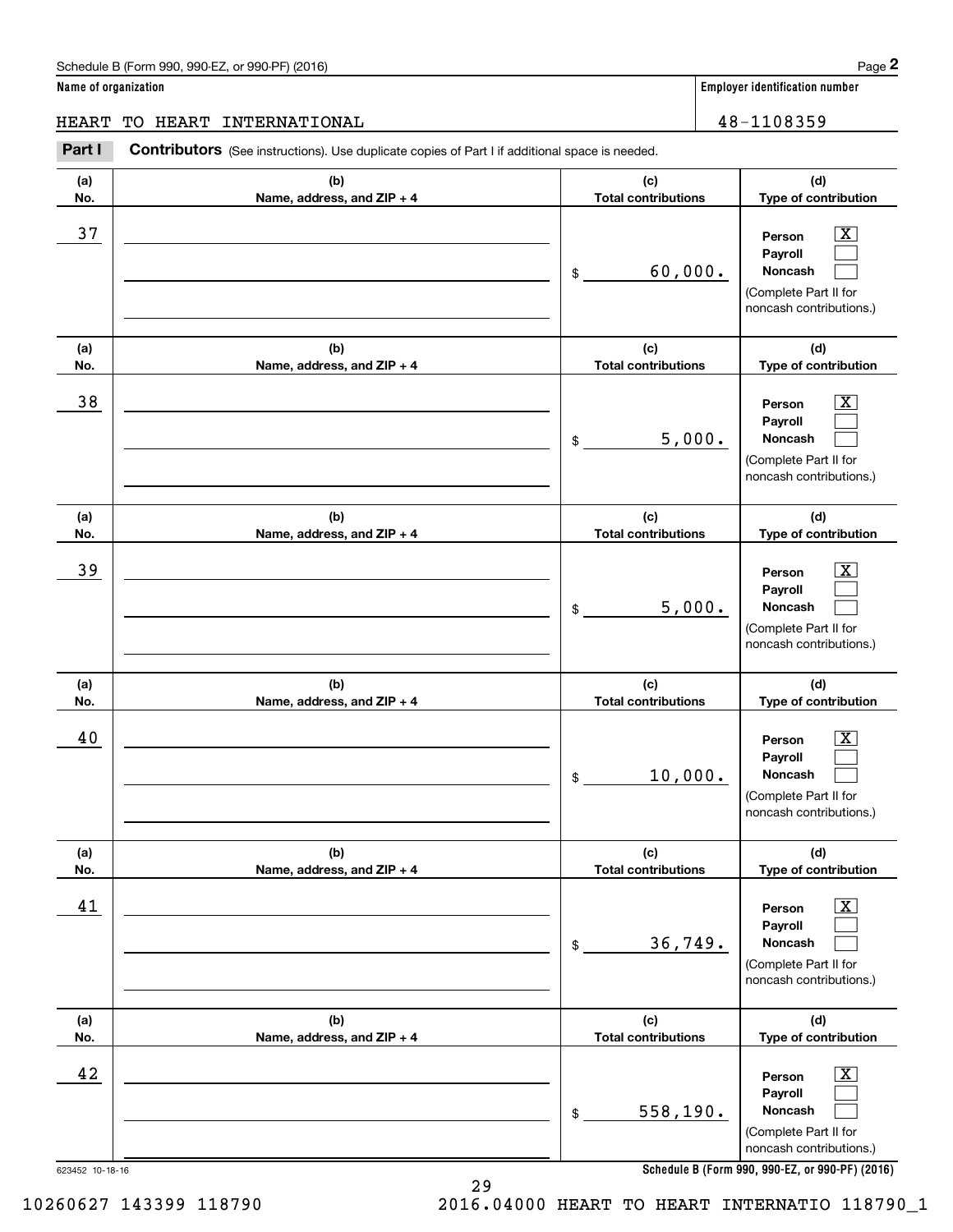**(d)**

 $\boxed{\text{X}}$  $\mathcal{L}^{\text{max}}$  $\mathcal{L}^{\text{max}}$ 

 $\mathcal{L}^{\text{max}}$  $\mathcal{L}^{\text{max}}$  $\sqrt{X}$ 

 $\boxed{\text{X}}$  $\mathcal{L}^{\text{max}}$  $\mathcal{L}^{\text{max}}$ 

 $\boxed{\text{X}}$  $\mathcal{L}^{\text{max}}$ 

**(d)**

**(d)**

**(d)**

**Name of organization Employer identification number (a)No.(b)Name, address, and ZIP + 4 (c)Total contributions Type of contribution PersonPayrollNoncash (a)No.(b)Name, address, and ZIP + 4 (c)Total contributions Type of contribution PersonPayrollNoncash (a)No.(b)Name, address, and ZIP + 4 (c)Total contributions Type of contribution PersonPayrollNoncash (a) No.(b) Name, address, and ZIP + 4 (c) Total contributions Type of contribution PersonPayroll**Schedule B (Form 990, 990-EZ, or 990-PF) (2016) **Page 2** Contributors (See instructions). Use duplicate copies of Part I if additional space is needed. \$(Complete Part II for noncash contributions.) \$(Complete Part II for noncash contributions.) \$(Complete Part II for noncash contributions.) \$Employer identification Page 2<br> **2** ame of organization<br>
IEART TO HEART INTERNATIONAL **ERART INTERNATIONAL** 48-1108359 43 Person X 7,500. 44 <u>1,263,391.</u> 45 X 250,878. 46 X 10,000. HEART TO HEART INTERNATIONAL 48-1108359

|     |                              | 10,000.<br>\$              | Noncash<br>(Complete Part II for<br>noncash contributions.)                                                   |
|-----|------------------------------|----------------------------|---------------------------------------------------------------------------------------------------------------|
| (a) | (b)                          | (c)                        | (d)                                                                                                           |
| No. | Name, address, and $ZIP + 4$ | <b>Total contributions</b> | Type of contribution                                                                                          |
| 47  |                              | 730,578.<br>\$             | Person<br><b>Payroll</b><br>$\boxed{\text{X}}$<br>Noncash<br>(Complete Part II for<br>noncash contributions.) |
| (a) | (b)                          | (c)                        | (d)                                                                                                           |
| No. | Name, address, and ZIP + 4   | <b>Total contributions</b> | Type of contribution                                                                                          |
| 48  |                              | 103,000.<br>\$             | $\overline{\texttt{x}}$<br>Person<br>Payroll<br>Noncash<br>(Complete Part II for<br>noncash contributions.)   |

**Schedule B (Form 990, 990-EZ, or 990-PF) (2016)**

623452 10-18-16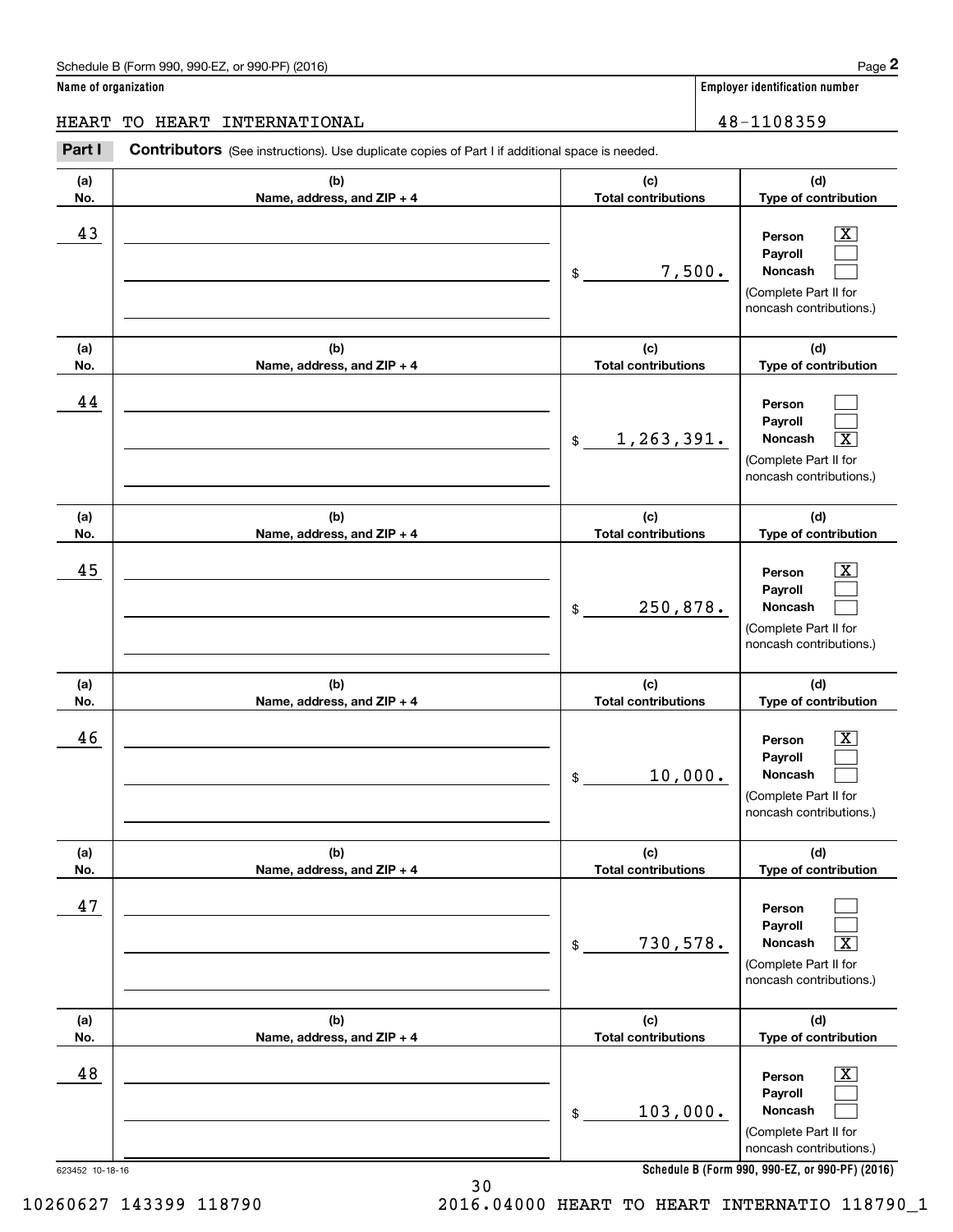**Name of organization Employer identification number**

**(d)**

 $|X|$  $\mathcal{L}^{\text{max}}$  $\mathcal{L}^{\text{max}}$ 

 $\boxed{\text{X}}$  $\mathcal{L}^{\text{max}}$  $\mathcal{L}^{\text{max}}$ 

 $|X|$  $\mathcal{L}^{\text{max}}$  $\mathcal{L}^{\text{max}}$ 

 $\boxed{\text{X}}$  $\mathcal{L}^{\text{max}}$  $\mathcal{L}^{\text{max}}$ 

 $\boxed{\text{X}}$  $\mathcal{L}^{\text{max}}$  $\mathcal{L}^{\text{max}}$ 

 $\boxed{\text{X}}$  $\mathcal{L}^{\text{max}}$  $\mathcal{L}^{\text{max}}$ 

**(d)**

**(d)**

**(d)**

**(d)**

**(d)**

HEART TO HEART INTERNATIONAL 48-1108359

### 623452 10-18-16 **(a)No.(b)Name, address, and ZIP + 4 (c)Total contributions Type of contribution PersonPayrollNoncash (a)No.(b)Name, address, and ZIP + 4 (c)Total contributions Type of contribution PersonPayrollNoncash (a)No.(b)Name, address, and ZIP + 4 (c)Total contributions Type of contribution PersonPayrollNoncash (a) No.(b) Name, address, and ZIP + 4 (c) Total contributions Type of contribution PersonPayrollNoncash (a) No.(b) Name, address, and ZIP + 4 (c) Total contributions Type of contribution PersonPayrollNoncash (a) No.(b)Name, address, and ZIP + 4 (c) Total contributions Type of contribution PersonPayrollNoncash Contributors** (See instructions). Use duplicate copies of Part I if additional space is needed. \$(Complete Part II for noncash contributions.) \$(Complete Part II for noncash contributions.) \$(Complete Part II for noncash contributions.) \$(Complete Part II for noncash contributions.) \$(Complete Part II for noncash contributions.) \$(Complete Part II for noncash contributions.) Employer identification Page 2<br> **2** ame of organization<br>
IEART TO HEART INTERNATIONAL **ERART INTERNATIONAL** 48-1108359 49 X 882,250. 50 Person X 15,000. 51 X 9,000. 52 | Person X 260,700. 53 | Person X 10,000. 54 X 166,500.

31

**Schedule B (Form 990, 990-EZ, or 990-PF) (2016)**

10260627 143399 118790 2016.04000 HEART TO HEART INTERNATIO 118790\_1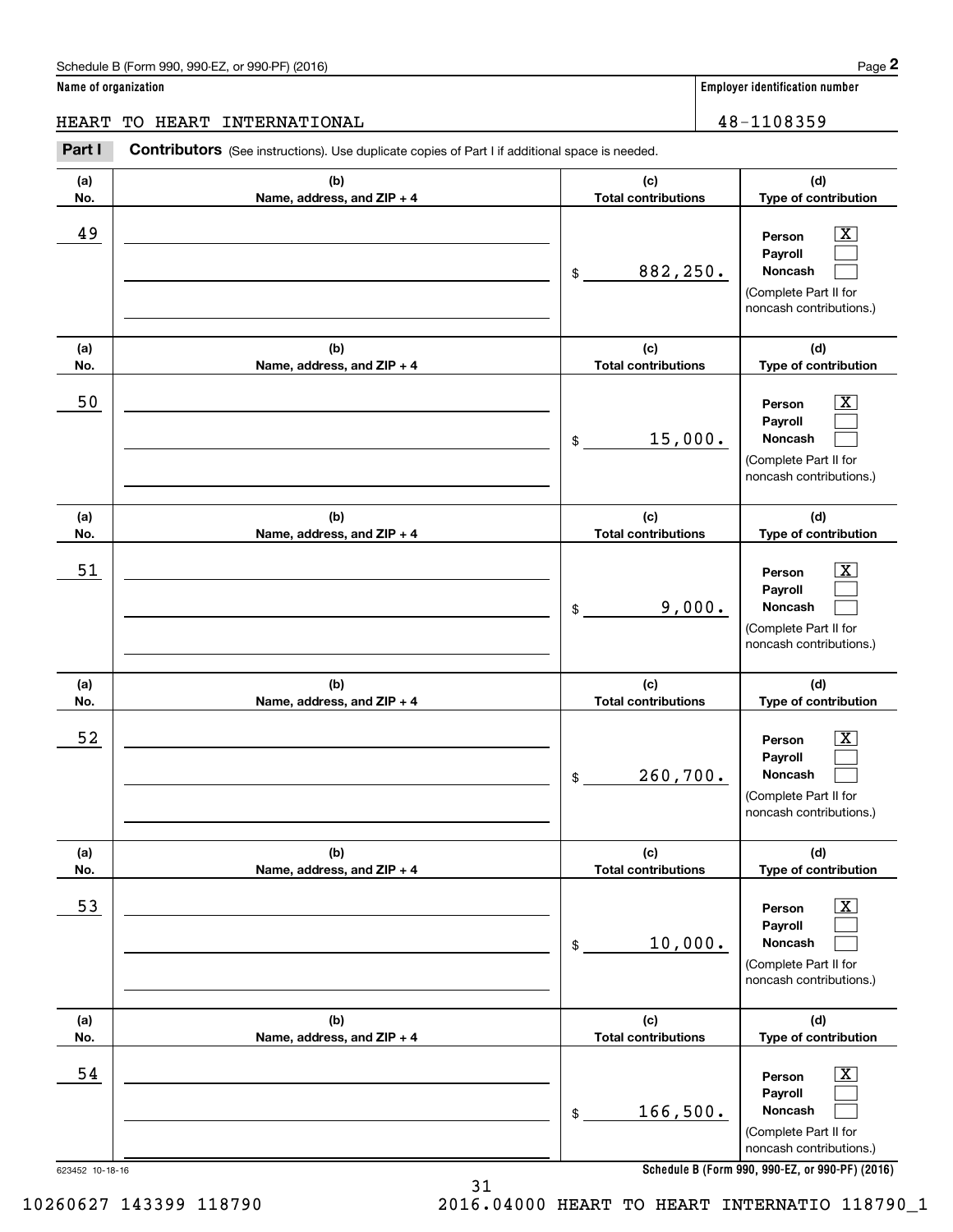**Name of organization Employer identification number**

### 623452 10-18-16 **(a)No.(b)Name, address, and ZIP + 4 (c)Total contributions (d)Type of contribution PersonPayrollNoncash (a)No.(b)Name, address, and ZIP + 4 (c)Total contributions (d)Type of contribution PersonPayrollNoncash (a)No.(b)Name, address, and ZIP + 4 (c)Total contributions (d)Type of contribution PersonPayrollNoncash (a) No.(b) Name, address, and ZIP + 4 (c) Total contributions (d) Type of contribution PersonPayrollNoncash (a) No.(b) Name, address, and ZIP + 4 (c) Total contributions (d) Type of contribution PersonPayrollNoncash (a) No.(b)Name, address, and ZIP + 4 (c) Total contributions (d)Type of contribution PersonPayrollNoncash Contributors** (See instructions). Use duplicate copies of Part I if additional space is needed. \$(Complete Part II for noncash contributions.) \$(Complete Part II for noncash contributions.) \$(Complete Part II for noncash contributions.) \$(Complete Part II for noncash contributions.) \$(Complete Part II for noncash contributions.) \$(Complete Part II for noncash contributions.) Employer identification Page 2<br> **2** ame of organization<br>
IEART TO HEART INTERNATIONAL **ERART INTERNATIONAL** 48-1108359  $|X|$  $\mathcal{L}^{\text{max}}$  $\mathcal{L}^{\text{max}}$  $\mathcal{L}^{\text{max}}$  $\mathcal{L}^{\text{max}}$  $\overline{\mathbf{X}}$  $\mathcal{L}^{\text{max}}$  $\mathcal{L}^{\text{max}}$  $\boxed{\text{X}}$  $\mathcal{L}^{\text{max}}$  $\mathcal{L}^{\text{max}}$  $\lceil \text{X} \rceil$  $\mathcal{L}^{\text{max}}$  $\mathcal{L}^{\text{max}}$  $\sqrt{X}$  $\mathcal{L}^{\text{max}}$  $\mathcal{L}^{\text{max}}$  $\mathbf{X}$ 55 | Person X 6,400. 56 945,936. X 57 64,173. 58 194,749. X 59  $19,021.$ 60  $22,437.$

**Schedule B (Form 990, 990-EZ, or 990-PF) (2016)**

32

10260627 143399 118790 2016.04000 HEART TO HEART INTERNATIO 118790\_1

HEART TO HEART INTERNATIONAL 48-1108359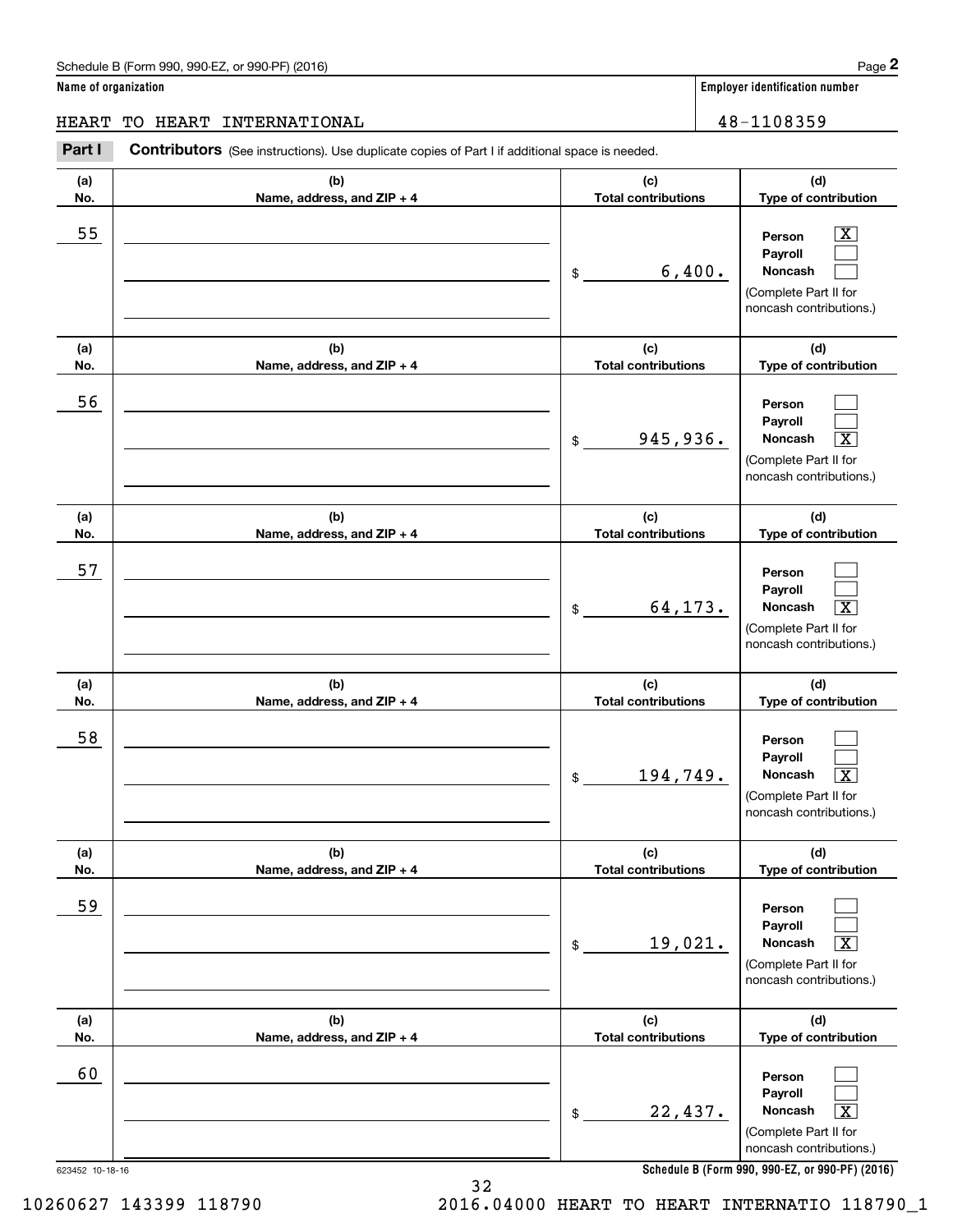**Name of organization Employer identification number (a)No.(b)Name, address, and ZIP + 4 (c)Total contributions (d)Type of contribution PersonPayrollNoncash (a)No.(b)Name, address, and ZIP + 4 (c)Total contributions (d)Type of contribution PersonPayrollNoncash (a)No.(b)Name, address, and ZIP + 4 (c)Total contributions (d)Type of contribution PersonPayrollNoncash (a) No.(b) Name, address, and ZIP + 4 (c) Total contributions (d) Type of contribution PersonPayrollNoncash (a) No.(b) Name, address, and ZIP + 4 (c) Total contributions (d) Type of contribution PersonPayrollNoncash (a) No.(b)Name, address, and ZIP + 4 (c) Total contributions (d)Type of contribution PersonPayrollNoncash Contributors** (See instructions). Use duplicate copies of Part I if additional space is needed. \$(Complete Part II for noncash contributions.) \$(Complete Part II for noncash contributions.) \$(Complete Part II for noncash contributions.) \$(Complete Part II for noncash contributions.) \$(Complete Part II for noncash contributions.) \$(Complete Part II for noncash contributions.) Employer identification Page 2<br> **2** ame of organization<br>
IEART TO HEART INTERNATIONAL **ERART INTERNATIONAL** 48-1108359  $\mathcal{L}^{\text{max}}$  $\mathcal{L}^{\text{max}}$  $\boxed{\text{X}}$  $\boxed{\text{X}}$  $\mathcal{L}^{\text{max}}$  $\mathcal{L}^{\text{max}}$  $|X|$  $\mathcal{L}^{\text{max}}$  $\mathcal{L}^{\text{max}}$  $\boxed{\text{X}}$  $\mathcal{L}^{\text{max}}$  $\mathcal{L}^{\text{max}}$  $\boxed{\text{X}}$  $\mathcal{L}^{\text{max}}$  $\mathcal{L}^{\text{max}}$  $\boxed{\text{X}}$  $\mathcal{L}^{\text{max}}$  $\mathcal{L}^{\text{max}}$ 61 <u>19,185.</u> 62 X 15,000. 63 | Person X 56,408. 64 X 120,000. 65 X 15,990. 66 X 5,000. HEART TO HEART INTERNATIONAL 48-1108359

**Schedule B (Form 990, 990-EZ, or 990-PF) (2016)**

623452 10-18-16

10260627 143399 118790 2016.04000 HEART TO HEART INTERNATIO 118790\_1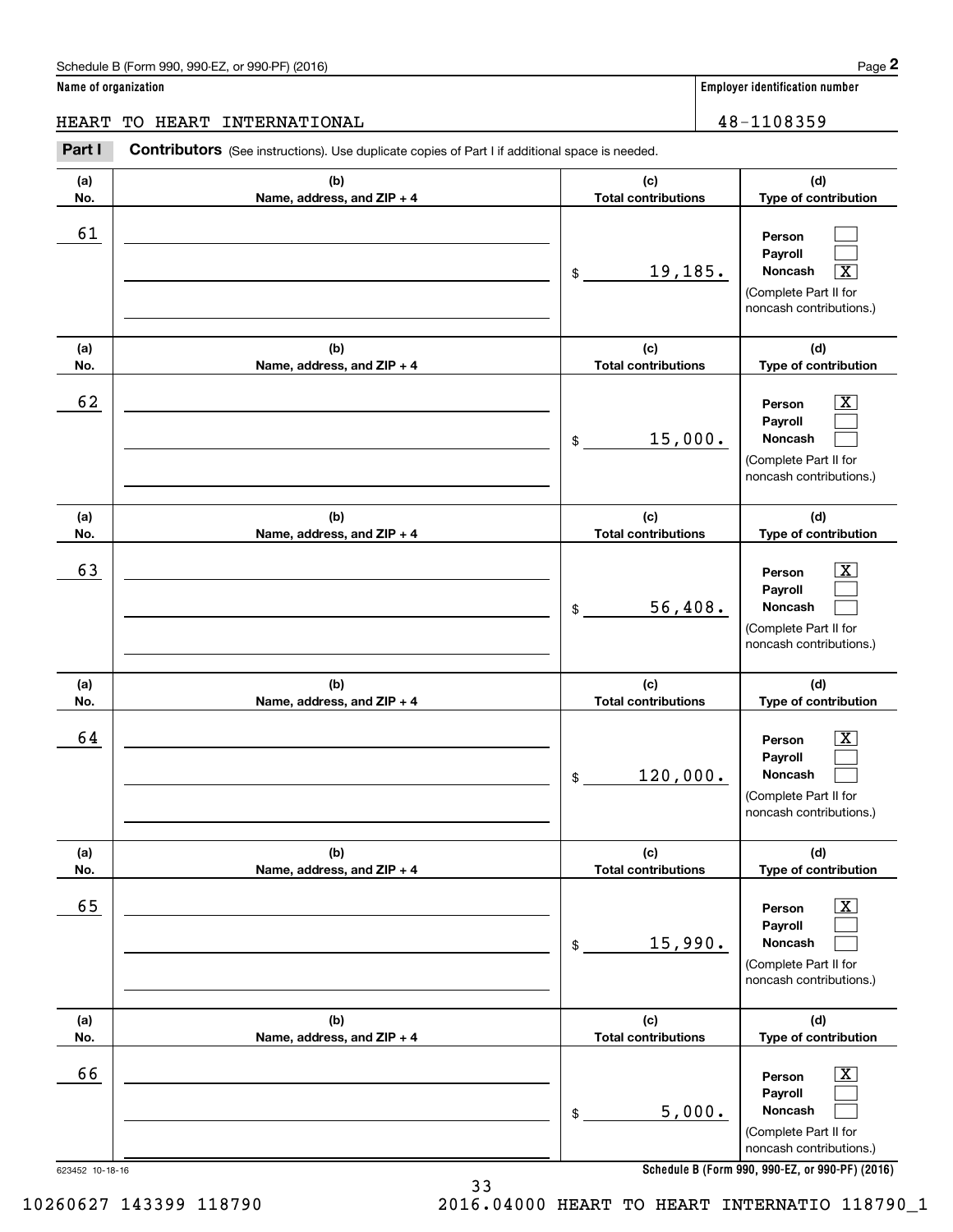**Name of organization Employer identification number (a)No.(b)Name, address, and ZIP + 4 (c)Total contributions (d)Type of contribution PersonPayrollNoncash (a)No.(b)Name, address, and ZIP + 4 (c)Total contributions (d)Type of contribution PersonPayrollNoncash (a)No.(b)Name, address, and ZIP + 4 (c)Total contributions (d)Type of contribution PersonPayrollNoncash (a) No.(b) Name, address, and ZIP + 4 (c) Total contributions Type of contribution PersonPayrollNoncash (a) No.(b) Name, address, and ZIP + 4 (c) Total contributions Type of contribution PersonPayrollNoncash** Schedule B (Form 990, 990-EZ, or 990-PF) (2016) **Page 2** Page 2 and the state of the state of the state of the state of the state of the state of the state of the state of the state of the state of the state of the state o Contributors (See instructions). Use duplicate copies of Part I if additional space is needed. \$(Complete Part II for noncash contributions.) \$(Complete Part II for noncash contributions.) \$(Complete Part II for noncash contributions.) \$(Complete Part II for noncash contributions.) \$(Complete Part II for Employer identification Page 2<br> **2** ame of organization<br>
IEART TO HEART INTERNATIONAL **ERART INTERNATIONAL** 48-1108359 67 X 35,000. 68 X 5,000. 69 X 5,000. 70 X 5,000. 71 X 5,000. HEART TO HEART INTERNATIONAL 48-1108359

|            |                                     |                                   | noncash contributions.)                                                                                     |
|------------|-------------------------------------|-----------------------------------|-------------------------------------------------------------------------------------------------------------|
| (a)<br>No. | (b)<br>Name, address, and $ZIP + 4$ | (c)<br><b>Total contributions</b> | (d)<br><b>Type of contribution</b>                                                                          |
| 72         |                                     | 5,000.<br>\$.                     | $\overline{\textbf{X}}$<br>Person<br>Payroll<br>Noncash<br>(Complete Part II for<br>noncash contributions.) |

**Schedule B (Form 990, 990-EZ, or 990-PF) (2016)**

**(d)**

**(d)**

 $|X|$  $\mathcal{L}^{\text{max}}$  $\mathcal{L}^{\text{max}}$ 

 $\boxed{\text{X}}$  $\mathcal{L}^{\text{max}}$  $\mathcal{L}^{\text{max}}$ 

 $|X|$  $\mathcal{L}^{\text{max}}$  $\mathcal{L}^{\text{max}}$ 

 $\boxed{\text{X}}$  $\mathcal{L}^{\text{max}}$  $\mathcal{L}^{\text{max}}$ 

 $\boxed{\text{X}}$  $\mathcal{L}^{\text{max}}$  $\mathcal{L}^{\text{max}}$ 

34 10260627 143399 118790 2016.04000 HEART TO HEART INTERNATIO 118790\_1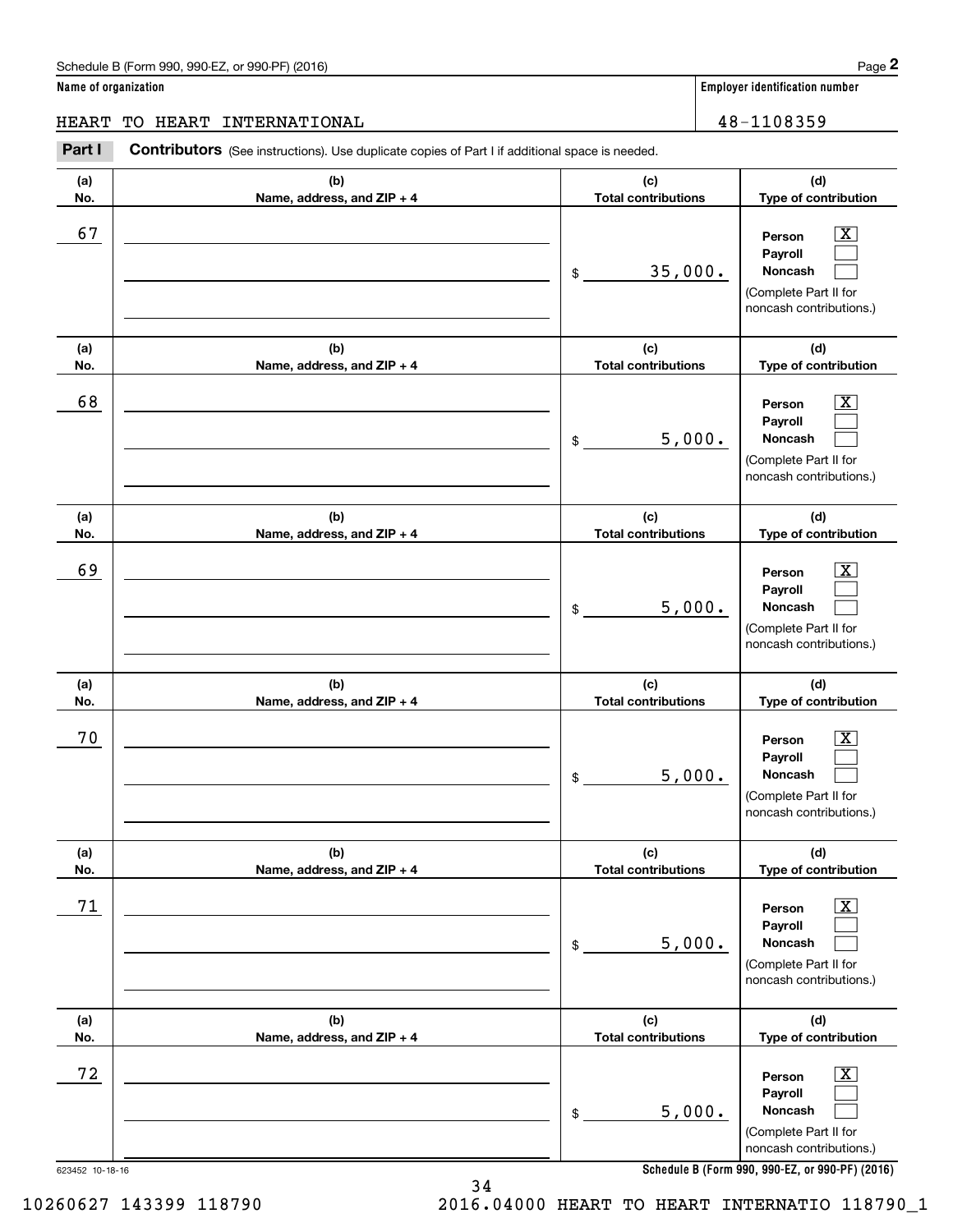# Schedule B (Form 990, 990-EZ, or 990-PF) (2016) **Page 2** Page 2

**Name of organization Employer identification number**

# HEART TO HEART INTERNATIONAL 28-1108359

Employer identification Page 2<br> **2** ame of organization<br>
IEART TO HEART INTERNATIONAL **ERART INTERNATIONAL** 48-1108359 **Contributors** (See instructions). Use duplicate copies of Part I if additional space is needed. **(a) (b) (c)** - 1 **No.Name, address, and ZIP + 4 Total contributions**

| (a)                   | (b)                        | (c)                        | (d)                                                                                                                                    |
|-----------------------|----------------------------|----------------------------|----------------------------------------------------------------------------------------------------------------------------------------|
| No.                   | Name, address, and ZIP + 4 | <b>Total contributions</b> | Type of contribution                                                                                                                   |
| 73                    |                            | 5,000.<br>\$               | $\overline{\text{X}}$<br>Person<br>Payroll<br>Noncash<br>(Complete Part II for<br>noncash contributions.)                              |
| (a)                   | (b)                        | (c)                        | (d)                                                                                                                                    |
| No.                   | Name, address, and ZIP + 4 | <b>Total contributions</b> | Type of contribution                                                                                                                   |
| 74                    |                            | 35,000.<br>\$              | $\overline{\text{X}}$<br>Person<br>Payroll<br>Noncash<br>(Complete Part II for<br>noncash contributions.)                              |
| (a)                   | (b)                        | (c)                        | (d)                                                                                                                                    |
| No.                   | Name, address, and ZIP + 4 | <b>Total contributions</b> | Type of contribution                                                                                                                   |
| 75                    |                            | 5,000.<br>\$               | $\overline{\text{X}}$<br>Person<br>Payroll<br>Noncash<br>(Complete Part II for<br>noncash contributions.)                              |
| (a)                   | (b)                        | (c)                        | (d)                                                                                                                                    |
| No.                   | Name, address, and ZIP + 4 | <b>Total contributions</b> | Type of contribution                                                                                                                   |
| 76                    |                            | 5,000.<br>\$               | $\overline{\text{X}}$<br>Person<br>Payroll<br>Noncash<br>(Complete Part II for<br>noncash contributions.)                              |
| (a)                   | (b)                        | (c)                        | (d)                                                                                                                                    |
| No.                   | Name, address, and ZIP + 4 | <b>Total contributions</b> | Type of contribution                                                                                                                   |
| 77                    |                            | 5,000.<br>$\,$             | Person<br>Payroll<br>Noncash<br>(Complete Part II for<br>noncash contributions.)                                                       |
| (a)                   | (b)                        | (c)                        | (d)                                                                                                                                    |
| No.                   | Name, address, and ZIP + 4 | <b>Total contributions</b> | Type of contribution                                                                                                                   |
| 78<br>623452 10-18-16 |                            | 5,000.<br>\$               | Person<br>x<br>Payroll<br>Noncash<br>(Complete Part II for<br>noncash contributions.)<br>Schedule B (Form 990 990-F7 or 990-PF) (2016) |

**Schedule B (Form 990, 990-EZ, or 990-PF) (2016)**

35 10260627 143399 118790 2016.04000 HEART TO HEART INTERNATIO 118790\_1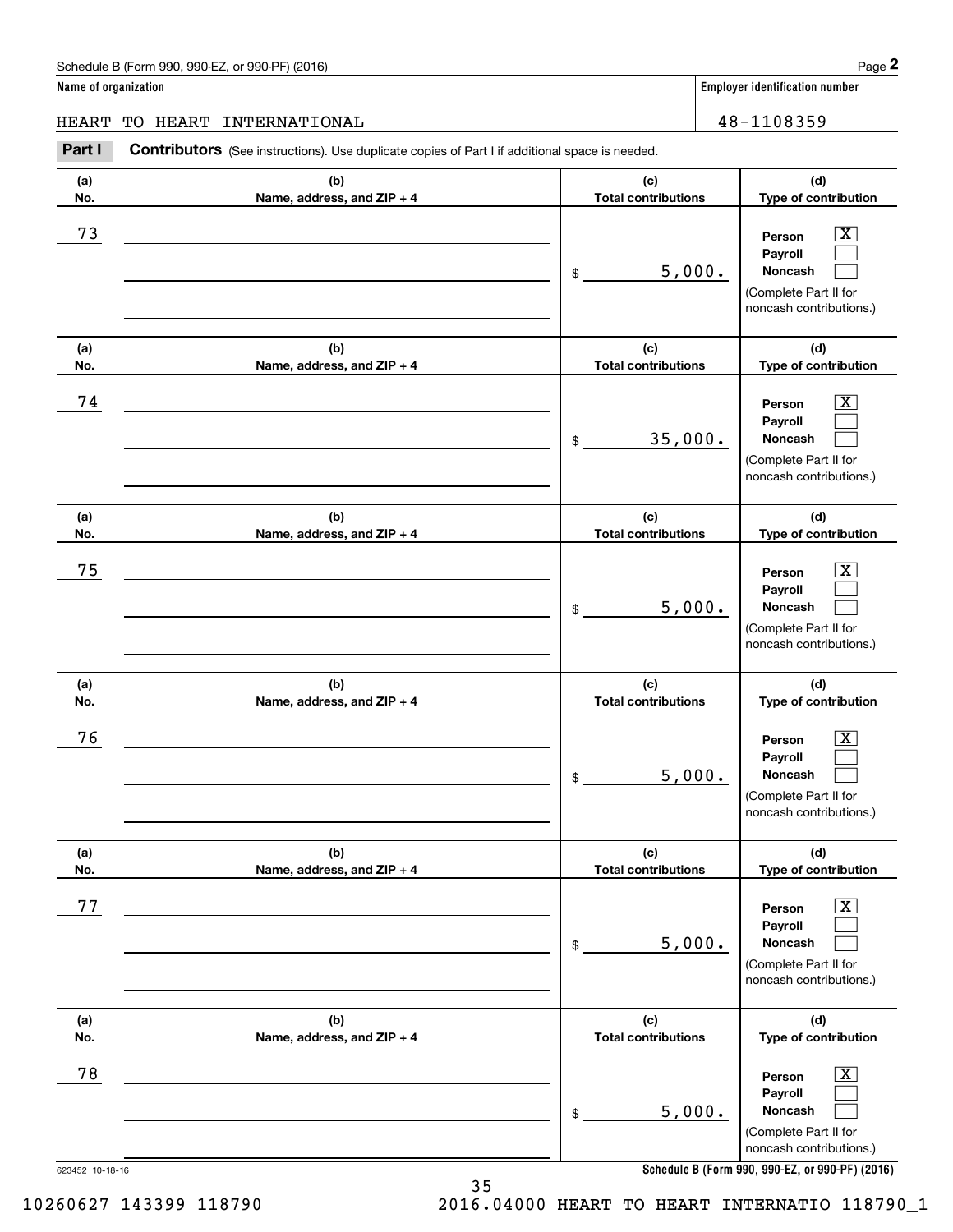**Name of organization Employer identification number (a)No.(b)Name, address, and ZIP + 4 (c)Total contributions (d)Type of contribution PersonPayrollNoncash (a)No.(b)Name, address, and ZIP + 4 (c)Total contributions (d)Type of contribution PersonPayrollNoncash (a)No.(b)Name, address, and ZIP + 4 (c)Total contributions (d)Type of contribution PersonPayrollNoncash (a) No.(b) Name, address, and ZIP + 4 (c) Total contributions (d) Type of contribution PersonPayrollNoncash (a) No.(b)Name, address, and ZIP + 4 (c) Total contributions (d) Type of contribution PersonPayrollNoncash (a) No.(b)Name, address, and ZIP + 4 (c) Total contributions (d)Type of contribution PersonPayrollNoncash** Schedule B (Form 990, 990-EZ, or 990-PF) (2016) **Page 2** Page 2 and the state of the state of the state of the state of the state of the state of the state of the state of the state of the state of the state of the state o **Contributors** (See instructions). Use duplicate copies of Part I if additional space is needed. \$(Complete Part II for noncash contributions.) \$(Complete Part II for noncash contributions.) \$(Complete Part II for noncash contributions.) \$(Complete Part II for noncash contributions.) \$(Complete Part II for noncash contributions.) \$Employer identification Page 2<br> **2** ame of organization<br>
IEART TO HEART INTERNATIONAL **ERART INTERNATIONAL** 48-1108359 79 X 5,000. 80 X 5,000. 81 X 5,000. 82 X 5,000. 83 X 5,000. 84 X 5,000. HEART TO HEART INTERNATIONAL 48-1108359

 $\boxed{\text{X}}$ 

 $\mathcal{L}^{\text{max}}$ 

# (Complete Part II for noncash contributions.)  $\mathcal{L}^{\text{max}}$

**Schedule B (Form 990, 990-EZ, or 990-PF) (2016)**

36

10260627 143399 118790 2016.04000 HEART TO HEART INTERNATIO 118790\_1

 $|X|$  $\mathcal{L}^{\text{max}}$  $\mathcal{L}^{\text{max}}$ 

 $\boxed{\text{X}}$  $\mathcal{L}^{\text{max}}$  $\mathcal{L}^{\text{max}}$ 

 $|X|$  $\mathcal{L}^{\text{max}}$  $\mathcal{L}^{\text{max}}$ 

 $\boxed{\text{X}}$  $\mathcal{L}^{\text{max}}$  $\mathcal{L}^{\text{max}}$ 

 $\boxed{\text{X}}$  $\mathcal{L}^{\text{max}}$  $\mathcal{L}^{\text{max}}$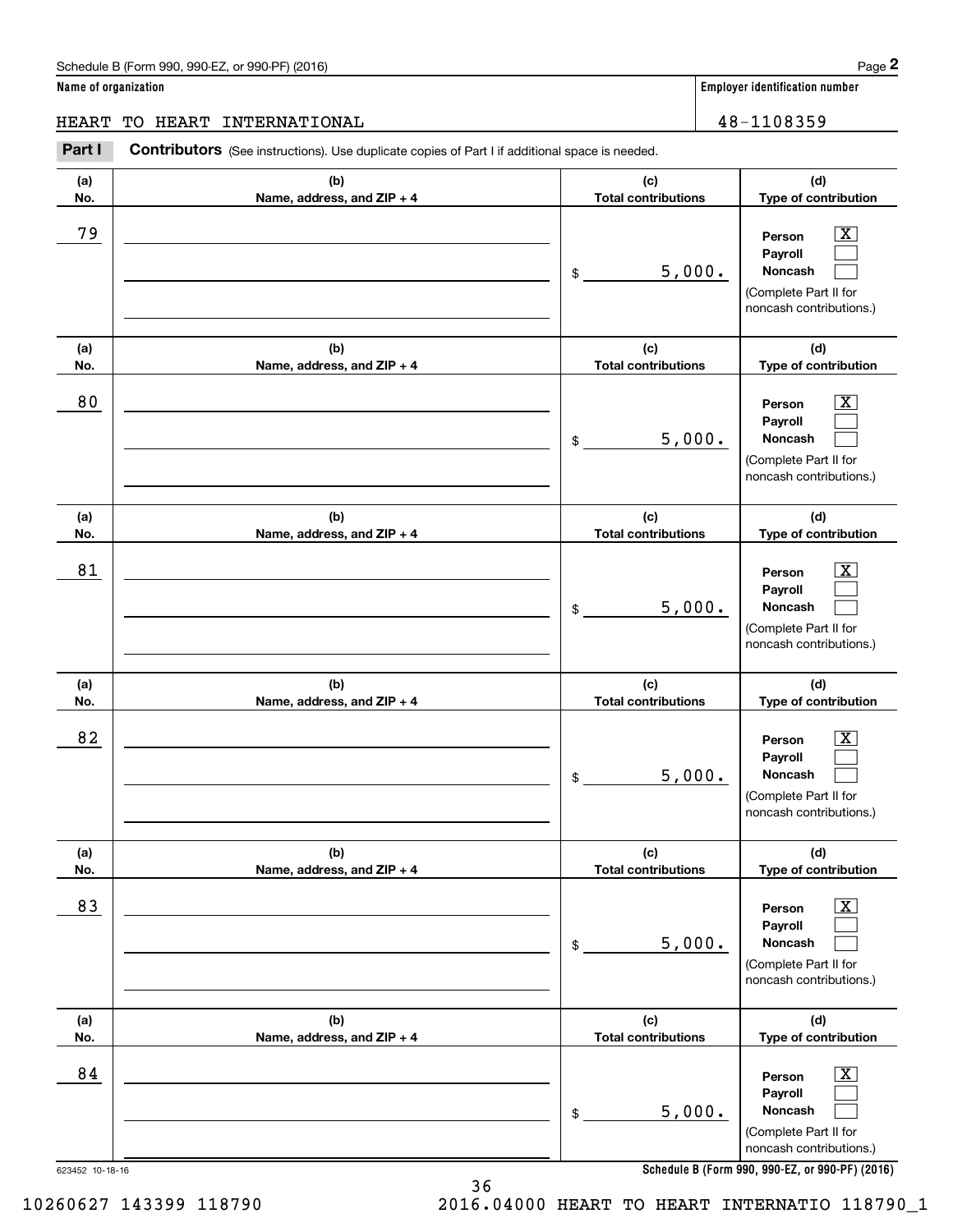# Schedule B (Form 990, 990-EZ, or 990-PF) (2016) **Page 2**

**(d)**

 $\boxed{\text{X}}$  $\mathcal{L}^{\text{max}}$  $\mathcal{L}^{\text{max}}$ 

 $\boxed{\text{X}}$  $\mathcal{L}^{\text{max}}$  $\mathcal{L}^{\text{max}}$ 

**(d)**

**(d)**

**Person**

**Noncash**

**Noncash**

**Name of organization Employer identification number (a) No.(b)Name, address, and ZIP + 4 (c) Total contributions Type of contribution Payroll(a) No.(b)Name, address, and ZIP + 4 (c)Total contributions Type of contribution PersonPayroll(a)No.(b)Name, address, and ZIP + 4 (c)Total contributions Type of contribution** Contributors (See instructions). Use duplicate copies of Part I if additional space is needed. \$(Complete Part II for noncash contributions.) \$(Complete Part II for noncash contributions.) Employer identification Page 2<br> **2** ame of organization<br>
IEART TO HEART INTERNATIONAL **ERART INTERNATIONAL** 48-1108359 85 X 5,000. 86 X 5,524. 87 X HEART TO HEART INTERNATIONAL 48-1108359

| 87  |                                                                    | 5,818.<br>\$               | $\overline{\textbf{X}}$<br>Person<br>Payroll<br>Noncash<br>(Complete Part II for<br>noncash contributions.)      |
|-----|--------------------------------------------------------------------|----------------------------|------------------------------------------------------------------------------------------------------------------|
| (a) | (b)                                                                | (c)                        | (d)                                                                                                              |
| No. | Name, address, and ZIP + 4                                         | <b>Total contributions</b> | Type of contribution                                                                                             |
| 88  |                                                                    | 6,000.<br>\$               | $\overline{\text{X}}$<br>Person<br>Payroll<br><b>Noncash</b><br>(Complete Part II for<br>noncash contributions.) |
| (a) | (b)                                                                | (c)                        | (d)                                                                                                              |
| No. | Name, address, and ZIP + 4                                         | <b>Total contributions</b> | Type of contribution                                                                                             |
| 89  |                                                                    | 6,000.<br>\$               | $\overline{\texttt{X}}$<br>Person<br>Payroll<br>Noncash<br>(Complete Part II for<br>noncash contributions.)      |
| (a) | (b)                                                                | (c)                        | (d)                                                                                                              |
| No. | Name, address, and ZIP + 4                                         | <b>Total contributions</b> | Type of contribution                                                                                             |
| 90  |                                                                    | 6,000.<br>\$               | $\overline{\text{X}}$<br>Person<br>Payroll<br><b>Noncash</b><br>(Complete Part II for<br>noncash contributions.) |
|     | Schedule B (Form 990, 990-EZ, or 990-PF) (2016)<br>623452 10-18-16 |                            |                                                                                                                  |

37

10260627 143399 118790 2016.04000 HEART TO HEART INTERNATIO 118790\_1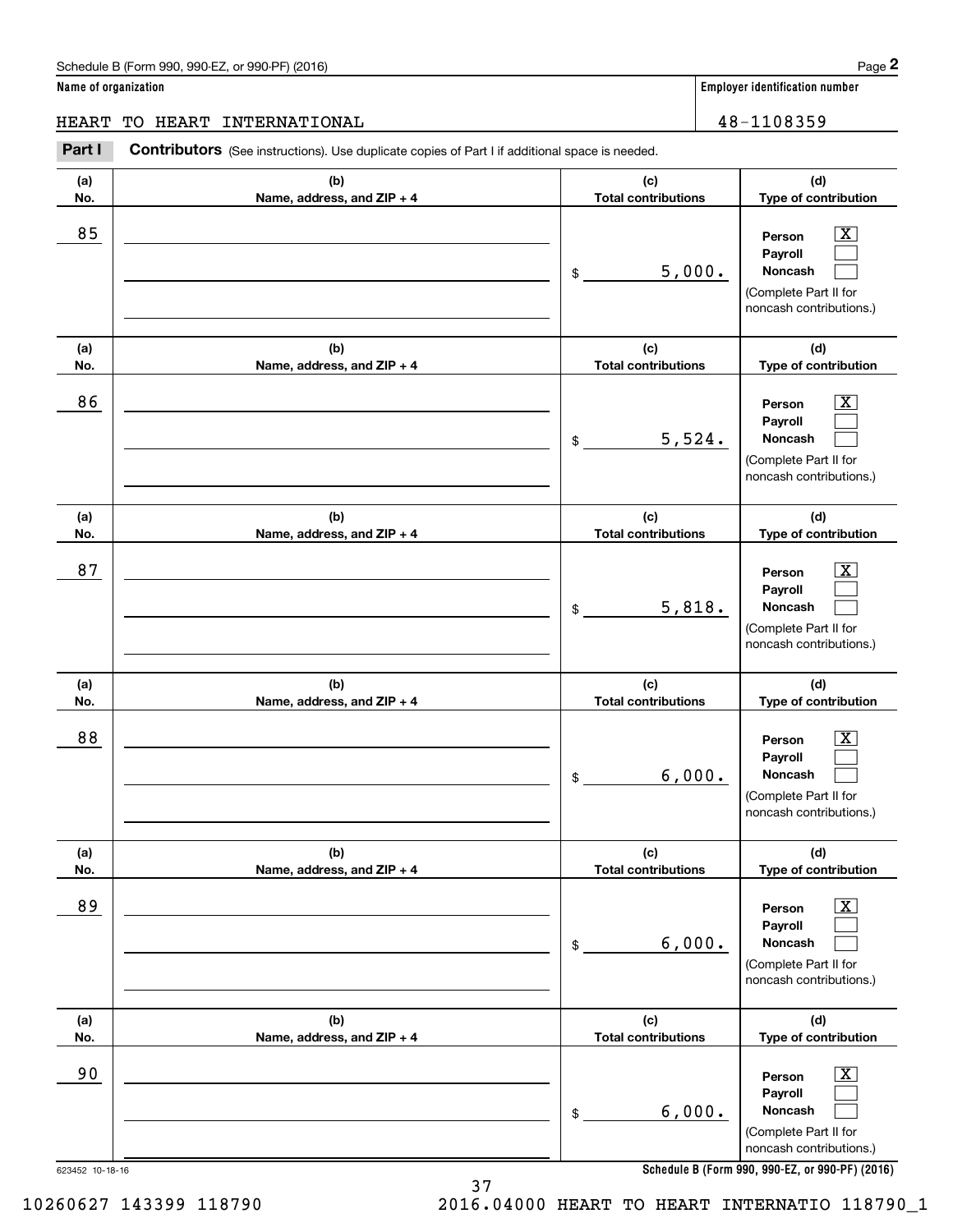### Schedule B (Form 990, 990-EZ, or 990-PF) (2016) **Page 2** Page 2 and the state of the state of the state of the state of the state of the state of the state of the state of the state of the state of the state of the state o

**Name of organization Employer identification number**

HEART TO HEART INTERNATIONAL 48-1108359

### **(a)No.(b)Name, address, and ZIP + 4 (c)Total contributions (d)Type of contribution PersonPayrollNoncash (a)No.(b)Name, address, and ZIP + 4 (c)Total contributions (d)Type of contribution PersonPayrollNoncash (a)No.(b)Name, address, and ZIP + 4 (c)Total contributions (d)Type of contribution PersonPayrollNoncash (a) No.(b) Name, address, and ZIP + 4 (c) Total contributions (d) Type of contribution PersonPayrollNoncash (a) No.(b) Name, address, and ZIP + 4 (c) Total contributions (d) Type of contribution PersonPayrollNoncash (a) No.(b)Name, address, and ZIP + 4 (c) Total contributions (d)Type of contribution PersonPayrollNoncash Contributors** (See instructions). Use duplicate copies of Part I if additional space is needed. \$(Complete Part II for noncash contributions.) \$(Complete Part II for noncash contributions.) \$(Complete Part II for noncash contributions.) \$(Complete Part II for noncash contributions.) \$(Complete Part II for noncash contributions.) \$(Complete Part II for noncash contributions.) Employer identification Page 2<br> **2** ame of organization<br>
IEART TO HEART INTERNATIONAL **ERART INTERNATIONAL** 48-1108359  $|X|$  $\mathcal{L}^{\text{max}}$  $\mathcal{L}^{\text{max}}$  $\boxed{\text{X}}$  $\mathcal{L}^{\text{max}}$  $\mathcal{L}^{\text{max}}$  $|X|$  $\mathcal{L}^{\text{max}}$  $\mathcal{L}^{\text{max}}$  $\boxed{\text{X}}$  $\mathcal{L}^{\text{max}}$  $\mathcal{L}^{\text{max}}$  $\boxed{\text{X}}$  $\mathcal{L}^{\text{max}}$  $\mathcal{L}^{\text{max}}$  $\boxed{\text{X}}$  $\mathcal{L}^{\text{max}}$  $\mathcal{L}^{\text{max}}$ 91 X 6,215. 92 X 6,300. 93 | Person X 7,000. 94 X 8,400. 95 X 9,718. 96 X 10,000.

**Schedule B (Form 990, 990-EZ, or 990-PF) (2016)**

38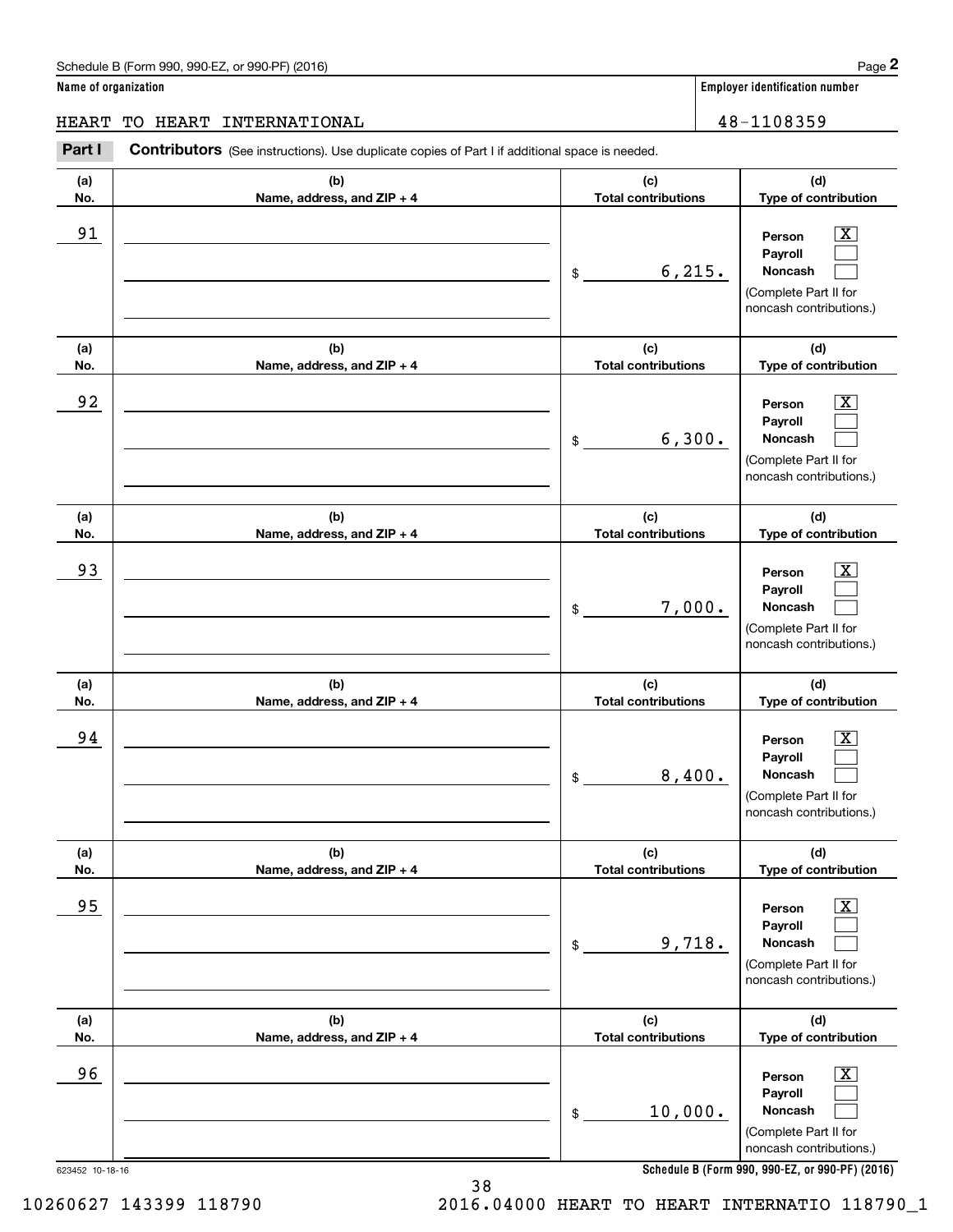### Schedule B (Form 990, 990-EZ, or 990-PF) (2016) **Page 2**

**Name of organization Employer identification number**

**(d) Type of contribution**

### HEART TO HEART INTERNATIONAL 16 and 18-1108359

**(a) No.(b) Name, address, and ZIP + 4 (c) Total contributions Contributors** (See instructions). Use duplicate copies of Part I if additional space is needed. Employer identification Page 2<br> **2** ame of organization<br>
IEART TO HEART INTERNATIONAL **ERART INTERNATIONAL** 48-1108359 97 X

| 97                            |                                   | 10,000.<br>\$                     | $\overline{\text{X}}$<br>Person<br>Payroll<br>Noncash<br>(Complete Part II for<br>noncash contributions.)                                                      |
|-------------------------------|-----------------------------------|-----------------------------------|----------------------------------------------------------------------------------------------------------------------------------------------------------------|
| (a)<br>No.                    | (b)<br>Name, address, and ZIP + 4 | (c)<br><b>Total contributions</b> | (d)<br>Type of contribution                                                                                                                                    |
| 98                            |                                   | 10,000.<br>\$                     | X<br>Person<br>Payroll<br>Noncash<br>(Complete Part II for<br>noncash contributions.)                                                                          |
| (a)<br>No.                    | (b)<br>Name, address, and ZIP + 4 | (c)<br><b>Total contributions</b> | (d)<br>Type of contribution                                                                                                                                    |
| 99                            |                                   | 90,650.<br>\$                     | x<br>Person<br>Payroll<br>Noncash<br>(Complete Part II for<br>noncash contributions.)                                                                          |
| (a)<br>No.                    | (b)<br>Name, address, and ZIP + 4 | (c)<br><b>Total contributions</b> | (d)<br>Type of contribution                                                                                                                                    |
| 100                           |                                   | 10,000.<br>\$                     | $\overline{\mathbf{X}}$<br>Person<br>Payroll<br>Noncash<br>(Complete Part II for<br>noncash contributions.)                                                    |
| (a)<br>No.                    | (b)<br>Name, address, and ZIP + 4 | (c)<br><b>Total contributions</b> | (d)<br>Type of contribution                                                                                                                                    |
| 101                           |                                   | 10,000.<br>\$                     | $\overline{\text{X}}$<br>Person<br>Payroll<br>Noncash<br>(Complete Part II for<br>noncash contributions.)                                                      |
| (a)<br>No.                    | (b)<br>Name, address, and ZIP + 4 | (c)<br><b>Total contributions</b> | (d)<br>Type of contribution                                                                                                                                    |
| <u>102</u><br>623452 10-18-16 |                                   | 10,000.<br>\$                     | $\overline{\mathbf{X}}$<br>Person<br>Payroll<br>Noncash<br>(Complete Part II for<br>noncash contributions.)<br>Schedule B (Form 990, 990-EZ, or 990-PF) (2016) |

**Schedule B (Form 990, 990-EZ, or 990-PF) (2016)**

10260627 143399 118790 2016.04000 HEART TO HEART INTERNATIO 118790\_1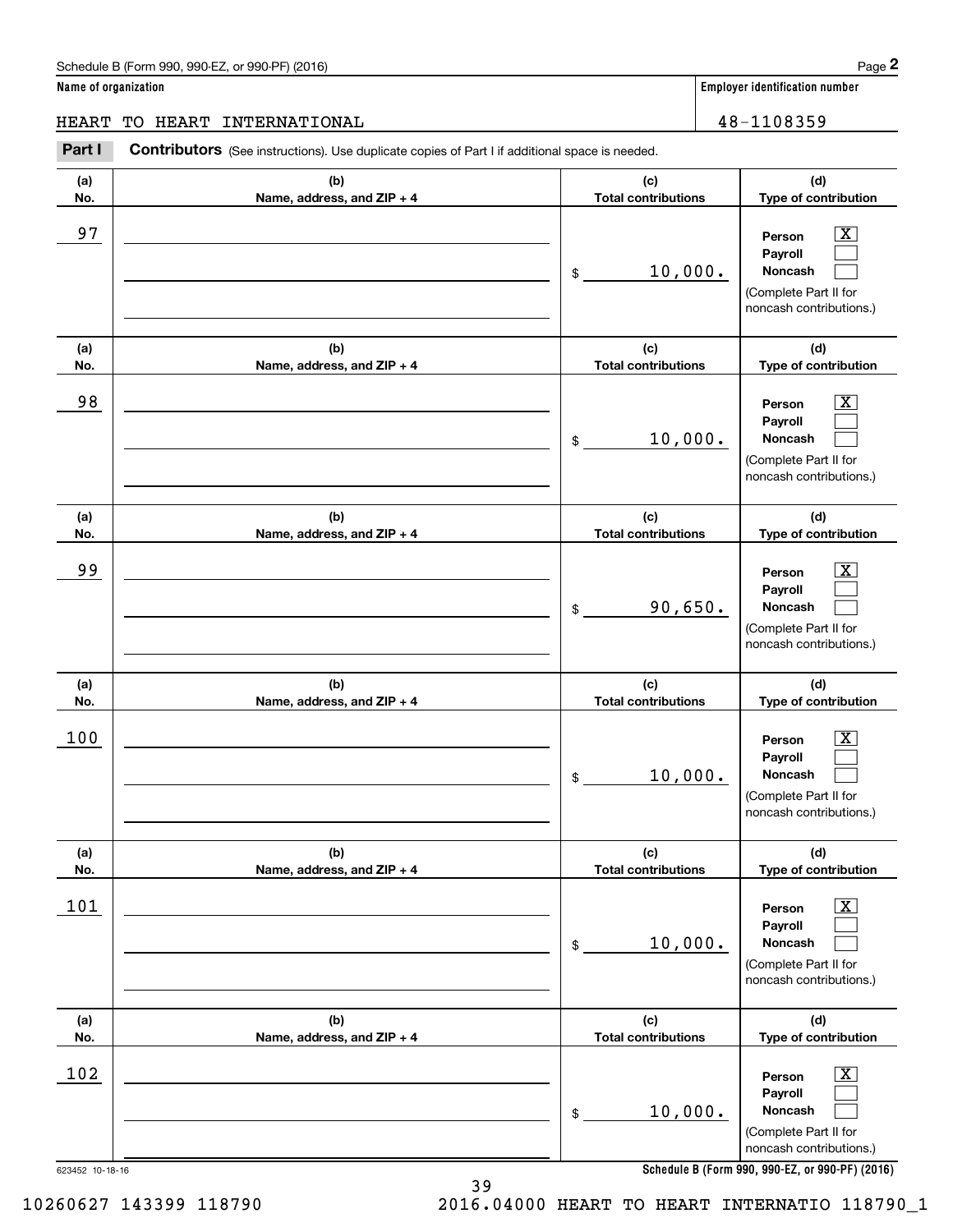### Schedule B (Form 990, 990-EZ, or 990-PF) (2016) **Page 2** Page 2 and the state of the state of the state of the state of the state of the state of the state of the state of the state of the state of the state of the state o

**Name of organization Employer identification number**

**(a)No.(b)Name, address, and ZIP + 4 (c)Total contributions (d)Type of contribution PersonPayrollNoncash (a)No.(b)Name, address, and ZIP + 4 (c)Total contributions (d)Type of contribution PersonPayrollNoncash (a)No.(b)Name, address, and ZIP + 4 (c)Total contributions (d)Type of contribution PersonPayrollNoncash (a) No.(b) Name, address, and ZIP + 4 (c) Total contributions (d) Type of contribution PersonPayrollNoncash (a) No.(b) Name, address, and ZIP + 4 (c) Total contributions (d) Type of contribution PersonPayrollNoncash (a) No.(b)Name, address, and ZIP + 4 (c) Total contributions (d)Type of contribution PersonPayrollNoncash Contributors** (See instructions). Use duplicate copies of Part I if additional space is needed. \$(Complete Part II for noncash contributions.) \$(Complete Part II for noncash contributions.) \$(Complete Part II for noncash contributions.) \$(Complete Part II for noncash contributions.) \$(Complete Part II for noncash contributions.) \$(Complete Part II for noncash contributions.) Employer identification Page 2<br> **2** ame of organization<br>
IEART TO HEART INTERNATIONAL **ERART INTERNATIONAL** 48-1108359  $|X|$  $\mathcal{L}^{\text{max}}$  $\mathcal{L}^{\text{max}}$  $\boxed{\text{X}}$  $\mathcal{L}^{\text{max}}$  $\mathcal{L}^{\text{max}}$  $|X|$  $\mathcal{L}^{\text{max}}$  $\mathcal{L}^{\text{max}}$  $\boxed{\text{X}}$  $\mathcal{L}^{\text{max}}$  $\mathcal{L}^{\text{max}}$  $\boxed{\text{X}}$  $\mathcal{L}^{\text{max}}$  $\mathcal{L}^{\text{max}}$  $\boxed{\text{X}}$  $\mathcal{L}^{\text{max}}$  $\mathcal{L}^{\text{max}}$  $103$  Person  $\overline{\text{X}}$ 10,000.  $104$  Person  $\overline{\text{X}}$ 60,000.  $105$  Person  $\overline{\text{X}}$ 10,000.  $106$  Person  $\overline{\text{X}}$ 13,000.  $107$  | Person  $\overline{\text{X}}$ 15,000.  $108$  Person  $\overline{\text{X}}$ 37,500. HEART TO HEART INTERNATIONAL 48-1108359

**Schedule B (Form 990, 990-EZ, or 990-PF) (2016)**

623452 10-18-16

10260627 143399 118790 2016.04000 HEART TO HEART INTERNATIO 118790\_1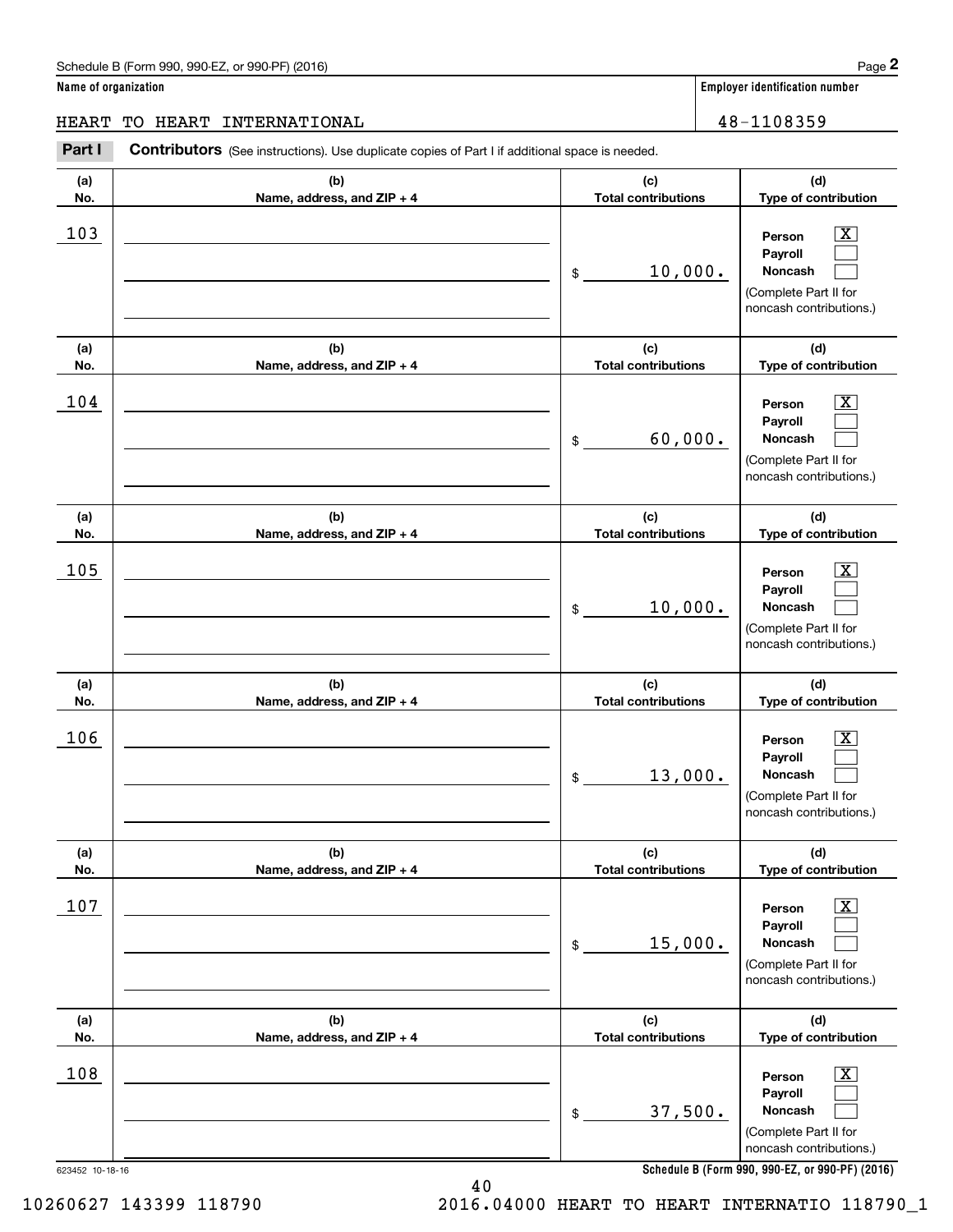### Schedule B (Form 990, 990-EZ, or 990-PF) (2016) **Page 2** Page 2

**Name of organization Employer identification number**

┰

### HEART TO HEART INTERNATIONAL 48-1108359

Employer identification Page 2<br> **2** ame of organization<br>
IEART TO HEART INTERNATIONAL **ERART INTERNATIONAL** 48-1108359 **Contributors** (See instructions). Use duplicate copies of Part I if additional space is needed. ┰ т  $\overline{I_{c}}$ **(a)** $\overline{b}$ 

| (a)        | (b)                               | (c)                               | (d)                                                                                                         |
|------------|-----------------------------------|-----------------------------------|-------------------------------------------------------------------------------------------------------------|
| No.        | Name, address, and ZIP + 4        | <b>Total contributions</b>        | Type of contribution                                                                                        |
| 109        |                                   | 50,000.<br>\$                     | $\overline{\mathbf{x}}$<br>Person<br>Payroll<br>Noncash<br>(Complete Part II for<br>noncash contributions.) |
| (a)<br>No. | (b)<br>Name, address, and ZIP + 4 | (c)<br><b>Total contributions</b> | (d)<br>Type of contribution                                                                                 |
| 110        |                                   | 65,232.<br>\$                     | x<br>Person<br>Payroll<br>Noncash<br>(Complete Part II for<br>noncash contributions.)                       |
| (a)<br>No. | (b)<br>Name, address, and ZIP + 4 | (c)<br><b>Total contributions</b> | (d)<br>Type of contribution                                                                                 |
| 111        |                                   | $100,000$ .<br>\$                 | x<br>Person<br>Payroll<br><b>Noncash</b><br>(Complete Part II for<br>noncash contributions.)                |
| (a)<br>No. | (b)<br>Name, address, and ZIP + 4 | (c)<br><b>Total contributions</b> | (d)<br>Type of contribution                                                                                 |
| 112        |                                   | 350,000.<br>\$                    | x<br>Person<br>Payroll<br>Noncash<br>(Complete Part II for<br>noncash contributions.)                       |
| (a)<br>No. | (b)<br>Name, address, and ZIP + 4 | (c)<br>Total contributions        | (d)<br>Type of contribution                                                                                 |
|            |                                   | \$                                | Person<br>Payroll<br>Noncash<br>(Complete Part II for<br>noncash contributions.)                            |
| (a)<br>No. | (b)<br>Name, address, and ZIP + 4 | (c)<br><b>Total contributions</b> | (d)<br>Type of contribution                                                                                 |
|            |                                   | \$                                | Person<br>Payroll<br>Noncash<br>(Complete Part II for<br>noncash contributions.)                            |

**Schedule B (Form 990, 990-EZ, or 990-PF) (2016)**

41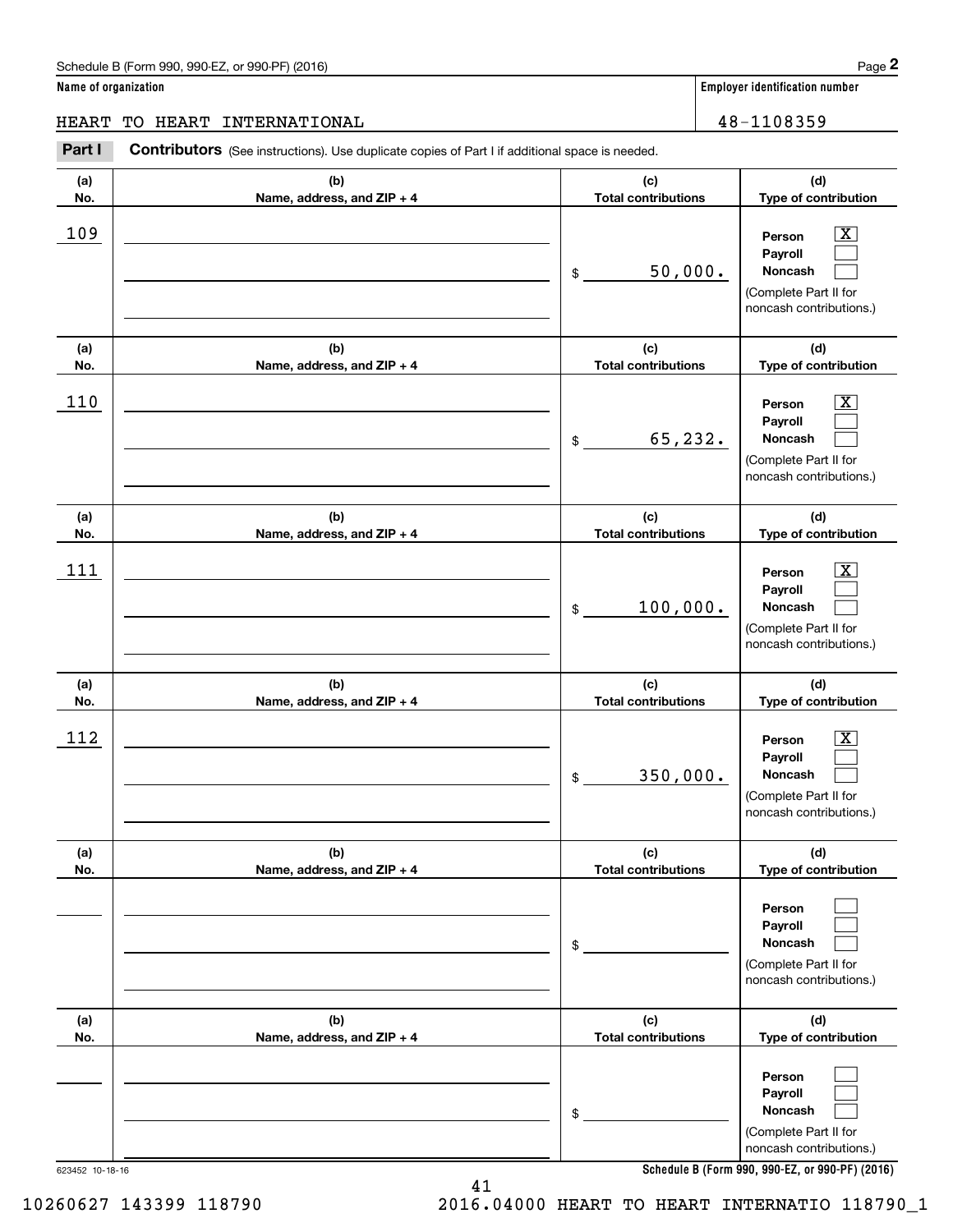| Schedule B (Form 990, 990-EZ, or 990-PF) (2016) | Paɑe                                 |
|-------------------------------------------------|--------------------------------------|
| Magaalad ayaantoottan.                          | . Faastanaa lalantifiaatian muuskan. |

**Name of organization Employer identification number**

### HEART TO HEART INTERNATIONAL 28-1108359

Employer identification number<br> **3Page 3**<br> **EART TO HEART INTERNATIONAL**<br> **Part II** Moncash Property (See instructions). Use duplicate copies of Part II if additional space is needed.

| (a)                   |                                              |                | (c)                                     |                                                             |
|-----------------------|----------------------------------------------|----------------|-----------------------------------------|-------------------------------------------------------------|
| No.<br>from<br>Part I | (b)<br>Description of noncash property given |                | FMV (or estimate)<br>(See instructions) | (d)<br>Date received                                        |
|                       | PHARMACEUTICAL AND MEDICAL SUPPLIES          |                |                                         |                                                             |
| 1                     |                                              |                |                                         |                                                             |
|                       |                                              |                |                                         |                                                             |
|                       |                                              | $\mathfrak{S}$ | 31,388.                                 | 12/31/16                                                    |
| (a)                   |                                              |                | (c)                                     |                                                             |
| No.<br>from           | (b)<br>Description of noncash property given |                | FMV (or estimate)                       | (d)<br>Date received                                        |
| Part I                |                                              |                | (See instructions)                      |                                                             |
|                       | PHARMACEUTICAL AND MEDICAL SUPPLIES          |                |                                         |                                                             |
| 2                     |                                              |                |                                         |                                                             |
|                       |                                              | $\frac{1}{2}$  | 1, 471, 079.                            | 12/31/16                                                    |
|                       |                                              |                |                                         |                                                             |
| (a)                   |                                              |                | (c)                                     |                                                             |
| No.<br>from           | (b)<br>Description of noncash property given |                | FMV (or estimate)                       | (d)<br>Date received                                        |
| Part I                |                                              |                | (See instructions)                      |                                                             |
|                       | PHARMACEUTICAL AND MEDICAL SUPPLIES          |                |                                         |                                                             |
| 3                     |                                              |                |                                         |                                                             |
|                       |                                              | $\frac{1}{2}$  | 2, 233, 738.                            | 12/31/16                                                    |
|                       |                                              |                |                                         |                                                             |
| (a)                   |                                              |                | (c)                                     |                                                             |
| No.                   | (b)                                          |                | FMV (or estimate)                       | (d)                                                         |
| from<br>Part I        | Description of noncash property given        |                | (See instructions)                      | Date received                                               |
|                       | PHARMACEUTICAL AND MEDICAL SUPPLIES          |                |                                         |                                                             |
| 7                     |                                              |                |                                         |                                                             |
|                       |                                              |                | 601, 504.                               |                                                             |
|                       |                                              | \$             |                                         | 12/31/16                                                    |
| (a)                   |                                              |                |                                         |                                                             |
| No.                   | (b)                                          |                | (c)<br>FMV (or estimate)                | (d)                                                         |
| from<br>Part I        | Description of noncash property given        |                | (See instructions)                      | Date received                                               |
|                       | PHARMACEUTICAL AND MEDICAL SUPPLIES          |                |                                         |                                                             |
| 10                    |                                              |                |                                         |                                                             |
|                       |                                              |                |                                         |                                                             |
|                       |                                              | \$             | 11,860.                                 | 12/31/16                                                    |
| (a)                   |                                              |                |                                         |                                                             |
| No.                   | (b)                                          |                | (c)<br>FMV (or estimate)                | (d)                                                         |
| from<br>Part I        | Description of noncash property given        |                | (See instructions)                      | Date received                                               |
|                       | PHARMACEUTICAL AND MEDICAL SUPPLIES          |                |                                         |                                                             |
| 16                    |                                              |                |                                         |                                                             |
|                       |                                              |                |                                         |                                                             |
| 623453 10-18-16       |                                              | \$             | 22,373.                                 | 12/31/16<br>Schedule B (Form 990, 990-EZ, or 990-PF) (2016) |

 <sup>10260627 143399 118790 2016.04000</sup> HEART TO HEART INTERNATIO 118790\_1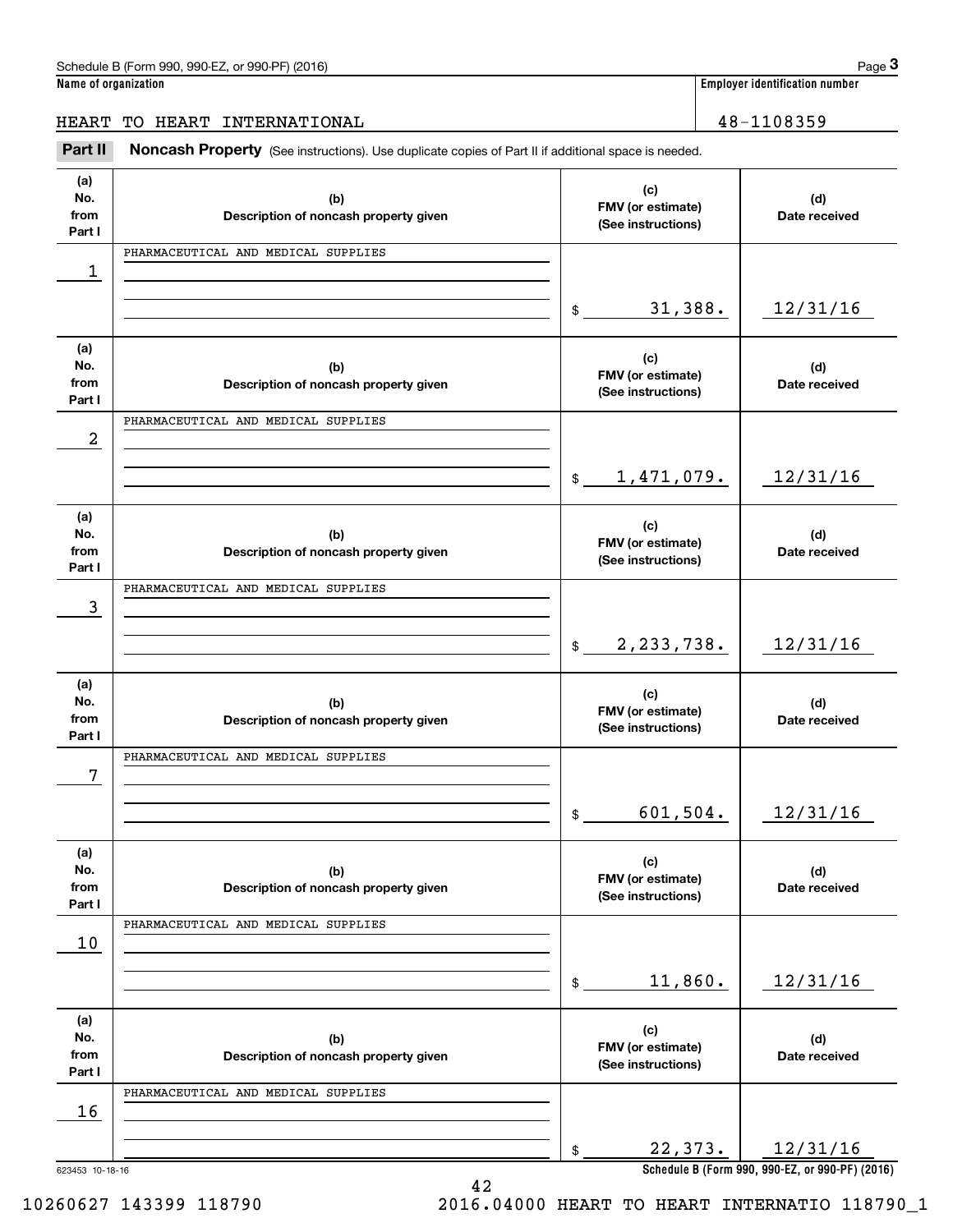### HEART TO HEART INTERNATIONAL 16 and 18-1108359

Employer identification number<br> **3Page 3**<br> **EART TO HEART INTERNATIONAL**<br> **Part II** Moncash Property (See instructions). Use duplicate copies of Part II if additional space is needed.

| (a)<br>No.<br>from<br>Part I | (b)<br>Description of noncash property given | (c)<br>FMV (or estimate)<br>(See instructions) | (d)<br>Date received                                        |
|------------------------------|----------------------------------------------|------------------------------------------------|-------------------------------------------------------------|
|                              | PHARMACEUTICAL AND MEDICAL SUPPLIES          |                                                |                                                             |
| 20                           |                                              |                                                |                                                             |
|                              |                                              |                                                |                                                             |
|                              |                                              | 84,634.<br>$\frac{1}{2}$                       | 12/31/16                                                    |
| (a)                          |                                              |                                                |                                                             |
| No.                          | (b)                                          | (c)<br>FMV (or estimate)                       | (d)                                                         |
| from                         | Description of noncash property given        | (See instructions)                             | Date received                                               |
| Part I                       |                                              |                                                |                                                             |
|                              | PHARMACEUTICAL AND MEDICAL SUPPLIES          |                                                |                                                             |
| 23                           |                                              |                                                |                                                             |
|                              |                                              |                                                |                                                             |
|                              |                                              | 3,759,288.<br>$$\tilde{\phantom{a}}$$          | 12/31/16                                                    |
|                              |                                              |                                                |                                                             |
| (a)                          |                                              |                                                |                                                             |
| No.                          | (b)                                          | (c)                                            | (d)                                                         |
| from                         | Description of noncash property given        | FMV (or estimate)                              | Date received                                               |
| Part I                       |                                              | (See instructions)                             |                                                             |
|                              | PHARMACEUTICAL AND MEDICAL SUPPLIES          |                                                |                                                             |
| 24                           |                                              |                                                |                                                             |
|                              |                                              |                                                |                                                             |
|                              |                                              | 6,898,734.<br>$\mathsf{\$}$                    | 12/31/16                                                    |
|                              |                                              |                                                |                                                             |
| (a)                          |                                              |                                                |                                                             |
|                              |                                              |                                                |                                                             |
|                              |                                              | (c)                                            |                                                             |
| No.<br>from                  | (b)                                          | FMV (or estimate)                              | (d)                                                         |
| Part I                       | Description of noncash property given        | (See instructions)                             | Date received                                               |
|                              | PHARMACEUTICAL AND MEDICAL SUPPLIES          |                                                |                                                             |
|                              |                                              |                                                |                                                             |
| 29                           |                                              |                                                |                                                             |
|                              |                                              |                                                |                                                             |
|                              |                                              | 26,557.<br>\$                                  | 12/31/16                                                    |
|                              |                                              |                                                |                                                             |
| (a)                          |                                              | (c)                                            |                                                             |
| No.                          | (b)                                          | FMV (or estimate)                              | (d)                                                         |
| from                         | Description of noncash property given        | (See instructions)                             | Date received                                               |
| Part I                       |                                              |                                                |                                                             |
|                              | PHARMACEUTICAL AND MEDICAL SUPPLIES          |                                                |                                                             |
| 30                           |                                              |                                                |                                                             |
|                              |                                              |                                                |                                                             |
|                              |                                              | 51, 299, 566.<br>$\frac{1}{2}$                 | 12/31/16                                                    |
|                              |                                              |                                                |                                                             |
| (a)                          |                                              |                                                |                                                             |
| No.                          | (b)                                          | (c)<br>FMV (or estimate)                       | (d)                                                         |
| from                         | Description of noncash property given        | (See instructions)                             | Date received                                               |
| Part I                       |                                              |                                                |                                                             |
|                              | PHARMACEUTICAL AND MEDICAL SUPPLIES          |                                                |                                                             |
| 31                           |                                              |                                                |                                                             |
|                              |                                              |                                                |                                                             |
|                              |                                              | 60,600.<br>\$                                  | 12/31/16<br>Schedule B (Form 990, 990-EZ, or 990-PF) (2016) |

43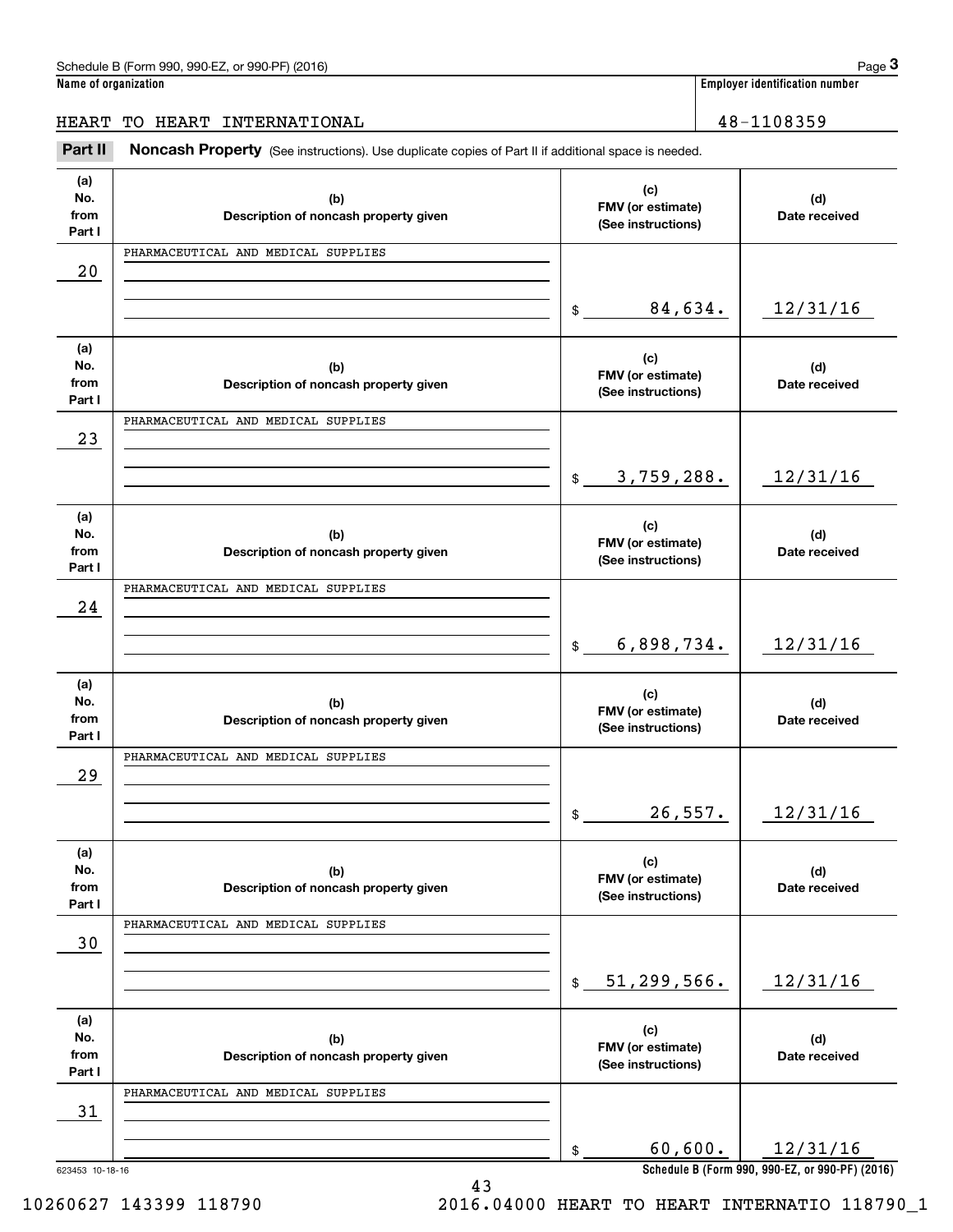### HEART TO HEART INTERNATIONAL 16 and 18-1108359

Employer identification number<br> **3Page 3**<br> **EART TO HEART INTERNATIONAL**<br> **Part II** Moncash Property (See instructions). Use duplicate copies of Part II if additional space is needed.

| (a)<br>No.<br>from<br>Part I | (b)<br>Description of noncash property given | (c)<br>FMV (or estimate)<br>(See instructions) | (d)<br>Date received                                        |
|------------------------------|----------------------------------------------|------------------------------------------------|-------------------------------------------------------------|
|                              | PHARMACEUTICAL AND MEDICAL SUPPLIES          |                                                |                                                             |
| 33                           |                                              |                                                |                                                             |
|                              |                                              |                                                |                                                             |
|                              |                                              | 403,043.<br>\$                                 | 12/31/16                                                    |
| (a)                          |                                              |                                                |                                                             |
| No.                          | (b)                                          | (c)                                            | (d)                                                         |
| from                         | Description of noncash property given        | FMV (or estimate)<br>(See instructions)        | Date received                                               |
| Part I                       |                                              |                                                |                                                             |
|                              | PHARMACEUTICAL AND MEDICAL SUPPLIES          |                                                |                                                             |
| 44                           |                                              |                                                |                                                             |
|                              |                                              |                                                |                                                             |
|                              |                                              | 1,263,391.<br>$\frac{1}{2}$                    | 12/31/16                                                    |
|                              |                                              |                                                |                                                             |
| (a)                          |                                              |                                                |                                                             |
| No.                          | (b)                                          | (c)                                            | (d)                                                         |
| from                         | Description of noncash property given        | FMV (or estimate)                              | Date received                                               |
| Part I                       |                                              | (See instructions)                             |                                                             |
|                              | PHARMACEUTICAL AND MEDICAL SUPPLIES          |                                                |                                                             |
| 47                           |                                              |                                                |                                                             |
|                              |                                              |                                                |                                                             |
|                              |                                              | 730,578.                                       | 12/31/16                                                    |
|                              |                                              | \$                                             |                                                             |
|                              |                                              |                                                |                                                             |
| (a)                          |                                              |                                                |                                                             |
|                              |                                              |                                                |                                                             |
| No.                          | (b)                                          | (c)                                            | (d)                                                         |
| from                         | Description of noncash property given        | FMV (or estimate)<br>(See instructions)        | Date received                                               |
| Part I                       |                                              |                                                |                                                             |
|                              | PHARMACEUTICAL AND MEDICAL SUPPLIES          |                                                |                                                             |
| 56                           |                                              |                                                |                                                             |
|                              |                                              |                                                |                                                             |
|                              |                                              | 945,936.<br>\$                                 | 12/31/16                                                    |
|                              |                                              |                                                |                                                             |
| (a)                          |                                              |                                                |                                                             |
| No.                          | (b)                                          | (c)                                            | (d)                                                         |
| from                         | Description of noncash property given        | FMV (or estimate)                              | Date received                                               |
| Part I                       |                                              | (See instructions)                             |                                                             |
|                              | PHARMACEUTICAL AND MEDICAL SUPPLIES          |                                                |                                                             |
| 57                           |                                              |                                                |                                                             |
|                              |                                              |                                                |                                                             |
|                              |                                              |                                                |                                                             |
|                              |                                              | 64,173.<br>\$                                  | 12/31/16                                                    |
|                              |                                              |                                                |                                                             |
| (a)                          |                                              | (c)                                            |                                                             |
| No.                          | (b)                                          | FMV (or estimate)                              | (d)                                                         |
| from<br>Part I               | Description of noncash property given        | (See instructions)                             | Date received                                               |
|                              |                                              |                                                |                                                             |
|                              | PHARMACEUTICAL AND MEDICAL SUPPLIES          |                                                |                                                             |
| 58                           |                                              |                                                |                                                             |
|                              |                                              |                                                |                                                             |
| 623453 10-18-16              |                                              | 194,749.<br>\$                                 | 12/31/16<br>Schedule B (Form 990, 990-EZ, or 990-PF) (2016) |

44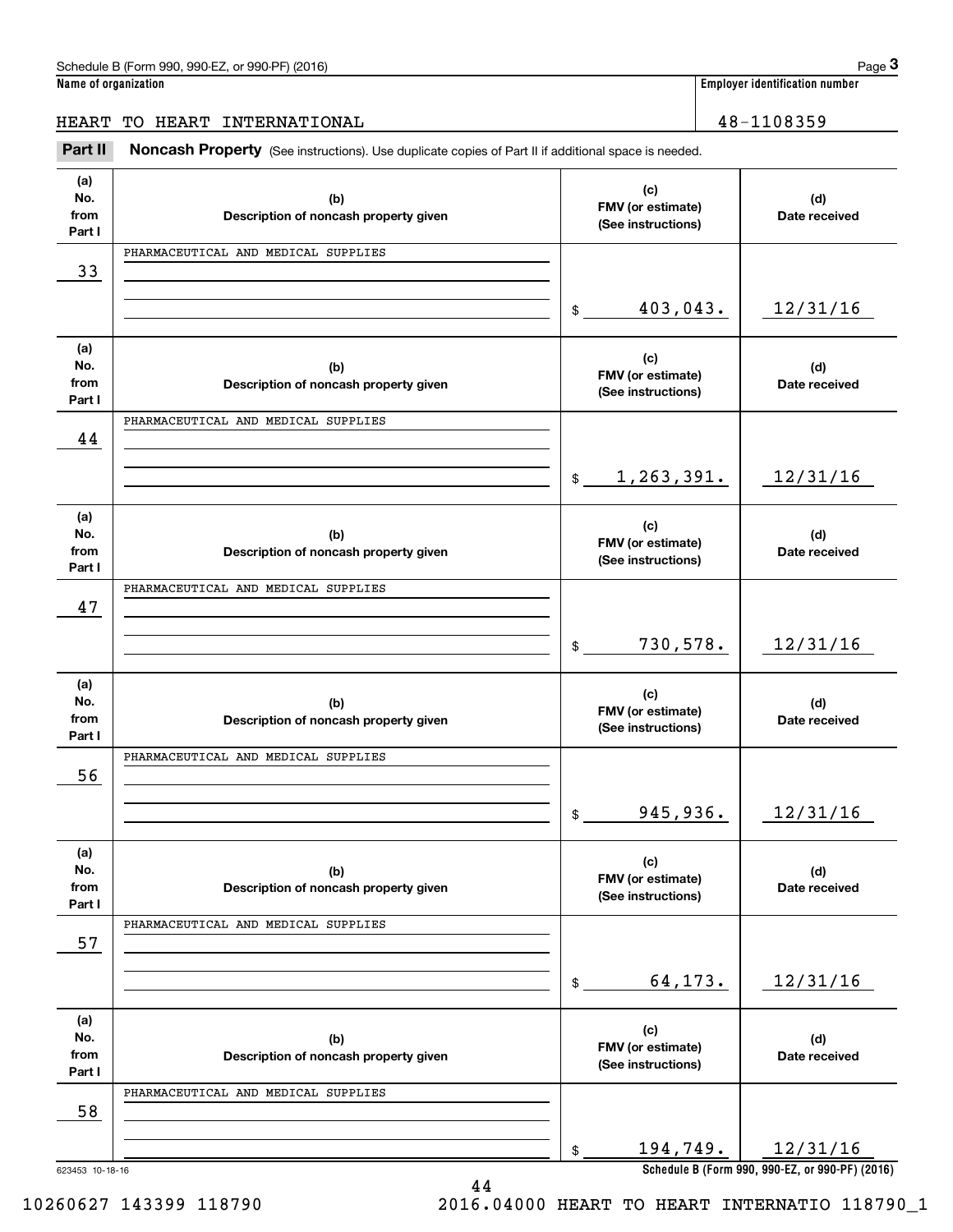Employer identification number<br> **3Page 3**<br> **EART TO HEART INTERNATIONAL**<br> **Part II** Moncash Property (See instructions). Use duplicate copies of Part II if additional space is needed.

| (d)<br>Date received<br>12/31/16<br>(d)<br>Date received |
|----------------------------------------------------------|
|                                                          |
|                                                          |
|                                                          |
|                                                          |
|                                                          |
|                                                          |
|                                                          |
| 12/31/16                                                 |
| (d)<br>Date received                                     |
|                                                          |
|                                                          |
| 12/31/16                                                 |
| (d)<br>Date received                                     |
|                                                          |
|                                                          |
|                                                          |
| (d)<br>Date received                                     |
|                                                          |
|                                                          |
|                                                          |
| (d)<br>Date received                                     |
|                                                          |
|                                                          |
| Schedule B (Form 990, 990-EZ, or 990-PF) (2016)          |
|                                                          |

45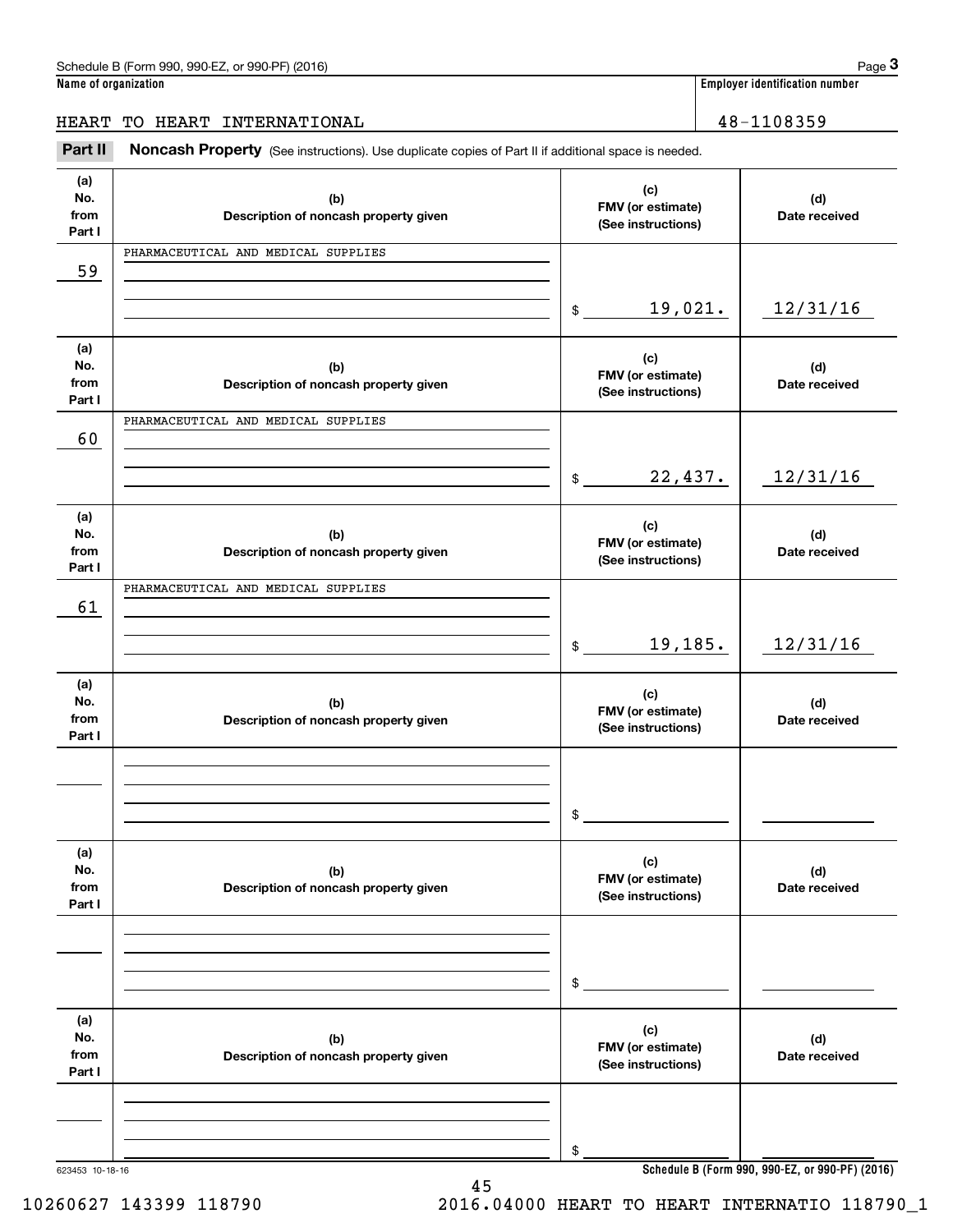|                      | Schedule B (Form 990, 990-EZ, or 990-PF) (2016)                                                                                                                                                                                                                                |                      |  | Page 4                                          |  |  |
|----------------------|--------------------------------------------------------------------------------------------------------------------------------------------------------------------------------------------------------------------------------------------------------------------------------|----------------------|--|-------------------------------------------------|--|--|
| Name of organization |                                                                                                                                                                                                                                                                                |                      |  | <b>Employer identification number</b>           |  |  |
| HEART                | TO HEART INTERNATIONAL                                                                                                                                                                                                                                                         |                      |  | 48-1108359                                      |  |  |
| Part III             | $Exclusively$ religious, charitable, etc., contributions to organizations described in section 501(c)(7), (8), or (10) that total more than \$1,000 for<br>the year from any one contributor. Complete columns (a) through (e) and the following line entry. For organizations |                      |  |                                                 |  |  |
|                      | completing Part III, enter the total of exclusively religious, charitable, etc., contributions of \$1,000 or less for the year. (Enter this info. once.) $\blacktriangleright$ \$<br>Use duplicate copies of Part III if additional space is needed.                           |                      |  |                                                 |  |  |
| $(a)$ No.            |                                                                                                                                                                                                                                                                                |                      |  |                                                 |  |  |
| from<br>Part I       | (b) Purpose of gift                                                                                                                                                                                                                                                            | (c) Use of gift      |  | (d) Description of how gift is held             |  |  |
|                      |                                                                                                                                                                                                                                                                                |                      |  |                                                 |  |  |
|                      |                                                                                                                                                                                                                                                                                |                      |  |                                                 |  |  |
|                      |                                                                                                                                                                                                                                                                                |                      |  |                                                 |  |  |
|                      |                                                                                                                                                                                                                                                                                | (e) Transfer of gift |  |                                                 |  |  |
|                      | Transferee's name, address, and $ZIP + 4$                                                                                                                                                                                                                                      |                      |  | Relationship of transferor to transferee        |  |  |
|                      |                                                                                                                                                                                                                                                                                |                      |  |                                                 |  |  |
|                      |                                                                                                                                                                                                                                                                                |                      |  |                                                 |  |  |
|                      |                                                                                                                                                                                                                                                                                |                      |  |                                                 |  |  |
| (a) No.<br>from      | (b) Purpose of gift                                                                                                                                                                                                                                                            | (c) Use of gift      |  | (d) Description of how gift is held             |  |  |
| Part I               |                                                                                                                                                                                                                                                                                |                      |  |                                                 |  |  |
|                      |                                                                                                                                                                                                                                                                                |                      |  |                                                 |  |  |
|                      |                                                                                                                                                                                                                                                                                |                      |  |                                                 |  |  |
|                      |                                                                                                                                                                                                                                                                                | (e) Transfer of gift |  |                                                 |  |  |
|                      |                                                                                                                                                                                                                                                                                |                      |  |                                                 |  |  |
|                      | Transferee's name, address, and ZIP + 4                                                                                                                                                                                                                                        |                      |  | Relationship of transferor to transferee        |  |  |
|                      |                                                                                                                                                                                                                                                                                |                      |  |                                                 |  |  |
|                      |                                                                                                                                                                                                                                                                                |                      |  |                                                 |  |  |
| (a) No.              |                                                                                                                                                                                                                                                                                |                      |  |                                                 |  |  |
| from<br>Part I       | (b) Purpose of gift                                                                                                                                                                                                                                                            | (c) Use of gift      |  | (d) Description of how gift is held             |  |  |
|                      |                                                                                                                                                                                                                                                                                |                      |  |                                                 |  |  |
|                      |                                                                                                                                                                                                                                                                                |                      |  |                                                 |  |  |
|                      |                                                                                                                                                                                                                                                                                |                      |  |                                                 |  |  |
|                      |                                                                                                                                                                                                                                                                                | (e) Transfer of gift |  |                                                 |  |  |
|                      | Relationship of transferor to transferee                                                                                                                                                                                                                                       |                      |  |                                                 |  |  |
|                      | Transferee's name, address, and ZIP + 4                                                                                                                                                                                                                                        |                      |  |                                                 |  |  |
|                      |                                                                                                                                                                                                                                                                                |                      |  |                                                 |  |  |
|                      |                                                                                                                                                                                                                                                                                |                      |  |                                                 |  |  |
| (a) No.<br>from      | (b) Purpose of gift                                                                                                                                                                                                                                                            | (c) Use of gift      |  | (d) Description of how gift is held             |  |  |
| Part I               |                                                                                                                                                                                                                                                                                |                      |  |                                                 |  |  |
|                      |                                                                                                                                                                                                                                                                                |                      |  |                                                 |  |  |
|                      |                                                                                                                                                                                                                                                                                |                      |  |                                                 |  |  |
|                      |                                                                                                                                                                                                                                                                                |                      |  |                                                 |  |  |
|                      |                                                                                                                                                                                                                                                                                | (e) Transfer of gift |  |                                                 |  |  |
|                      | Transferee's name, address, and ZIP + 4                                                                                                                                                                                                                                        |                      |  | Relationship of transferor to transferee        |  |  |
|                      |                                                                                                                                                                                                                                                                                |                      |  |                                                 |  |  |
|                      |                                                                                                                                                                                                                                                                                |                      |  |                                                 |  |  |
|                      |                                                                                                                                                                                                                                                                                |                      |  |                                                 |  |  |
| 623454 10-18-16      |                                                                                                                                                                                                                                                                                | 46                   |  | Schedule B (Form 990, 990-EZ, or 990-PF) (2016) |  |  |
|                      |                                                                                                                                                                                                                                                                                |                      |  |                                                 |  |  |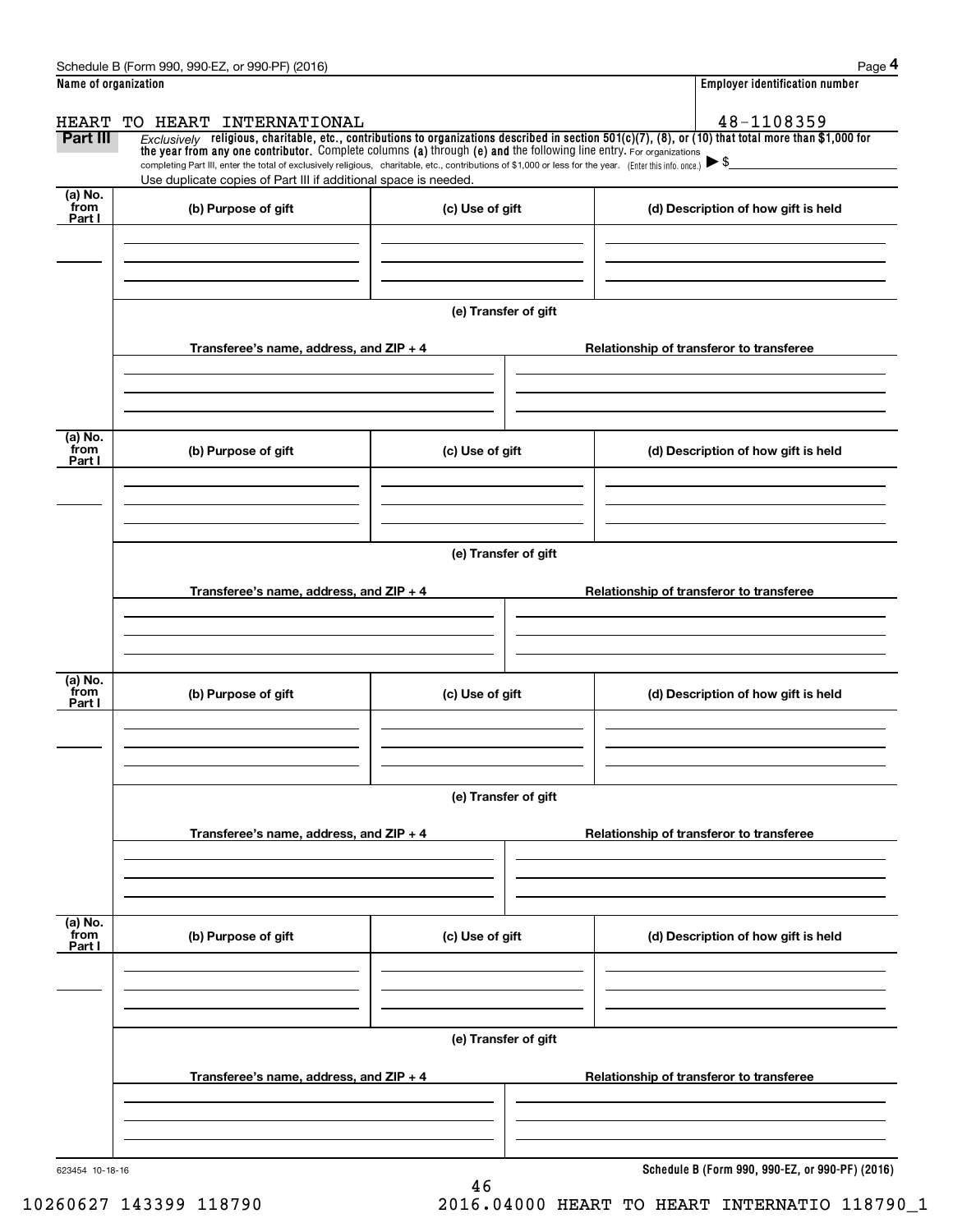|         | <b>SCHEDULE D</b>                                      |                                                                                                                                                                                                             | <b>Supplemental Financial Statements</b>                                                                                                                                                                                                                                                                   |                         | OMB No. 1545-0047                                   |           |  |
|---------|--------------------------------------------------------|-------------------------------------------------------------------------------------------------------------------------------------------------------------------------------------------------------------|------------------------------------------------------------------------------------------------------------------------------------------------------------------------------------------------------------------------------------------------------------------------------------------------------------|-------------------------|-----------------------------------------------------|-----------|--|
|         | (Form 990)                                             |                                                                                                                                                                                                             | Complete if the organization answered "Yes" on Form 990,                                                                                                                                                                                                                                                   |                         |                                                     |           |  |
|         |                                                        |                                                                                                                                                                                                             | Part IV, line 6, 7, 8, 9, 10, 11a, 11b, 11c, 11d, 11e, 11f, 12a, or 12b.<br>Attach to Form 990.                                                                                                                                                                                                            |                         | Open to Public                                      |           |  |
|         | Department of the Treasury<br>Internal Revenue Service |                                                                                                                                                                                                             | Information about Schedule D (Form 990) and its instructions is at www.irs.gov/form990.                                                                                                                                                                                                                    |                         | Inspection                                          |           |  |
|         | Name of the organization                               | HEART TO HEART INTERNATIONAL                                                                                                                                                                                |                                                                                                                                                                                                                                                                                                            |                         | <b>Employer identification number</b><br>48-1108359 |           |  |
| Part I  |                                                        |                                                                                                                                                                                                             | Organizations Maintaining Donor Advised Funds or Other Similar Funds or Accounts. Complete if the                                                                                                                                                                                                          |                         |                                                     |           |  |
|         |                                                        | organization answered "Yes" on Form 990, Part IV, line 6.                                                                                                                                                   |                                                                                                                                                                                                                                                                                                            |                         |                                                     |           |  |
|         |                                                        |                                                                                                                                                                                                             | (a) Donor advised funds                                                                                                                                                                                                                                                                                    |                         | (b) Funds and other accounts                        |           |  |
| 1       |                                                        |                                                                                                                                                                                                             |                                                                                                                                                                                                                                                                                                            |                         |                                                     |           |  |
| 2       |                                                        | Aggregate value of contributions to (during year)                                                                                                                                                           |                                                                                                                                                                                                                                                                                                            |                         |                                                     |           |  |
| 3       |                                                        |                                                                                                                                                                                                             |                                                                                                                                                                                                                                                                                                            |                         |                                                     |           |  |
| 4       |                                                        |                                                                                                                                                                                                             |                                                                                                                                                                                                                                                                                                            |                         |                                                     |           |  |
| 5       |                                                        |                                                                                                                                                                                                             | Did the organization inform all donors and donor advisors in writing that the assets held in donor advised funds                                                                                                                                                                                           |                         |                                                     |           |  |
|         | <b>No</b><br>Yes                                       |                                                                                                                                                                                                             |                                                                                                                                                                                                                                                                                                            |                         |                                                     |           |  |
| 6       |                                                        |                                                                                                                                                                                                             | Did the organization inform all grantees, donors, and donor advisors in writing that grant funds can be used only                                                                                                                                                                                          |                         |                                                     |           |  |
|         |                                                        |                                                                                                                                                                                                             | for charitable purposes and not for the benefit of the donor or donor advisor, or for any other purpose conferring                                                                                                                                                                                         |                         |                                                     |           |  |
| Part II | impermissible private benefit?                         |                                                                                                                                                                                                             | Conservation Easements. Complete if the organization answered "Yes" on Form 990, Part IV, line 7.                                                                                                                                                                                                          |                         | Yes                                                 | No        |  |
| 1       |                                                        | Purpose(s) of conservation easements held by the organization (check all that apply).                                                                                                                       |                                                                                                                                                                                                                                                                                                            |                         |                                                     |           |  |
|         |                                                        | Preservation of land for public use (e.g., recreation or education)                                                                                                                                         | Preservation of a historically important land area                                                                                                                                                                                                                                                         |                         |                                                     |           |  |
|         |                                                        | Protection of natural habitat                                                                                                                                                                               | Preservation of a certified historic structure                                                                                                                                                                                                                                                             |                         |                                                     |           |  |
|         |                                                        | Preservation of open space                                                                                                                                                                                  |                                                                                                                                                                                                                                                                                                            |                         |                                                     |           |  |
| 2       |                                                        |                                                                                                                                                                                                             | Complete lines 2a through 2d if the organization held a qualified conservation contribution in the form of a conservation easement on the last                                                                                                                                                             |                         |                                                     |           |  |
|         | day of the tax year.                                   |                                                                                                                                                                                                             |                                                                                                                                                                                                                                                                                                            |                         | Held at the End of the Tax Year                     |           |  |
| a       |                                                        | Total number of conservation easements                                                                                                                                                                      |                                                                                                                                                                                                                                                                                                            | 2a                      |                                                     |           |  |
| b       |                                                        | Total acreage restricted by conservation easements                                                                                                                                                          |                                                                                                                                                                                                                                                                                                            | 2 <sub>b</sub>          |                                                     |           |  |
| c       |                                                        |                                                                                                                                                                                                             | Number of conservation easements on a certified historic structure included in (a) manufacture included in (a)                                                                                                                                                                                             | 2c                      |                                                     |           |  |
| d       |                                                        |                                                                                                                                                                                                             | Number of conservation easements included in (c) acquired after 8/17/06, and not on a historic structure                                                                                                                                                                                                   |                         |                                                     |           |  |
|         |                                                        |                                                                                                                                                                                                             | listed in the National Register [111] Marshall Register [11] Marshall Register [11] Marshall Register [11] Marshall Register [11] Marshall Register [11] Marshall Register [11] Marshall Register [11] Marshall Register [11]                                                                              | 2d                      |                                                     |           |  |
| 3       |                                                        |                                                                                                                                                                                                             | Number of conservation easements modified, transferred, released, extinguished, or terminated by the organization during the tax                                                                                                                                                                           |                         |                                                     |           |  |
|         | $year \triangleright$                                  |                                                                                                                                                                                                             |                                                                                                                                                                                                                                                                                                            |                         |                                                     |           |  |
| 4       |                                                        | Number of states where property subject to conservation easement is located $\blacktriangleright$<br>Does the organization have a written policy regarding the periodic monitoring, inspection, handling of |                                                                                                                                                                                                                                                                                                            |                         |                                                     |           |  |
| 5       |                                                        | violations, and enforcement of the conservation easements it holds?                                                                                                                                         |                                                                                                                                                                                                                                                                                                            |                         | Yes                                                 | <b>No</b> |  |
| 6       |                                                        |                                                                                                                                                                                                             | Staff and volunteer hours devoted to monitoring, inspecting, handling of violations, and enforcing conservation easements during the year                                                                                                                                                                  |                         |                                                     |           |  |
|         |                                                        |                                                                                                                                                                                                             |                                                                                                                                                                                                                                                                                                            |                         |                                                     |           |  |
| 7       |                                                        |                                                                                                                                                                                                             | Amount of expenses incurred in monitoring, inspecting, handling of violations, and enforcing conservation easements during the year                                                                                                                                                                        |                         |                                                     |           |  |
|         | $\blacktriangleright$ \$                               |                                                                                                                                                                                                             |                                                                                                                                                                                                                                                                                                            |                         |                                                     |           |  |
| 8       |                                                        |                                                                                                                                                                                                             | Does each conservation easement reported on line 2(d) above satisfy the requirements of section 170(h)(4)(B)(i)                                                                                                                                                                                            |                         |                                                     |           |  |
|         |                                                        |                                                                                                                                                                                                             |                                                                                                                                                                                                                                                                                                            |                         | Yes                                                 | No        |  |
| 9       |                                                        |                                                                                                                                                                                                             | In Part XIII, describe how the organization reports conservation easements in its revenue and expense statement, and balance sheet, and                                                                                                                                                                    |                         |                                                     |           |  |
|         |                                                        |                                                                                                                                                                                                             | include, if applicable, the text of the footnote to the organization's financial statements that describes the organization's accounting for                                                                                                                                                               |                         |                                                     |           |  |
|         | conservation easements.                                |                                                                                                                                                                                                             | Organizations Maintaining Collections of Art, Historical Treasures, or Other Similar Assets.                                                                                                                                                                                                               |                         |                                                     |           |  |
|         | Part III                                               | Complete if the organization answered "Yes" on Form 990, Part IV, line 8.                                                                                                                                   |                                                                                                                                                                                                                                                                                                            |                         |                                                     |           |  |
|         |                                                        |                                                                                                                                                                                                             |                                                                                                                                                                                                                                                                                                            |                         |                                                     |           |  |
|         |                                                        |                                                                                                                                                                                                             | 1a If the organization elected, as permitted under SFAS 116 (ASC 958), not to report in its revenue statement and balance sheet works of art,<br>historical treasures, or other similar assets held for public exhibition, education, or research in furtherance of public service, provide, in Part XIII, |                         |                                                     |           |  |
|         |                                                        | the text of the footnote to its financial statements that describes these items.                                                                                                                            |                                                                                                                                                                                                                                                                                                            |                         |                                                     |           |  |
| b       |                                                        |                                                                                                                                                                                                             | If the organization elected, as permitted under SFAS 116 (ASC 958), to report in its revenue statement and balance sheet works of art, historical                                                                                                                                                          |                         |                                                     |           |  |
|         |                                                        |                                                                                                                                                                                                             | treasures, or other similar assets held for public exhibition, education, or research in furtherance of public service, provide the following amounts                                                                                                                                                      |                         |                                                     |           |  |
|         | relating to these items:                               |                                                                                                                                                                                                             |                                                                                                                                                                                                                                                                                                            |                         |                                                     |           |  |
|         | (i)                                                    |                                                                                                                                                                                                             |                                                                                                                                                                                                                                                                                                            |                         |                                                     |           |  |
|         |                                                        | (ii) Assets included in Form 990, Part X                                                                                                                                                                    |                                                                                                                                                                                                                                                                                                            |                         | $\blacktriangleright$ \$                            |           |  |
| 2       |                                                        |                                                                                                                                                                                                             | If the organization received or held works of art, historical treasures, or other similar assets for financial gain, provide                                                                                                                                                                               |                         |                                                     |           |  |
|         |                                                        | the following amounts required to be reported under SFAS 116 (ASC 958) relating to these items:                                                                                                             |                                                                                                                                                                                                                                                                                                            |                         |                                                     |           |  |
| а       |                                                        |                                                                                                                                                                                                             |                                                                                                                                                                                                                                                                                                            |                         |                                                     |           |  |
|         |                                                        |                                                                                                                                                                                                             |                                                                                                                                                                                                                                                                                                            | $\blacktriangleright$ s |                                                     |           |  |

| LHA For Paperwork Reduction Act Notice, see the Instructions for Form 990. |
|----------------------------------------------------------------------------|
| 632051 08-29-16                                                            |

| 47 |           |  |
|----|-----------|--|
|    | 116 N1000 |  |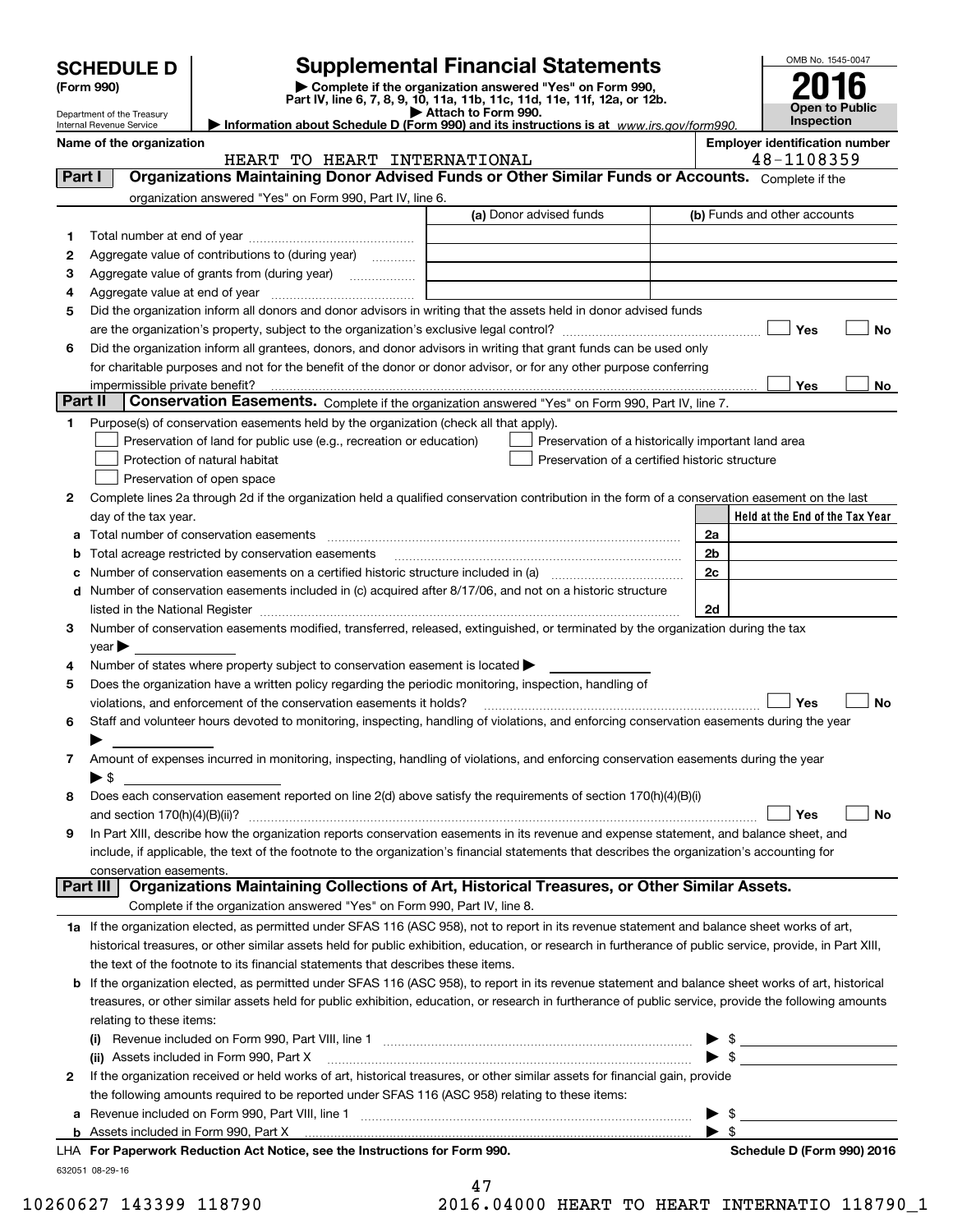|        | Schedule D (Form 990) 2016                                                                                                                                                                                                     | HEART TO HEART INTERNATIONAL |                |                                                                                                                                                                                                                               |         |                      | 48-1108359 |                     |            | Page $2$ |
|--------|--------------------------------------------------------------------------------------------------------------------------------------------------------------------------------------------------------------------------------|------------------------------|----------------|-------------------------------------------------------------------------------------------------------------------------------------------------------------------------------------------------------------------------------|---------|----------------------|------------|---------------------|------------|----------|
|        | Part III<br>Organizations Maintaining Collections of Art, Historical Treasures, or Other Similar Assets (continued)                                                                                                            |                              |                |                                                                                                                                                                                                                               |         |                      |            |                     |            |          |
| 3      | Using the organization's acquisition, accession, and other records, check any of the following that are a significant use of its collection items                                                                              |                              |                |                                                                                                                                                                                                                               |         |                      |            |                     |            |          |
|        | (check all that apply):                                                                                                                                                                                                        |                              |                |                                                                                                                                                                                                                               |         |                      |            |                     |            |          |
| a      | Public exhibition                                                                                                                                                                                                              |                              |                | Loan or exchange programs                                                                                                                                                                                                     |         |                      |            |                     |            |          |
| b      | Scholarly research                                                                                                                                                                                                             |                              |                | Other and the contract of the contract of the contract of the contract of the contract of the contract of the contract of the contract of the contract of the contract of the contract of the contract of the contract of the |         |                      |            |                     |            |          |
| c      | Preservation for future generations                                                                                                                                                                                            |                              |                |                                                                                                                                                                                                                               |         |                      |            |                     |            |          |
| 4      | Provide a description of the organization's collections and explain how they further the organization's exempt purpose in Part XIII.                                                                                           |                              |                |                                                                                                                                                                                                                               |         |                      |            |                     |            |          |
| 5      | During the year, did the organization solicit or receive donations of art, historical treasures, or other similar assets                                                                                                       |                              |                |                                                                                                                                                                                                                               |         |                      |            |                     |            |          |
|        | to be sold to raise funds rather than to be maintained as part of the organization's collection?                                                                                                                               |                              |                |                                                                                                                                                                                                                               |         |                      |            | Yes                 |            | No       |
|        | <b>Part IV</b><br>Escrow and Custodial Arrangements. Complete if the organization answered "Yes" on Form 990, Part IV, line 9, or                                                                                              |                              |                |                                                                                                                                                                                                                               |         |                      |            |                     |            |          |
|        | reported an amount on Form 990, Part X, line 21.                                                                                                                                                                               |                              |                |                                                                                                                                                                                                                               |         |                      |            |                     |            |          |
|        | 1a Is the organization an agent, trustee, custodian or other intermediary for contributions or other assets not included                                                                                                       |                              |                |                                                                                                                                                                                                                               |         |                      |            |                     |            |          |
|        | on Form 990, Part X? [11] matter and the contract of the contract of the contract of the contract of the contract of the contract of the contract of the contract of the contract of the contract of the contract of the contr |                              |                |                                                                                                                                                                                                                               |         |                      |            | Yes                 |            | No       |
|        | b If "Yes," explain the arrangement in Part XIII and complete the following table:                                                                                                                                             |                              |                |                                                                                                                                                                                                                               |         |                      |            |                     |            |          |
|        |                                                                                                                                                                                                                                |                              |                |                                                                                                                                                                                                                               |         |                      |            | Amount              |            |          |
| c      | Beginning balance material content contracts and all the content of the content of the content of the content of the content of the content of the content of the content of the content of the content of the content of the  |                              |                |                                                                                                                                                                                                                               |         | 1c                   |            |                     |            |          |
|        | Additions during the year manufactured and an annual contract of the state of the state of the state of the state of the state of the state of the state of the state of the state of the state of the state of the state of t |                              |                |                                                                                                                                                                                                                               |         | 1d                   |            |                     |            |          |
| е      | Distributions during the year manufactured and an account of the state of the state of the state of the state o                                                                                                                |                              |                |                                                                                                                                                                                                                               |         | 1e                   |            |                     |            |          |
| 1.     |                                                                                                                                                                                                                                |                              |                |                                                                                                                                                                                                                               |         | 1f                   |            |                     |            |          |
|        | 2a Did the organization include an amount on Form 990, Part X, line 21, for escrow or custodial account liability?                                                                                                             |                              |                |                                                                                                                                                                                                                               |         |                      |            | Yes                 |            | No       |
| Part V | <b>b</b> If "Yes," explain the arrangement in Part XIII. Check here if the explanation has been provided on Part XIII                                                                                                          |                              |                |                                                                                                                                                                                                                               |         |                      |            |                     |            |          |
|        | Endowment Funds. Complete if the organization answered "Yes" on Form 990, Part IV, line 10.                                                                                                                                    |                              |                |                                                                                                                                                                                                                               |         |                      |            |                     |            |          |
|        |                                                                                                                                                                                                                                | (a) Current year             | (b) Prior year | (c) Two years back                                                                                                                                                                                                            |         | (d) Three years back |            | (e) Four years back |            |          |
| 1a     | Beginning of year balance                                                                                                                                                                                                      | 13,922.                      | 14,166.        |                                                                                                                                                                                                                               | 13,557. |                      | 11,825.    |                     |            | 10,754.  |
|        |                                                                                                                                                                                                                                | 766.                         | $-244.$        |                                                                                                                                                                                                                               | 609.    |                      |            |                     |            |          |
|        | Net investment earnings, gains, and losses                                                                                                                                                                                     |                              |                |                                                                                                                                                                                                                               |         |                      | 1,732.     |                     |            | 1,071.   |
| d      |                                                                                                                                                                                                                                |                              |                |                                                                                                                                                                                                                               |         |                      |            |                     |            |          |
|        | e Other expenditures for facilities                                                                                                                                                                                            |                              |                |                                                                                                                                                                                                                               |         |                      |            |                     |            |          |
|        | and programs                                                                                                                                                                                                                   |                              |                |                                                                                                                                                                                                                               |         |                      |            |                     |            |          |
|        |                                                                                                                                                                                                                                | 14,688.                      | 13,922.        |                                                                                                                                                                                                                               | 14,166. |                      |            |                     |            |          |
| g      | End of year balance                                                                                                                                                                                                            |                              |                |                                                                                                                                                                                                                               |         |                      | 13,557.    |                     |            | 11,825.  |
| 2      | Provide the estimated percentage of the current year end balance (line 1g, column (a)) held as:                                                                                                                                |                              |                |                                                                                                                                                                                                                               |         |                      |            |                     |            |          |
| а      | Board designated or quasi-endowment<br>Permanent endowment $\blacktriangleright$ 100.00                                                                                                                                        |                              | ℅              |                                                                                                                                                                                                                               |         |                      |            |                     |            |          |
|        |                                                                                                                                                                                                                                | %                            |                |                                                                                                                                                                                                                               |         |                      |            |                     |            |          |
|        | Temporarily restricted endowment                                                                                                                                                                                               | %                            |                |                                                                                                                                                                                                                               |         |                      |            |                     |            |          |
|        | The percentages on lines 2a, 2b, and 2c should equal 100%.                                                                                                                                                                     |                              |                |                                                                                                                                                                                                                               |         |                      |            |                     |            |          |
|        | 3a Are there endowment funds not in the possession of the organization that are held and administered for the organization                                                                                                     |                              |                |                                                                                                                                                                                                                               |         |                      |            |                     | <b>Yes</b> | No       |
|        | by:<br>(i)                                                                                                                                                                                                                     |                              |                |                                                                                                                                                                                                                               |         |                      |            | 3a(i)               |            | X        |
|        | (ii) related organizations                                                                                                                                                                                                     |                              |                |                                                                                                                                                                                                                               |         |                      |            | 3a(ii)              |            | X        |
|        |                                                                                                                                                                                                                                |                              |                |                                                                                                                                                                                                                               |         |                      |            | 3b                  |            |          |
|        | Describe in Part XIII the intended uses of the organization's endowment funds.                                                                                                                                                 |                              |                |                                                                                                                                                                                                                               |         |                      |            |                     |            |          |
|        | Land, Buildings, and Equipment.<br>Part VI                                                                                                                                                                                     |                              |                |                                                                                                                                                                                                                               |         |                      |            |                     |            |          |
|        | Complete if the organization answered "Yes" on Form 990, Part IV, line 11a. See Form 990, Part X, line 10.                                                                                                                     |                              |                |                                                                                                                                                                                                                               |         |                      |            |                     |            |          |
|        | Description of property                                                                                                                                                                                                        | (a) Cost or other            |                | (b) Cost or other                                                                                                                                                                                                             |         | (c) Accumulated      |            | (d) Book value      |            |          |
|        |                                                                                                                                                                                                                                | basis (investment)           |                | basis (other)                                                                                                                                                                                                                 |         | depreciation         |            |                     |            |          |
|        |                                                                                                                                                                                                                                |                              |                | 86,000.                                                                                                                                                                                                                       |         |                      |            |                     | 86,000.    |          |
| b      |                                                                                                                                                                                                                                |                              |                | 633,841.                                                                                                                                                                                                                      |         | 112,857.             |            |                     | 520,984.   |          |
|        |                                                                                                                                                                                                                                |                              |                |                                                                                                                                                                                                                               |         |                      |            |                     |            |          |
|        |                                                                                                                                                                                                                                |                              |                | 803,820.                                                                                                                                                                                                                      |         | 675,254.             |            |                     | 128,566.   |          |
|        |                                                                                                                                                                                                                                |                              |                | 446,802.                                                                                                                                                                                                                      |         | 433,283.             |            |                     | 13,519.    |          |
|        |                                                                                                                                                                                                                                |                              |                |                                                                                                                                                                                                                               |         |                      |            |                     | 749,069.   |          |
|        |                                                                                                                                                                                                                                |                              |                |                                                                                                                                                                                                                               |         |                      |            |                     |            |          |

**Schedule D (Form 990) 2016**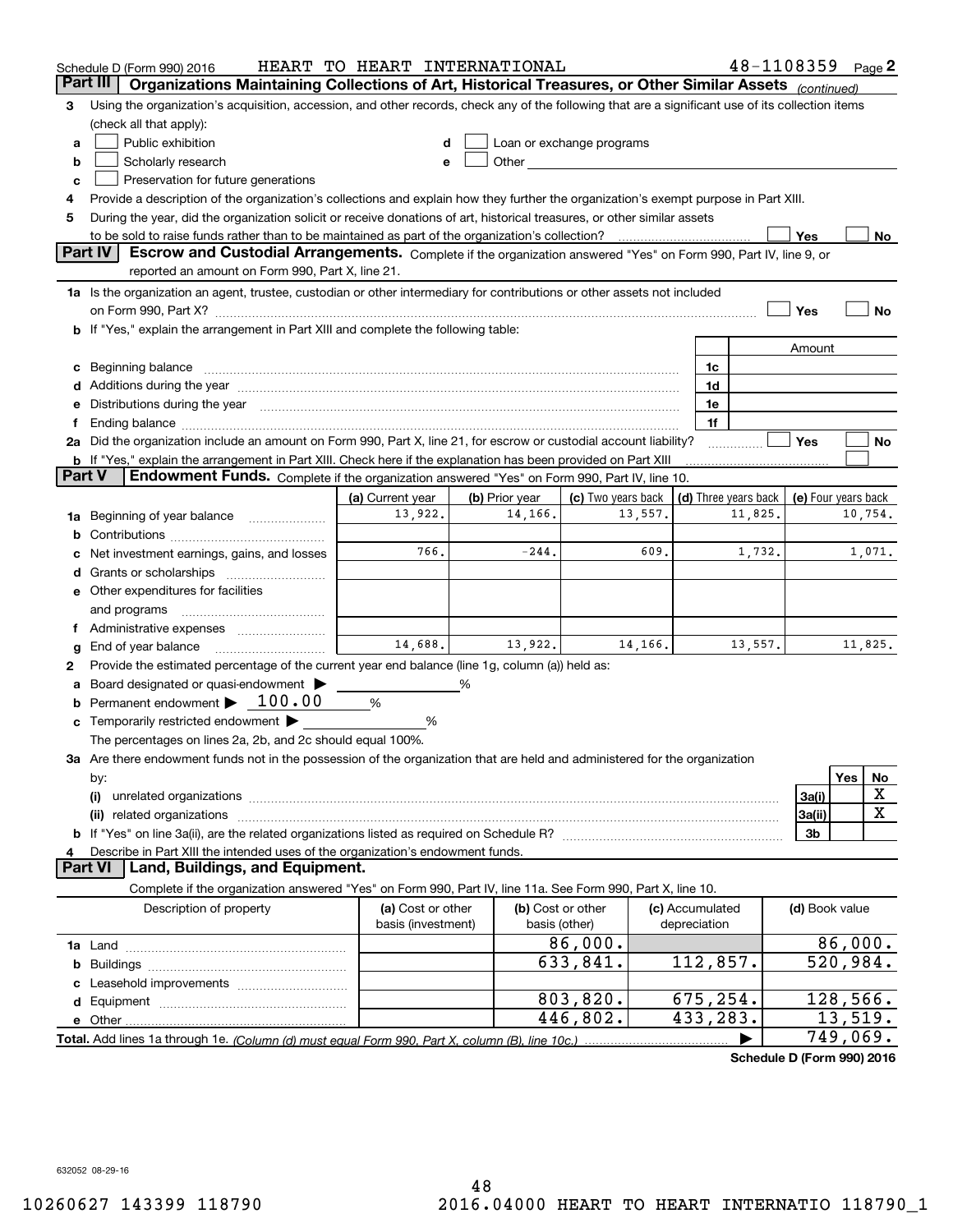|                          | Part VII Investments - Other Securities.                                                                                                                                           |                 |                |                                                           |
|--------------------------|------------------------------------------------------------------------------------------------------------------------------------------------------------------------------------|-----------------|----------------|-----------------------------------------------------------|
|                          | Complete if the organization answered "Yes" on Form 990, Part IV, line 11b. See Form 990, Part X, line 12.<br>(a) Description of security or category (including name of security) | (b) Book value  |                | (c) Method of valuation: Cost or end-of-year market value |
|                          |                                                                                                                                                                                    |                 |                |                                                           |
|                          | (1) Financial derivatives                                                                                                                                                          |                 |                |                                                           |
| (3) Other                |                                                                                                                                                                                    |                 |                |                                                           |
|                          |                                                                                                                                                                                    |                 |                |                                                           |
| (A)<br>(B)               |                                                                                                                                                                                    |                 |                |                                                           |
| (C)                      |                                                                                                                                                                                    |                 |                |                                                           |
| (D)                      |                                                                                                                                                                                    |                 |                |                                                           |
| (E)                      |                                                                                                                                                                                    |                 |                |                                                           |
| (F)                      |                                                                                                                                                                                    |                 |                |                                                           |
| (G)                      |                                                                                                                                                                                    |                 |                |                                                           |
| (H)                      |                                                                                                                                                                                    |                 |                |                                                           |
|                          | Total. (Col. (b) must equal Form 990, Part X, col. (B) line 12.)                                                                                                                   |                 |                |                                                           |
|                          | Part VIII Investments - Program Related.                                                                                                                                           |                 |                |                                                           |
|                          | Complete if the organization answered "Yes" on Form 990, Part IV, line 11c. See Form 990, Part X, line 13.                                                                         |                 |                |                                                           |
|                          | (a) Description of investment                                                                                                                                                      | (b) Book value  |                | (c) Method of valuation: Cost or end-of-year market value |
| (1)                      |                                                                                                                                                                                    |                 |                |                                                           |
| (2)                      |                                                                                                                                                                                    |                 |                |                                                           |
| (3)                      |                                                                                                                                                                                    |                 |                |                                                           |
| (4)                      |                                                                                                                                                                                    |                 |                |                                                           |
| (5)                      |                                                                                                                                                                                    |                 |                |                                                           |
| (6)                      |                                                                                                                                                                                    |                 |                |                                                           |
| (7)                      |                                                                                                                                                                                    |                 |                |                                                           |
| (8)                      |                                                                                                                                                                                    |                 |                |                                                           |
| (9)                      |                                                                                                                                                                                    |                 |                |                                                           |
|                          |                                                                                                                                                                                    |                 |                |                                                           |
|                          | Total. (Col. (b) must equal Form 990, Part X, col. (B) line 13.)                                                                                                                   |                 |                |                                                           |
|                          | <b>Other Assets.</b>                                                                                                                                                               |                 |                |                                                           |
|                          | Complete if the organization answered "Yes" on Form 990, Part IV, line 11d. See Form 990, Part X, line 15.                                                                         |                 |                |                                                           |
|                          |                                                                                                                                                                                    | (a) Description |                | (b) Book value                                            |
| (1)                      |                                                                                                                                                                                    |                 |                |                                                           |
| (2)                      |                                                                                                                                                                                    |                 |                |                                                           |
| (3)                      |                                                                                                                                                                                    |                 |                |                                                           |
| (4)                      |                                                                                                                                                                                    |                 |                |                                                           |
| (5)                      |                                                                                                                                                                                    |                 |                |                                                           |
| (6)                      |                                                                                                                                                                                    |                 |                |                                                           |
| (7)                      |                                                                                                                                                                                    |                 |                |                                                           |
| (8)                      |                                                                                                                                                                                    |                 |                |                                                           |
| (9)                      |                                                                                                                                                                                    |                 |                |                                                           |
|                          |                                                                                                                                                                                    |                 |                |                                                           |
|                          | <b>Other Liabilities.</b>                                                                                                                                                          |                 |                |                                                           |
|                          | Complete if the organization answered "Yes" on Form 990, Part IV, line 11e or 11f. See Form 990, Part X, line 25.                                                                  |                 |                |                                                           |
|                          | (a) Description of liability                                                                                                                                                       |                 | (b) Book value |                                                           |
| (1)                      | Federal income taxes                                                                                                                                                               |                 |                |                                                           |
| (2)                      |                                                                                                                                                                                    |                 |                |                                                           |
| Part IX<br>Part X<br>(3) |                                                                                                                                                                                    |                 |                |                                                           |

**Total.**  *(Column (b) must equal Form 990, Part X, col. (B) line 25.)* . . . . . . . . . . . . . . .  $\blacktriangleright$ 

**2.**Liability for uncertain tax positions. In Part XIII, provide the text of the footnote to the organization's financial statements that reports the organization's liability for uncertain tax positions under FIN 48 (ASC 740). Check here if the text of the footnote has been provided in Part XIII  $~\boxed{\rm X}$ 

**Schedule D (Form 990) 2016**

632053 08-29-16

(6) (7) (8) (9)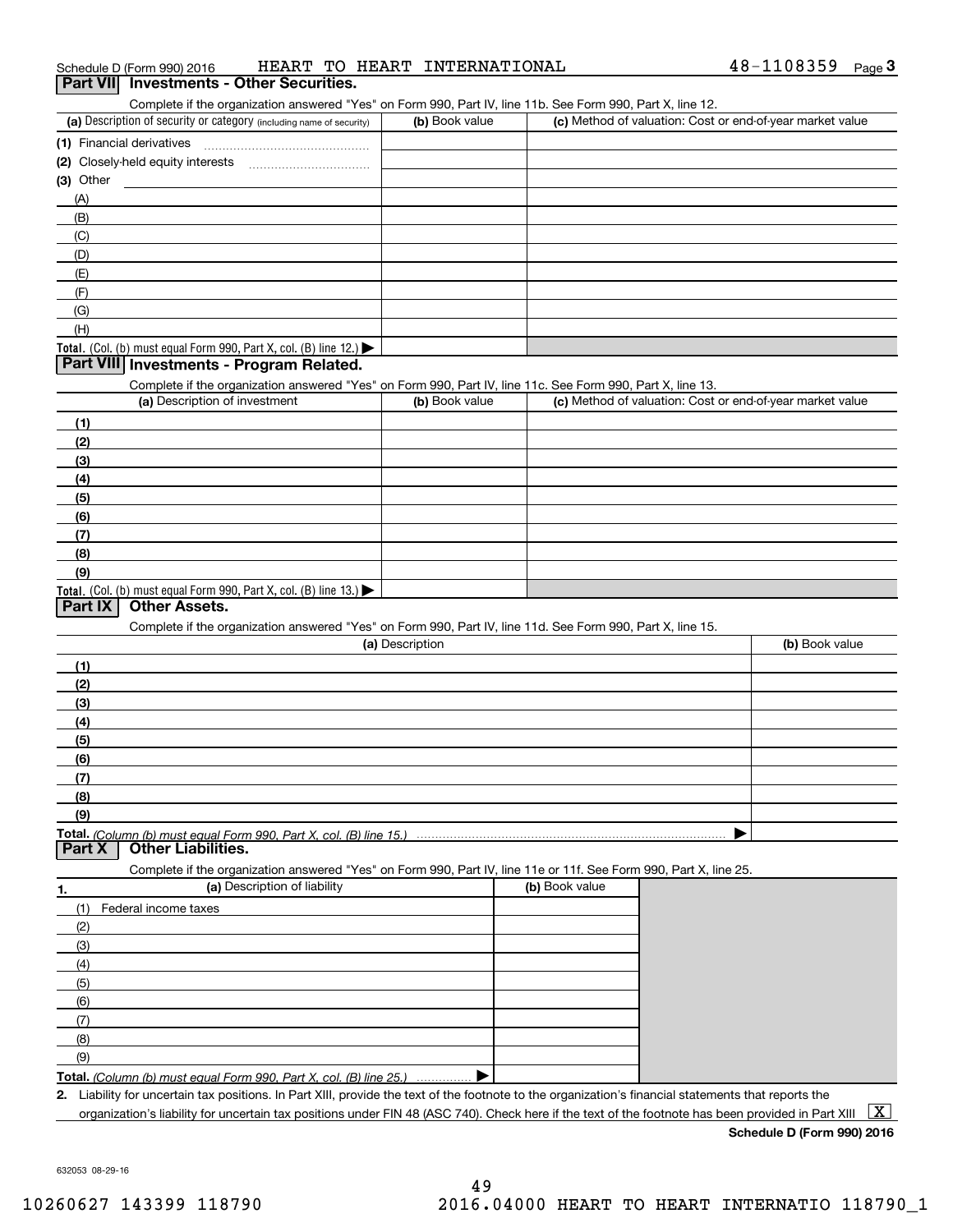|                | HEART TO HEART INTERNATIONAL<br>Schedule D (Form 990) 2016                                                              |                |            |                | 48-1108359<br>Page $4$    |
|----------------|-------------------------------------------------------------------------------------------------------------------------|----------------|------------|----------------|---------------------------|
| <b>Part XI</b> | Reconciliation of Revenue per Audited Financial Statements With Revenue per Return.                                     |                |            |                |                           |
|                | Complete if the organization answered "Yes" on Form 990, Part IV, line 12a.                                             |                |            |                |                           |
| 1              | Total revenue, gains, and other support per audited financial statements                                                |                |            | $\blacksquare$ | $\overline{78,652,969}$ . |
| 2              | Amounts included on line 1 but not on Form 990, Part VIII, line 12:                                                     |                |            |                |                           |
| a              | Net unrealized gains (losses) on investments [11] matter contracts and the unrealized gains (losses) on investments     | 2a             | 1,426.     |                |                           |
| b              |                                                                                                                         | 2 <sub>b</sub> | 2,228,160. |                |                           |
|                |                                                                                                                         | 2c             |            |                |                           |
| d              |                                                                                                                         | 2d             |            |                |                           |
| е              | Add lines 2a through 2d                                                                                                 |                |            | 2e             | 2,229,586.                |
| 3              |                                                                                                                         |                |            | $\mathbf{3}$   | 76, 423, 383.             |
| 4              | Amounts included on Form 990, Part VIII, line 12, but not on line 1:                                                    |                |            |                |                           |
| a              |                                                                                                                         | 4a             | 250.       |                |                           |
|                |                                                                                                                         | 4 <sub>b</sub> | $-86,226.$ |                |                           |
|                | c Add lines 4a and 4b                                                                                                   |                |            | 4c             | $-85,976.$<br>76,337,407. |
|                |                                                                                                                         | 5 <sup>1</sup> |            |                |                           |
|                |                                                                                                                         |                |            |                |                           |
|                | Part XII   Reconciliation of Expenses per Audited Financial Statements With Expenses per Return.                        |                |            |                |                           |
|                | Complete if the organization answered "Yes" on Form 990, Part IV, line 12a.                                             |                |            |                |                           |
| 1              | Total expenses and losses per audited financial statements                                                              |                |            | $\blacksquare$ | 79,770,423.               |
| 2              | Amounts included on line 1 but not on Form 990, Part IX, line 25:                                                       |                |            |                |                           |
| a              |                                                                                                                         | 2a             | 2,228,160. |                |                           |
| b              |                                                                                                                         | 2 <sub>b</sub> |            |                |                           |
|                |                                                                                                                         | 2c             |            |                |                           |
| d              |                                                                                                                         | 2d             |            |                |                           |
| е              | Add lines 2a through 2d <b>contract and a contract and a contract a</b> contract a contract and a contract a contract a |                |            | 2e             | 2, 228, 160.              |
| з              |                                                                                                                         |                |            | $\mathbf{R}$   | 77,542,263.               |
| 4              | Amounts included on Form 990, Part IX, line 25, but not on line 1:                                                      |                |            |                |                           |
| a              | Investment expenses not included on Form 990, Part VIII, line 7b [11, 111, 111, 111]                                    | 4a             | 250.       |                |                           |
|                | Other (Describe in Part XIII.)                                                                                          | 4 <sub>b</sub> | $-71,855.$ |                |                           |
|                | c Add lines 4a and 4b                                                                                                   |                |            | 4c             | $-71,605.$                |
|                | Part XIII Supplemental Information.                                                                                     |                |            |                | 77,470,658.               |

Provide the descriptions required for Part II, lines 3, 5, and 9; Part III, lines 1a and 4; Part IV, lines 1b and 2b; Part V, line 4; Part X, line 2; Part XI, lines 2d and 4b; and Part XII, lines 2d and 4b. Also complete this part to provide any additional information.

### PART X, LINE 2:

| THE ORGANIZATION'S PRESENT ACCOUNTING POLICY FOR THE EVALUATION OF         |
|----------------------------------------------------------------------------|
| UNCERTAIN TAX POSITIONS IS TO REVIEW THOSE POSITIONS ON AN ANNUAL BASIS.   |
| A LIABILITY WOULD BE RECORDED IN THE FINANCIAL STATEMENTS DURING THE       |
| PERIOD WHICH, BASED ON ALL AVAILABLE EVIDENCE, THE ORGANIZATIOIN BELIEVES  |
| IT IS MORE LIKELY THAN NOT THAT THE TAX POSITION WOULD NOT BE SUSTAINED    |
| UPON EXAMINATION BY TAXING AUTHORITIES AND THE LIABILITY WOULD BE INCURRED |
| BY THE ORGANIZATION. NO ACCRUAL HAS BEEN RECORDED AT DECEMBER 31, 2016 OR  |
| 2015, AS MANAGEMENT DOES NOT BELIEVE ANY MATERIAL UNCERTAINTIES EXIST.     |
|                                                                            |

50

### PART XI, LINE 4B - OTHER ADJUSTMENTS:

FUNDRAISING EXPENSES -86,226.

632054 08-29-16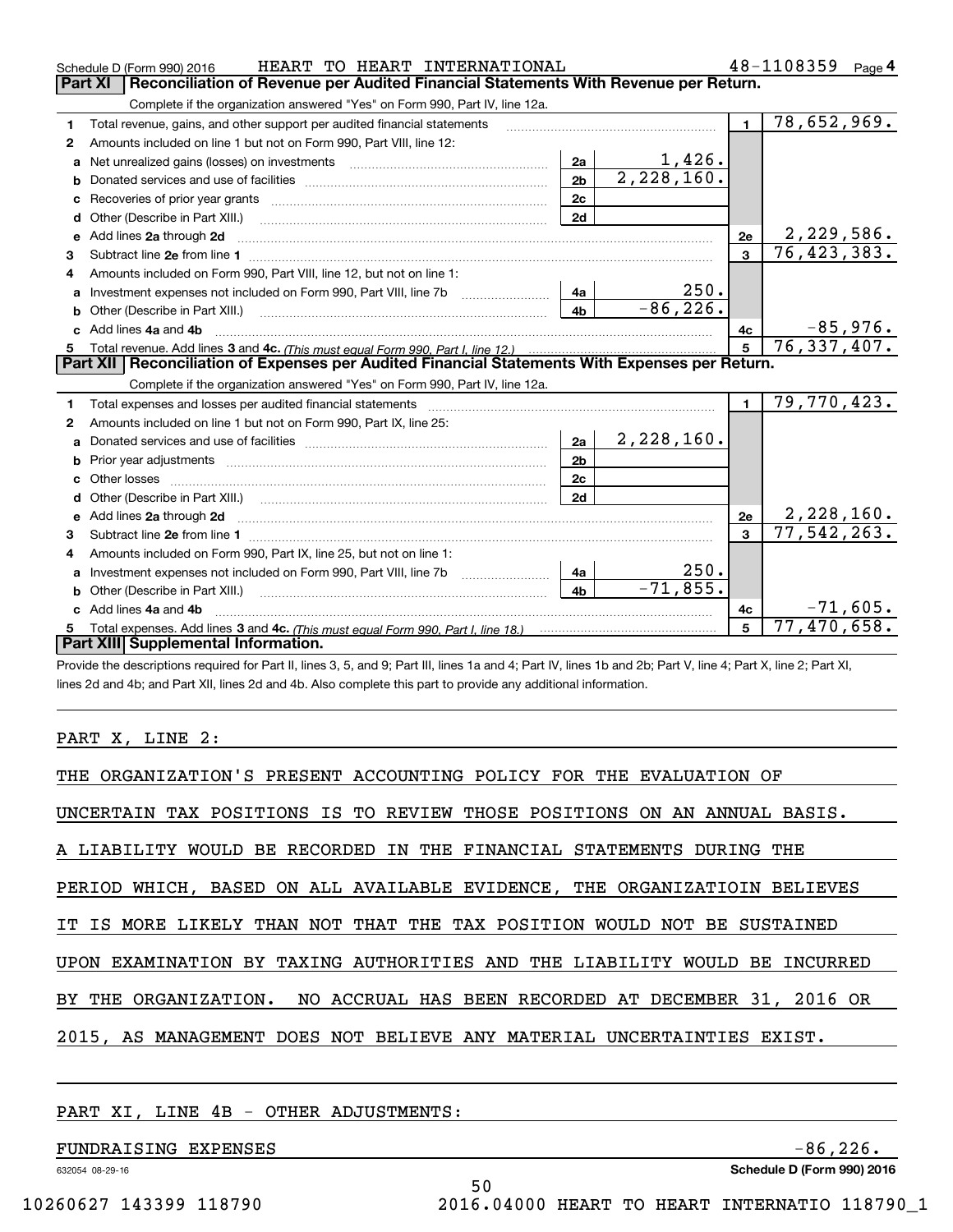| HEART TO HEART INTERNATIONAL<br>Schedule D (Form 990) 2016 | 48-1108359 Page 5                                         |
|------------------------------------------------------------|-----------------------------------------------------------|
| <b>Part XIII Supplemental Information</b> (continued)      |                                                           |
|                                                            |                                                           |
| PART XII, LINE 4B - OTHER ADJUSTMENTS:                     |                                                           |
| ADJUSTMENT TO DISTRIBUTED SUPPLIES                         | 14,371.<br><u> 1980 - Johann Barn, mars eta inperiodo</u> |
| FUNDRAISING EXPENSES                                       | $-86, 226.$                                               |
| TOTAL TO SCHEDULE D, PART XII, LINE 4B                     |                                                           |
|                                                            | $-71,855.$                                                |
|                                                            |                                                           |
|                                                            |                                                           |
|                                                            |                                                           |
|                                                            |                                                           |
|                                                            |                                                           |
|                                                            |                                                           |
|                                                            |                                                           |
|                                                            |                                                           |
|                                                            |                                                           |
|                                                            |                                                           |
|                                                            |                                                           |
|                                                            |                                                           |
|                                                            |                                                           |
|                                                            |                                                           |
|                                                            |                                                           |
|                                                            |                                                           |
|                                                            |                                                           |
|                                                            |                                                           |
|                                                            |                                                           |
|                                                            |                                                           |
|                                                            |                                                           |
|                                                            |                                                           |
|                                                            |                                                           |
|                                                            |                                                           |
|                                                            |                                                           |
|                                                            | Schedule D (Form 990) 2016                                |
| 632055 08-29-16                                            |                                                           |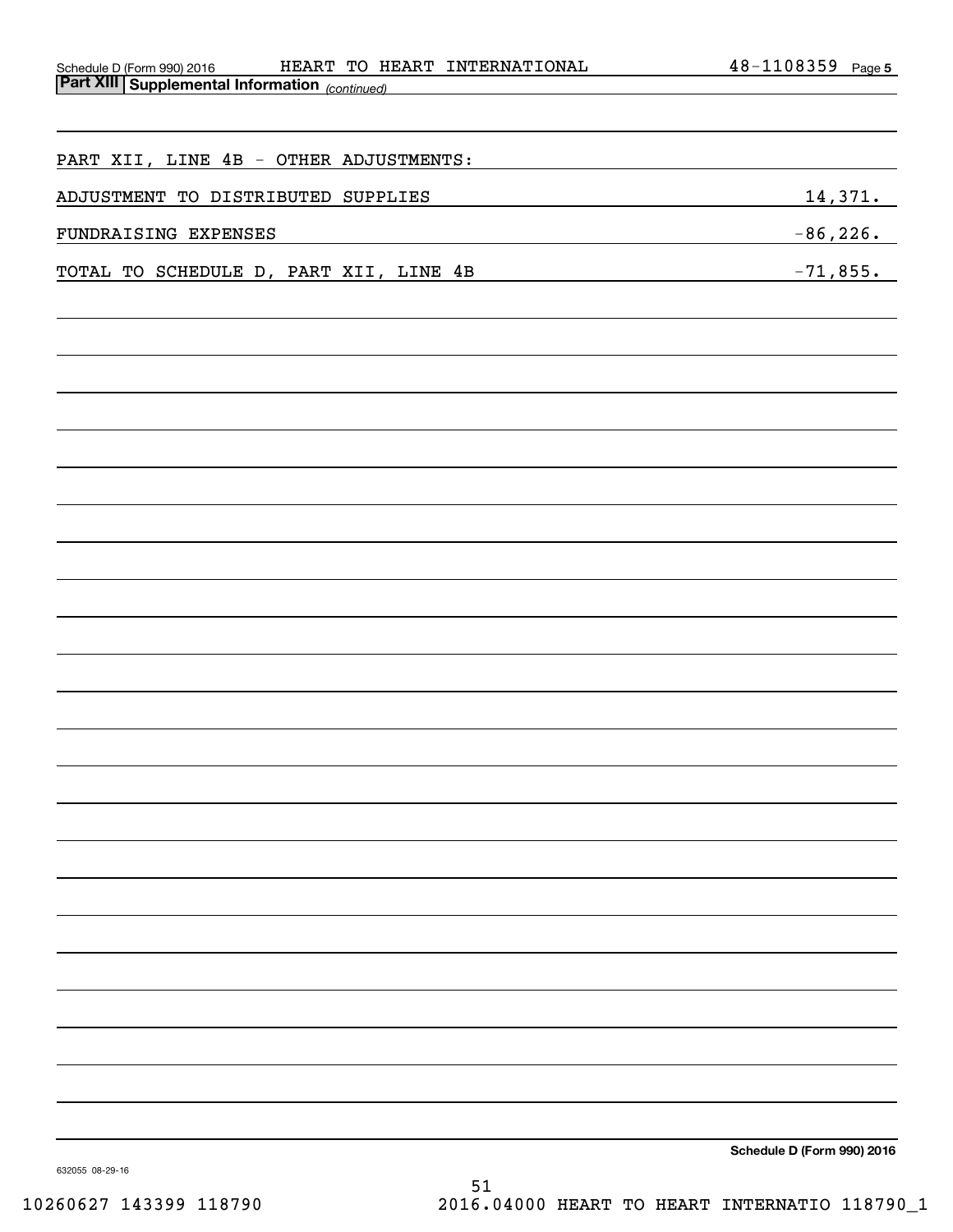|                                                                            |               |                                          | the grantees' eligibility for the grants or assistance, and the selection criteria used to award the grants or assistance?              |                               | $X \mid Y$ es<br><b>No</b>        |
|----------------------------------------------------------------------------|---------------|------------------------------------------|-----------------------------------------------------------------------------------------------------------------------------------------|-------------------------------|-----------------------------------|
| 2                                                                          |               |                                          | For grantmakers. Describe in Part V the organization's procedures for monitoring the use of its grants and other assistance outside the |                               |                                   |
| United States.                                                             |               |                                          |                                                                                                                                         |                               |                                   |
| 3                                                                          |               |                                          | Activities per Region. (The following Part I, line 3 table can be duplicated if additional space is needed.)                            |                               |                                   |
| (a) Region                                                                 | (b) Number of | (c) Number of                            | (d) Activities conducted in the region                                                                                                  | (e) If activity listed in (d) | (f) Total                         |
|                                                                            | offices       |                                          | (by type) (such as, fundraising, pro-                                                                                                   | is a program service,         | expenditures                      |
|                                                                            | in the region | employees,<br>agents, and<br>independent | gram services, investments, grants to                                                                                                   | describe specific type        | for and                           |
|                                                                            |               | contractors<br>in the region             | recipients located in the region)                                                                                                       | of service(s) in the region   | investments<br>in the region      |
| CENTRAL AMERICA AND                                                        |               |                                          |                                                                                                                                         |                               |                                   |
| THE CARIBBEAN -                                                            |               |                                          |                                                                                                                                         |                               |                                   |
| ANTIGUA & BARBUDA,                                                         |               |                                          |                                                                                                                                         | DISTRIBUTION OF MEDICAL       |                                   |
| ARUBA, BAHAMAS,                                                            | 1             | 1                                        | PROGRAM SERVICES                                                                                                                        | AID                           | 64, 140, 273.                     |
| RUSSIA AND                                                                 |               |                                          |                                                                                                                                         |                               |                                   |
| NEIGHBORING STATES -                                                       |               |                                          |                                                                                                                                         |                               |                                   |
| ARMENIA, AZERBIJAN,                                                        |               |                                          |                                                                                                                                         | DISTRIBUTION OF MEDICAL       |                                   |
| BELARUS,                                                                   | 0             | 0                                        | PROGRAM SERVICES                                                                                                                        | AID                           | 108,459.                          |
| SOUTH ASIA -                                                               |               |                                          |                                                                                                                                         |                               |                                   |
| AFGHANISTAN,                                                               |               |                                          |                                                                                                                                         |                               |                                   |
| BANGLADESH, BHUTAN,                                                        |               |                                          |                                                                                                                                         | DISTRIBUTION OF MEDICAL       |                                   |
| INDIA, MALDIVES,                                                           | 0             | 0                                        | PROGRAM SERVICES                                                                                                                        | AID                           | 0.                                |
| SUB-SAHARAN AFRICA -                                                       |               |                                          |                                                                                                                                         |                               |                                   |
| ANGOLA, BENIN,                                                             |               |                                          |                                                                                                                                         |                               |                                   |
| BOTSWANA, BURKINA,                                                         |               |                                          |                                                                                                                                         | DISTRIBUTION OF MEDICAL       |                                   |
| FASO,                                                                      | 0             | 0                                        | PROGRAM SERVICES                                                                                                                        | AID                           | 3,654,792.                        |
| EAST ASIA AND THE                                                          |               |                                          |                                                                                                                                         |                               |                                   |
| PACIFIC - AUSTRALIA,                                                       |               |                                          |                                                                                                                                         |                               |                                   |
| BRUNEI, BURMA,                                                             |               |                                          |                                                                                                                                         | DISTRIBUTION OF MEDICAL       |                                   |
| CAMBODIA,                                                                  | 0             | 0                                        | PROGRAM SERVICES                                                                                                                        | AID                           | 1,324,447.                        |
| MIDDLE EAST AND                                                            |               |                                          |                                                                                                                                         |                               |                                   |
| NORTH AFRICA -                                                             |               |                                          |                                                                                                                                         |                               |                                   |
| ALGERIA, BAHRAIN,                                                          |               |                                          |                                                                                                                                         | DISTRIBUTION OF MEDICAL       |                                   |
| DJIBOUTI, EGYPT,                                                           | 0             | 0                                        | PROGRAM SERVICES                                                                                                                        | AID                           | 106,991.                          |
| SOUTH AMERICA -                                                            |               |                                          |                                                                                                                                         |                               |                                   |
| ARGENTINA, BOLIVIA,                                                        |               |                                          |                                                                                                                                         |                               |                                   |
| BRAZIL, CHILE,                                                             |               |                                          |                                                                                                                                         | DISTRIBUTION OF MEDICAL       |                                   |
| COLUMBIA, ECUADOR,                                                         | 0             | 0                                        | <b>PROGRAM SERVICES</b>                                                                                                                 | AID                           | 91,879.                           |
| NORTH AMERICA -                                                            |               |                                          |                                                                                                                                         |                               |                                   |
| CANADA AND MEXICO,                                                         |               |                                          |                                                                                                                                         |                               |                                   |
| BUT NOT THE UNITED                                                         |               |                                          |                                                                                                                                         | DISTRIBUTION OF MEDICAL       |                                   |
| <b>STATES</b>                                                              | 0             | 0                                        | PROGRAM SERVICES                                                                                                                        | AID                           | 24,635.                           |
| 3 a Sub-total                                                              | $\mathbf{1}$  | 1                                        |                                                                                                                                         |                               | 69, 451, 476.                     |
| <b>b</b> Total from continuation                                           |               |                                          |                                                                                                                                         |                               |                                   |
| sheets to Part I                                                           | 0             | 0                                        |                                                                                                                                         |                               | 297,904.                          |
| c Totals (add lines 3a                                                     |               |                                          |                                                                                                                                         |                               |                                   |
| and 3b)                                                                    | 1             | 1                                        |                                                                                                                                         |                               | 69,749,380.                       |
| LHA For Paperwork Reduction Act Notice, see the Instructions for Form 990. |               |                                          |                                                                                                                                         |                               | <b>Schedule F (Form 990) 2016</b> |
|                                                                            |               |                                          |                                                                                                                                         |                               |                                   |
|                                                                            |               |                                          |                                                                                                                                         |                               |                                   |
| 632071 09-21-16                                                            |               |                                          |                                                                                                                                         |                               |                                   |

Department of the Treasury Internal Revenue Service Name of the organization

**(Form 990)**

Form 990, Part IV, line 14b.

# **SCHEDULE F Statement of Activities Outside the United States**

OMB No. 1545-0047

**Open to Public Inspection**

**2016**

**Employer identification number**

**| Complete if the organization answered "Yes" on Form 990, Part IV, line 14b, 15, or 16. | Attach to Form 990.**

**| Information about Schedule F (Form 990) and its instructions is at**  *www.irs.gov/form990.*

**Part I**  $\parallel$  General Information on Activities Outside the United States. Complete if the organization answered "Yes" on

HEART TO HEART INTERNATIONAL 18-1108359

**1For grantmakers.**  Does the organization maintain records to substantiate the amount of its grants and other assistance,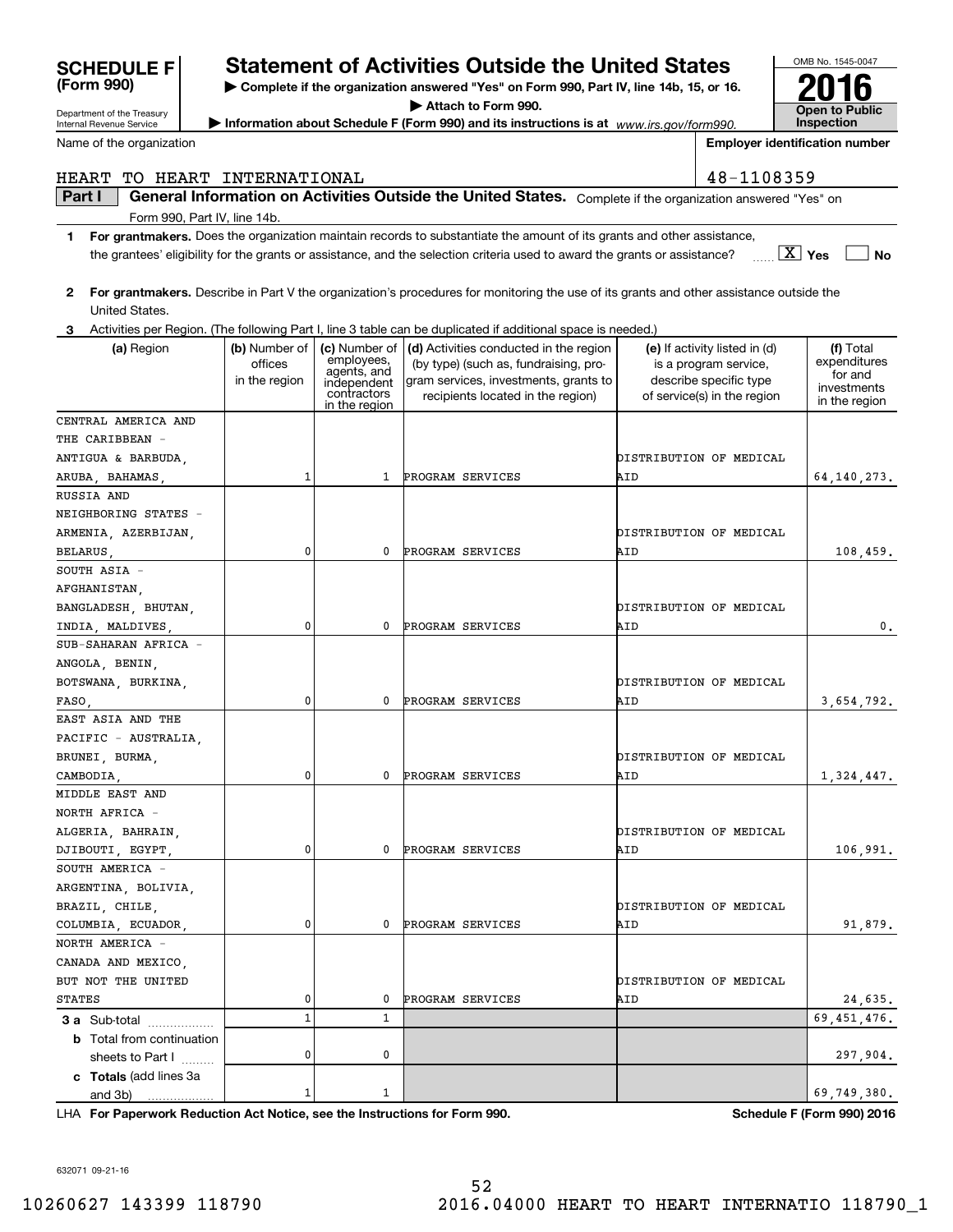| 48-1108359 Page 1<br>HEART TO HEART INTERNATIONAL<br>Schedule F (Form 990)<br><b>Continuation of Activities per Region.</b> (Schedule F (Form 990), Part I, line 3) |                                           |                                                      |                                                                                                                                         |                                                                                                             |                                         |  |  |
|---------------------------------------------------------------------------------------------------------------------------------------------------------------------|-------------------------------------------|------------------------------------------------------|-----------------------------------------------------------------------------------------------------------------------------------------|-------------------------------------------------------------------------------------------------------------|-----------------------------------------|--|--|
| Part I                                                                                                                                                              |                                           |                                                      |                                                                                                                                         |                                                                                                             |                                         |  |  |
| (a) Region                                                                                                                                                          | (b) Number of<br>offices<br>in the region | (c) Number of<br>employees or<br>agents in<br>region | (d) Activities conducted in region<br>(by type) (i.e., fundraising,<br>program services, grants to<br>recipients located in the region) | (e) If activity listed in (d)<br>is a program service,<br>describe specific type<br>of service(s) in region | (f) Total<br>expenditures<br>for region |  |  |
| $EUROPE - GREECE$                                                                                                                                                   | $\pmb{0}$                                 | 0                                                    | PROGRAM SERVICES                                                                                                                        | DISTRIBUTION OF MEDICAL<br>AID                                                                              | 297,904.                                |  |  |
|                                                                                                                                                                     |                                           |                                                      |                                                                                                                                         |                                                                                                             |                                         |  |  |
|                                                                                                                                                                     |                                           |                                                      |                                                                                                                                         |                                                                                                             |                                         |  |  |
|                                                                                                                                                                     |                                           |                                                      |                                                                                                                                         |                                                                                                             |                                         |  |  |
|                                                                                                                                                                     |                                           |                                                      |                                                                                                                                         |                                                                                                             |                                         |  |  |
|                                                                                                                                                                     |                                           |                                                      |                                                                                                                                         |                                                                                                             |                                         |  |  |
|                                                                                                                                                                     |                                           |                                                      |                                                                                                                                         |                                                                                                             |                                         |  |  |
|                                                                                                                                                                     |                                           |                                                      |                                                                                                                                         |                                                                                                             |                                         |  |  |
|                                                                                                                                                                     |                                           |                                                      |                                                                                                                                         |                                                                                                             |                                         |  |  |
|                                                                                                                                                                     |                                           |                                                      |                                                                                                                                         |                                                                                                             |                                         |  |  |
|                                                                                                                                                                     |                                           |                                                      |                                                                                                                                         |                                                                                                             | 297,904.                                |  |  |
| <b>Totals</b>                                                                                                                                                       |                                           |                                                      |                                                                                                                                         |                                                                                                             |                                         |  |  |

632181 04-01-16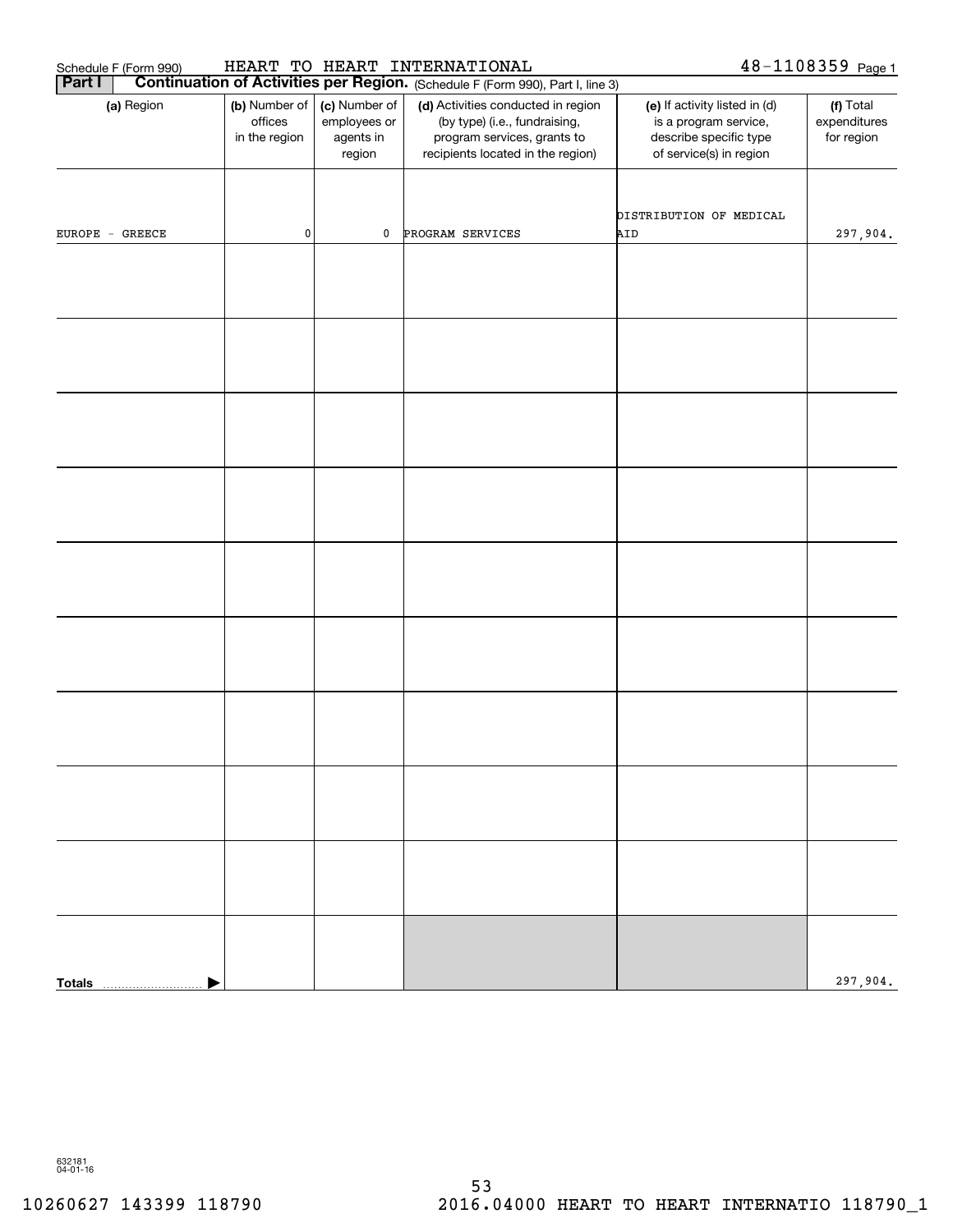Part II | Grants and Other Assistance to Organizations or Entities Outside the United States. Complete if the organization answered "Yes" on Form 990, Part IV, line 15, for any recipient who received more than \$5,000. Part II can be duplicated if additional space is needed.

| (a) Name of organization                                   | (b) IRS code section<br>and EIN (if applicable) | (c) Region           | (d) Purpose of<br>grant                                                                                                                         | (e) Amount<br>of cash grant | (f) Manner of<br>cash disbursement | (g) Amount of<br>noncash<br>assistance | (h) Description<br>of noncash<br>assistance | (i) Method of<br>valuation (book, FMV,<br>appraisal, other) |
|------------------------------------------------------------|-------------------------------------------------|----------------------|-------------------------------------------------------------------------------------------------------------------------------------------------|-----------------------------|------------------------------------|----------------------------------------|---------------------------------------------|-------------------------------------------------------------|
|                                                            |                                                 | CENTRAL AMERICA      |                                                                                                                                                 |                             |                                    |                                        |                                             |                                                             |
|                                                            |                                                 | AND THE CARIBBEAN    |                                                                                                                                                 |                             |                                    |                                        | PHARMACEUTICALS,                            |                                                             |
|                                                            |                                                 | ANTIGUA &            |                                                                                                                                                 |                             |                                    |                                        | MEDICAL SUPPLIES                            |                                                             |
|                                                            |                                                 | BARBUDA, ARUBA       | MEDICAL ASSISTANCE                                                                                                                              | 0.                          |                                    |                                        | 5,696. AND HYGIENE ITEMS                    | FMV                                                         |
|                                                            |                                                 | CENTRAL AMERICA      |                                                                                                                                                 |                             |                                    |                                        |                                             |                                                             |
|                                                            |                                                 | AND THE CARIBBEAN    |                                                                                                                                                 |                             |                                    |                                        | PHARMACEUTICALS,                            |                                                             |
|                                                            |                                                 | ANTIGUA &            |                                                                                                                                                 |                             |                                    |                                        | MEDICAL SUPPLIES                            |                                                             |
|                                                            |                                                 | BARBUDA, ARUBA,      | MEDICAL ASSISTANCE                                                                                                                              | 0.                          |                                    |                                        | 2233394. AND HYGIENE ITEMS                  | FMV                                                         |
|                                                            |                                                 | CENTRAL AMERICA      |                                                                                                                                                 |                             |                                    |                                        |                                             |                                                             |
|                                                            |                                                 | AND THE CARIBBEAN    |                                                                                                                                                 |                             |                                    |                                        | PHARMACEUTICALS,                            |                                                             |
|                                                            |                                                 | <b>ANTIGUA &amp;</b> |                                                                                                                                                 |                             |                                    |                                        | MEDICAL SUPPLIES                            |                                                             |
|                                                            |                                                 | BARBUDA, ARUBA,      | MEDICAL ASSISTANCE                                                                                                                              | 0.                          |                                    |                                        | 531, 577. AND HYGIENE ITEMS                 | FMV                                                         |
|                                                            |                                                 | CENTRAL AMERICA      |                                                                                                                                                 |                             |                                    |                                        |                                             |                                                             |
|                                                            |                                                 | AND THE CARIBBEAN    |                                                                                                                                                 |                             |                                    |                                        | PHARMACEUTICALS,                            |                                                             |
|                                                            |                                                 | ANTIGUA &            |                                                                                                                                                 |                             |                                    |                                        | MEDICAL SUPPLIES                            |                                                             |
|                                                            |                                                 | BARBUDA, ARUBA,      | MEDICAL ASSISTANCE                                                                                                                              | 0.                          |                                    |                                        | 4896556. AND HYGIENE ITEMS FMV              |                                                             |
|                                                            |                                                 | CENTRAL AMERICA      |                                                                                                                                                 |                             |                                    |                                        |                                             |                                                             |
|                                                            |                                                 | AND THE CARIBBEAN    |                                                                                                                                                 |                             |                                    |                                        | PHARMACEUTICALS,                            |                                                             |
|                                                            |                                                 | <b>ANTIGUA &amp;</b> |                                                                                                                                                 |                             |                                    |                                        | MEDICAL SUPPLIES                            |                                                             |
|                                                            |                                                 | BARBUDA, ARUBA,      | MEDICAL ASSISTANCE                                                                                                                              | $\mathbf{0}$ .              |                                    |                                        | 779,841. AND HYGIENE ITEMS FMV              |                                                             |
|                                                            |                                                 | CENTRAL AMERICA      |                                                                                                                                                 |                             |                                    |                                        |                                             |                                                             |
|                                                            |                                                 | AND THE CARIBBEAN    |                                                                                                                                                 |                             |                                    |                                        | PHARMACEUTICALS,                            |                                                             |
|                                                            |                                                 | ANTIGUA &            |                                                                                                                                                 |                             |                                    |                                        | MEDICAL SUPPLIES                            |                                                             |
|                                                            |                                                 | BARBUDA, ARUBA,      | MEDICAL ASSISTANCE                                                                                                                              | 0.                          |                                    |                                        | 637,879. AND HYGIENE ITEMS                  | FMV                                                         |
|                                                            |                                                 | CENTRAL AMERICA      |                                                                                                                                                 |                             |                                    |                                        |                                             |                                                             |
|                                                            |                                                 | AND THE CARIBBEAN    |                                                                                                                                                 |                             |                                    |                                        | PHARMACEUTICALS,                            |                                                             |
|                                                            |                                                 | ANTIGUA &            |                                                                                                                                                 |                             |                                    |                                        | MEDICAL SUPPLIES                            |                                                             |
|                                                            |                                                 | BARBUDA, ARUBA,      | MEDICAL ASSISTANCE                                                                                                                              | $\mathbf{0}$                |                                    |                                        | 457,585. AND HYGIENE ITEMS                  | FMV                                                         |
|                                                            |                                                 | CENTRAL AMERICA      |                                                                                                                                                 |                             |                                    |                                        |                                             |                                                             |
|                                                            |                                                 | AND THE CARIBBEAN    |                                                                                                                                                 |                             |                                    |                                        | PHARMACEUTICALS,                            |                                                             |
|                                                            |                                                 | ANTIGUA &            |                                                                                                                                                 |                             |                                    |                                        | MEDICAL SUPPLIES                            |                                                             |
|                                                            |                                                 | BARBUDA, ARUBA,      | MEDICAL ASSISTANCE                                                                                                                              | $\mathbf{0}$ .              |                                    |                                        | 423,600. AND HYGIENE ITEMS FMV              |                                                             |
| 2                                                          |                                                 |                      | Enter total number of recipient organizations listed above that are recognized as charities by the foreign country, recognized as tax-exempt by |                             |                                    |                                        |                                             |                                                             |
|                                                            |                                                 |                      | the IRS, or for which the grantee or counsel has provided a section 501(c)(3) equivalency letter                                                |                             |                                    |                                        |                                             | 103                                                         |
| 3<br>Enter total number of other organizations or entities |                                                 |                      |                                                                                                                                                 |                             |                                    |                                        |                                             | $\overline{0}$                                              |

**Schedule F (Form 990) 2016**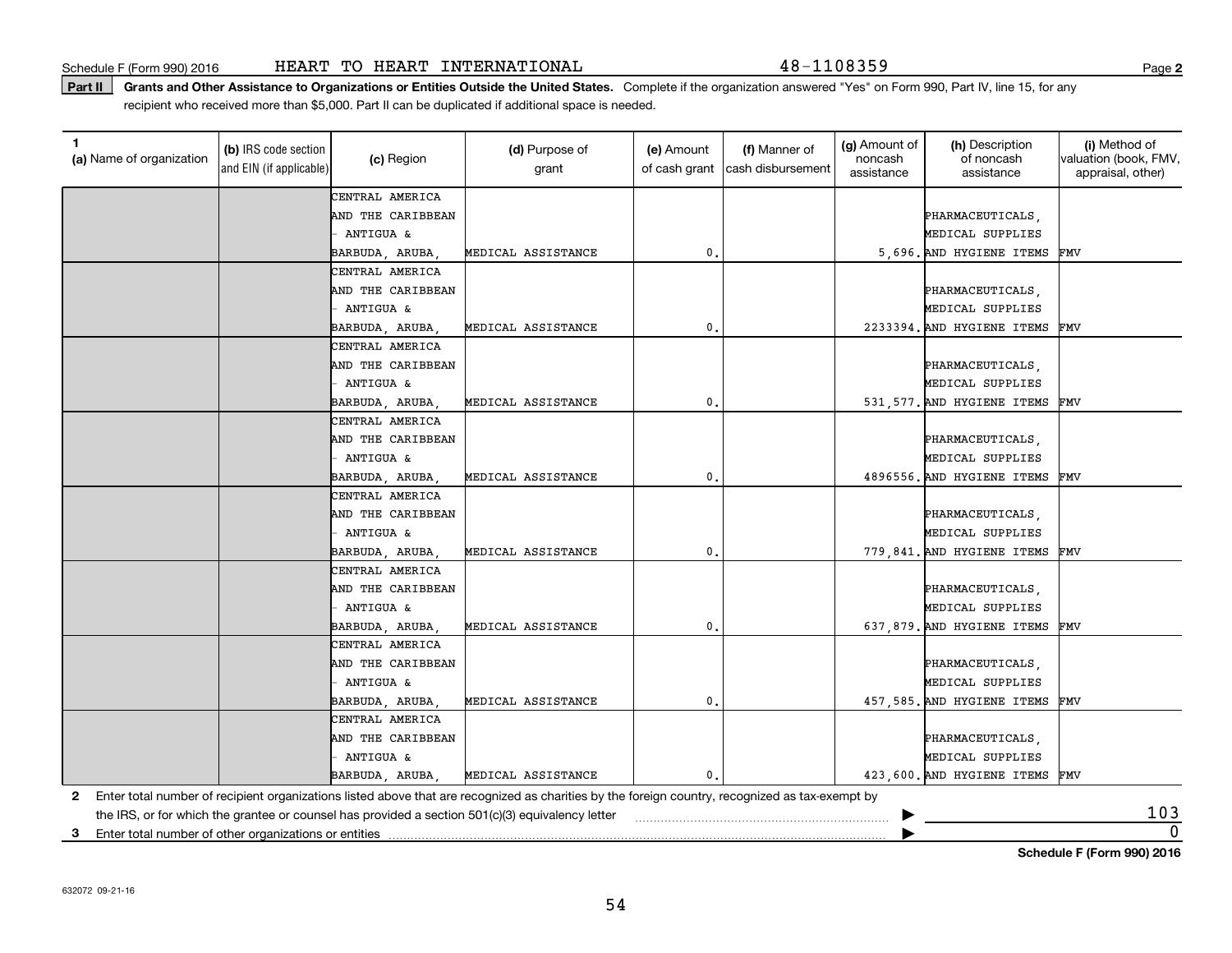|         | Schedule F (Form 990)    |                                                 | HEART TO HEART INTERNATIONAL |                                                                                                                                              |                             | 48-1108359                         |                                         |                                              | Page 2                                                      |
|---------|--------------------------|-------------------------------------------------|------------------------------|----------------------------------------------------------------------------------------------------------------------------------------------|-----------------------------|------------------------------------|-----------------------------------------|----------------------------------------------|-------------------------------------------------------------|
| Part II |                          |                                                 |                              | Continuation of Grants and Other Assistance to Organizations or Entities Outside the United States. (Schedule F (Form 990), Part II, line 1) |                             |                                    |                                         |                                              |                                                             |
| 1       | (a) Name of organization | (b) IRS code section<br>and EIN (if applicable) | (c) Region                   | (d) Purpose of<br>grant                                                                                                                      | (e) Amount<br>of cash grant | (f) Manner of<br>cash disbursement | (g) Amount of<br>non-cash<br>assistance | (h) Description<br>of non-cash<br>assistance | (i) Method of<br>valuation (book, FMV,<br>appraisal, other) |
|         |                          |                                                 | CENTRAL AMERICA              |                                                                                                                                              |                             |                                    |                                         |                                              |                                                             |
|         |                          |                                                 | AND THE CARIBBEAN            |                                                                                                                                              |                             |                                    |                                         | PHARMACEUTICALS,                             |                                                             |
|         |                          |                                                 | ANTIGUA &                    |                                                                                                                                              |                             |                                    |                                         | MEDICAL SUPPLIES                             |                                                             |
|         |                          |                                                 | BARBUDA, ARUBA               | MEDICAL ASSISTANCE                                                                                                                           | $\mathbf{0}$                |                                    |                                         | 5,311. AND HYGIENE ITEMS                     | FMV                                                         |
|         |                          |                                                 | CENTRAL AMERICA              |                                                                                                                                              |                             |                                    |                                         |                                              |                                                             |
|         |                          |                                                 | AND THE CARIBBEAN            |                                                                                                                                              |                             |                                    |                                         | PHARMACEUTICALS,                             |                                                             |
|         |                          |                                                 | <b>ANTIGUA &amp;</b>         |                                                                                                                                              |                             |                                    |                                         | MEDICAL SUPPLIES                             |                                                             |
|         |                          |                                                 | BARBUDA, ARUBA,              | MEDICAL ASSISTANCE                                                                                                                           | 0                           |                                    |                                         | 2,615. AND HYGIENE ITEMS                     | FMV                                                         |
|         |                          |                                                 | CENTRAL AMERICA              |                                                                                                                                              |                             |                                    |                                         |                                              |                                                             |
|         |                          |                                                 | AND THE CARIBBEAN            |                                                                                                                                              |                             |                                    |                                         | PHARMACEUTICALS,                             |                                                             |
|         |                          |                                                 | <b>ANTIGUA &amp;</b>         |                                                                                                                                              |                             |                                    |                                         | MEDICAL SUPPLIES                             |                                                             |
|         |                          |                                                 | BARBUDA, ARUBA,              | MEDICAL ASSISTANCE                                                                                                                           | 0.                          |                                    |                                         | 18835433 AND HYGIENE ITEMS                   | FMV                                                         |
|         |                          |                                                 | CENTRAL AMERICA              |                                                                                                                                              |                             |                                    |                                         |                                              |                                                             |
|         |                          |                                                 | AND THE CARIBBEAN            |                                                                                                                                              |                             |                                    |                                         | PHARMACEUTICALS,                             |                                                             |
|         |                          |                                                 | ANTIGUA &                    |                                                                                                                                              |                             |                                    |                                         | MEDICAL SUPPLIES                             |                                                             |
|         |                          |                                                 | BARBUDA, ARUBA,              | MEDICAL ASSISTANCE                                                                                                                           | $\mathbf{0}$                |                                    |                                         | 298, 515. AND HYGIENE ITEMS                  | FMV                                                         |
|         |                          |                                                 | CENTRAL AMERICA              |                                                                                                                                              |                             |                                    |                                         |                                              |                                                             |
|         |                          |                                                 | AND THE CARIBBEAN            |                                                                                                                                              |                             |                                    |                                         | PHARMACEUTICALS,                             |                                                             |
|         |                          |                                                 | - ANTIGUA &                  |                                                                                                                                              |                             |                                    |                                         | MEDICAL SUPPLIES                             |                                                             |
|         |                          |                                                 | BARBUDA, ARUBA,              | MEDICAL ASSISTANCE                                                                                                                           | 0.                          |                                    |                                         | 109,280. AND HYGIENE ITEMS                   | FMV                                                         |
|         |                          |                                                 | CENTRAL AMERICA              |                                                                                                                                              |                             |                                    |                                         |                                              |                                                             |
|         |                          |                                                 | AND THE CARIBBEAN            |                                                                                                                                              |                             |                                    |                                         | PHARMACEUTICALS,                             |                                                             |
|         |                          |                                                 | - ANTIGUA &                  |                                                                                                                                              |                             |                                    |                                         | MEDICAL SUPPLIES                             |                                                             |
|         |                          |                                                 | BARBUDA, ARUBA,              | MEDICAL ASSISTANCE                                                                                                                           | 0.                          |                                    |                                         | 6,367. AND HYGIENE ITEMS                     | FMV                                                         |
|         |                          |                                                 | CENTRAL AMERICA              |                                                                                                                                              |                             |                                    |                                         |                                              |                                                             |
|         |                          |                                                 | AND THE CARIBBEAN            |                                                                                                                                              |                             |                                    |                                         | PHARMACEUTICALS,                             |                                                             |
|         |                          |                                                 | <b>ANTIGUA &amp;</b>         |                                                                                                                                              |                             |                                    |                                         | MEDICAL SUPPLIES                             |                                                             |
|         |                          |                                                 | BARBUDA, ARUBA,              | MEDICAL ASSISTANCE                                                                                                                           | 0                           |                                    |                                         | 1,863. AND HYGIENE ITEMS                     | FMV                                                         |
|         |                          |                                                 | CENTRAL AMERICA              |                                                                                                                                              |                             |                                    |                                         |                                              |                                                             |
|         |                          |                                                 | AND THE CARIBBEAN            |                                                                                                                                              |                             |                                    |                                         | PHARMACEUTICALS,                             |                                                             |
|         |                          |                                                 | - ANTIGUA &                  |                                                                                                                                              |                             |                                    |                                         | MEDICAL SUPPLIES                             |                                                             |
|         |                          |                                                 | BARBUDA, ARUBA,              | MEDICAL ASSISTANCE                                                                                                                           | 0.                          |                                    |                                         | 1,754. AND HYGIENE ITEMS                     | FMV                                                         |
|         |                          |                                                 | CENTRAL AMERICA              |                                                                                                                                              |                             |                                    |                                         |                                              |                                                             |
|         |                          |                                                 | AND THE CARIBBEAN            |                                                                                                                                              |                             |                                    |                                         | PHARMACEUTICALS,                             |                                                             |
|         |                          |                                                 | ANTIGUA &                    |                                                                                                                                              |                             |                                    |                                         | MEDICAL SUPPLIES                             |                                                             |
|         |                          |                                                 | BARBUDA, ARUBA,              | MEDICAL ASSISTANCE                                                                                                                           | 0.                          |                                    |                                         | 1,467. AND HYGIENE ITEMS                     | FMV                                                         |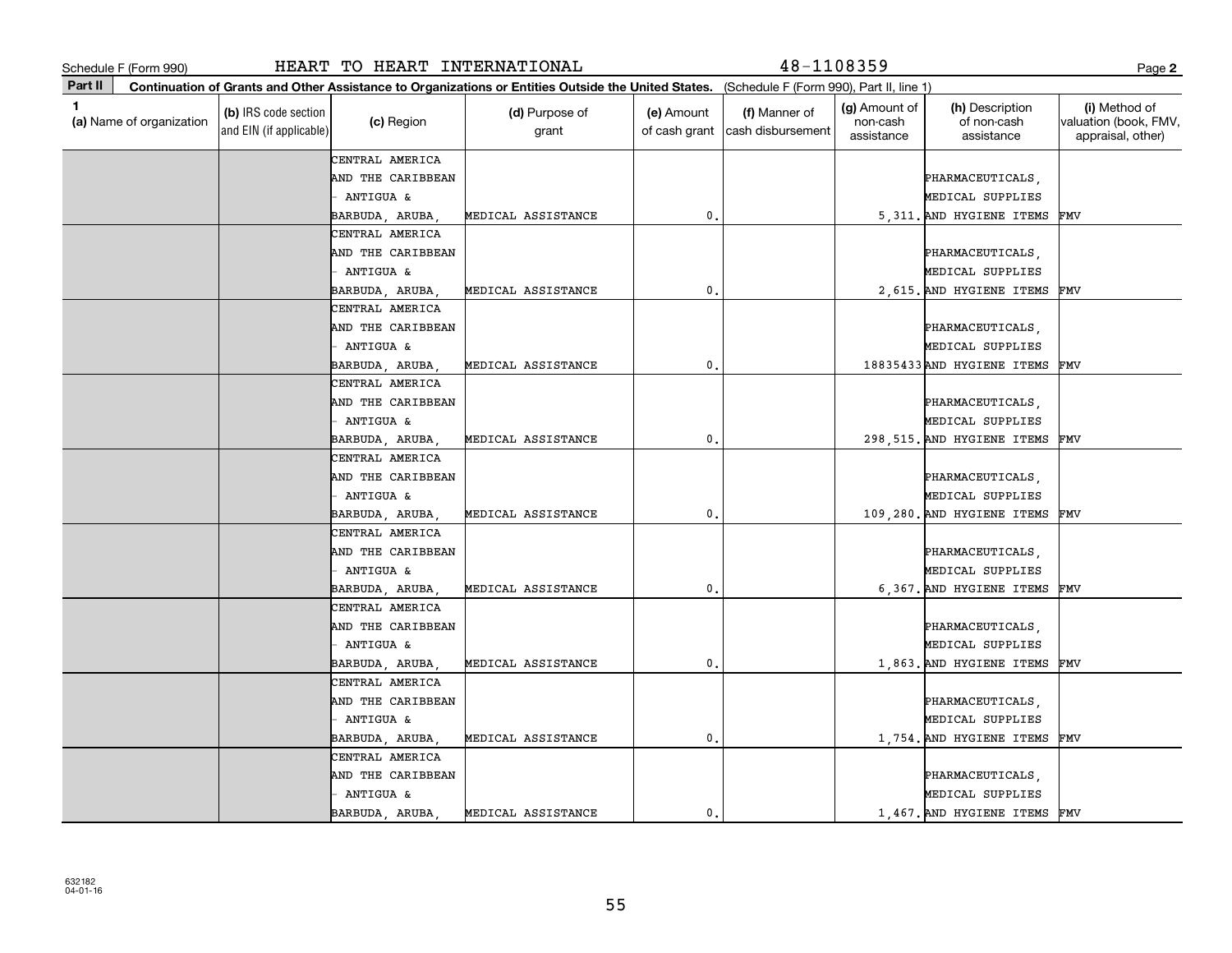**2**

**Part II** (a) Name of organization **Continuation of Grants and Other Assistance to Organizations or Entities Outside the United States. (b)**  IRS code section **(c)**  Region **(d)** Purpose of **c c (e)** Amount **c (f) 1**(a)  $\Box$  (a)  $\Box$  (a)  $\Box$  (a)  $\Box$  (a)  $\Box$  (a)  $\Box$  (a)  $\Box$  (a)  $\Box$  (a)  $\Box$  (b)  $\Box$  (b)  $\Box$  (b)  $\Box$  (scription  $\Box$  (i) and EIN (if applicable) Schedule F (Form 990)<br>
Page Part II Continuation of Grants and Other Assistance to Organizations or Entities Outside the United States. (Schedule F (Form 990), Part II, line 1)<br>
(a) Name of organization (book, FM (c) Regio (Schedule F (Form 990), Part II, line 1) grant (e) Amount of cash grant |cash disbursement (f) Manner of (g) Amount of non-cash assistance(h) Description of non-cash assistance(i) Method of valuation (book, FMV, appraisal, other) CENTRAL AMERICA CENTRAL AMERICA AND THE CARIBBEAN PHARMACEUTICALS, AND THE CARIBBEAN PHARMACEUTICALS, ANTIGUA &  $\vert$ BARBUDA, ARUBA, MEDICAL ASSISTANCE 0. 2668780. AND HYGIENE ITEMS AND THE CARIBBEAN PHARMACEUTICALS, AND THE CARIBBEAN PHARMACEUTICALS, - ANTIGUA & MEDICAL SUPPLIES BARBUDA, ARUBA, MEDICAL ASSISTANCE | 0. 1,091. AND HYGIENE ITEMS FMV FMVCENTRAL AMERICA AND THE CARIBBEAN | REGALIS | PHARMACEUTICALS, PHARMACEUTICALS, PHARMACEUTICALS, PHARMACEUTICALS, PHARMACEUTICALS, PHARMACEUTICALS, PHARMACEUTICALS, PHARMACEUTICALS, PHARMACEUTICALS, PHARMACEUTICALS, PHARMACEUTICALS, PHARM - ANTIGUA & MEDICAL SUPPLIES BARBUDA, ARUBA, MEDICAL ASSISTANCE | 0. 0. 581,736. AND HYGIENE ITEMS FMV CENTRAL AMERICA AND THE CARIBBEAN  $\vert$ - ANTIGUA & MEDICAL SUPPLIES BARBUDA, ARUBA, MEDICAL ASSISTANCE | 0. 0. 558,586. AND HYGIENE ITEMS FMV CENTRAL AMERICA AND THE CARIBBEAN PHARMACEUTICALS, - ANTIGUA & MEDICAL SUPPLIES BARBUDA, ARUBA, MEDICAL ASSISTANCE | 0. 168,678. AND HYGIENE ITEMS FMV CENTRAL AMERICA AND THE CARIBBEAN PHARMACEUTICALS, - ANTIGUA & MEDICAL SUPPLIES BARBUDA, ARUBA, MEDICAL ASSISTANCE | 0. 9. 95,771. AND HYGIENE ITEMS FMV CENTRAL AMERICA AND THE CARIBBEAN PHARMACEUTICALS, AND THE CARIBBEAN PHARMACEUTICALS, - ANTIGUA & MEDICAL SUPPLIES BARBUDA, ARUBA, MEDICAL ASSISTANCE | 0. 3,261. AND HYGIENE ITEMS FMV CENTRAL AMERICA AND THE CARIBBEAN PHARMACEUTICALS, - ANTIGUA & MEDICAL SUPPLIES BARBUDA, ARUBA, MEDICAL ASSISTANCE 0. 2,907. AND HYGIENE ITEMS FMV CENTRAL AMERICA AND THE CARIBBEAN | REGALIS | PHARMACEUTICALS, PHARMACEUTICALS, PHARMACEUTICALS, PHARMACEUTICALS, PHARMACEUTICALS, PHARMACEUTICALS, PHARMACEUTICALS, PHARMACEUTICALS, PHARMACEUTICALS, PHARMACEUTICALS, PHARMACEUTICALS, PHARM - ANTIGUA & MEDICAL SUPPLIES BARBUDA, ARUBA, MEDICAL ASSISTANCE | 0. 0. 2,786. AND HYGIENE ITEMS FMV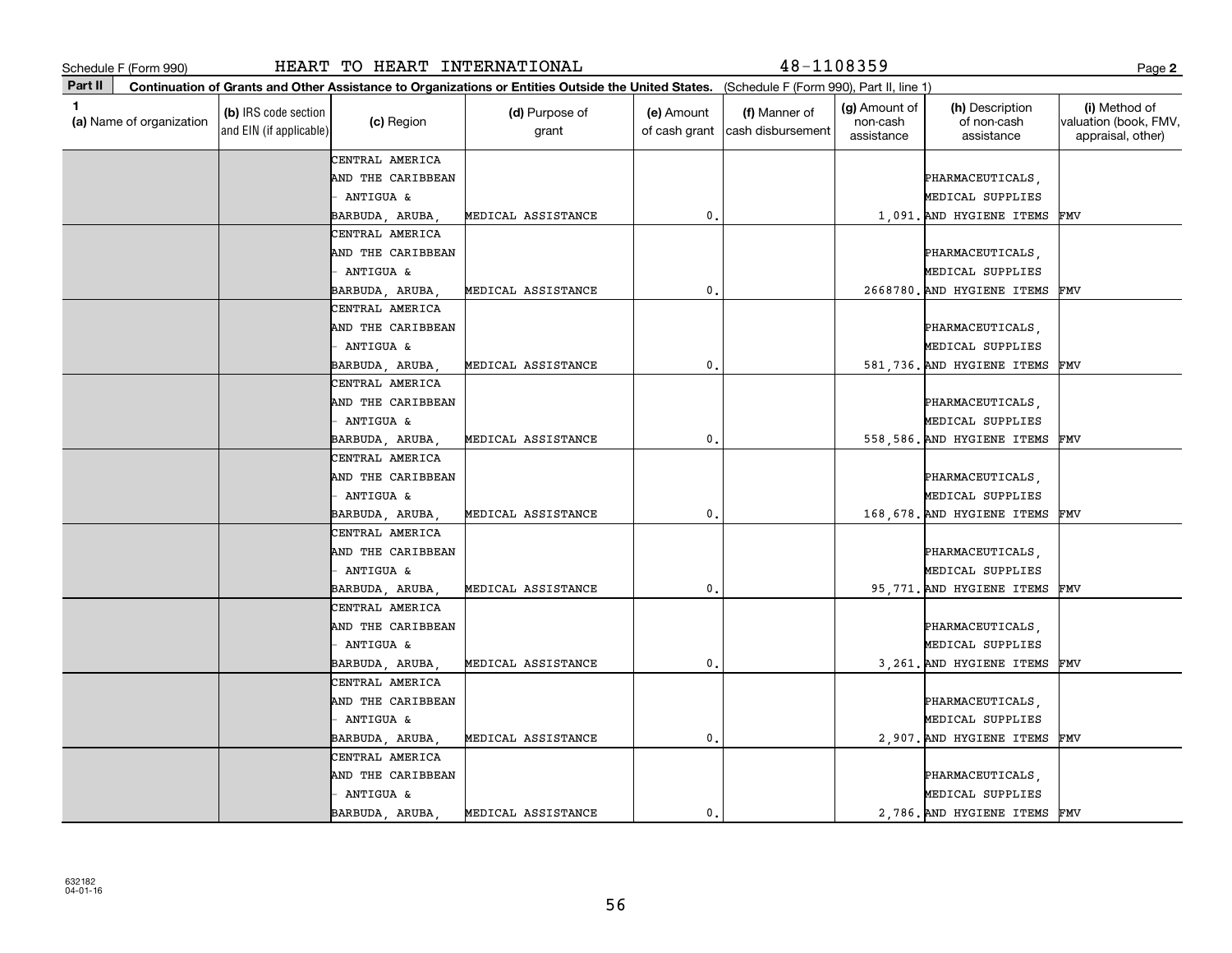|              | Schedule F (Form 990)    |                                                 | HEART TO HEART INTERNATIONAL |                                                                                                                                              |                             | 48-1108359                         |                                         |                                              | Page 2                                                      |
|--------------|--------------------------|-------------------------------------------------|------------------------------|----------------------------------------------------------------------------------------------------------------------------------------------|-----------------------------|------------------------------------|-----------------------------------------|----------------------------------------------|-------------------------------------------------------------|
| Part II      |                          |                                                 |                              | Continuation of Grants and Other Assistance to Organizations or Entities Outside the United States. (Schedule F (Form 990), Part II, line 1) |                             |                                    |                                         |                                              |                                                             |
| $\mathbf{1}$ | (a) Name of organization | (b) IRS code section<br>and EIN (if applicable) | (c) Region                   | (d) Purpose of<br>grant                                                                                                                      | (e) Amount<br>of cash grant | (f) Manner of<br>cash disbursement | (g) Amount of<br>non-cash<br>assistance | (h) Description<br>of non-cash<br>assistance | (i) Method of<br>valuation (book, FMV,<br>appraisal, other) |
|              |                          |                                                 | CENTRAL AMERICA              |                                                                                                                                              |                             |                                    |                                         |                                              |                                                             |
|              |                          |                                                 | AND THE CARIBBEAN            |                                                                                                                                              |                             |                                    |                                         | PHARMACEUTICALS,                             |                                                             |
|              |                          |                                                 | ANTIGUA &                    |                                                                                                                                              |                             |                                    |                                         | MEDICAL SUPPLIES                             |                                                             |
|              |                          |                                                 | BARBUDA, ARUBA,              | MEDICAL ASSISTANCE                                                                                                                           | 0.                          |                                    |                                         | 2,301. AND HYGIENE ITEMS                     | FMV                                                         |
|              |                          |                                                 | CENTRAL AMERICA              |                                                                                                                                              |                             |                                    |                                         |                                              |                                                             |
|              |                          |                                                 | AND THE CARIBBEAN            |                                                                                                                                              |                             |                                    |                                         | PHARMACEUTICALS,                             |                                                             |
|              |                          |                                                 | ANTIGUA &                    |                                                                                                                                              |                             |                                    |                                         | MEDICAL SUPPLIES                             |                                                             |
|              |                          |                                                 | BARBUDA, ARUBA,              | MEDICAL ASSISTANCE                                                                                                                           | $\mathbf{0}$                |                                    |                                         | 690. AND HYGIENE ITEMS                       | FMV                                                         |
|              |                          |                                                 | CENTRAL AMERICA              |                                                                                                                                              |                             |                                    |                                         |                                              |                                                             |
|              |                          |                                                 | AND THE CARIBBEAN            |                                                                                                                                              |                             |                                    |                                         | PHARMACEUTICALS,                             |                                                             |
|              |                          |                                                 | ANTIGUA &                    |                                                                                                                                              |                             |                                    |                                         | MEDICAL SUPPLIES                             |                                                             |
|              |                          |                                                 | BARBUDA, ARUBA,              | MEDICAL ASSISTANCE                                                                                                                           | 0.                          |                                    |                                         | 28553242AND HYGIENE ITEMS                    | FMV                                                         |
|              |                          |                                                 | CENTRAL AMERICA              |                                                                                                                                              |                             |                                    |                                         |                                              |                                                             |
|              |                          |                                                 | AND THE CARIBBEAN            |                                                                                                                                              |                             |                                    |                                         | PHARMACEUTICALS,                             |                                                             |
|              |                          |                                                 | ANTIGUA &                    |                                                                                                                                              |                             |                                    |                                         | MEDICAL SUPPLIES                             |                                                             |
|              |                          |                                                 | BARBUDA, ARUBA,              | MEDICAL ASSISTANCE                                                                                                                           | $\mathbf 0$ .               |                                    |                                         | 1001615. AND HYGIENE ITEMS                   | FMV                                                         |
|              |                          |                                                 | CENTRAL AMERICA              |                                                                                                                                              |                             |                                    |                                         |                                              |                                                             |
|              |                          |                                                 | AND THE CARIBBEAN            |                                                                                                                                              |                             |                                    |                                         | PHARMACEUTICALS,                             |                                                             |
|              |                          |                                                 | - ANTIGUA &                  |                                                                                                                                              |                             |                                    |                                         | MEDICAL SUPPLIES                             |                                                             |
|              |                          |                                                 | BARBUDA, ARUBA,              | MEDICAL ASSISTANCE                                                                                                                           | 0.                          |                                    |                                         | 610, 212. AND HYGIENE ITEMS                  | FMV                                                         |
|              |                          |                                                 | CENTRAL AMERICA              |                                                                                                                                              |                             |                                    |                                         |                                              |                                                             |
|              |                          |                                                 | AND THE CARIBBEAN            |                                                                                                                                              |                             |                                    |                                         | PHARMACEUTICALS,                             |                                                             |
|              |                          |                                                 | - ANTIGUA &                  |                                                                                                                                              |                             |                                    |                                         | MEDICAL SUPPLIES                             |                                                             |
|              |                          |                                                 | BARBUDA, ARUBA,              | MEDICAL ASSISTANCE                                                                                                                           | 0.                          |                                    |                                         | 219,908. AND HYGIENE ITEMS                   | FMV                                                         |
|              |                          |                                                 | CENTRAL AMERICA              |                                                                                                                                              |                             |                                    |                                         |                                              |                                                             |
|              |                          |                                                 | AND THE CARIBBEAN            |                                                                                                                                              |                             |                                    |                                         | PHARMACEUTICALS,                             |                                                             |
|              |                          |                                                 | ANTIGUA &                    |                                                                                                                                              |                             |                                    |                                         | MEDICAL SUPPLIES                             |                                                             |
|              |                          |                                                 | BARBUDA, ARUBA,              | MEDICAL ASSISTANCE                                                                                                                           | 0.                          |                                    |                                         | 28,860. AND HYGIENE ITEMS                    | FMV                                                         |
|              |                          |                                                 | CENTRAL AMERICA              |                                                                                                                                              |                             |                                    |                                         |                                              |                                                             |
|              |                          |                                                 | AND THE CARIBBEAN            |                                                                                                                                              |                             |                                    |                                         | PHARMACEUTICALS,                             |                                                             |
|              |                          |                                                 | ANTIGUA &                    |                                                                                                                                              |                             |                                    |                                         | MEDICAL SUPPLIES                             |                                                             |
|              |                          |                                                 | BARBUDA, ARUBA,              | MEDICAL ASSISTANCE                                                                                                                           | 0.                          |                                    |                                         | 28,358. AND HYGIENE ITEMS                    | FMV                                                         |
|              |                          |                                                 | CENTRAL AMERICA              |                                                                                                                                              |                             |                                    |                                         |                                              |                                                             |
|              |                          |                                                 | AND THE CARIBBEAN            |                                                                                                                                              |                             |                                    |                                         | PHARMACEUTICALS,                             |                                                             |
|              |                          |                                                 | ANTIGUA &                    |                                                                                                                                              |                             |                                    |                                         | MEDICAL SUPPLIES                             |                                                             |
|              |                          |                                                 | BARBUDA, ARUBA,              | MEDICAL ASSISTANCE                                                                                                                           | 0.                          |                                    |                                         | 21,876. AND HYGIENE ITEMS                    | FMV                                                         |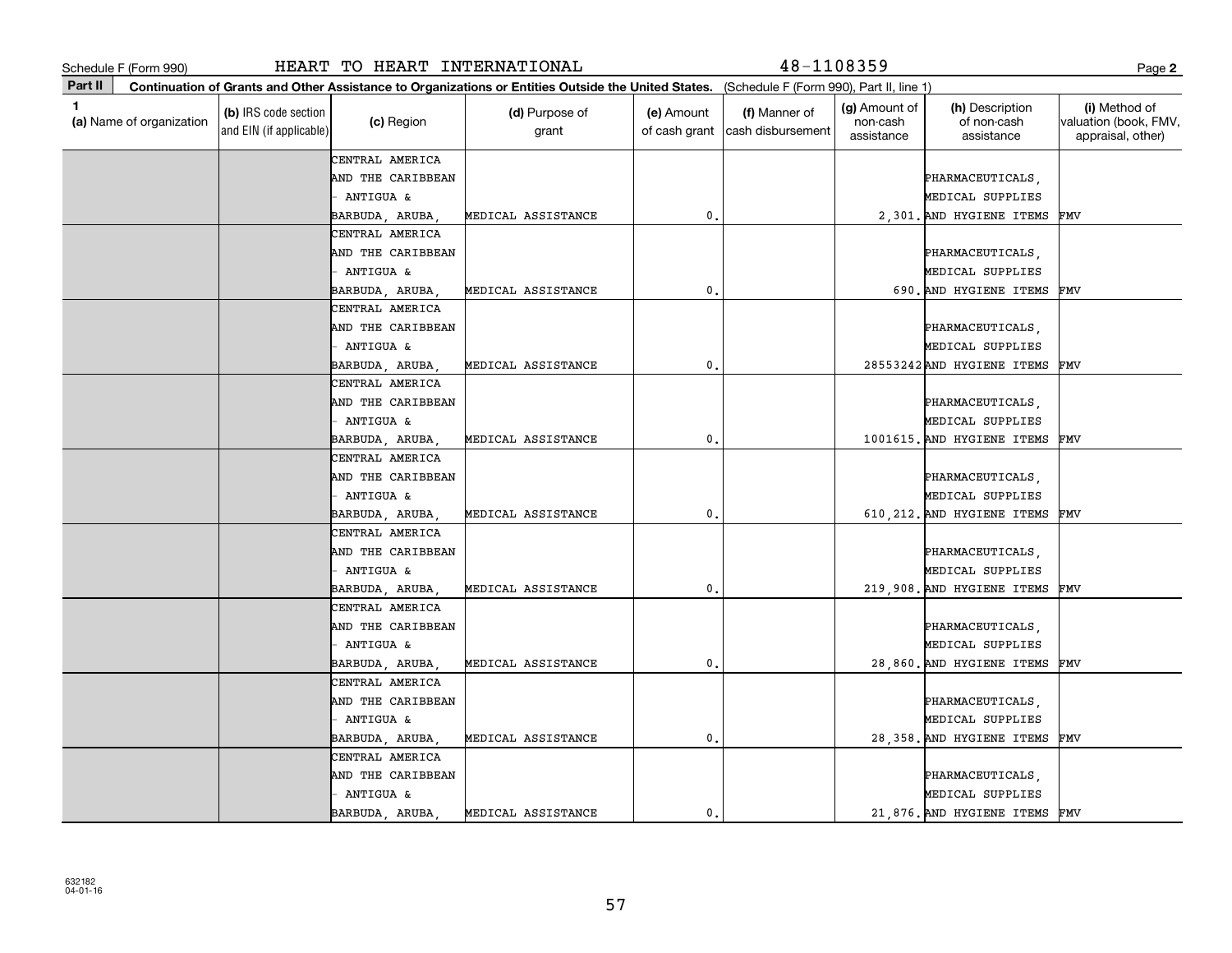|         | Schedule F (Form 990)    |                                                 | HEART TO HEART INTERNATIONAL |                                                                                                                                              |                             | $48 - 1108359$                     |                                                |                                              | Page 2                                                      |
|---------|--------------------------|-------------------------------------------------|------------------------------|----------------------------------------------------------------------------------------------------------------------------------------------|-----------------------------|------------------------------------|------------------------------------------------|----------------------------------------------|-------------------------------------------------------------|
| Part II |                          |                                                 |                              | Continuation of Grants and Other Assistance to Organizations or Entities Outside the United States. (Schedule F (Form 990), Part II, line 1) |                             |                                    |                                                |                                              |                                                             |
| 1       | (a) Name of organization | (b) IRS code section<br>and EIN (if applicable) | (c) Region                   | (d) Purpose of<br>grant                                                                                                                      | (e) Amount<br>of cash grant | (f) Manner of<br>cash disbursement | <b>(g)</b> Amount of<br>non-cash<br>assistance | (h) Description<br>of non-cash<br>assistance | (i) Method of<br>valuation (book, FMV,<br>appraisal, other) |
|         |                          |                                                 | CENTRAL AMERICA              |                                                                                                                                              |                             |                                    |                                                |                                              |                                                             |
|         |                          |                                                 | AND THE CARIBBEAN            |                                                                                                                                              |                             |                                    |                                                | PHARMACEUTICALS,                             |                                                             |
|         |                          |                                                 | ANTIGUA &                    |                                                                                                                                              |                             |                                    |                                                | MEDICAL SUPPLIES                             |                                                             |
|         |                          |                                                 | BARBUDA, ARUBA,              | MEDICAL ASSISTANCE                                                                                                                           | 0.                          |                                    |                                                | 11,756. AND HYGIENE ITEMS                    | FMV                                                         |
|         |                          |                                                 | CENTRAL AMERICA              |                                                                                                                                              |                             |                                    |                                                |                                              |                                                             |
|         |                          |                                                 | AND THE CARIBBEAN            |                                                                                                                                              |                             |                                    |                                                | PHARMACEUTICALS,                             |                                                             |
|         |                          |                                                 | ANTIGUA &                    |                                                                                                                                              |                             |                                    |                                                | MEDICAL SUPPLIES                             |                                                             |
|         |                          |                                                 | BARBUDA, ARUBA,              | MEDICAL ASSISTANCE                                                                                                                           | 0                           |                                    |                                                | 9.620. AND HYGIENE ITEMS                     | FMV                                                         |
|         |                          |                                                 | CENTRAL AMERICA              |                                                                                                                                              |                             |                                    |                                                |                                              |                                                             |
|         |                          |                                                 | AND THE CARIBBEAN            |                                                                                                                                              |                             |                                    |                                                | PHARMACEUTICALS,                             |                                                             |
|         |                          |                                                 | ANTIGUA &                    |                                                                                                                                              |                             |                                    |                                                | MEDICAL SUPPLIES                             |                                                             |
|         |                          |                                                 | BARBUDA, ARUBA,              | MEDICAL ASSISTANCE                                                                                                                           | 0.                          |                                    |                                                | 6.689. AND HYGIENE ITEMS                     | FMV                                                         |
|         |                          |                                                 | CENTRAL AMERICA              |                                                                                                                                              |                             |                                    |                                                |                                              |                                                             |
|         |                          |                                                 | AND THE CARIBBEAN            |                                                                                                                                              |                             |                                    |                                                | PHARMACEUTICALS,                             |                                                             |
|         |                          |                                                 | ANTIGUA &                    |                                                                                                                                              |                             |                                    |                                                | MEDICAL SUPPLIES                             |                                                             |
|         |                          |                                                 | BARBUDA, ARUBA,              | MEDICAL ASSISTANCE                                                                                                                           | 0.                          |                                    |                                                | 3,952. AND HYGIENE ITEMS                     | FMV                                                         |
|         |                          |                                                 | CENTRAL AMERICA              |                                                                                                                                              |                             |                                    |                                                |                                              |                                                             |
|         |                          |                                                 | AND THE CARIBBEAN            |                                                                                                                                              |                             |                                    |                                                | PHARMACEUTICALS,                             |                                                             |
|         |                          |                                                 | ANTIGUA &                    |                                                                                                                                              |                             |                                    |                                                | MEDICAL SUPPLIES                             |                                                             |
|         |                          |                                                 | BARBUDA, ARUBA,              | MEDICAL ASSISTANCE                                                                                                                           | $\mathbf 0$ .               |                                    |                                                | 1,746. AND HYGIENE ITEMS                     | FMV                                                         |
|         |                          |                                                 | CENTRAL AMERICA              |                                                                                                                                              |                             |                                    |                                                |                                              |                                                             |
|         |                          |                                                 | AND THE CARIBBEAN            |                                                                                                                                              |                             |                                    |                                                | PHARMACEUTICALS,                             |                                                             |
|         |                          |                                                 | ANTIGUA &                    |                                                                                                                                              |                             |                                    |                                                | MEDICAL SUPPLIES                             |                                                             |
|         |                          |                                                 | BARBUDA, ARUBA,              | MEDICAL ASSISTANCE                                                                                                                           | 0.                          |                                    |                                                | 1,454. AND HYGIENE ITEMS                     | FMV                                                         |
|         |                          |                                                 | CENTRAL AMERICA              |                                                                                                                                              |                             |                                    |                                                |                                              |                                                             |
|         |                          |                                                 | AND THE CARIBBEAN            |                                                                                                                                              |                             |                                    |                                                | PHARMACEUTICALS,                             |                                                             |
|         |                          |                                                 | ANTIGUA &                    |                                                                                                                                              |                             |                                    |                                                | MEDICAL SUPPLIES                             |                                                             |
|         |                          |                                                 | BARBUDA, ARUBA,              | MEDICAL ASSISTANCE                                                                                                                           | 0.                          |                                    |                                                | 973. AND HYGIENE ITEMS                       | FMV                                                         |
|         |                          |                                                 | CENTRAL AMERICA              |                                                                                                                                              |                             |                                    |                                                |                                              |                                                             |
|         |                          |                                                 | AND THE CARIBBEAN            |                                                                                                                                              |                             |                                    |                                                | PHARMACEUTICALS,                             |                                                             |
|         |                          |                                                 | ANTIGUA &                    |                                                                                                                                              |                             |                                    |                                                | MEDICAL SUPPLIES                             |                                                             |
|         |                          |                                                 | BARBUDA, ARUBA,              | MEDICAL ASSISTANCE                                                                                                                           | 0.                          |                                    |                                                | 612. AND HYGIENE ITEMS                       | FMV                                                         |
|         |                          |                                                 | CENTRAL AMERICA              |                                                                                                                                              |                             |                                    |                                                |                                              |                                                             |
|         |                          |                                                 | AND THE CARIBBEAN            |                                                                                                                                              |                             |                                    |                                                | PHARMACEUTICALS,                             |                                                             |
|         |                          |                                                 | ANTIGUA &                    |                                                                                                                                              |                             |                                    |                                                | MEDICAL SUPPLIES                             |                                                             |
|         |                          |                                                 | BARBUDA, ARUBA,              | MEDICAL ASSISTANCE                                                                                                                           | 0.                          |                                    |                                                | 247, 713. AND HYGIENE ITEMS                  | FMV                                                         |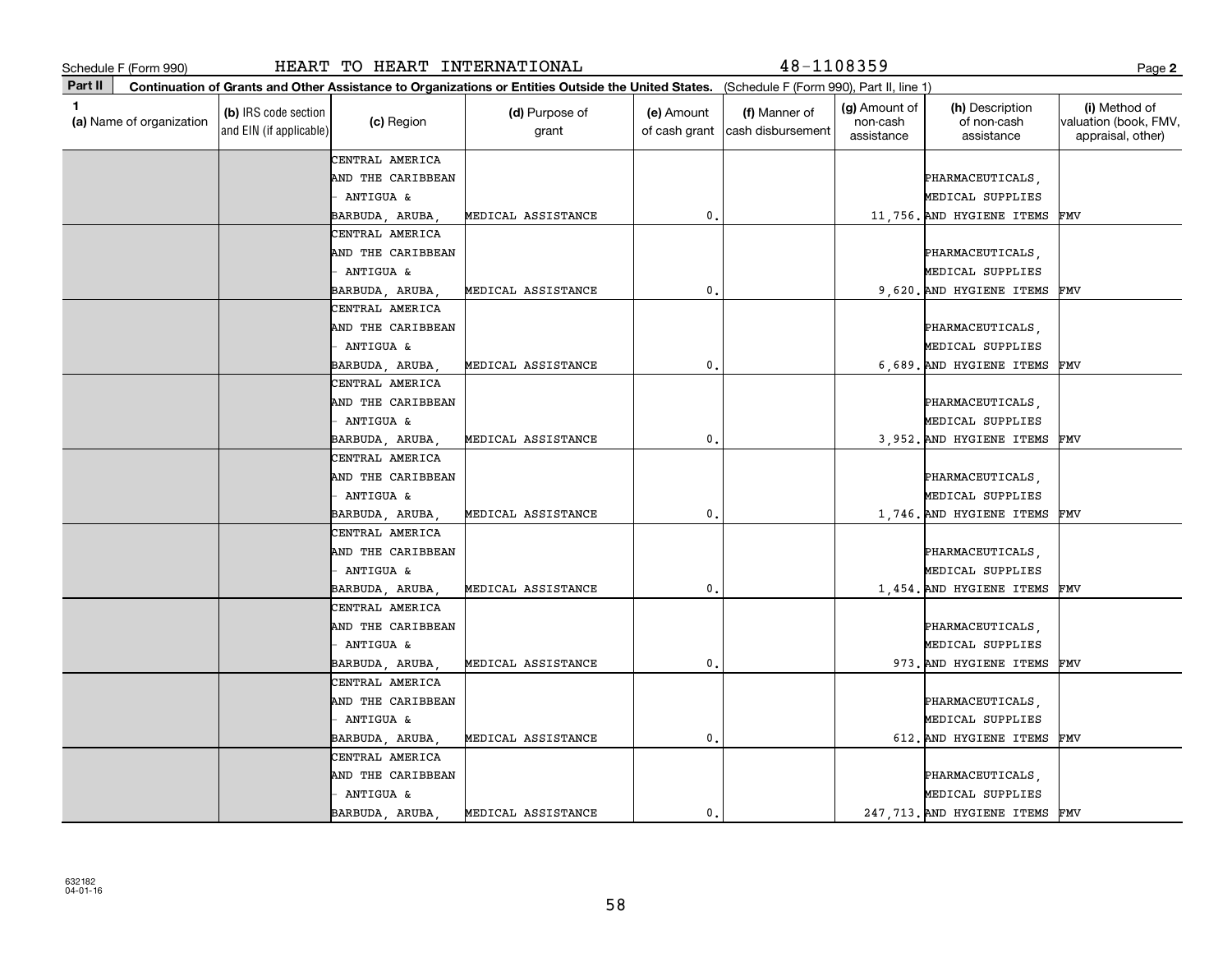|              | Schedule F (Form 990)    |                                                 | HEART TO HEART INTERNATIONAL |                                                                                                                                              |                             | 48-1108359                         |                                         |                                              | Page 2                                                      |
|--------------|--------------------------|-------------------------------------------------|------------------------------|----------------------------------------------------------------------------------------------------------------------------------------------|-----------------------------|------------------------------------|-----------------------------------------|----------------------------------------------|-------------------------------------------------------------|
| Part II      |                          |                                                 |                              | Continuation of Grants and Other Assistance to Organizations or Entities Outside the United States. (Schedule F (Form 990), Part II, line 1) |                             |                                    |                                         |                                              |                                                             |
| $\mathbf{1}$ | (a) Name of organization | (b) IRS code section<br>and EIN (if applicable) | (c) Region                   | (d) Purpose of<br>grant                                                                                                                      | (e) Amount<br>of cash grant | (f) Manner of<br>cash disbursement | (g) Amount of<br>non-cash<br>assistance | (h) Description<br>of non-cash<br>assistance | (i) Method of<br>valuation (book, FMV,<br>appraisal, other) |
|              |                          |                                                 | CENTRAL AMERICA              |                                                                                                                                              |                             |                                    |                                         |                                              |                                                             |
|              |                          |                                                 | AND THE CARIBBEAN            |                                                                                                                                              |                             |                                    |                                         | PHARMACEUTICALS,                             |                                                             |
|              |                          |                                                 | ANTIGUA &                    |                                                                                                                                              |                             |                                    |                                         | MEDICAL SUPPLIES                             |                                                             |
|              |                          |                                                 | BARBUDA, ARUBA,              | MEDICAL ASSISTANCE                                                                                                                           | 0.                          |                                    |                                         | 33,986. AND HYGIENE ITEMS                    | FMV                                                         |
|              |                          |                                                 | CENTRAL AMERICA              |                                                                                                                                              |                             |                                    |                                         |                                              |                                                             |
|              |                          |                                                 | AND THE CARIBBEAN            |                                                                                                                                              |                             |                                    |                                         | PHARMACEUTICALS,                             |                                                             |
|              |                          |                                                 | ANTIGUA &                    |                                                                                                                                              |                             |                                    |                                         | MEDICAL SUPPLIES                             |                                                             |
|              |                          |                                                 | BARBUDA, ARUBA,              | MEDICAL ASSISTANCE                                                                                                                           | $\mathbf 0$                 |                                    |                                         | 5,772. AND HYGIENE ITEMS                     | FMV                                                         |
|              |                          |                                                 | CENTRAL AMERICA              |                                                                                                                                              |                             |                                    |                                         |                                              |                                                             |
|              |                          |                                                 | AND THE CARIBBEAN            |                                                                                                                                              |                             |                                    |                                         | PHARMACEUTICALS,                             |                                                             |
|              |                          |                                                 | <b>ANTIGUA &amp;</b>         |                                                                                                                                              |                             |                                    |                                         | MEDICAL SUPPLIES                             |                                                             |
|              |                          |                                                 | BARBUDA, ARUBA,              | MEDICAL ASSISTANCE                                                                                                                           | 0.                          |                                    |                                         | 145. AND HYGIENE ITEMS                       | FMV                                                         |
|              |                          |                                                 | CENTRAL AMERICA              |                                                                                                                                              |                             |                                    |                                         |                                              |                                                             |
|              |                          |                                                 | AND THE CARIBBEAN            |                                                                                                                                              |                             |                                    |                                         | PHARMACEUTICALS,                             |                                                             |
|              |                          |                                                 | ANTIGUA &                    |                                                                                                                                              |                             |                                    |                                         | MEDICAL SUPPLIES                             |                                                             |
|              |                          |                                                 | BARBUDA, ARUBA,              | MEDICAL ASSISTANCE                                                                                                                           | 0.                          |                                    |                                         | 5,696. AND HYGIENE ITEMS                     | FMV                                                         |
|              |                          |                                                 | CENTRAL AMERICA              |                                                                                                                                              |                             |                                    |                                         |                                              |                                                             |
|              |                          |                                                 | AND THE CARIBBEAN            |                                                                                                                                              |                             |                                    |                                         | PHARMACEUTICALS,                             |                                                             |
|              |                          |                                                 | - ANTIGUA &                  |                                                                                                                                              |                             |                                    |                                         | MEDICAL SUPPLIES                             |                                                             |
|              |                          |                                                 | BARBUDA, ARUBA,              | MEDICAL ASSISTANCE                                                                                                                           | 0.                          |                                    |                                         | 7,202. AND HYGIENE ITEMS                     | FMV                                                         |
|              |                          |                                                 | CENTRAL AMERICA              |                                                                                                                                              |                             |                                    |                                         |                                              |                                                             |
|              |                          |                                                 | AND THE CARIBBEAN            |                                                                                                                                              |                             |                                    |                                         | PHARMACEUTICALS,                             |                                                             |
|              |                          |                                                 | - ANTIGUA &                  |                                                                                                                                              |                             |                                    |                                         | MEDICAL SUPPLIES                             |                                                             |
|              |                          |                                                 | BARBUDA, ARUBA,              | MEDICAL ASSISTANCE                                                                                                                           | $\mathbf{0}$ .              |                                    |                                         | 931. AND HYGIENE ITEMS                       | FMV                                                         |
|              |                          |                                                 | EAST ASIA AND THE            |                                                                                                                                              |                             |                                    |                                         |                                              |                                                             |
|              |                          |                                                 | $PACIFIC -$                  |                                                                                                                                              |                             |                                    |                                         | PHARMACEUTICALS,                             |                                                             |
|              |                          |                                                 | AUSTRALIA,                   |                                                                                                                                              |                             |                                    |                                         | MEDICAL SUPPLIES                             |                                                             |
|              |                          |                                                 | BRUNEI, BURMA                | MEDICAL ASSISTANCE                                                                                                                           | 0,                          |                                    |                                         | 647,250. AND HYGIENE ITEMS                   | FMV                                                         |
|              |                          |                                                 | <b>EAST ASIA AND THE</b>     |                                                                                                                                              |                             |                                    |                                         |                                              |                                                             |
|              |                          |                                                 | PACIFIC -                    |                                                                                                                                              |                             |                                    |                                         | PHARMACEUTICALS,                             |                                                             |
|              |                          |                                                 | AUSTRALIA,                   |                                                                                                                                              |                             |                                    |                                         | MEDICAL SUPPLIES                             |                                                             |
|              |                          |                                                 | BRUNEI, BURMA                | MEDICAL ASSISTANCE                                                                                                                           | 0.                          |                                    |                                         | 5,276. AND HYGIENE ITEMS                     | FMV                                                         |
|              |                          |                                                 | EAST ASIA AND THE            |                                                                                                                                              |                             |                                    |                                         |                                              |                                                             |
|              |                          |                                                 | PACIFIC -                    |                                                                                                                                              |                             |                                    |                                         | PHARMACEUTICALS,                             |                                                             |
|              |                          |                                                 | AUSTRALIA,                   |                                                                                                                                              |                             |                                    |                                         | MEDICAL SUPPLIES                             |                                                             |
|              |                          |                                                 | BRUNEI, BURMA                | MEDICAL ASSISTANCE                                                                                                                           | 0.                          |                                    |                                         | 1,066. AND HYGIENE ITEMS                     | FMV                                                         |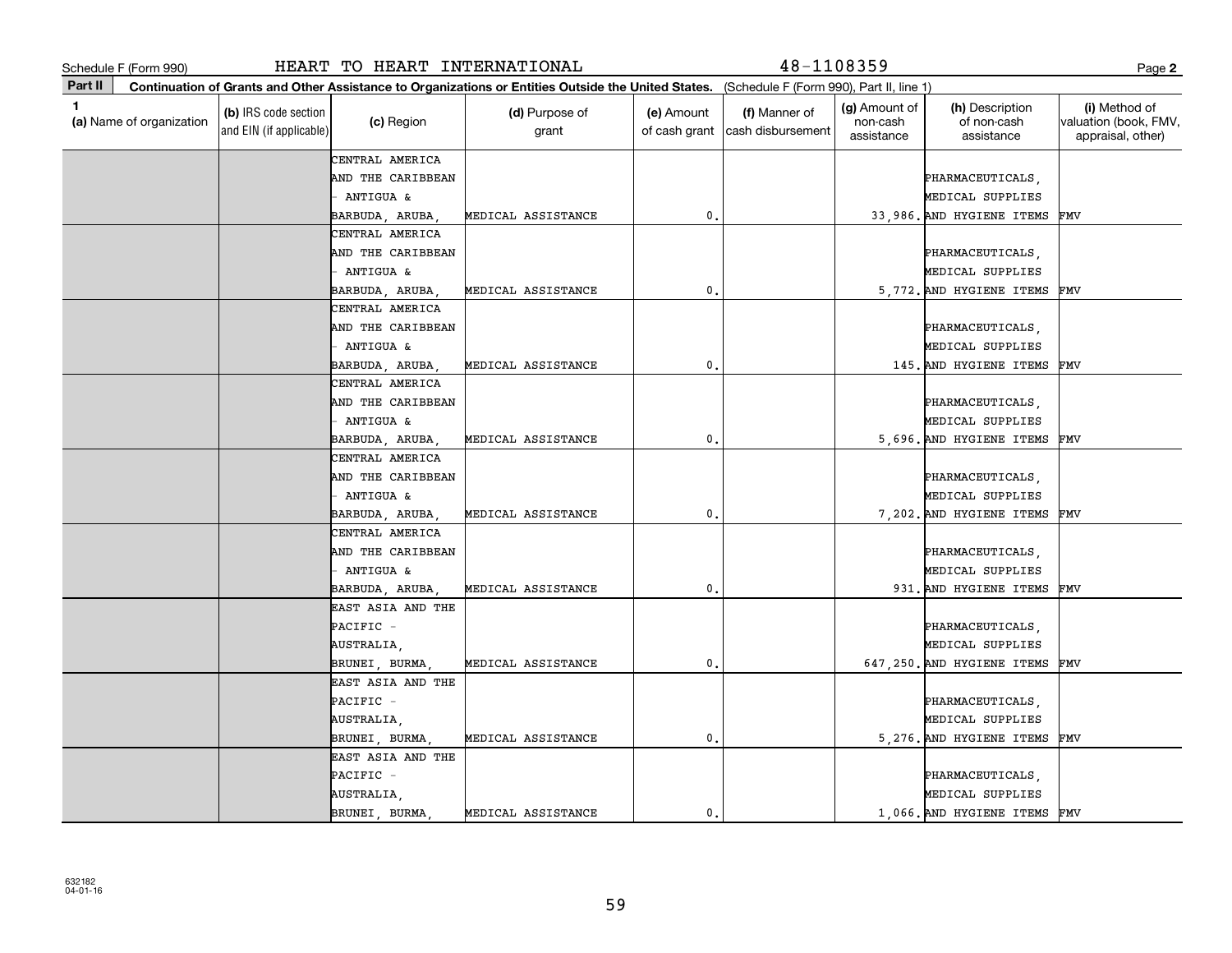| Schedule F (Form 990)                    |                                                 | HEART TO HEART INTERNATIONAL |                                                                                                                                              |                             | 48-1108359                         |                                         |                                              | Page 2                                                      |
|------------------------------------------|-------------------------------------------------|------------------------------|----------------------------------------------------------------------------------------------------------------------------------------------|-----------------------------|------------------------------------|-----------------------------------------|----------------------------------------------|-------------------------------------------------------------|
| Part II                                  |                                                 |                              | Continuation of Grants and Other Assistance to Organizations or Entities Outside the United States. (Schedule F (Form 990), Part II, line 1) |                             |                                    |                                         |                                              |                                                             |
| $\mathbf{1}$<br>(a) Name of organization | (b) IRS code section<br>and EIN (if applicable) | (c) Region                   | (d) Purpose of<br>grant                                                                                                                      | (e) Amount<br>of cash grant | (f) Manner of<br>cash disbursement | (g) Amount of<br>non-cash<br>assistance | (h) Description<br>of non-cash<br>assistance | (i) Method of<br>valuation (book, FMV,<br>appraisal, other) |
|                                          |                                                 | EAST ASIA AND THE            |                                                                                                                                              |                             |                                    |                                         |                                              |                                                             |
|                                          |                                                 | PACIFIC -                    |                                                                                                                                              |                             |                                    |                                         | PHARMACEUTICALS,                             |                                                             |
|                                          |                                                 | AUSTRALIA,                   |                                                                                                                                              |                             |                                    |                                         | MEDICAL SUPPLIES                             |                                                             |
|                                          |                                                 | BRUNEI, BURMA                | MEDICAL ASSISTANCE                                                                                                                           | 0.                          |                                    |                                         | 30,302. AND HYGIENE ITEMS                    | FMV                                                         |
|                                          |                                                 | EAST ASIA AND THE            |                                                                                                                                              |                             |                                    |                                         |                                              |                                                             |
|                                          |                                                 | PACIFIC -                    |                                                                                                                                              |                             |                                    |                                         | PHARMACEUTICALS,                             |                                                             |
|                                          |                                                 | AUSTRALIA,                   |                                                                                                                                              |                             |                                    |                                         | MEDICAL SUPPLIES                             |                                                             |
|                                          |                                                 | BRUNEI, BURMA                | MEDICAL ASSISTANCE                                                                                                                           | $\mathbf{0}$                |                                    |                                         | 26,280. AND HYGIENE ITEMS                    | FMV                                                         |
|                                          |                                                 | EAST ASIA AND THE            |                                                                                                                                              |                             |                                    |                                         |                                              |                                                             |
|                                          |                                                 | PACIFIC -                    |                                                                                                                                              |                             |                                    |                                         | PHARMACEUTICALS,                             |                                                             |
|                                          |                                                 | AUSTRALIA,                   |                                                                                                                                              |                             |                                    |                                         | MEDICAL SUPPLIES                             |                                                             |
|                                          |                                                 | BRUNEI, BURMA                | MEDICAL ASSISTANCE                                                                                                                           | $\mathbf 0$                 |                                    |                                         | 1,450. AND HYGIENE ITEMS                     | FMV                                                         |
|                                          |                                                 | EAST ASIA AND THE            |                                                                                                                                              |                             |                                    |                                         |                                              |                                                             |
|                                          |                                                 | PACIFIC -                    |                                                                                                                                              |                             |                                    |                                         | PHARMACEUTICALS,                             |                                                             |
|                                          |                                                 | AUSTRALIA,                   |                                                                                                                                              |                             |                                    |                                         | MEDICAL SUPPLIES                             |                                                             |
|                                          |                                                 | BRUNEI, BURMA                | MEDICAL ASSISTANCE                                                                                                                           | 0.                          |                                    |                                         | 612,824. AND HYGIENE ITEMS                   | FMV                                                         |
|                                          |                                                 | EUROPE (INCLUDING            |                                                                                                                                              |                             |                                    |                                         |                                              |                                                             |
|                                          |                                                 | <b>ICELAND &amp;</b>         |                                                                                                                                              |                             |                                    |                                         | PHARMACEUTICALS,                             |                                                             |
|                                          |                                                 | GREENLAND) -                 |                                                                                                                                              |                             |                                    |                                         | MEDICAL SUPPLIES                             |                                                             |
|                                          |                                                 | ALBANIA, ANDORRA,            | MEDICAL ASSISTANCE                                                                                                                           | $\mathbf{0}$ .              |                                    |                                         | 51,720. AND HYGIENE ITEMS                    | FMV                                                         |
|                                          |                                                 | EUROPE (INCLUDING            |                                                                                                                                              |                             |                                    |                                         |                                              |                                                             |
|                                          |                                                 | <b>ICELAND &amp;</b>         |                                                                                                                                              |                             |                                    |                                         | PHARMACEUTICALS,                             |                                                             |
|                                          |                                                 | GREENLAND) -                 |                                                                                                                                              |                             |                                    |                                         | MEDICAL SUPPLIES                             |                                                             |
|                                          |                                                 | ALBANIA, ANDORRA,            | MEDICAL ASSISTANCE                                                                                                                           | $\mathbf 0$                 |                                    |                                         | 7,730. AND HYGIENE ITEMS                     | FMV                                                         |
|                                          |                                                 | EUROPE (INCLUDING            |                                                                                                                                              |                             |                                    |                                         |                                              |                                                             |
|                                          |                                                 | <b>ICELAND &amp;</b>         |                                                                                                                                              |                             |                                    |                                         | PHARMACEUTICALS,                             |                                                             |
|                                          |                                                 | GREENLAND) -                 |                                                                                                                                              |                             |                                    |                                         | MEDICAL SUPPLIES                             |                                                             |
|                                          |                                                 | ALBANIA, ANDORRA,            | MEDICAL ASSISTANCE                                                                                                                           | 0.                          |                                    |                                         | 118,934. AND HYGIENE ITEMS                   | FMV                                                         |
|                                          |                                                 | EUROPE (INCLUDING            |                                                                                                                                              |                             |                                    |                                         |                                              |                                                             |
|                                          |                                                 | <b>ICELAND &amp;</b>         |                                                                                                                                              |                             |                                    |                                         | PHARMACEUTICALS                              |                                                             |
|                                          |                                                 | GREENLAND) -                 |                                                                                                                                              |                             |                                    |                                         | MEDICAL SUPPLIES                             |                                                             |
|                                          |                                                 | ALBANIA, ANDORRA,            | MEDICAL ASSISTANCE                                                                                                                           | 0.                          |                                    |                                         | 119,520. AND HYGIENE ITEMS FMV               |                                                             |
|                                          |                                                 | MIDDLE EAST AND              |                                                                                                                                              |                             |                                    |                                         |                                              |                                                             |
|                                          |                                                 | NORTH AFRICA -               |                                                                                                                                              |                             |                                    |                                         | PHARMACEUTICALS,                             |                                                             |
|                                          |                                                 | ALGERIA, BAHRAIN,            |                                                                                                                                              |                             |                                    |                                         | MEDICAL SUPPLIES                             |                                                             |
|                                          |                                                 | DJIBOUTI, EGYPT              | MEDICAL ASSISTANCE                                                                                                                           | 0.                          |                                    |                                         | 1,001. AND HYGIENE ITEMS FMV                 |                                                             |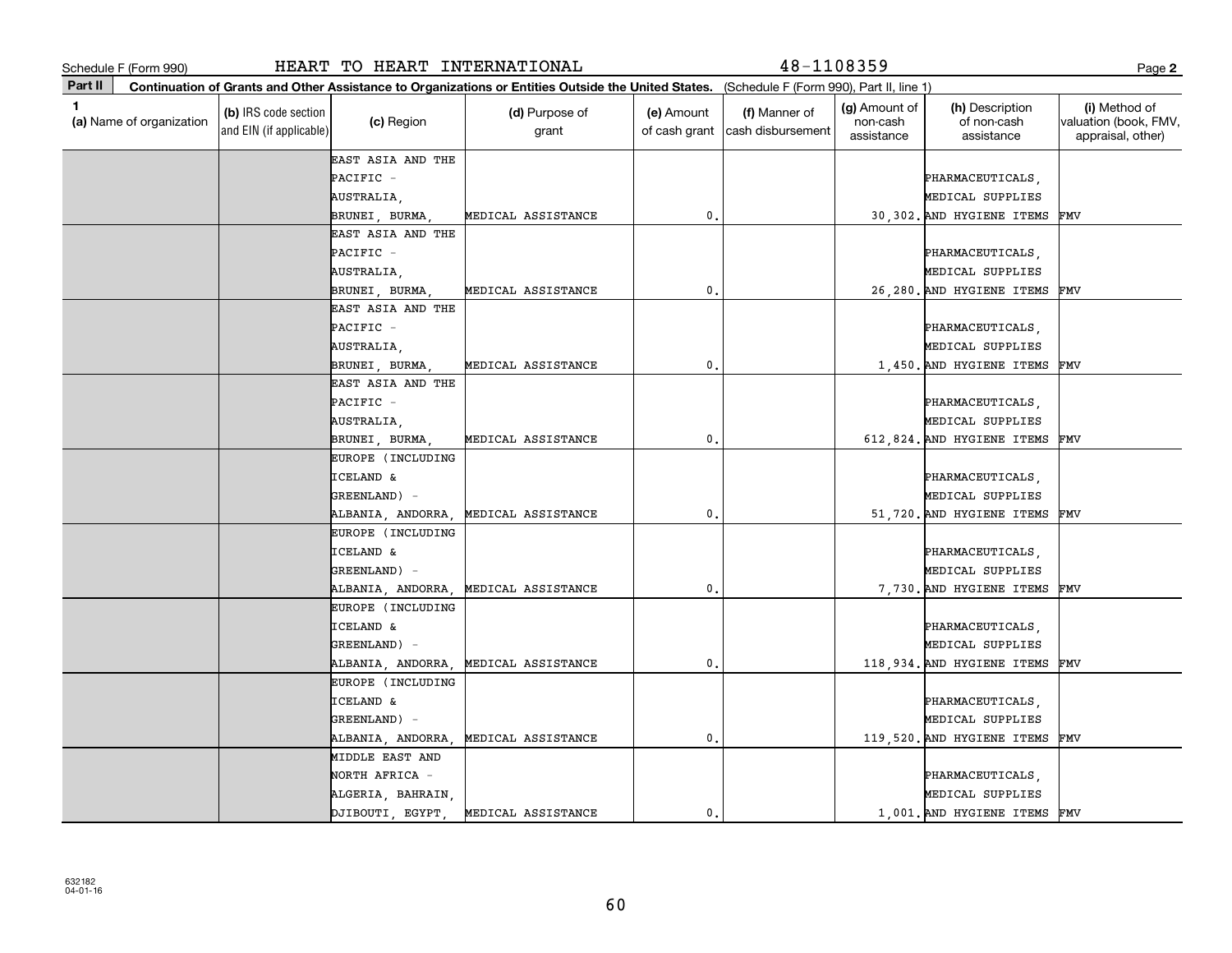|         | Schedule F (Form 990)<br>HEART TO HEART INTERNATIONAL |                                                 |                    |                                                                                                                                              |                             |                                    | $48 - 1108359$                          |                                              |                                                             |  |  |
|---------|-------------------------------------------------------|-------------------------------------------------|--------------------|----------------------------------------------------------------------------------------------------------------------------------------------|-----------------------------|------------------------------------|-----------------------------------------|----------------------------------------------|-------------------------------------------------------------|--|--|
| Part II |                                                       |                                                 |                    | Continuation of Grants and Other Assistance to Organizations or Entities Outside the United States. (Schedule F (Form 990), Part II, line 1) |                             |                                    |                                         |                                              |                                                             |  |  |
| 1       | (a) Name of organization                              | (b) IRS code section<br>and EIN (if applicable) | (c) Region         | (d) Purpose of<br>grant                                                                                                                      | (e) Amount<br>of cash grant | (f) Manner of<br>cash disbursement | (g) Amount of<br>non-cash<br>assistance | (h) Description<br>of non-cash<br>assistance | (i) Method of<br>valuation (book, FMV,<br>appraisal, other) |  |  |
|         |                                                       |                                                 | MIDDLE EAST AND    |                                                                                                                                              |                             |                                    |                                         |                                              |                                                             |  |  |
|         |                                                       |                                                 | NORTH AFRICA -     |                                                                                                                                              |                             |                                    |                                         | PHARMACEUTICALS,                             |                                                             |  |  |
|         |                                                       |                                                 | ALGERIA, BAHRAIN,  |                                                                                                                                              |                             |                                    |                                         | MEDICAL SUPPLIES                             |                                                             |  |  |
|         |                                                       |                                                 | DJIBOUTI, EGYPT    | MEDICAL ASSISTANCE                                                                                                                           | 0.                          |                                    |                                         | 105,990. AND HYGIENE ITEMS                   | FMV                                                         |  |  |
|         |                                                       |                                                 | NORTH AMERICA -    |                                                                                                                                              |                             |                                    |                                         |                                              |                                                             |  |  |
|         |                                                       |                                                 | CANADA AND         |                                                                                                                                              |                             |                                    |                                         | PHARMACEUTICALS,                             |                                                             |  |  |
|         |                                                       |                                                 | MEXICO, BUT NOT    |                                                                                                                                              |                             |                                    |                                         | MEDICAL SUPPLIES                             |                                                             |  |  |
|         |                                                       |                                                 | THE UNITED STATES  | MEDICAL ASSISTANCE                                                                                                                           | $\mathbf 0$                 |                                    |                                         | 24,544. AND HYGIENE ITEMS                    | FMV                                                         |  |  |
|         |                                                       |                                                 | NORTH AMERICA -    |                                                                                                                                              |                             |                                    |                                         |                                              |                                                             |  |  |
|         |                                                       |                                                 | CANADA AND         |                                                                                                                                              |                             |                                    |                                         | PHARMACEUTICALS,                             |                                                             |  |  |
|         |                                                       |                                                 | MEXICO, BUT NOT    |                                                                                                                                              |                             |                                    |                                         | MEDICAL SUPPLIES                             |                                                             |  |  |
|         |                                                       |                                                 | THE UNITED STATES  | MEDICAL ASSISTANCE                                                                                                                           | 0.                          |                                    |                                         | 92. AND HYGIENE ITEMS                        | FMV                                                         |  |  |
|         |                                                       |                                                 | RUSSIA AND         |                                                                                                                                              |                             |                                    |                                         |                                              |                                                             |  |  |
|         |                                                       |                                                 | NEIGHBORING        |                                                                                                                                              |                             |                                    |                                         | PHARMACEUTICALS,                             |                                                             |  |  |
|         |                                                       |                                                 | $STATES - ARMENIA$ |                                                                                                                                              |                             |                                    |                                         | MEDICAL SUPPLIES                             |                                                             |  |  |
|         |                                                       |                                                 | AZERBIJAN,         | MEDICAL ASSISTANCE                                                                                                                           | 0.                          |                                    |                                         | 78,373. AND HYGIENE ITEMS                    | FMV                                                         |  |  |
|         |                                                       |                                                 | RUSSIA AND         |                                                                                                                                              |                             |                                    |                                         |                                              |                                                             |  |  |
|         |                                                       |                                                 | NEIGHBORING        |                                                                                                                                              |                             |                                    |                                         | PHARMACEUTICALS,                             |                                                             |  |  |
|         |                                                       |                                                 | STATES - ARMENIA   |                                                                                                                                              |                             |                                    |                                         | MEDICAL SUPPLIES                             |                                                             |  |  |
|         |                                                       |                                                 | AZERBIJAN          | MEDICAL ASSISTANCE                                                                                                                           | 0.                          |                                    |                                         | 14,304. AND HYGIENE ITEMS                    | FMV                                                         |  |  |
|         |                                                       |                                                 | RUSSIA AND         |                                                                                                                                              |                             |                                    |                                         |                                              |                                                             |  |  |
|         |                                                       |                                                 | NEIGHBORING        |                                                                                                                                              |                             |                                    |                                         | PHARMACEUTICALS,                             |                                                             |  |  |
|         |                                                       |                                                 | STATES - ARMENIA   |                                                                                                                                              |                             |                                    |                                         | MEDICAL SUPPLIES                             |                                                             |  |  |
|         |                                                       |                                                 | AZERBIJAN,         | MEDICAL ASSISTANCE                                                                                                                           | 0.                          |                                    |                                         | 15,782. AND HYGIENE ITEMS                    | FMV                                                         |  |  |
|         |                                                       |                                                 | SOUTH AMERICA -    |                                                                                                                                              |                             |                                    |                                         |                                              |                                                             |  |  |
|         |                                                       |                                                 | ARGENTINA,         |                                                                                                                                              |                             |                                    |                                         | PHARMACEUTICALS,                             |                                                             |  |  |
|         |                                                       |                                                 | BOLIVIA, BRAZIL,   |                                                                                                                                              |                             |                                    |                                         | MEDICAL SUPPLIES                             |                                                             |  |  |
|         |                                                       |                                                 | CHILE, COLUMBIA,   | MEDICAL ASSISTANCE                                                                                                                           | 0.                          |                                    |                                         | 3,289. AND HYGIENE ITEMS                     | FMV                                                         |  |  |
|         |                                                       |                                                 | SOUTH AMERICA -    |                                                                                                                                              |                             |                                    |                                         |                                              |                                                             |  |  |
|         |                                                       |                                                 | ARGENTINA,         |                                                                                                                                              |                             |                                    |                                         | PHARMACEUTICALS,                             |                                                             |  |  |
|         |                                                       |                                                 | BOLIVIA, BRAZIL,   |                                                                                                                                              |                             |                                    |                                         | MEDICAL SUPPLIES                             |                                                             |  |  |
|         |                                                       |                                                 | CHILE, COLUMBIA    | MEDICAL ASSISTANCE                                                                                                                           | 0.                          |                                    |                                         | 3,260. AND HYGIENE ITEMS                     | FMV                                                         |  |  |
|         |                                                       |                                                 | SOUTH AMERICA -    |                                                                                                                                              |                             |                                    |                                         |                                              |                                                             |  |  |
|         |                                                       |                                                 | ARGENTINA,         |                                                                                                                                              |                             |                                    |                                         | PHARMACEUTICALS,                             |                                                             |  |  |
|         |                                                       |                                                 | BOLIVIA, BRAZIL,   |                                                                                                                                              |                             |                                    |                                         | MEDICAL SUPPLIES                             |                                                             |  |  |
|         |                                                       |                                                 | CHILE, COLUMBIA,   | MEDICAL ASSISTANCE                                                                                                                           | 0.                          |                                    |                                         | 619. AND HYGIENE ITEMS                       | FMV                                                         |  |  |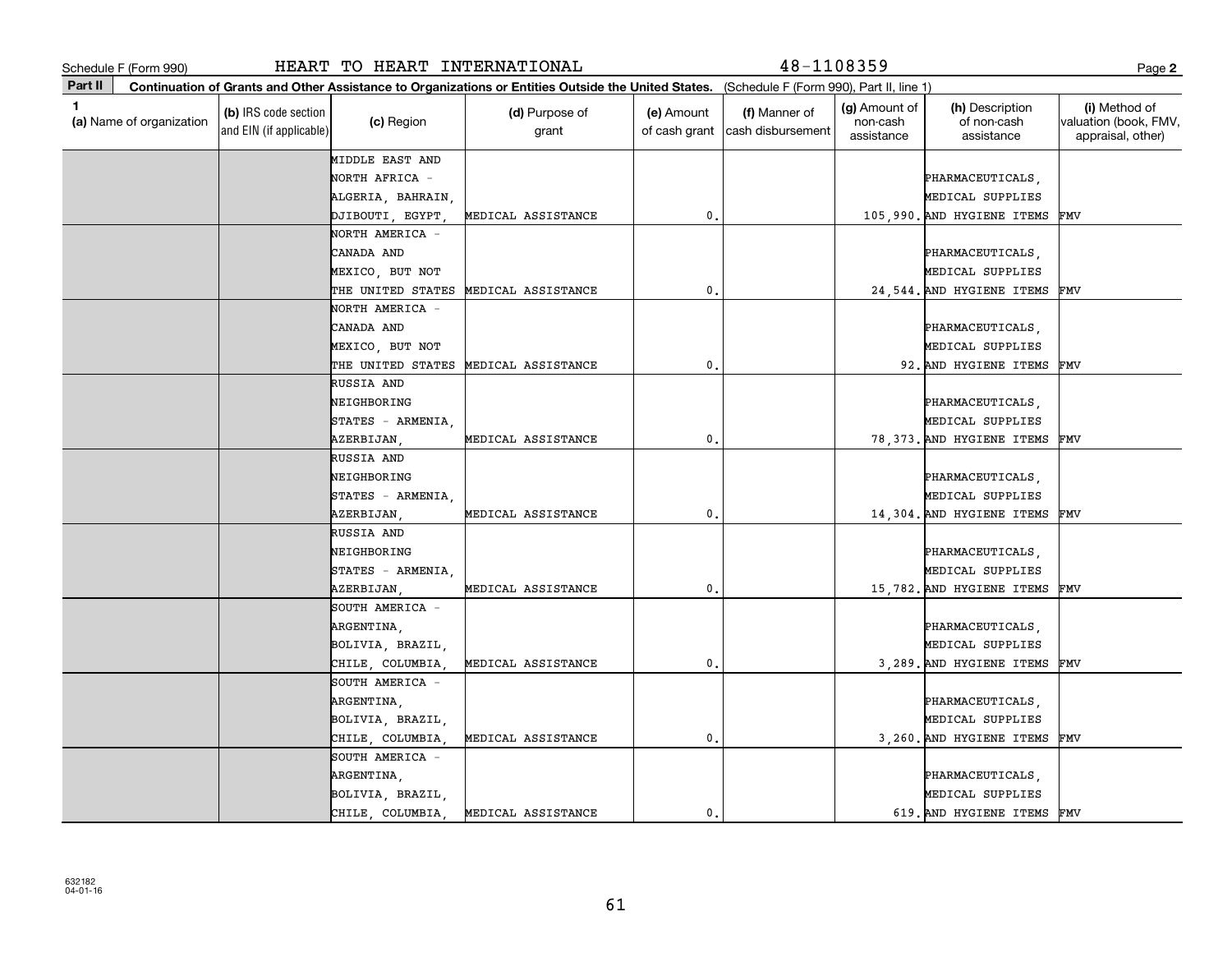|         | Schedule F (Form 990)    |                                                 | HEART TO HEART INTERNATIONAL |                                                                                                                                              |                             | 48-1108359                         |                                                |                                              | Page 2                                                      |
|---------|--------------------------|-------------------------------------------------|------------------------------|----------------------------------------------------------------------------------------------------------------------------------------------|-----------------------------|------------------------------------|------------------------------------------------|----------------------------------------------|-------------------------------------------------------------|
| Part II |                          |                                                 |                              | Continuation of Grants and Other Assistance to Organizations or Entities Outside the United States. (Schedule F (Form 990), Part II, line 1) |                             |                                    |                                                |                                              |                                                             |
| 1       | (a) Name of organization | (b) IRS code section<br>and EIN (if applicable) | (c) Region                   | (d) Purpose of<br>grant                                                                                                                      | (e) Amount<br>of cash grant | (f) Manner of<br>cash disbursement | <b>(g)</b> Amount of<br>non-cash<br>assistance | (h) Description<br>of non-cash<br>assistance | (i) Method of<br>valuation (book, FMV,<br>appraisal, other) |
|         |                          |                                                 | SOUTH AMERICA -              |                                                                                                                                              |                             |                                    |                                                |                                              |                                                             |
|         |                          |                                                 | ARGENTINA,                   |                                                                                                                                              |                             |                                    |                                                | PHARMACEUTICALS,                             |                                                             |
|         |                          |                                                 | BOLIVIA, BRAZIL,             |                                                                                                                                              |                             |                                    |                                                | MEDICAL SUPPLIES                             |                                                             |
|         |                          |                                                 | CHILE, COLUMBIA,             | MEDICAL ASSISTANCE                                                                                                                           | 0.                          |                                    |                                                | 991. AND HYGIENE ITEMS                       | FMV                                                         |
|         |                          |                                                 | SOUTH AMERICA -              |                                                                                                                                              |                             |                                    |                                                |                                              |                                                             |
|         |                          |                                                 | ARGENTINA,                   |                                                                                                                                              |                             |                                    |                                                | PHARMACEUTICALS,                             |                                                             |
|         |                          |                                                 | BOLIVIA, BRAZIL,             |                                                                                                                                              |                             |                                    |                                                | MEDICAL SUPPLIES                             |                                                             |
|         |                          |                                                 | CHILE, COLUMBIA,             | MEDICAL ASSISTANCE                                                                                                                           | $\mathbf{0}$                |                                    |                                                | 32,297. AND HYGIENE ITEMS                    | FMV                                                         |
|         |                          |                                                 | SOUTH AMERICA -              |                                                                                                                                              |                             |                                    |                                                |                                              |                                                             |
|         |                          |                                                 | ARGENTINA,                   |                                                                                                                                              |                             |                                    |                                                | PHARMACEUTICALS,                             |                                                             |
|         |                          |                                                 | BOLIVIA, BRAZIL,             |                                                                                                                                              |                             |                                    |                                                | MEDICAL SUPPLIES                             |                                                             |
|         |                          |                                                 | CHILE, COLUMBIA              | MEDICAL ASSISTANCE                                                                                                                           | 0.                          |                                    |                                                | 1,801. AND HYGIENE ITEMS                     | FMV                                                         |
|         |                          |                                                 | SOUTH AMERICA -              |                                                                                                                                              |                             |                                    |                                                |                                              |                                                             |
|         |                          |                                                 | ARGENTINA,                   |                                                                                                                                              |                             |                                    |                                                | PHARMACEUTICALS,                             |                                                             |
|         |                          |                                                 | BOLIVIA, BRAZIL,             |                                                                                                                                              |                             |                                    |                                                | MEDICAL SUPPLIES                             |                                                             |
|         |                          |                                                 | CHILE, COLUMBIA,             | MEDICAL ASSISTANCE                                                                                                                           | $\mathbf{0}$ .              |                                    |                                                | 26,105. AND HYGIENE ITEMS                    | FMV                                                         |
|         |                          |                                                 | SOUTH AMERICA -              |                                                                                                                                              |                             |                                    |                                                |                                              |                                                             |
|         |                          |                                                 | ARGENTINA,                   |                                                                                                                                              |                             |                                    |                                                | PHARMACEUTICALS,                             |                                                             |
|         |                          |                                                 | BOLIVIA, BRAZIL,             |                                                                                                                                              |                             |                                    |                                                | MEDICAL SUPPLIES                             |                                                             |
|         |                          |                                                 | CHILE, COLUMBIA,             | MEDICAL ASSISTANCE                                                                                                                           | 0.                          |                                    |                                                | 17,897. AND HYGIENE ITEMS                    | FMV                                                         |
|         |                          |                                                 | SOUTH AMERICA -              |                                                                                                                                              |                             |                                    |                                                |                                              |                                                             |
|         |                          |                                                 | ARGENTINA,                   |                                                                                                                                              |                             |                                    |                                                | PHARMACEUTICALS,                             |                                                             |
|         |                          |                                                 | BOLIVIA, BRAZIL,             |                                                                                                                                              |                             |                                    |                                                | MEDICAL SUPPLIES                             |                                                             |
|         |                          |                                                 | CHILE, COLUMBIA,             | MEDICAL ASSISTANCE                                                                                                                           | 0.                          |                                    |                                                | 5,621. AND HYGIENE ITEMS                     | FMV                                                         |
|         |                          |                                                 | <b>SUB-SAHARAN</b>           |                                                                                                                                              |                             |                                    |                                                |                                              |                                                             |
|         |                          |                                                 | AFRICA - ANGOLA,             |                                                                                                                                              |                             |                                    |                                                | PHARMACEUTICALS,                             |                                                             |
|         |                          |                                                 | BENIN, BOTSWANA,             |                                                                                                                                              |                             |                                    |                                                | MEDICAL SUPPLIES                             |                                                             |
|         |                          |                                                 | BURKINA FASO                 | MEDICAL ASSISTANCE                                                                                                                           | 0.                          |                                    |                                                | 2.287. AND HYGIENE ITEMS                     | FMV                                                         |
|         |                          |                                                 | <b>SUB-SAHARAN</b>           |                                                                                                                                              |                             |                                    |                                                |                                              |                                                             |
|         |                          |                                                 | AFRICA - ANGOLA,             |                                                                                                                                              |                             |                                    |                                                | PHARMACEUTICALS,                             |                                                             |
|         |                          |                                                 | BENIN, BOTSWANA,             |                                                                                                                                              |                             |                                    |                                                | MEDICAL SUPPLIES                             |                                                             |
|         |                          |                                                 | BURKINA FASO,                | MEDICAL ASSISTANCE                                                                                                                           | $\mathbf{0}$ .              |                                    |                                                | 8,137. AND HYGIENE ITEMS                     | FMV                                                         |
|         |                          |                                                 | <b>SUB-SAHARAN</b>           |                                                                                                                                              |                             |                                    |                                                |                                              |                                                             |
|         |                          |                                                 | AFRICA - ANGOLA,             |                                                                                                                                              |                             |                                    |                                                | PHARMACEUTICALS,                             |                                                             |
|         |                          |                                                 | BENIN, BOTSWANA,             |                                                                                                                                              |                             |                                    |                                                | MEDICAL SUPPLIES                             |                                                             |
|         |                          |                                                 | BURKINA FASO                 | MEDICAL ASSISTANCE                                                                                                                           | 0.                          |                                    |                                                | 7,270. AND HYGIENE ITEMS                     | FMV                                                         |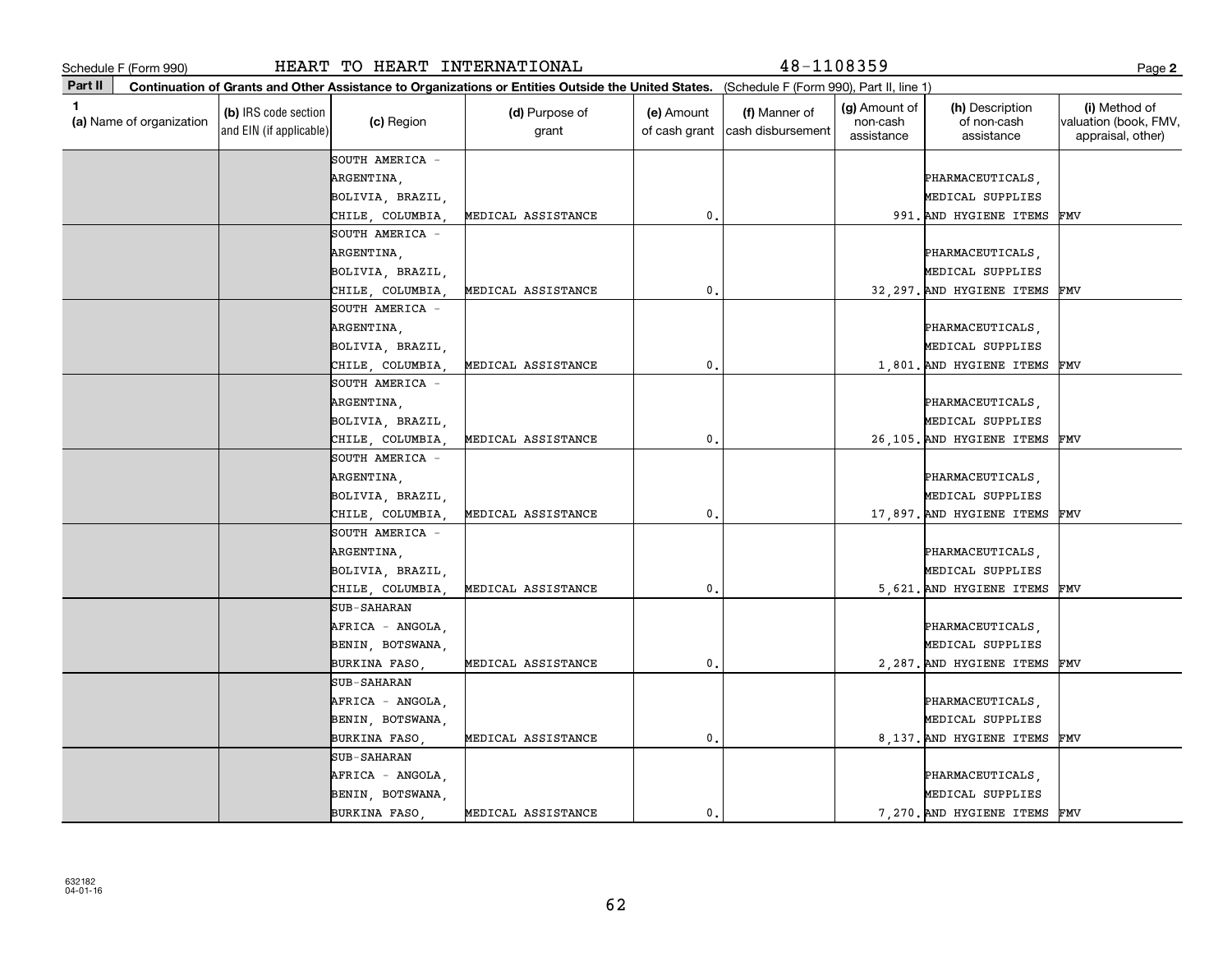|         | Schedule F (Form 990)    |                                                 | HEART TO HEART INTERNATIONAL |                                                                                                                                              |                             | 48-1108359                         |                                                |                                              | Page 2                                                      |
|---------|--------------------------|-------------------------------------------------|------------------------------|----------------------------------------------------------------------------------------------------------------------------------------------|-----------------------------|------------------------------------|------------------------------------------------|----------------------------------------------|-------------------------------------------------------------|
| Part II |                          |                                                 |                              | Continuation of Grants and Other Assistance to Organizations or Entities Outside the United States. (Schedule F (Form 990), Part II, line 1) |                             |                                    |                                                |                                              |                                                             |
| 1       | (a) Name of organization | (b) IRS code section<br>and EIN (if applicable) | (c) Region                   | (d) Purpose of<br>grant                                                                                                                      | (e) Amount<br>of cash grant | (f) Manner of<br>cash disbursement | <b>(g)</b> Amount of<br>non-cash<br>assistance | (h) Description<br>of non-cash<br>assistance | (i) Method of<br>valuation (book, FMV,<br>appraisal, other) |
|         |                          |                                                 | <b>SUB-SAHARAN</b>           |                                                                                                                                              |                             |                                    |                                                |                                              |                                                             |
|         |                          |                                                 | AFRICA - ANGOLA,             |                                                                                                                                              |                             |                                    |                                                | PHARMACEUTICALS,                             |                                                             |
|         |                          |                                                 | BENIN, BOTSWANA,             |                                                                                                                                              |                             |                                    |                                                | MEDICAL SUPPLIES                             |                                                             |
|         |                          |                                                 | BURKINA FASO                 | MEDICAL ASSISTANCE                                                                                                                           | 0.                          |                                    |                                                | 6,865. AND HYGIENE ITEMS                     | FMV                                                         |
|         |                          |                                                 | <b>SUB-SAHARAN</b>           |                                                                                                                                              |                             |                                    |                                                |                                              |                                                             |
|         |                          |                                                 | AFRICA - ANGOLA,             |                                                                                                                                              |                             |                                    |                                                | PHARMACEUTICALS,                             |                                                             |
|         |                          |                                                 | BENIN, BOTSWANA,             |                                                                                                                                              |                             |                                    |                                                | MEDICAL SUPPLIES                             |                                                             |
|         |                          |                                                 | BURKINA FASO                 | MEDICAL ASSISTANCE                                                                                                                           | $\mathbf{0}$                |                                    |                                                | 1,125. AND HYGIENE ITEMS                     | FMV                                                         |
|         |                          |                                                 | <b>SUB-SAHARAN</b>           |                                                                                                                                              |                             |                                    |                                                |                                              |                                                             |
|         |                          |                                                 | AFRICA - ANGOLA,             |                                                                                                                                              |                             |                                    |                                                | PHARMACEUTICALS,                             |                                                             |
|         |                          |                                                 | BENIN, BOTSWANA,             |                                                                                                                                              |                             |                                    |                                                | MEDICAL SUPPLIES                             |                                                             |
|         |                          |                                                 | BURKINA FASO                 | MEDICAL ASSISTANCE                                                                                                                           | 0.                          |                                    |                                                | 72,928. AND HYGIENE ITEMS                    | FMV                                                         |
|         |                          |                                                 | <b>SUB-SAHARAN</b>           |                                                                                                                                              |                             |                                    |                                                |                                              |                                                             |
|         |                          |                                                 | AFRICA - ANGOLA,             |                                                                                                                                              |                             |                                    |                                                | PHARMACEUTICALS,                             |                                                             |
|         |                          |                                                 | BENIN, BOTSWANA,             |                                                                                                                                              |                             |                                    |                                                | MEDICAL SUPPLIES                             |                                                             |
|         |                          |                                                 | BURKINA FASO                 | MEDICAL ASSISTANCE                                                                                                                           | $\mathbf{0}$ .              |                                    |                                                | 59,062. AND HYGIENE ITEMS                    | FMV                                                         |
|         |                          |                                                 | <b>SUB-SAHARAN</b>           |                                                                                                                                              |                             |                                    |                                                |                                              |                                                             |
|         |                          |                                                 | AFRICA - ANGOLA,             |                                                                                                                                              |                             |                                    |                                                | PHARMACEUTICALS,                             |                                                             |
|         |                          |                                                 | BENIN, BOTSWANA,             |                                                                                                                                              |                             |                                    |                                                | MEDICAL SUPPLIES                             |                                                             |
|         |                          |                                                 | BURKINA FASO                 | MEDICAL ASSISTANCE                                                                                                                           | 0.                          |                                    |                                                | 18,869. AND HYGIENE ITEMS                    | FMV                                                         |
|         |                          |                                                 | <b>SUB-SAHARAN</b>           |                                                                                                                                              |                             |                                    |                                                |                                              |                                                             |
|         |                          |                                                 | AFRICA - ANGOLA,             |                                                                                                                                              |                             |                                    |                                                | PHARMACEUTICALS,                             |                                                             |
|         |                          |                                                 | BENIN, BOTSWANA,             |                                                                                                                                              |                             |                                    |                                                | MEDICAL SUPPLIES                             |                                                             |
|         |                          |                                                 | BURKINA FASO                 | MEDICAL ASSISTANCE                                                                                                                           | 0.                          |                                    |                                                | 4,757. AND HYGIENE ITEMS                     | FMV                                                         |
|         |                          |                                                 | <b>SUB-SAHARAN</b>           |                                                                                                                                              |                             |                                    |                                                |                                              |                                                             |
|         |                          |                                                 | AFRICA - ANGOLA,             |                                                                                                                                              |                             |                                    |                                                | PHARMACEUTICALS,                             |                                                             |
|         |                          |                                                 | BENIN, BOTSWANA,             |                                                                                                                                              |                             |                                    |                                                | MEDICAL SUPPLIES                             |                                                             |
|         |                          |                                                 | <b>BURKINA FASO</b>          | MEDICAL ASSISTANCE                                                                                                                           | 0.                          |                                    |                                                | 22,663. AND HYGIENE ITEMS                    | FMV                                                         |
|         |                          |                                                 | <b>SUB-SAHARAN</b>           |                                                                                                                                              |                             |                                    |                                                |                                              |                                                             |
|         |                          |                                                 | AFRICA - ANGOLA,             |                                                                                                                                              |                             |                                    |                                                | PHARMACEUTICALS,                             |                                                             |
|         |                          |                                                 | BENIN, BOTSWANA,             |                                                                                                                                              |                             |                                    |                                                | MEDICAL SUPPLIES                             |                                                             |
|         |                          |                                                 | BURKINA FASO,                | MEDICAL ASSISTANCE                                                                                                                           | 0.                          |                                    |                                                | 13,068. AND HYGIENE ITEMS                    | FMV                                                         |
|         |                          |                                                 | <b>SUB-SAHARAN</b>           |                                                                                                                                              |                             |                                    |                                                |                                              |                                                             |
|         |                          |                                                 | AFRICA - ANGOLA,             |                                                                                                                                              |                             |                                    |                                                | PHARMACEUTICALS,                             |                                                             |
|         |                          |                                                 | BENIN, BOTSWANA,             |                                                                                                                                              |                             |                                    |                                                | MEDICAL SUPPLIES                             |                                                             |
|         |                          |                                                 | BURKINA FASO                 | MEDICAL ASSISTANCE                                                                                                                           | 0.                          |                                    |                                                | 1,302. AND HYGIENE ITEMS                     | FMV                                                         |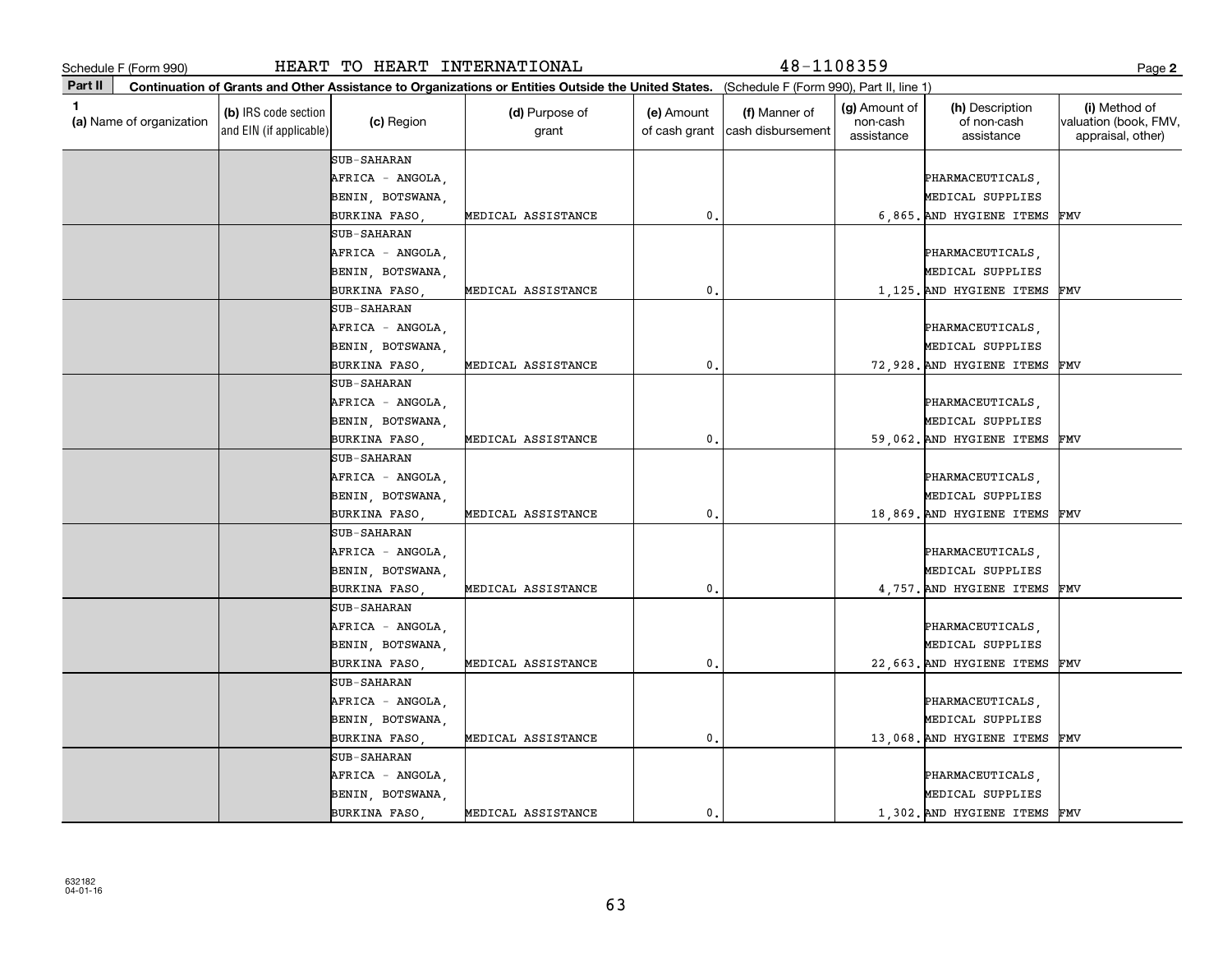|             | Schedule F (Form 990)    |                                                 | HEART TO HEART INTERNATIONAL |                                                                                                                                              |                             | $48 - 1108359$                     |                                                |                                              | Page 2                                                      |
|-------------|--------------------------|-------------------------------------------------|------------------------------|----------------------------------------------------------------------------------------------------------------------------------------------|-----------------------------|------------------------------------|------------------------------------------------|----------------------------------------------|-------------------------------------------------------------|
| Part II     |                          |                                                 |                              | Continuation of Grants and Other Assistance to Organizations or Entities Outside the United States. (Schedule F (Form 990), Part II, line 1) |                             |                                    |                                                |                                              |                                                             |
| $\mathbf 1$ | (a) Name of organization | (b) IRS code section<br>and EIN (if applicable) | (c) Region                   | (d) Purpose of<br>grant                                                                                                                      | (e) Amount<br>of cash grant | (f) Manner of<br>cash disbursement | <b>(g)</b> Amount of<br>non-cash<br>assistance | (h) Description<br>of non-cash<br>assistance | (i) Method of<br>valuation (book, FMV,<br>appraisal, other) |
|             |                          |                                                 | <b>SUB-SAHARAN</b>           |                                                                                                                                              |                             |                                    |                                                |                                              |                                                             |
|             |                          |                                                 | AFRICA - ANGOLA,             |                                                                                                                                              |                             |                                    |                                                | PHARMACEUTICALS,                             |                                                             |
|             |                          |                                                 | BENIN, BOTSWANA,             |                                                                                                                                              |                             |                                    |                                                | MEDICAL SUPPLIES                             |                                                             |
|             |                          |                                                 | BURKINA FASO                 | MEDICAL ASSISTANCE                                                                                                                           | 0.                          |                                    |                                                | 5,477. AND HYGIENE ITEMS                     | FMV                                                         |
|             |                          |                                                 | <b>SUB-SAHARAN</b>           |                                                                                                                                              |                             |                                    |                                                |                                              |                                                             |
|             |                          |                                                 | AFRICA - ANGOLA,             |                                                                                                                                              |                             |                                    |                                                | PHARMACEUTICALS,                             |                                                             |
|             |                          |                                                 | BENIN, BOTSWANA,             |                                                                                                                                              |                             |                                    |                                                | MEDICAL SUPPLIES                             |                                                             |
|             |                          |                                                 | BURKINA FASO                 | MEDICAL ASSISTANCE                                                                                                                           | $\mathbf{0}$                |                                    |                                                | 2,393. AND HYGIENE ITEMS                     | FMV                                                         |
|             |                          |                                                 | <b>SUB-SAHARAN</b>           |                                                                                                                                              |                             |                                    |                                                |                                              |                                                             |
|             |                          |                                                 | AFRICA - ANGOLA,             |                                                                                                                                              |                             |                                    |                                                | PHARMACEUTICALS,                             |                                                             |
|             |                          |                                                 | BENIN, BOTSWANA,             |                                                                                                                                              |                             |                                    |                                                | MEDICAL SUPPLIES                             |                                                             |
|             |                          |                                                 | BURKINA FASO                 | MEDICAL ASSISTANCE                                                                                                                           | 0.                          |                                    |                                                | 1448948. AND HYGIENE ITEMS                   | FMV                                                         |
|             |                          |                                                 | <b>SUB-SAHARAN</b>           |                                                                                                                                              |                             |                                    |                                                |                                              |                                                             |
|             |                          |                                                 | AFRICA - ANGOLA,             |                                                                                                                                              |                             |                                    |                                                | PHARMACEUTICALS,                             |                                                             |
|             |                          |                                                 | BENIN, BOTSWANA,             |                                                                                                                                              |                             |                                    |                                                | MEDICAL SUPPLIES                             |                                                             |
|             |                          |                                                 | BURKINA FASO                 | MEDICAL ASSISTANCE                                                                                                                           | 0.                          |                                    |                                                | 860, 275. AND HYGIENE ITEMS                  | FMV                                                         |
|             |                          |                                                 | <b>SUB-SAHARAN</b>           |                                                                                                                                              |                             |                                    |                                                |                                              |                                                             |
|             |                          |                                                 | AFRICA - ANGOLA,             |                                                                                                                                              |                             |                                    |                                                | PHARMACEUTICALS,                             |                                                             |
|             |                          |                                                 | BENIN, BOTSWANA,             |                                                                                                                                              |                             |                                    |                                                | MEDICAL SUPPLIES                             |                                                             |
|             |                          |                                                 | BURKINA FASO                 | MEDICAL ASSISTANCE                                                                                                                           | 0.                          |                                    |                                                | 47,572. AND HYGIENE ITEMS                    | FMV                                                         |
|             |                          |                                                 | <b>SUB-SAHARAN</b>           |                                                                                                                                              |                             |                                    |                                                |                                              |                                                             |
|             |                          |                                                 | AFRICA - ANGOLA,             |                                                                                                                                              |                             |                                    |                                                | PHARMACEUTICALS,                             |                                                             |
|             |                          |                                                 | BENIN, BOTSWANA,             |                                                                                                                                              |                             |                                    |                                                | MEDICAL SUPPLIES                             |                                                             |
|             |                          |                                                 | BURKINA FASO,                | MEDICAL ASSISTANCE                                                                                                                           | 0.                          |                                    |                                                | 11,633. AND HYGIENE ITEMS                    | FMV                                                         |
|             |                          |                                                 | <b>SUB-SAHARAN</b>           |                                                                                                                                              |                             |                                    |                                                |                                              |                                                             |
|             |                          |                                                 | AFRICA - ANGOLA,             |                                                                                                                                              |                             |                                    |                                                | PHARMACEUTICALS,                             |                                                             |
|             |                          |                                                 | BENIN, BOTSWANA,             |                                                                                                                                              |                             |                                    |                                                | MEDICAL SUPPLIES                             |                                                             |
|             |                          |                                                 | BURKINA FASO                 | MEDICAL ASSISTANCE                                                                                                                           | $\mathbf{0}$                |                                    |                                                | 3,976. AND HYGIENE ITEMS                     | FMV                                                         |
|             |                          |                                                 | <b>SUB-SAHARAN</b>           |                                                                                                                                              |                             |                                    |                                                |                                              |                                                             |
|             |                          |                                                 | AFRICA - ANGOLA,             |                                                                                                                                              |                             |                                    |                                                | PHARMACEUTICALS,                             |                                                             |
|             |                          |                                                 | BENIN, BOTSWANA,             |                                                                                                                                              |                             |                                    |                                                | MEDICAL SUPPLIES                             |                                                             |
|             |                          |                                                 | BURKINA FASO,                | MEDICAL ASSISTANCE                                                                                                                           | 0.                          |                                    |                                                | 1,818. AND HYGIENE ITEMS                     | FMV                                                         |
|             |                          |                                                 | <b>SUB-SAHARAN</b>           |                                                                                                                                              |                             |                                    |                                                |                                              |                                                             |
|             |                          |                                                 | AFRICA - ANGOLA,             |                                                                                                                                              |                             |                                    |                                                | PHARMACEUTICALS,                             |                                                             |
|             |                          |                                                 | BENIN, BOTSWANA,             |                                                                                                                                              |                             |                                    |                                                | MEDICAL SUPPLIES                             |                                                             |
|             |                          |                                                 | BURKINA FASO                 | MEDICAL ASSISTANCE                                                                                                                           | 0.                          |                                    |                                                | 123, 197. AND HYGIENE ITEMS                  | FMV                                                         |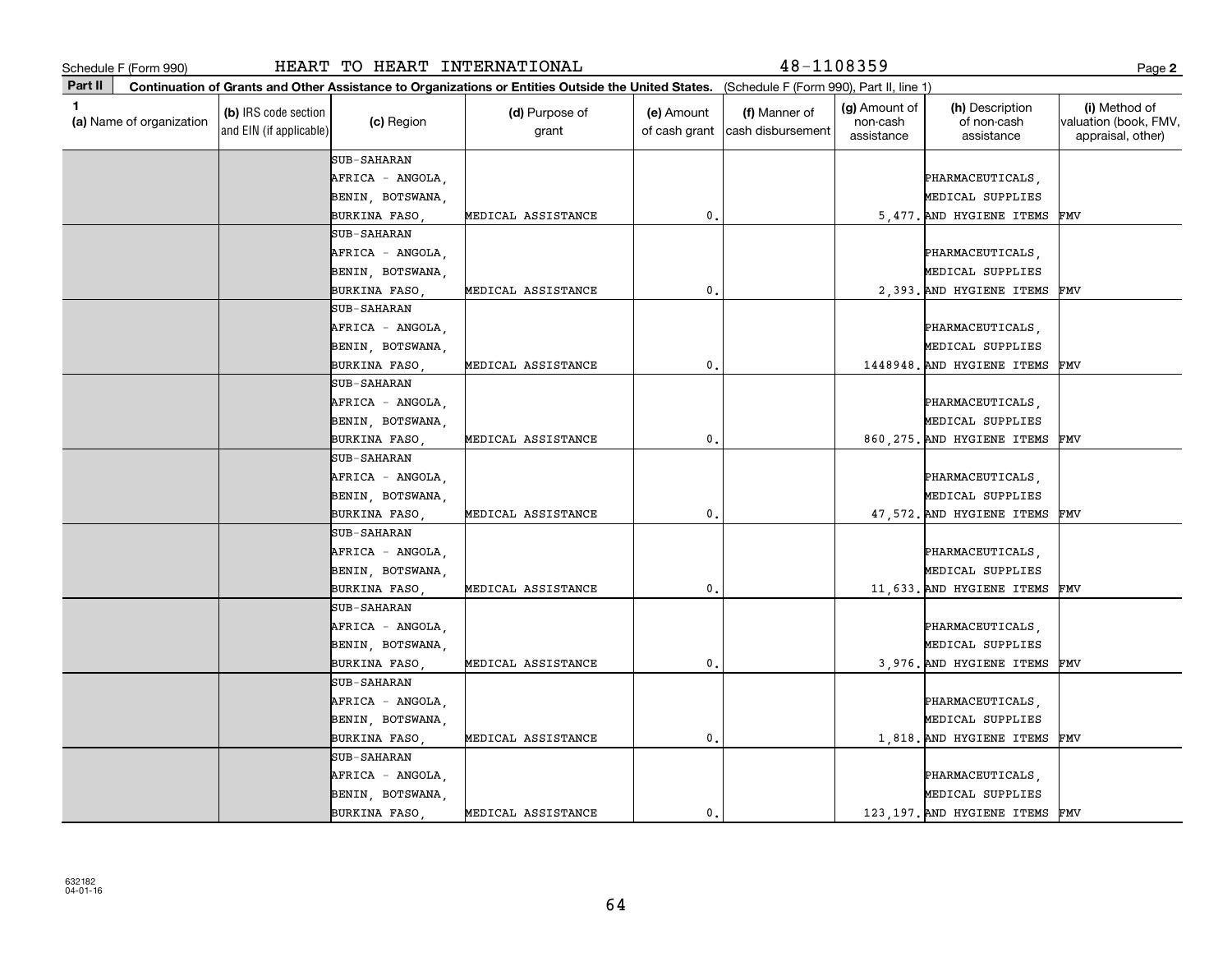**2Part II** (a) Name of organization **Continuation of Grants and Other Assistance to Organizations or Entities Outside the United States. (b)**  IRS code section **(c)**  Region **(d)** Purpose of **c c (e)** Amount **c (f) 1**(a)  $\Box$  (a)  $\Box$  (a)  $\Box$  (a)  $\Box$  (a)  $\Box$  (a)  $\Box$  (a)  $\Box$  (a)  $\Box$  (a)  $\Box$  (b)  $\Box$  (b)  $\Box$  (b)  $\Box$  (scription  $\Box$  (i) and EIN (if applicable) Schedule F (Form 990)<br>
Page Part II Continuation of Grants and Other Assistance to Organizations or Entities Outside the United States. (Schedule F (Form 990), Part II, line 1)<br>
(a) Name of organization (book, FM (c) Regio (Schedule F (Form 990), Part II, line 1) grant (e) Amount of cash grant |cash disbursement (f) Manner of (g) Amount of non-cash assistance(h) Description of non-cash assistance(i) Method of valuation (book, FMV, appraisal, other) SUB-SAHARAN SUB-SAHARAN AFRICA - ANGOLA, PHARMACEUTICALS, PHARMACEUTICALS, PHARMACEUTICALS, PHARMACEUTICALS, BENIN, BOTSWANA, MEDICAL SUPPLIES BURKINA FASO, MEDICAL ASSISTANCE  $\begin{vmatrix} 0 & 0 & 0 \end{vmatrix}$  48,468. AND HYGIENE ITEMS AFRICA - ANGOLA, PHARMACEUTICALS, PHARMACEUTICALS, PHARMACEUTICALS, PHARMACEUTICALS, BENIN, BOTSWANA, MEDICAL SUPPLIES BURKINA FASO, MEDICAL ASSISTANCE | 0. 878,605. AND HYGIENE ITEMS FMV FMV CENTRAL AMERICA AND THE CARIBBEAN **PHARMACEUTICALS**, - ANTIGUA & MEDICAL SUPPLIES BARBUDA, ARUBA, MEDICAL ASSISTANCE | 0. 21,631. AND HYGIENE ITEMS FMV SUB-SAHARANAFRICA - ANGOLA, PHARMACEUTICALS, BENIN, BOTSWANA, MEDICAL SUPPLIES BURKINA FASO, MEDICAL ASSISTANCE 0. 4,098. AND HYGIENE ITEMS FMV CENTRAL AMERICA AND THE CARIBBEAN **PHARMACEUTICALS**, **PHARMACEUTICALS**, **PHARMACEUTICALS**, - ANTIGUA & MEDICAL SUPPLIES BARBUDA, ARUBA, MEDICAL ASSITANCE 0. 1,005. AND HYGIENE ITEMS FMV HEART TO HEART INTERNATIONAL **18-1108359**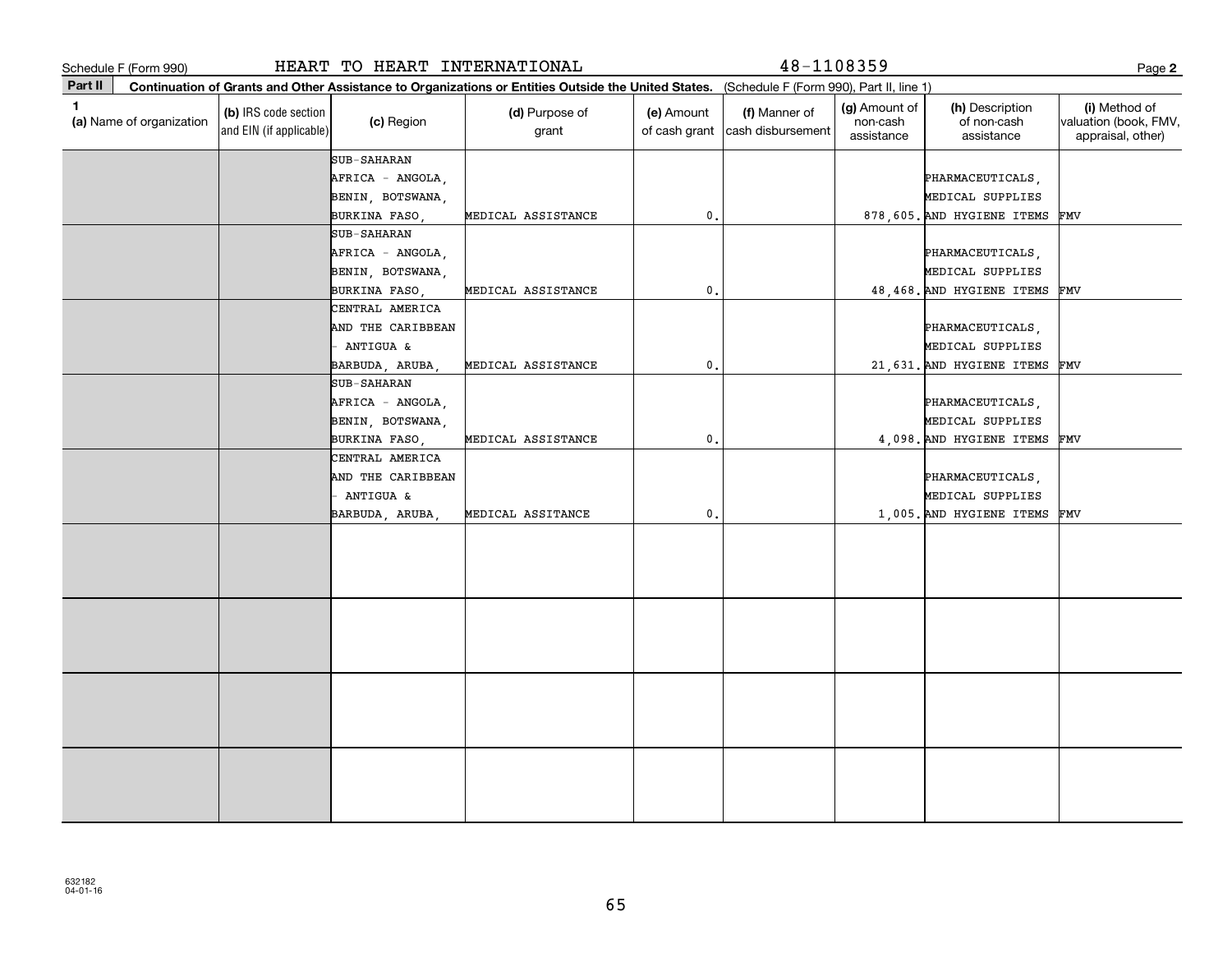| HEART TO HEART INTERNATIONAL |  |  |
|------------------------------|--|--|
|------------------------------|--|--|

48-1108359

### Part III Grants and Other Assistance to Individuals Outside the United States. Complete if the organization answered "Yes" on Form 990, Part IV, line 16.

Part III can be duplicated if additional space is needed.

| (a) Type of grant or assistance | (b) Region | (c) Number of<br>recipients | (d) Amount of<br>cash grant | (e) Manner of<br>cash disbursement | (f) Amount of<br>noncash<br>assistance | (g) Description of<br>noncash assistance | (h) Method of<br>valuation<br>(book, FMV,<br>appraisal, other) |
|---------------------------------|------------|-----------------------------|-----------------------------|------------------------------------|----------------------------------------|------------------------------------------|----------------------------------------------------------------|
|                                 |            |                             |                             |                                    |                                        |                                          |                                                                |
|                                 |            |                             |                             |                                    |                                        |                                          |                                                                |
|                                 |            |                             |                             |                                    |                                        |                                          |                                                                |
|                                 |            |                             |                             |                                    |                                        |                                          |                                                                |
|                                 |            |                             |                             |                                    |                                        |                                          |                                                                |
|                                 |            |                             |                             |                                    |                                        |                                          |                                                                |
|                                 |            |                             |                             |                                    |                                        |                                          |                                                                |
|                                 |            |                             |                             |                                    |                                        |                                          |                                                                |
|                                 |            |                             |                             |                                    |                                        |                                          |                                                                |
|                                 |            |                             |                             |                                    |                                        |                                          |                                                                |
|                                 |            |                             |                             |                                    |                                        |                                          |                                                                |
|                                 |            |                             |                             |                                    |                                        |                                          |                                                                |

**Schedule F (Form 990) 2016**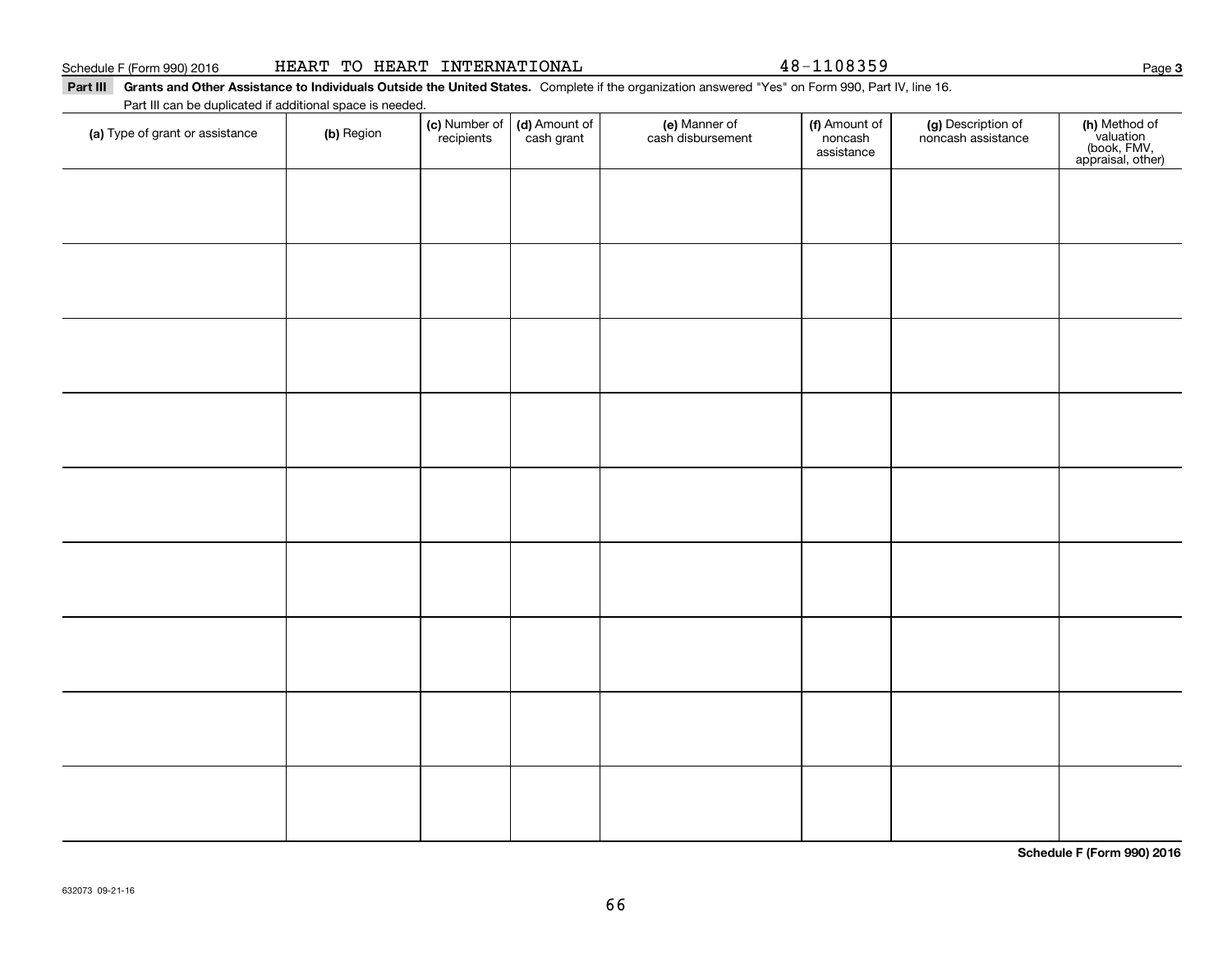|                                |  | Schedule F (Form 990) 2016 HEART TO HEART INTERNATIONAL | 48-1108359 | Page |
|--------------------------------|--|---------------------------------------------------------|------------|------|
| <b>Part IV   Foreign Forms</b> |  |                                                         |            |      |

| 1            | Was the organization a U.S. transferor of property to a foreign corporation during the tax year? If "Yes." the<br>organization may be required to file Form 926, Return by a U.S. Transferor of Property to a Foreign                                                                                                                                                                                                                   | $\mid$ $\rm X\mid$ Yes | Nο                  |
|--------------|-----------------------------------------------------------------------------------------------------------------------------------------------------------------------------------------------------------------------------------------------------------------------------------------------------------------------------------------------------------------------------------------------------------------------------------------|------------------------|---------------------|
| $\mathbf{2}$ | Did the organization have an interest in a foreign trust during the tax year? If "Yes." the organization<br>may be required to separately file Form 3520, Annual Return To Report Transactions With Foreign<br>Trusts and Receipt of Certain Foreign Gifts, and/or Form 3520-A, Annual Information Return of Foreign<br>Trust With a U.S. Owner (see Instructions for Forms 3520 and 3520-A; do not file with Form 990) manu-communican | Yes                    | X<br>No             |
| 3            | Did the organization have an ownership interest in a foreign corporation during the tax year? If "Yes."<br>the organization may be required to file Form 5471, Information Return of U.S. Persons With Respect To                                                                                                                                                                                                                       | Yes                    | $X \mid N_{0}$      |
| 4            | Was the organization a direct or indirect shareholder of a passive foreign investment company or a<br>qualified electing fund during the tax year? If "Yes," the organization may be required to file Form 8621,<br>Information Return by a Shareholder of a Passive Foreign Investment Company or Qualified Electing Fund<br>(see Instructions for Form 8621)                                                                          | Yes                    | $X _{N0}$           |
| 5            | Did the organization have an ownership interest in a foreign partnership during the tax year? If "Yes."<br>the organization may be required to file Form 8865, Return of U.S. Persons With Respect to Certain<br>Foreign Partnerships (see Instructions for Form 8865)                                                                                                                                                                  | Yes                    | $X \mid N_{\Omega}$ |
| 6            | Did the organization have any operations in or related to any boycotting countries during the tax year? If<br>"Yes," the organization may be required to separately file Form 5713, International Boycott Report (see<br>Instructions for Form 5713; do not file with Form 990)                                                                                                                                                         | Yes                    |                     |

**Schedule F (Form 990) 2016**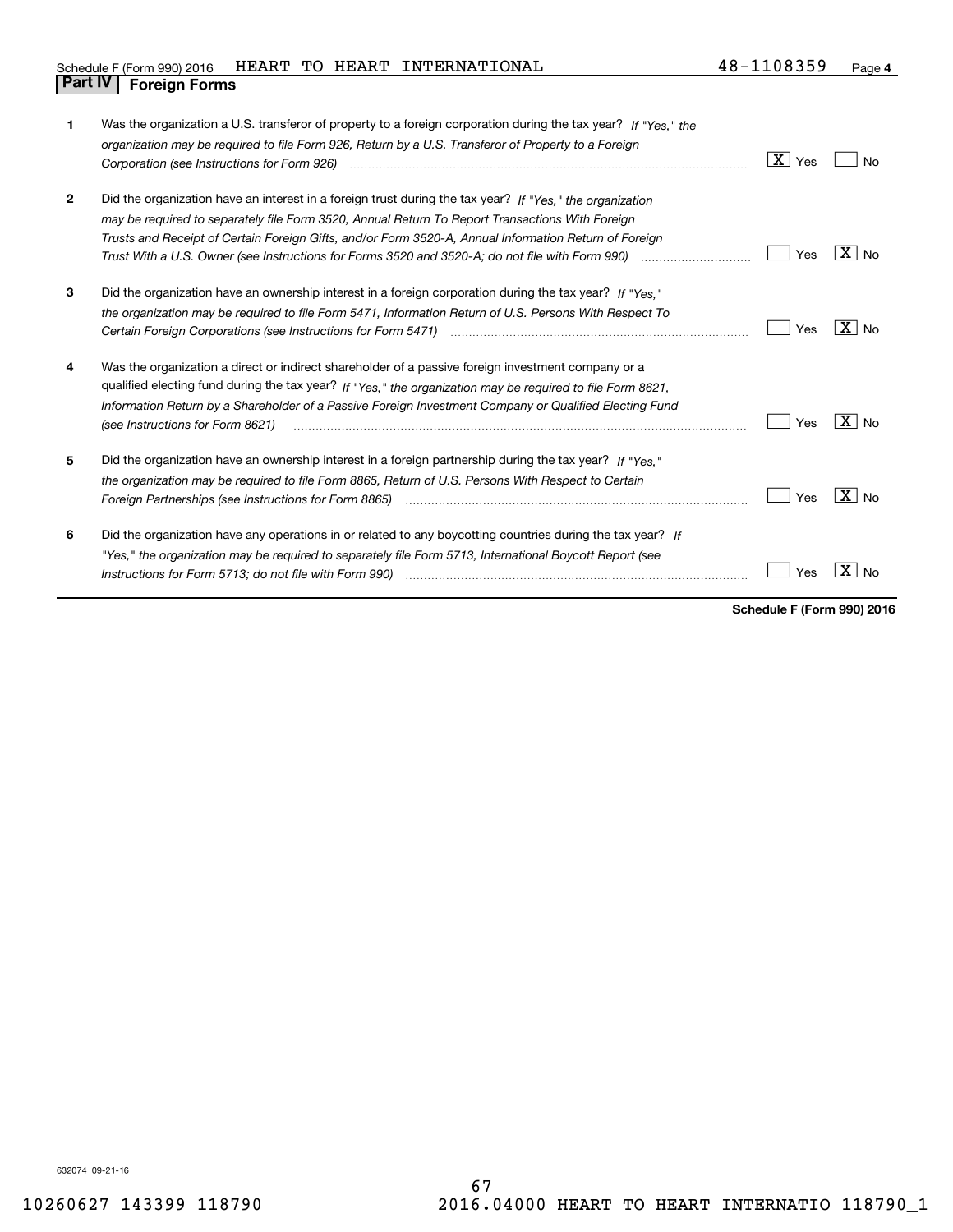Provide the information required by Part I, line 2 (monitoring of funds); Part I, line 3, column (f) (accounting method; amounts of investments vs. expenditures per region); Part II, line 1 (accounting method); Part III (accounting method); and Part III, column (c) (estimated number of recipients), as applicable. Also complete this part to provide any additional information. See instructions.

PART I, LINE 2:

RECIPIENT ORGANIZATIONS ARE REQUIRED TO PROVIDE HEART TO HEART WITH

DISTRIBUTION REPORTS AND OTHER DOCUMENTATION SUCH AS PHOTOGRAPHS

DETAILING THE HUMANITARIAN IMPACT OF THE DONATION. HEART TO HEART AND/OR

DISTRIBUTION PARTNER ORGANIZATION STAFF PERSONALLY CONDUCT SITE VISITS

AND FIELD INVESTIGATIONS FOR SPECIFIED RECIPIENTS EACH YEAR.

PART I, LINE 3:

FAIR MARKET VALUE OF NONCASH ITEMS DISTRIBUTED.

SCHEDULE F, PART IV, LINE 1

THE TRANSFERS REFERENCED IN THIS LINE RELATE TO THE GRANTS TO

CHARITABLE ORGANIZATIONS NOTED IN PART II OF SCHEDULE F. FORM 926 IS

NOT REQUIRED FOR THIS TYPE OF TRANSACTION.

632075 09-21-16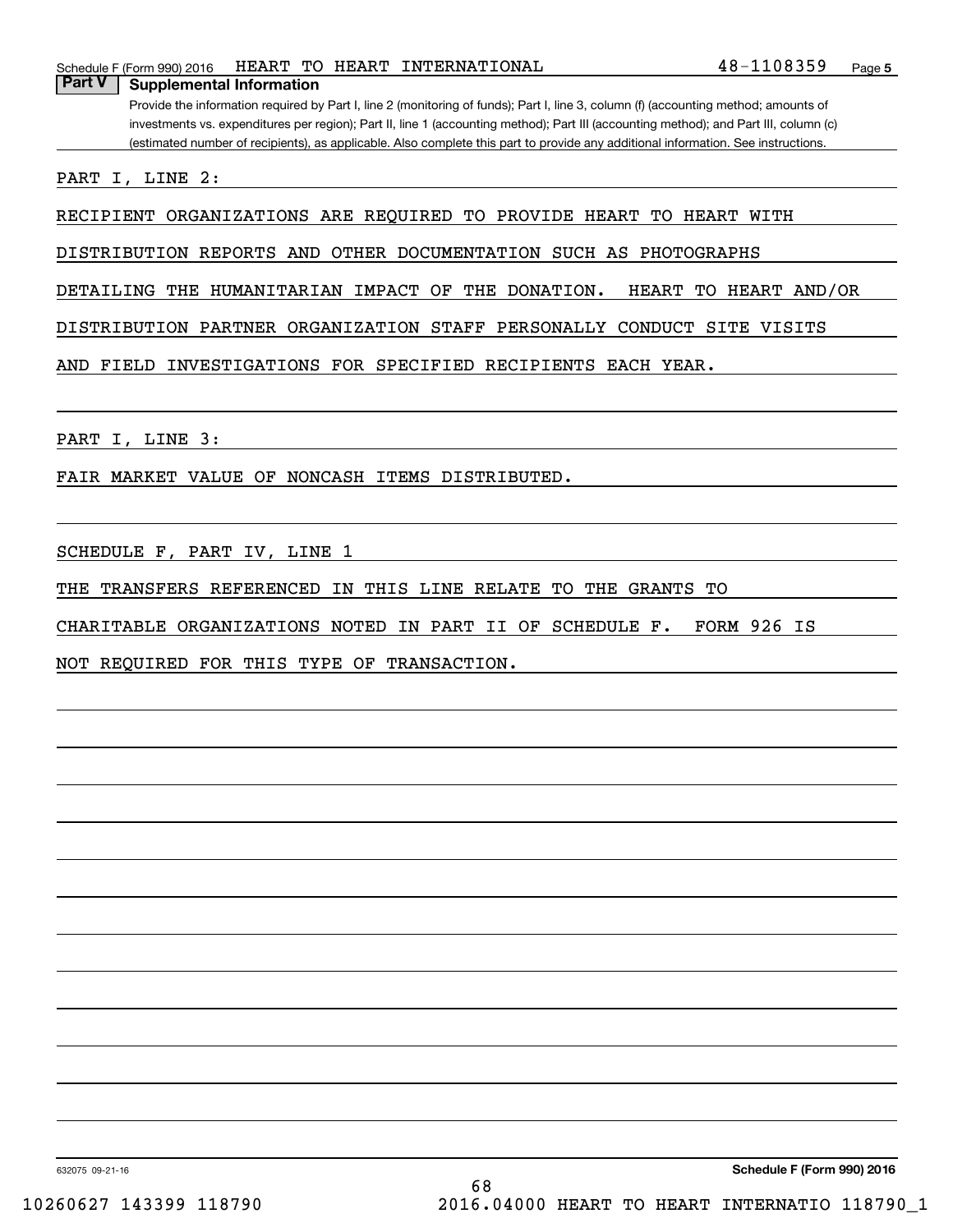| <b>SCHEDULE G</b>                                            |                                  | <b>Supplemental Information Regarding Fundraising or Gaming Activities</b>                                                                                                                                                                                  |                                                 |    |                                       |                                                         | OMB No. 1545-0047                     |
|--------------------------------------------------------------|----------------------------------|-------------------------------------------------------------------------------------------------------------------------------------------------------------------------------------------------------------------------------------------------------------|-------------------------------------------------|----|---------------------------------------|---------------------------------------------------------|---------------------------------------|
| (Form 990 or 990-EZ)                                         |                                  | Complete if the organization answered "Yes" on Form 990, Part IV, line 17, 18, or 19, or if the                                                                                                                                                             |                                                 |    |                                       |                                                         |                                       |
| Department of the Treasury                                   |                                  | organization entered more than \$15,000 on Form 990-EZ, line 6a.                                                                                                                                                                                            |                                                 |    |                                       |                                                         | <b>Open to Public</b>                 |
| Internal Revenue Service                                     |                                  | Attach to Form 990 or Form 990-EZ.<br>Information about Schedule G (Form 990 or 990-EZ) and its instructions is at www.irs.gov/form990.                                                                                                                     |                                                 |    |                                       |                                                         | Inspection                            |
| Name of the organization                                     |                                  | HEART TO HEART INTERNATIONAL                                                                                                                                                                                                                                |                                                 |    |                                       | 48-1108359                                              | <b>Employer identification number</b> |
| Part I                                                       | required to complete this part.  | Fundraising Activities. Complete if the organization answered "Yes" on Form 990, Part IV, line 17. Form 990-EZ filers are not                                                                                                                               |                                                 |    |                                       |                                                         |                                       |
|                                                              |                                  | 1 Indicate whether the organization raised funds through any of the following activities. Check all that apply.                                                                                                                                             |                                                 |    |                                       |                                                         |                                       |
| Mail solicitations<br>a                                      |                                  | e l                                                                                                                                                                                                                                                         |                                                 |    | Solicitation of non-government grants |                                                         |                                       |
| b<br>Phone solicitations                                     | Internet and email solicitations | f                                                                                                                                                                                                                                                           |                                                 |    | Solicitation of government grants     |                                                         |                                       |
| с<br>d<br>In-person solicitations                            |                                  | Special fundraising events<br>g                                                                                                                                                                                                                             |                                                 |    |                                       |                                                         |                                       |
|                                                              |                                  | 2 a Did the organization have a written or oral agreement with any individual (including officers, directors, trustees, or                                                                                                                                  |                                                 |    |                                       |                                                         |                                       |
|                                                              |                                  | key employees listed in Form 990, Part VII) or entity in connection with professional fundraising services?<br><b>b</b> If "Yes," list the 10 highest paid individuals or entities (fundraisers) pursuant to agreements under which the fundraiser is to be |                                                 |    |                                       | Yes                                                     | No                                    |
| compensated at least \$5,000 by the organization.            |                                  |                                                                                                                                                                                                                                                             |                                                 |    |                                       |                                                         |                                       |
|                                                              |                                  |                                                                                                                                                                                                                                                             | (iii) Did<br>fundraiser                         |    |                                       | (v) Amount paid                                         | (vi) Amount paid                      |
| (i) Name and address of individual<br>or entity (fundraiser) |                                  | (ii) Activity                                                                                                                                                                                                                                               | have custody<br>or control of<br>contributions? |    | (iv) Gross receipts<br>from activity  | to (or retained by)<br>fundraiser<br>listed in col. (i) | to (or retained by)<br>organization   |
|                                                              |                                  |                                                                                                                                                                                                                                                             | Yes                                             | No |                                       |                                                         |                                       |
|                                                              |                                  |                                                                                                                                                                                                                                                             |                                                 |    |                                       |                                                         |                                       |
|                                                              |                                  |                                                                                                                                                                                                                                                             |                                                 |    |                                       |                                                         |                                       |
|                                                              |                                  |                                                                                                                                                                                                                                                             |                                                 |    |                                       |                                                         |                                       |
|                                                              |                                  |                                                                                                                                                                                                                                                             |                                                 |    |                                       |                                                         |                                       |
|                                                              |                                  |                                                                                                                                                                                                                                                             |                                                 |    |                                       |                                                         |                                       |
|                                                              |                                  |                                                                                                                                                                                                                                                             |                                                 |    |                                       |                                                         |                                       |
|                                                              |                                  |                                                                                                                                                                                                                                                             |                                                 |    |                                       |                                                         |                                       |
|                                                              |                                  |                                                                                                                                                                                                                                                             |                                                 |    |                                       |                                                         |                                       |
|                                                              |                                  |                                                                                                                                                                                                                                                             |                                                 |    |                                       |                                                         |                                       |
|                                                              |                                  |                                                                                                                                                                                                                                                             |                                                 |    |                                       |                                                         |                                       |
|                                                              |                                  |                                                                                                                                                                                                                                                             |                                                 |    |                                       |                                                         |                                       |
| Total                                                        |                                  |                                                                                                                                                                                                                                                             |                                                 |    |                                       |                                                         |                                       |
| or licensing.                                                |                                  | 3 List all states in which the organization is registered or licensed to solicit contributions or has been notified it is exempt from registration                                                                                                          |                                                 |    |                                       |                                                         |                                       |
|                                                              |                                  |                                                                                                                                                                                                                                                             |                                                 |    |                                       |                                                         |                                       |
|                                                              |                                  |                                                                                                                                                                                                                                                             |                                                 |    |                                       |                                                         |                                       |
|                                                              |                                  |                                                                                                                                                                                                                                                             |                                                 |    |                                       |                                                         |                                       |
|                                                              |                                  |                                                                                                                                                                                                                                                             |                                                 |    |                                       |                                                         |                                       |
|                                                              |                                  |                                                                                                                                                                                                                                                             |                                                 |    |                                       |                                                         |                                       |
|                                                              |                                  |                                                                                                                                                                                                                                                             |                                                 |    |                                       |                                                         |                                       |
|                                                              |                                  |                                                                                                                                                                                                                                                             |                                                 |    |                                       |                                                         |                                       |
|                                                              |                                  |                                                                                                                                                                                                                                                             |                                                 |    |                                       |                                                         |                                       |
|                                                              |                                  | LHA For Paperwork Reduction Act Notice, see the Instructions for Form 990 or 990-EZ.                                                                                                                                                                        |                                                 |    |                                       |                                                         | Schedule G (Form 990 or 990-EZ) 2016  |

632081 09-12-16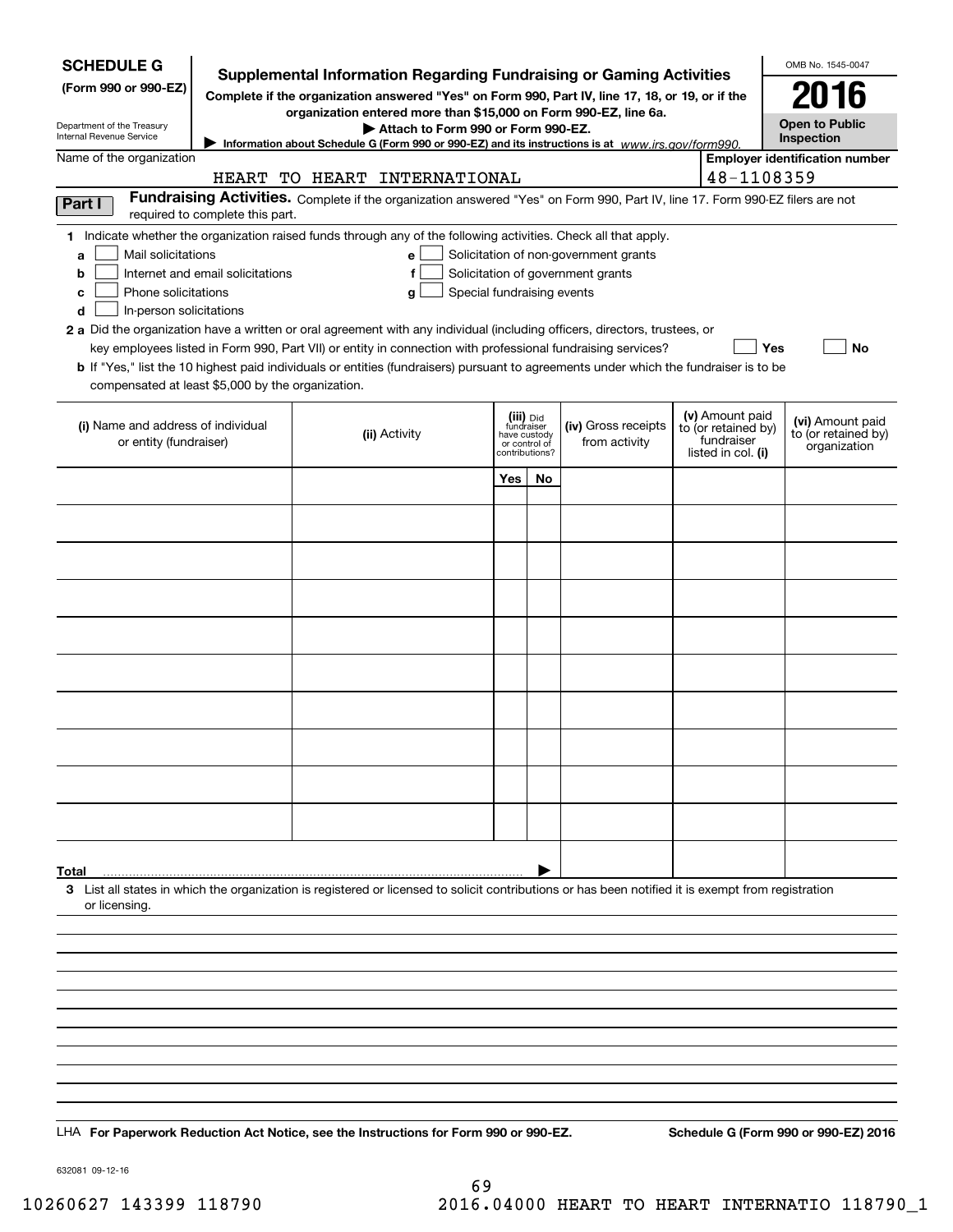### Schedule G (Form 990 or 990-EZ) 2016  ${\rm HERR}$   ${\rm T}$   ${\rm T}$   ${\rm O}$   ${\rm HRRR}$   ${\rm T}$   ${\rm INTERNATIONAL}$   $48-1108359$   ${\rm Page}$

**2**

**Part II** | Fundraising Events. Complete if the organization answered "Yes" on Form 990, Part IV, line 18, or reported more than \$15,000

|                 |    | of fundraising event contributions and gross income on Form 990-EZ, lines 1 and 6b. List events with gross receipts greater than \$5,000.                                   |                          |                         |                                 |                                           |
|-----------------|----|-----------------------------------------------------------------------------------------------------------------------------------------------------------------------------|--------------------------|-------------------------|---------------------------------|-------------------------------------------|
|                 |    |                                                                                                                                                                             | (a) Event #1<br>GALA     | (b) Event #2            | (c) Other events<br><b>NONE</b> | (d) Total events<br>(add col. (a) through |
|                 |    |                                                                                                                                                                             | (event type)             | (event type)            | (total number)                  | col. (c)                                  |
|                 |    |                                                                                                                                                                             |                          |                         |                                 |                                           |
| Revenue         |    |                                                                                                                                                                             | 204,945.                 |                         |                                 | 204,945.                                  |
|                 |    |                                                                                                                                                                             | 184,975.                 |                         |                                 | 184,975.                                  |
|                 | 3  | Gross income (line 1 minus line 2)                                                                                                                                          | 19,970.                  |                         |                                 | 19,970.                                   |
|                 |    |                                                                                                                                                                             |                          |                         |                                 |                                           |
|                 | 5. |                                                                                                                                                                             |                          |                         |                                 |                                           |
|                 |    |                                                                                                                                                                             | 37,000.                  |                         |                                 | 37,000.                                   |
| Direct Expenses |    |                                                                                                                                                                             |                          |                         |                                 |                                           |
|                 | 8  |                                                                                                                                                                             | $\frac{3,925}{45,301}$ . |                         |                                 | $\frac{3,925}{45,301}$                    |
|                 | 9  |                                                                                                                                                                             |                          |                         |                                 |                                           |
|                 | 10 | Direct expense summary. Add lines 4 through 9 in column (d)                                                                                                                 |                          |                         |                                 | 86, 226.                                  |
| Part III        |    | 11 Net income summary. Subtract line 10 from line 3, column (d)<br>Gaming. Complete if the organization answered "Yes" on Form 990, Part IV, line 19, or reported more than |                          |                         |                                 | $-66, 256.$                               |
|                 |    | \$15,000 on Form 990-EZ, line 6a.                                                                                                                                           |                          |                         |                                 |                                           |
|                 |    |                                                                                                                                                                             |                          | (b) Pull tabs/instant   |                                 | (d) Total gaming (add                     |
|                 |    |                                                                                                                                                                             | (a) Bingo                | bingo/progressive bingo | (c) Other gaming                | col. (a) through col. (c))                |
| Revenue         | 1  |                                                                                                                                                                             |                          |                         |                                 |                                           |
|                 |    |                                                                                                                                                                             |                          |                         |                                 |                                           |
|                 |    |                                                                                                                                                                             |                          |                         |                                 |                                           |
| Expenses        |    |                                                                                                                                                                             |                          |                         |                                 |                                           |
| Direct          |    |                                                                                                                                                                             |                          |                         |                                 |                                           |
|                 |    | Other direct expenses                                                                                                                                                       |                          |                         |                                 |                                           |
|                 |    | 6 Volunteer labor                                                                                                                                                           | Yes<br>%<br>No           | Yes<br>%<br>No          | Yes<br>%<br>No                  |                                           |
|                 | 7  | Direct expense summary. Add lines 2 through 5 in column (d)                                                                                                                 |                          |                         |                                 |                                           |
|                 | 8  |                                                                                                                                                                             |                          |                         |                                 |                                           |
|                 |    |                                                                                                                                                                             |                          |                         |                                 |                                           |
|                 |    |                                                                                                                                                                             |                          |                         |                                 |                                           |
|                 |    |                                                                                                                                                                             |                          |                         |                                 | Yes<br><b>No</b>                          |
|                 |    |                                                                                                                                                                             |                          |                         |                                 |                                           |
|                 |    |                                                                                                                                                                             |                          |                         |                                 |                                           |
|                 |    |                                                                                                                                                                             |                          |                         |                                 | Yes<br>No                                 |

632082 09-12-16

**Schedule G (Form 990 or 990-EZ) 2016**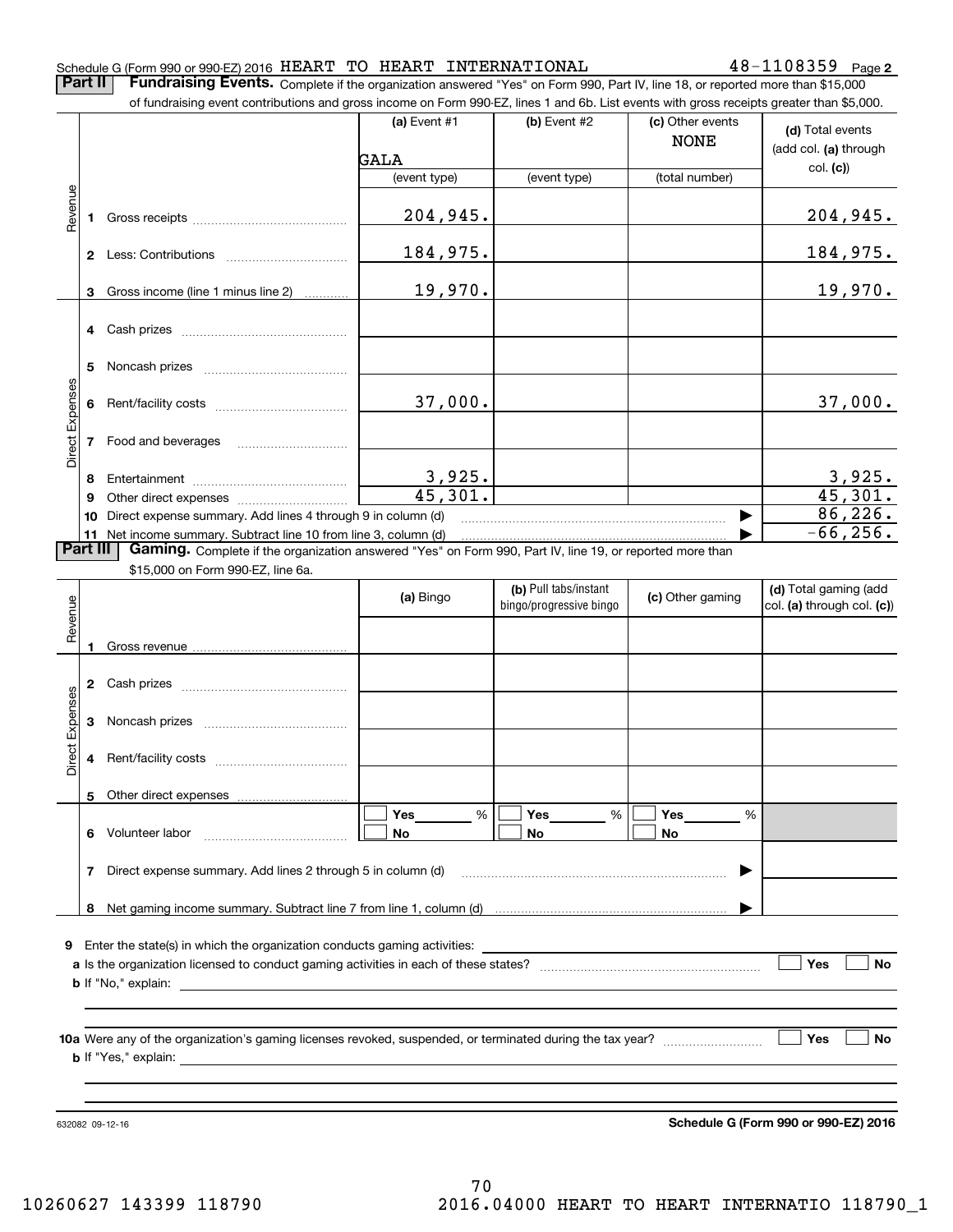|    | Schedule G (Form 990 or 990-EZ) 2016 HEART TO HEART INTERNATIONAL                                                                                                                                                                             | 48-1108359      | Page 3    |
|----|-----------------------------------------------------------------------------------------------------------------------------------------------------------------------------------------------------------------------------------------------|-----------------|-----------|
|    |                                                                                                                                                                                                                                               | Yes             | No        |
|    | 12 Is the organization a grantor, beneficiary or trustee of a trust, or a member of a partnership or other entity formed                                                                                                                      |                 |           |
|    |                                                                                                                                                                                                                                               | Yes             | No        |
|    | 13 Indicate the percentage of gaming activity conducted in:                                                                                                                                                                                   |                 |           |
|    |                                                                                                                                                                                                                                               | 13а             | %         |
|    | <b>b</b> An outside facility <i>www.communicality www.communicality.communicality www.communicality www.communicality.communicality www.communicality.com</i>                                                                                 | 13 <sub>b</sub> | %         |
|    | 14 Enter the name and address of the person who prepares the organization's gaming/special events books and records:                                                                                                                          |                 |           |
|    | Name $\triangleright$ $\square$                                                                                                                                                                                                               |                 |           |
|    |                                                                                                                                                                                                                                               |                 |           |
|    | 15a Does the organization have a contract with a third party from whom the organization receives gaming revenue?                                                                                                                              | Yes             | <b>No</b> |
|    |                                                                                                                                                                                                                                               |                 |           |
|    |                                                                                                                                                                                                                                               |                 |           |
|    |                                                                                                                                                                                                                                               |                 |           |
|    | c If "Yes," enter name and address of the third party:                                                                                                                                                                                        |                 |           |
|    | $Name \rightarrow$                                                                                                                                                                                                                            |                 |           |
|    |                                                                                                                                                                                                                                               |                 |           |
|    |                                                                                                                                                                                                                                               |                 |           |
| 16 | Gaming manager information:                                                                                                                                                                                                                   |                 |           |
|    | Name $\blacktriangleright$                                                                                                                                                                                                                    |                 |           |
|    | Gaming manager compensation > \$                                                                                                                                                                                                              |                 |           |
|    |                                                                                                                                                                                                                                               |                 |           |
|    | $Description of services provided$ $\triangleright$                                                                                                                                                                                           |                 |           |
|    |                                                                                                                                                                                                                                               |                 |           |
|    |                                                                                                                                                                                                                                               |                 |           |
|    | Director/officer<br>Employee<br>Independent contractor                                                                                                                                                                                        |                 |           |
|    | 17 Mandatory distributions:                                                                                                                                                                                                                   |                 |           |
|    | a Is the organization required under state law to make charitable distributions from the gaming proceeds to                                                                                                                                   |                 |           |
|    | retain the state gaming license?                                                                                                                                                                                                              | $\Box$ Yes      | $\Box$ No |
|    | <b>b</b> Enter the amount of distributions required under state law to be distributed to other exempt organizations or spent in the                                                                                                           |                 |           |
|    | organization's own exempt activities during the tax year $\triangleright$ \$<br><b>Part IV</b><br>Supplemental Information. Provide the explanations required by Part I, line 2b, columns (iii) and (v); and Part III, lines 9, 9b, 10b, 15b, |                 |           |
|    | 15c, 16, and 17b, as applicable. Also provide any additional information. See instructions                                                                                                                                                    |                 |           |
|    |                                                                                                                                                                                                                                               |                 |           |
|    |                                                                                                                                                                                                                                               |                 |           |
|    |                                                                                                                                                                                                                                               |                 |           |
|    |                                                                                                                                                                                                                                               |                 |           |
|    |                                                                                                                                                                                                                                               |                 |           |
|    |                                                                                                                                                                                                                                               |                 |           |
|    |                                                                                                                                                                                                                                               |                 |           |
|    |                                                                                                                                                                                                                                               |                 |           |
|    |                                                                                                                                                                                                                                               |                 |           |
|    |                                                                                                                                                                                                                                               |                 |           |
|    |                                                                                                                                                                                                                                               |                 |           |
|    | Schedule G (Form 990 or 990-EZ) 2016<br>632083 09-12-16                                                                                                                                                                                       |                 |           |
|    | 71                                                                                                                                                                                                                                            |                 |           |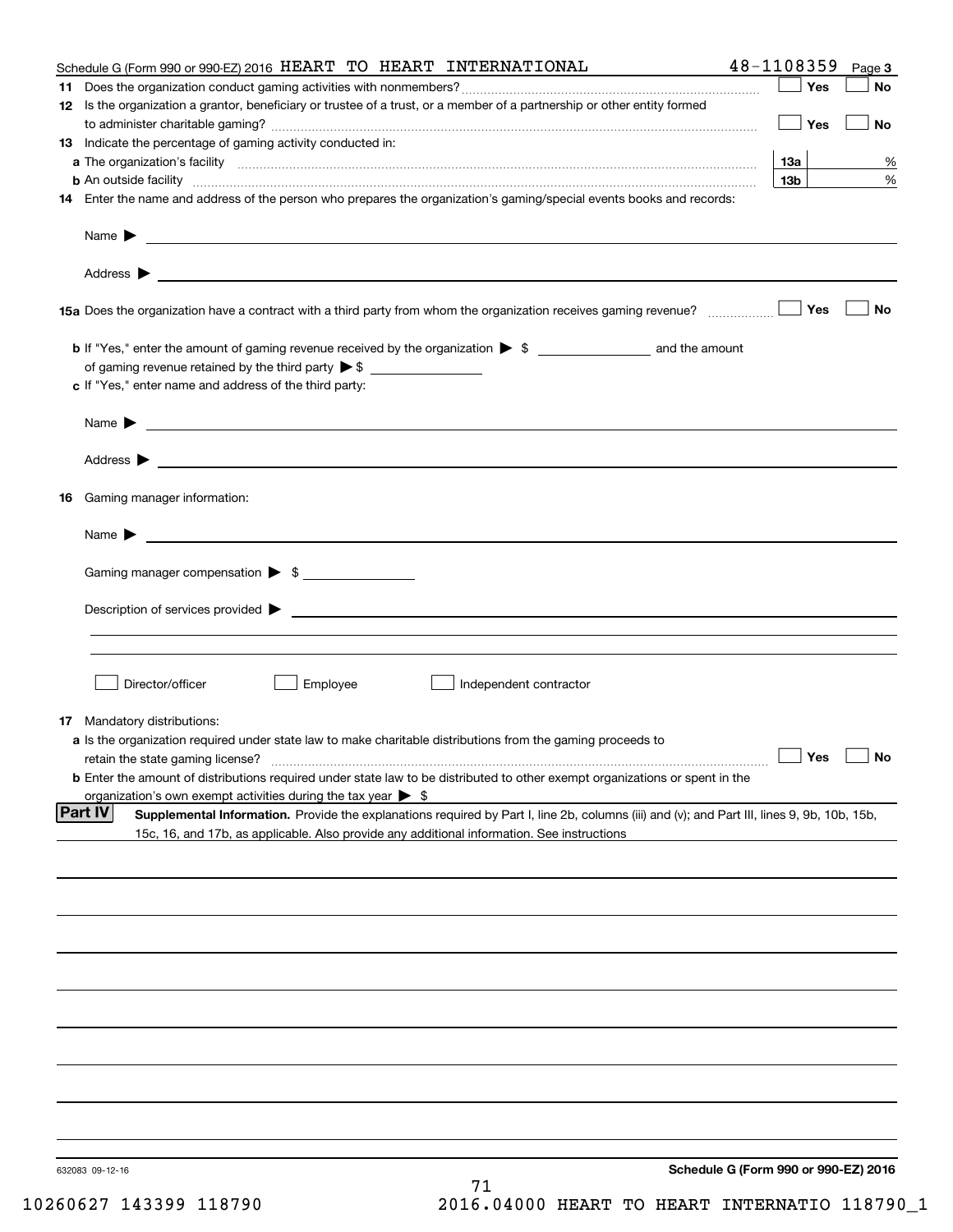|        | <b>Part IV   Supplemental Information</b> (continued) |
|--------|-------------------------------------------------------|
|        |                                                       |
|        |                                                       |
|        |                                                       |
|        |                                                       |
|        |                                                       |
|        |                                                       |
|        |                                                       |
|        |                                                       |
|        |                                                       |
|        |                                                       |
|        |                                                       |
|        |                                                       |
|        |                                                       |
|        |                                                       |
|        |                                                       |
|        |                                                       |
|        |                                                       |
|        |                                                       |
|        |                                                       |
|        |                                                       |
|        |                                                       |
|        |                                                       |
|        |                                                       |
|        |                                                       |
|        |                                                       |
|        |                                                       |
|        |                                                       |
|        |                                                       |
| 632084 | Schedule G (Form 990 or 990-EZ)                       |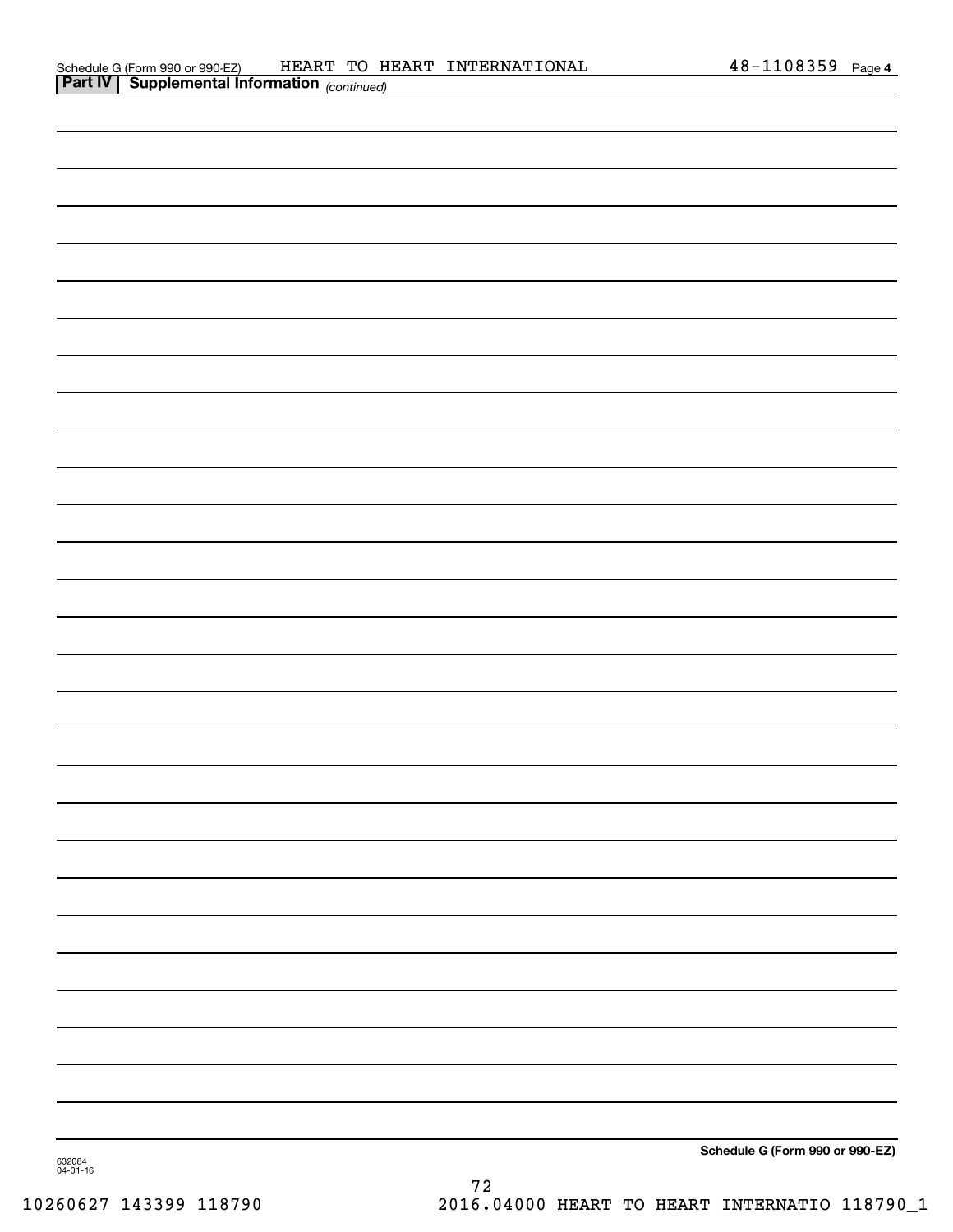| <b>SCHEDULE I</b><br>(Form 990)                                                                                                                                                                                                                                                      | <b>Grants and Other Assistance to Organizations,</b><br>Governments, and Individuals in the United States<br>Complete if the organization answered "Yes" on Form 990, Part IV, line 21 or 22. |                                    |                             |                                         |                                                      |                                          |                                       | OMB No. 1545-0047<br>2016           |
|--------------------------------------------------------------------------------------------------------------------------------------------------------------------------------------------------------------------------------------------------------------------------------------|-----------------------------------------------------------------------------------------------------------------------------------------------------------------------------------------------|------------------------------------|-----------------------------|-----------------------------------------|------------------------------------------------------|------------------------------------------|---------------------------------------|-------------------------------------|
| Attach to Form 990.<br>Department of the Treasury<br>Internal Revenue Service                                                                                                                                                                                                        |                                                                                                                                                                                               |                                    |                             |                                         |                                                      |                                          |                                       | <b>Open to Public</b><br>Inspection |
| Information about Schedule I (Form 990) and its instructions is at www.irs.gov/form990.<br><b>Employer identification number</b><br>Name of the organization                                                                                                                         |                                                                                                                                                                                               |                                    |                             |                                         |                                                      |                                          |                                       |                                     |
| HEART TO HEART INTERNATIONAL                                                                                                                                                                                                                                                         |                                                                                                                                                                                               |                                    |                             |                                         |                                                      |                                          | 48-1108359                            |                                     |
| <b>General Information on Grants and Assistance</b><br>Part I                                                                                                                                                                                                                        |                                                                                                                                                                                               |                                    |                             |                                         |                                                      |                                          |                                       |                                     |
| Does the organization maintain records to substantiate the amount of the grants or assistance, the grantees' eligibility for the grants or assistance, and the selection<br>1.<br>$\sqrt{X}$ Yes<br>l No                                                                             |                                                                                                                                                                                               |                                    |                             |                                         |                                                      |                                          |                                       |                                     |
| 2 Describe in Part IV the organization's procedures for monitoring the use of grant funds in the United States.                                                                                                                                                                      |                                                                                                                                                                                               |                                    |                             |                                         |                                                      |                                          |                                       |                                     |
| Part II<br>Grants and Other Assistance to Domestic Organizations and Domestic Governments. Complete if the organization answered "Yes" on Form 990, Part IV, line 21, for any<br>recipient that received more than \$5,000. Part II can be duplicated if additional space is needed. |                                                                                                                                                                                               |                                    |                             |                                         |                                                      |                                          |                                       |                                     |
| 1 (a) Name and address of organization<br>or government                                                                                                                                                                                                                              | (b) EIN                                                                                                                                                                                       | (c) IRC section<br>(if applicable) | (d) Amount of<br>cash grant | (e) Amount of<br>non-cash<br>assistance | (f) Method of<br>valuation (book,<br>FMV, appraisal, | (g) Description of<br>noncash assistance | (h) Purpose of grant<br>or assistance |                                     |
|                                                                                                                                                                                                                                                                                      |                                                                                                                                                                                               |                                    |                             |                                         | other)                                               |                                          |                                       |                                     |
|                                                                                                                                                                                                                                                                                      |                                                                                                                                                                                               |                                    |                             |                                         |                                                      | PHARMACEUTICALS                          |                                       |                                     |
| WOMEN OF WORTH, INC.                                                                                                                                                                                                                                                                 |                                                                                                                                                                                               |                                    |                             |                                         |                                                      | MEDICAL SUPPLIES                         |                                       |                                     |
| 1513 DEAN STREET                                                                                                                                                                                                                                                                     |                                                                                                                                                                                               |                                    |                             |                                         |                                                      | AND HYGIENE                              |                                       |                                     |
| ROME, GA 30161                                                                                                                                                                                                                                                                       | $80 - 0306378$ 501(C)(3)                                                                                                                                                                      |                                    | 0.                          | 91.418.FMV                              |                                                      | ITEMS<br>PHARMACEUTICALS                 | MEDICAL ASSISTANCE                    |                                     |
| CONVOY OF HOPE                                                                                                                                                                                                                                                                       |                                                                                                                                                                                               |                                    |                             |                                         |                                                      | MEDICAL SUPPLIES                         |                                       |                                     |
| 330 SOUTH PATTERSON                                                                                                                                                                                                                                                                  |                                                                                                                                                                                               |                                    |                             |                                         |                                                      | AND HYGIENE                              |                                       |                                     |
| SPRINGFIELD, MO 65802                                                                                                                                                                                                                                                                | 68-0051386 $501(C)(3)$                                                                                                                                                                        |                                    | $\mathbf{0}$ .              | 88,769.FMV                              |                                                      | ITEMS                                    | MEDICAL ASSISTANCE                    |                                     |
|                                                                                                                                                                                                                                                                                      |                                                                                                                                                                                               |                                    |                             |                                         |                                                      | PHARMACEUTICALS                          |                                       |                                     |
| AMERICARES                                                                                                                                                                                                                                                                           |                                                                                                                                                                                               |                                    |                             |                                         |                                                      | MEDICAL SUPPLIES                         |                                       |                                     |
| 88 HAMILTON AVENUE                                                                                                                                                                                                                                                                   |                                                                                                                                                                                               |                                    |                             |                                         |                                                      | AND HYGIENE                              |                                       |                                     |
| STAMFORD, CT 06902                                                                                                                                                                                                                                                                   | $06-1008595$ 501(C)(3)                                                                                                                                                                        |                                    | 0.                          | 73, 311. FMV                            |                                                      | <b>ITEMS</b>                             | MEDICAL ASSISTANCE                    |                                     |
|                                                                                                                                                                                                                                                                                      |                                                                                                                                                                                               |                                    |                             |                                         |                                                      | PHARMACEUTICALS                          |                                       |                                     |
| EUNICE COMMUNITY HEALTH CENTER                                                                                                                                                                                                                                                       |                                                                                                                                                                                               |                                    |                             |                                         |                                                      | MEDICAL SUPPLIES                         |                                       |                                     |
| 450 MOOSA BLVD. SUITE E                                                                                                                                                                                                                                                              |                                                                                                                                                                                               |                                    |                             |                                         |                                                      | AND HYGIENE                              |                                       |                                     |
| EUNICE, LA 70535                                                                                                                                                                                                                                                                     | $27-0213992$ 501(C)(3)                                                                                                                                                                        |                                    | 0.                          | 69.594.FMV                              |                                                      | <b>ITEMS</b>                             | MEDICAL ASSISTANCE                    |                                     |
|                                                                                                                                                                                                                                                                                      |                                                                                                                                                                                               |                                    |                             |                                         |                                                      | <b>PHARMACEUTICALS</b>                   |                                       |                                     |
| PENOBSCOT COMMUNITY HEALTH CENTER                                                                                                                                                                                                                                                    |                                                                                                                                                                                               |                                    |                             |                                         |                                                      | MEDICAL SUPPLIES                         |                                       |                                     |
| 103 MAINE AVE                                                                                                                                                                                                                                                                        |                                                                                                                                                                                               |                                    |                             |                                         |                                                      | AND HYGIENE                              |                                       |                                     |
| BANGOR, ME 04401                                                                                                                                                                                                                                                                     | $01 - 0514750$ 501(C)(3)                                                                                                                                                                      |                                    | 0.                          | 60,239.FMV                              |                                                      | <b>ITEMS</b>                             | MEDICAL ASSISTANCE                    |                                     |
|                                                                                                                                                                                                                                                                                      |                                                                                                                                                                                               |                                    |                             |                                         |                                                      | PHARMACEUTICALS                          |                                       |                                     |
| SAVE THE CHILDREN FEDERATION                                                                                                                                                                                                                                                         |                                                                                                                                                                                               |                                    |                             |                                         |                                                      | MEDICAL SUPPLIES                         |                                       |                                     |
| 501 KINGS HIGHWAY EAST, SUITE 400                                                                                                                                                                                                                                                    |                                                                                                                                                                                               |                                    |                             |                                         |                                                      | AND HYGIENE                              |                                       |                                     |
| FAIRFIELD, CT 06825                                                                                                                                                                                                                                                                  | $06 - 0726487$ 501(C)(3)                                                                                                                                                                      |                                    | 0.                          | 57,222.FMV                              |                                                      | <b>ITEMS</b>                             | MEDICAL ASSISTANCE                    |                                     |
| Enter total number of section 501(c)(3) and government organizations listed in the line 1 table<br>2                                                                                                                                                                                 |                                                                                                                                                                                               |                                    |                             |                                         |                                                      |                                          |                                       | 34.                                 |
| Enter total number of other organizations listed in the line 1 table<br>3                                                                                                                                                                                                            |                                                                                                                                                                                               |                                    |                             |                                         |                                                      |                                          |                                       | 0.                                  |

**For Paperwork Reduction Act Notice, see the Instructions for Form 990. Schedule I (Form 990) (2016)** LHA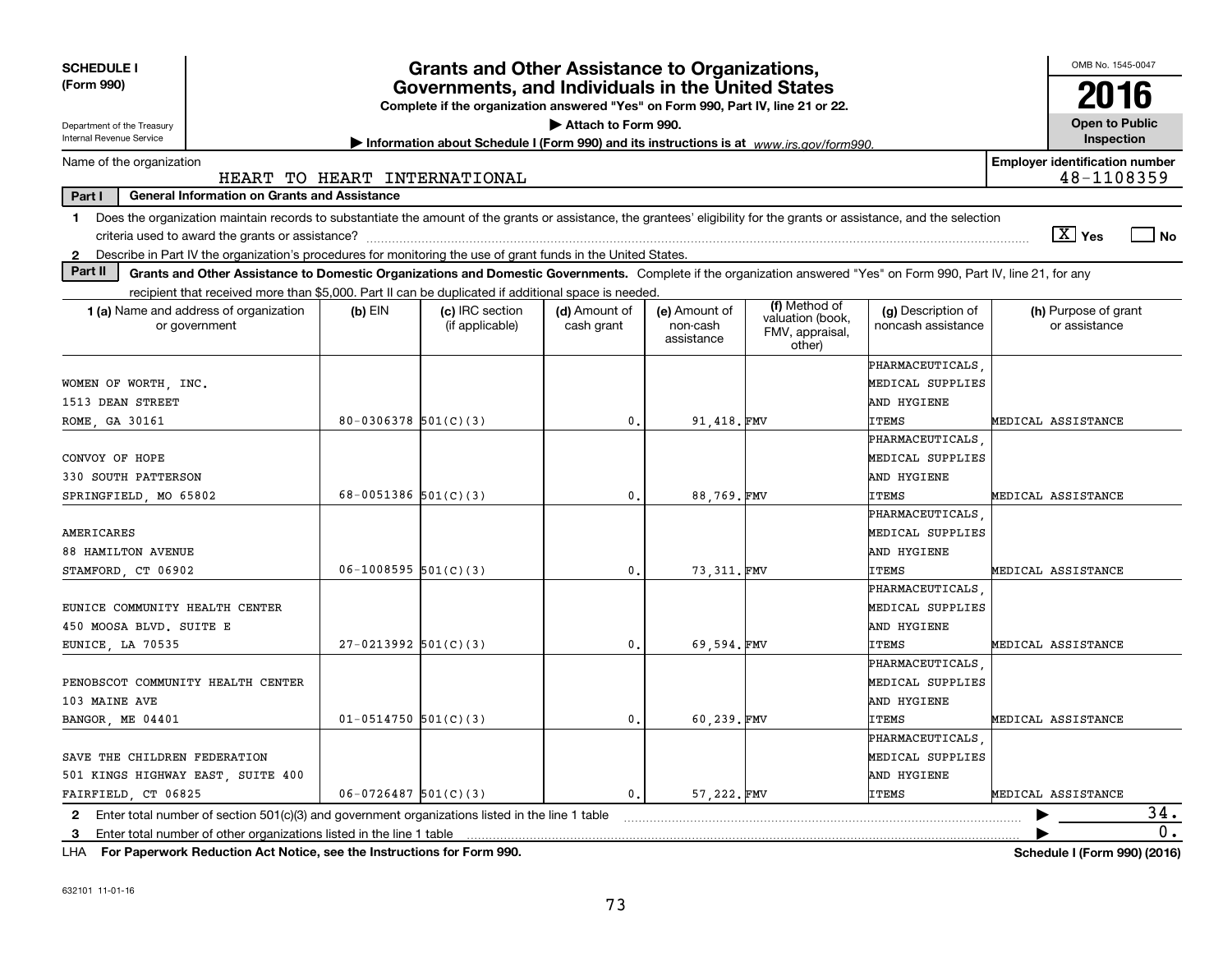## Schedule I (Form 990) Page 1 HEART TO HEART INTERNATIONAL 48-1108359

**Part II Continuation of Grants and Other Assistance to Governments and Organizations in the United States**  (Schedule I (Form 990), Part II.)

| (a) Name and address of<br>organization or government | $(b)$ EIN                  | (c) IRC section<br>if applicable | (d) Amount of<br>cash grant | (e) Amount of<br>non-cash<br>assistance | (f) Method of<br>valuation<br>(book, FMV,<br>appraisal, other) | (g) Description of<br>non-cash assistance | (h) Purpose of grant<br>or assistance |
|-------------------------------------------------------|----------------------------|----------------------------------|-----------------------------|-----------------------------------------|----------------------------------------------------------------|-------------------------------------------|---------------------------------------|
| CATHOLIC CHARITIES OF THE DIOCESE                     |                            |                                  |                             |                                         |                                                                | PHARMACEUTICALS                           |                                       |
| OF BATON ROUGE - 1900 SOUTH                           |                            |                                  |                             |                                         |                                                                | MEDICAL SUPPLIES                          |                                       |
| ACADIAN THRUWAY - BATON ROUGE, LA                     |                            |                                  |                             |                                         |                                                                | AND HYGIENE                               |                                       |
| 70821                                                 | $72 - 0590685$ 501(C)(3)   |                                  | $\mathbf{0}$ .              | 49, 123. FMV                            |                                                                | <b>ITEMS</b>                              | MEDICAL ASSISTANCE                    |
|                                                       |                            |                                  |                             |                                         |                                                                | PHARMACEUTICALS                           |                                       |
| DIRECT RELIEF                                         |                            |                                  |                             |                                         |                                                                | MEDICAL SUPPLIES                          |                                       |
| 27 S. LA PATERA LANE                                  |                            |                                  |                             |                                         |                                                                | AND HYGIENE                               |                                       |
| SANTA BARBARA, CA 93117                               | $95-1831116$ $501(C)(3)$   |                                  | 0.                          | 46,056.FMV                              |                                                                | <b>ITEMS</b>                              | MEDICAL ASSISTANCE                    |
|                                                       |                            |                                  |                             |                                         |                                                                | PHARMACEUTICALS                           |                                       |
| SERVE THE PEOPLE                                      |                            |                                  |                             |                                         |                                                                | MEDICAL SUPPLIES                          |                                       |
| 1206 EAST 17TH STREET, SUITE 101                      |                            |                                  |                             |                                         |                                                                | AND HYGIENE                               |                                       |
| SANTA ANA, CA 92701                                   | $27-0421556$ 501(C)(3)     |                                  | $\mathbf{0}$ .              | 35,760.FMV                              |                                                                | <b>ITEMS</b>                              | MEDICAL ASSISTANCE                    |
|                                                       |                            |                                  |                             |                                         |                                                                | <b>PHARMACEUTICALS</b>                    |                                       |
| OUR LADY OF HOPE                                      |                            |                                  |                             |                                         |                                                                | MEDICAL SUPPLIES                          |                                       |
| 4232 MERCIER                                          |                            |                                  |                             |                                         |                                                                | AND HYGIENE                               |                                       |
| KANSAS CITY, MO 64111                                 | $44-0546494$ 501(C)(3)     |                                  | 0.                          | 33,478. FMV                             |                                                                | <b>ITEMS</b>                              | MEDICAL ASSISTANCE                    |
|                                                       |                            |                                  |                             |                                         |                                                                | PHARMACEUTICALS                           |                                       |
| MILES AGAINST MELANOMA                                |                            |                                  |                             |                                         |                                                                | MEDICAL SUPPLIES                          |                                       |
| PO BOX 190                                            |                            |                                  |                             |                                         |                                                                | AND HYGIENE                               |                                       |
| GRAIN VALLEY, MO 64029                                | $35 - 2391462$ $501(C)(3)$ |                                  | 0.                          | 32,862.FMV                              |                                                                | <b>ITEMS</b>                              | MEDICAL ASSISTANCE                    |
|                                                       |                            |                                  |                             |                                         |                                                                | PHARMACEUTICALS                           |                                       |
| OUT PACING MELANOMA                                   |                            |                                  |                             |                                         |                                                                | MEDICAL SUPPLIES                          |                                       |
| 11939 NOLAND STREET                                   |                            |                                  |                             |                                         |                                                                | AND HYGIENE                               |                                       |
| OVERLAND PARK, KS 66213                               | $45-3704195$ 501(C)(3)     |                                  | 0.                          | 26, 222. FMV                            |                                                                | <b>ITEMS</b>                              | MEDICAL ASSISTANCE                    |
|                                                       |                            |                                  |                             |                                         |                                                                | PHARMACEUTICALS                           |                                       |
| INLAND BEHAVIORAL AND HEALTH                          |                            |                                  |                             |                                         |                                                                | MEDICAL SUPPLIES                          |                                       |
| SERVICES, INC. - 1963 NORTH E                         |                            |                                  |                             |                                         |                                                                | AND HYGIENE                               |                                       |
| STREET - SAN BERNARDINO, CA 92405                     | $95 - 3246624$ $501(C)(3)$ |                                  | $\mathbf{0}$ .              | 22,324.FMV                              |                                                                | <b>ITEMS</b>                              | MEDICAL ASSISTANCE                    |
|                                                       |                            |                                  |                             |                                         |                                                                | PHARMACEUTICALS                           |                                       |
| CITY UNION MISSION                                    |                            |                                  |                             |                                         |                                                                | MEDICAL SUPPLIES                          |                                       |
| 1100 EAST 11TH STREET                                 |                            |                                  |                             |                                         |                                                                | AND HYGIENE                               |                                       |
| KANSAS CITY, MO 64106-3095                            | $44-6005481$ 501(C)(3)     |                                  | 0.                          | 18,466.FMV                              |                                                                | <b>ITEMS</b>                              | MEDICAL ASSISTANCE                    |
|                                                       |                            |                                  |                             |                                         |                                                                | PHARMACEUTICALS                           |                                       |
| GOOD HEALTH CLINIC                                    |                            |                                  |                             |                                         |                                                                | MEDICAL SUPPLIES                          |                                       |
| 91555 OVERSEAS HIGHWAY, SUITE 2                       |                            |                                  |                             |                                         |                                                                | AND HYGIENE                               |                                       |

TAVERNIER, FL 33070 04-3745805 501(C)(3) (0. 18,420. FMV ITEMS MEDICAL ASSISTANCE

**Schedule I (Form 990)**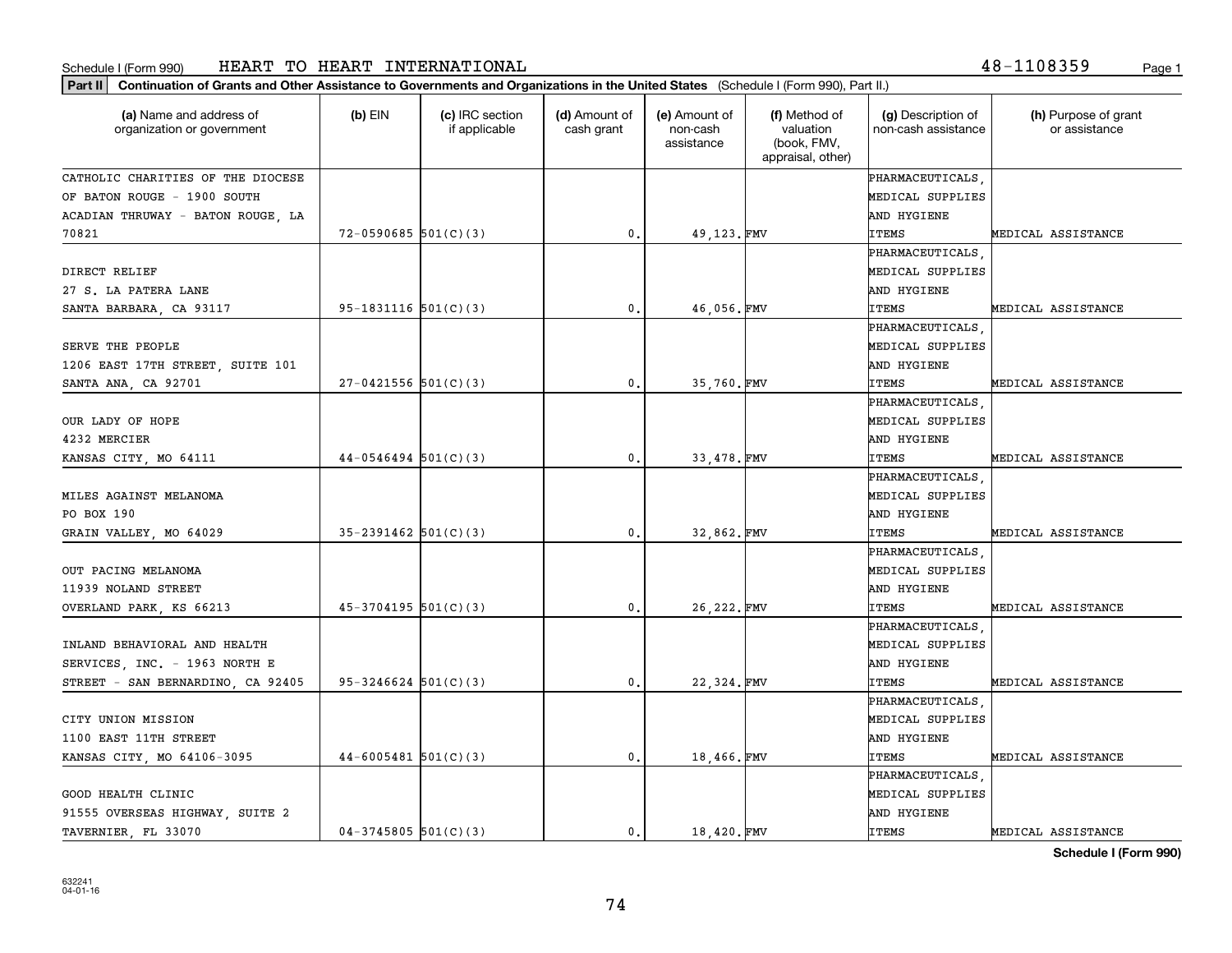## Schedule I (Form 990) Page 1 HEART TO HEART INTERNATIONAL 48-1108359

**Part II Continuation of Grants and Other Assistance to Governments and Organizations in the United States**  (Schedule I (Form 990), Part II.)

| (a) Name and address of<br>organization or government | (b) EIN                  | (c) IRC section<br>if applicable | (d) Amount of<br>cash grant | (e) Amount of<br>non-cash<br>assistance | (f) Method of<br>valuation<br>(book, FMV,<br>appraisal, other) | (g) Description of<br>non-cash assistance | (h) Purpose of grant<br>or assistance |
|-------------------------------------------------------|--------------------------|----------------------------------|-----------------------------|-----------------------------------------|----------------------------------------------------------------|-------------------------------------------|---------------------------------------|
|                                                       |                          |                                  |                             |                                         |                                                                | PHARMACEUTICALS.                          |                                       |
| WYANDOTTE COUNTY JUVENILE                             |                          |                                  |                             |                                         |                                                                | MEDICAL SUPPLIES                          |                                       |
| DETENTION - 710 NORTH 7TH STREET                      |                          |                                  |                             |                                         |                                                                | AND HYGIENE                               |                                       |
| SUITE 20 - KANSAS CITY, KS 66101                      | $48 - 1194075$ 501(C)(3) |                                  | 0.                          | 16,411.FMV                              |                                                                | <b>ITEMS</b>                              | MEDICAL ASSISTANCE                    |
|                                                       |                          |                                  |                             |                                         |                                                                | PHARMACEUTICALS.                          |                                       |
| OKLAHOMA LIONS SERVICE FOUNDATION                     |                          |                                  |                             |                                         |                                                                | MEDICAL SUPPLIES                          |                                       |
| 4123 NW 10TH                                          |                          |                                  |                             |                                         |                                                                | AND HYGIENE                               |                                       |
| OKLAHOMA CITY, OK 73107                               | $23 - 7396135$ 501(C)(3) |                                  | 0.                          | 16,161.FMV                              |                                                                | <b>ITEMS</b>                              | MEDICAL ASSISTANCE                    |
|                                                       |                          |                                  |                             |                                         |                                                                | PHARMACEUTICALS                           |                                       |
| KANSAS CITY CARE CLINIC                               |                          |                                  |                             |                                         |                                                                | MEDICAL SUPPLIES                          |                                       |
| 3515 BROADWAY                                         |                          |                                  |                             |                                         |                                                                | AND HYGIENE                               |                                       |
| KANSAS CITY, MO 64111                                 | $43-0967292$ 501(C)(3)   |                                  | 0.                          | 13,907. FMV                             |                                                                | <b>ITEMS</b>                              | MEDICAL ASSISTANCE                    |
|                                                       |                          |                                  |                             |                                         |                                                                | PHARMACEUTICALS                           |                                       |
| SALVATION ARMY - TEXAS DIVISION                       |                          |                                  |                             |                                         |                                                                | MEDICAL SUPPLIES                          |                                       |
| 6500 HARRY HINES BLVD                                 |                          |                                  |                             |                                         |                                                                | AND HYGIENE                               |                                       |
| DALLAS, TX 75235                                      | $22 - 2406433$ 501(C)(3) |                                  | 0.                          | 13,354.FMV                              |                                                                | <b>ITEMS</b>                              | MEDICAL ASSISTANCE                    |
|                                                       |                          |                                  |                             |                                         |                                                                | PHARMACEUTICALS                           |                                       |
| REMOTE AREA MEDICAL                                   |                          |                                  |                             |                                         |                                                                | MEDICAL SUPPLIES                          |                                       |
| 2200 STOCK CREEK BLVD                                 |                          |                                  |                             |                                         |                                                                | AND HYGIENE                               |                                       |
| ROCKFORD, TN 37853                                    | 62-1650446 $501(C)(3)$   |                                  | 0.                          | 12,323.FMV                              |                                                                | <b>ITEMS</b>                              | MEDICAL ASSISTANCE                    |
|                                                       |                          |                                  |                             |                                         |                                                                | PHARMACEUTICALS                           |                                       |
| NATIONAL OSTEOPATHIC MEDICAL                          |                          |                                  |                             |                                         |                                                                | MEDICAL SUPPLIES                          |                                       |
| ASSOCIATION - PO BOX 5651 -                           |                          |                                  |                             |                                         |                                                                | AND HYGIENE                               |                                       |
| PHILADELPHIA, PA 19129                                | $36 - 2170786$ 501(C)(3) |                                  | 0.                          | 12,215.FMV                              |                                                                | <b>ITEMS</b>                              | MEDICAL ASSISTANCE                    |
|                                                       |                          |                                  |                             |                                         |                                                                | PHARMACEUTICALS                           |                                       |
| MAUI MEMORIAL MEDICAL CENTER                          |                          |                                  |                             |                                         |                                                                | MEDICAL SUPPLIES                          |                                       |
| 221 MAHALANI STREET                                   |                          |                                  |                             |                                         |                                                                | AND HYGIENE                               |                                       |
| WAILUKU, HI 96793                                     | $99 - 0330698$ 501(C)(3) |                                  | 0.                          | 10,762.FMV                              |                                                                | <b>ITEMS</b>                              | MEDICAL ASSISTANCE                    |
|                                                       |                          |                                  |                             |                                         |                                                                | PHARMACEUTICALS                           |                                       |
| TRI-CITY HEALTH CENTER                                |                          |                                  |                             |                                         |                                                                | MEDICAL SUPPLIES                          |                                       |
| 39465 PASEO PADRE PARKWAY                             |                          |                                  |                             |                                         |                                                                | AND HYGIENE                               |                                       |
| FREMONT, CA 94538                                     | $23 - 7255435$ 501(C)(3) |                                  | $\mathfrak o$ .             | 10,379.FMV                              |                                                                | <b>ITEMS</b>                              | MEDICAL ASSISTANCE                    |
|                                                       |                          |                                  |                             |                                         |                                                                | PHARMACEUTICALS,                          |                                       |
| HELPCARE CLINIC                                       |                          |                                  |                             |                                         |                                                                | MEDICAL SUPPLIES                          |                                       |
| PO BOX 3227                                           |                          |                                  |                             |                                         |                                                                | AND HYGIENE                               |                                       |

**Schedule I (Form 990)**

KEARNEY, NE 68848  $\begin{vmatrix} 46-5551263 & 501(C)(3) \end{vmatrix}$  0. 10,011. FMV ITEMS MEDICAL ASSISTANCE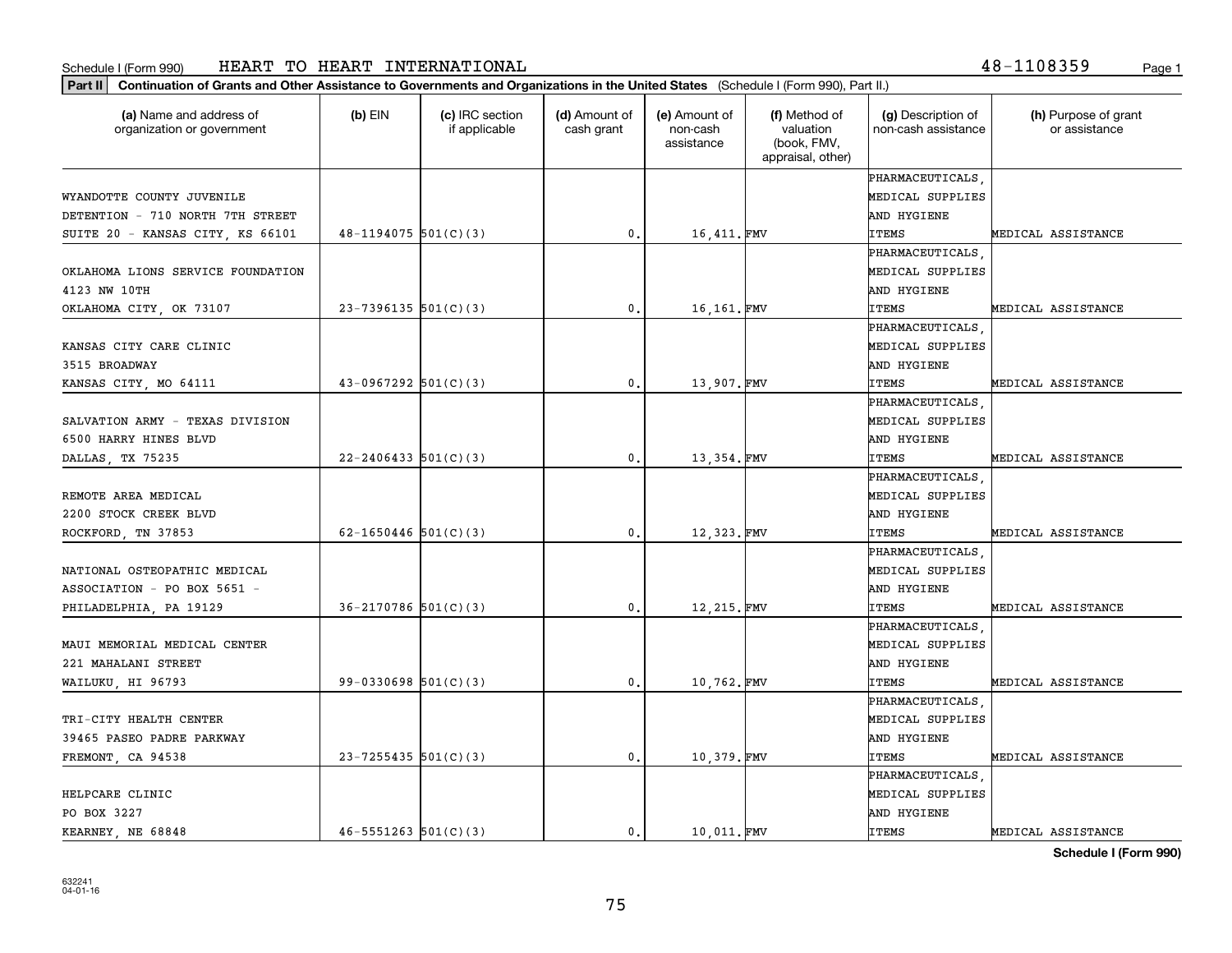## Schedule I (Form 990) Page 1 HEART TO HEART INTERNATIONAL 48-1108359

**Part II Continuation of Grants and Other Assistance to Governments and Organizations in the United States**  (Schedule I (Form 990), Part II.)

| (a) Name and address of<br>organization or government | $(b)$ EIN                  | (c) IRC section<br>if applicable | (d) Amount of<br>cash grant | (e) Amount of<br>non-cash<br>assistance | (f) Method of<br>valuation<br>(book, FMV,<br>appraisal, other) | (g) Description of<br>non-cash assistance | (h) Purpose of grant<br>or assistance |
|-------------------------------------------------------|----------------------------|----------------------------------|-----------------------------|-----------------------------------------|----------------------------------------------------------------|-------------------------------------------|---------------------------------------|
|                                                       |                            |                                  |                             |                                         |                                                                | <b>PHARMACEUTICALS</b>                    |                                       |
| RIVERVIEW HEALTH SERVICES, INC.                       |                            |                                  |                             |                                         |                                                                | MEDICAL SUPPLIES                          |                                       |
| 722 REYNOLDS AVENUE                                   |                            |                                  |                             |                                         |                                                                | AND HYGIENE                               |                                       |
| KANSAS CITY, KS 66101                                 | $48-1072716$ 501(C)(3)     |                                  | 0.                          | 8.096.FMV                               |                                                                | <b>ITEMS</b>                              | MEDICAL ASSISTANCE                    |
|                                                       |                            |                                  |                             |                                         |                                                                | PHARMACEUTICALS                           |                                       |
| KIDS LIVING BRAVE                                     |                            |                                  |                             |                                         |                                                                | MEDICAL SUPPLIES                          |                                       |
| 8421 UNIVERSITY BLV, STE G                            |                            |                                  |                             |                                         |                                                                | AND HYGIENE                               |                                       |
| CLIVE, IA 50325                                       | $45 - 3565845$ $501(C)(3)$ |                                  | 0.                          | 8.035.FMV                               |                                                                | <b>ITEMS</b>                              | MEDICAL ASSISTANCE                    |
|                                                       |                            |                                  |                             |                                         |                                                                | PHARMACEUTICALS                           |                                       |
| BATON ROUGE FIRST CHURCH OF THE                       |                            |                                  |                             |                                         |                                                                | MEDICAL SUPPLIES                          |                                       |
| NAZARENE - 9955 OLD HAMMOND HWY -                     |                            |                                  |                             |                                         |                                                                | AND HYGIENE                               |                                       |
| BATON ROUGE, LA 70816                                 | $72 - 0788735$ 501(C)(3)   |                                  | 0.                          | 7,770.FMV                               |                                                                | <b>ITEMS</b>                              | MEDICAL ASSISTANCE                    |
|                                                       |                            |                                  |                             |                                         |                                                                | PHARMACEUTICALS                           |                                       |
| PALMER COLLEGE FOUNDATION                             |                            |                                  |                             |                                         |                                                                | MEDICAL SUPPLIES                          |                                       |
| 1000 BRADY STREET                                     |                            |                                  |                             |                                         |                                                                | AND HYGIENE                               |                                       |
| DAVENPORT, IA 52803                                   | $42 - 6081293$ 501(C)(3)   |                                  | 0.                          | 6,896.FMV                               |                                                                | <b>ITEMS</b>                              | MEDICAL ASSISTANCE                    |
|                                                       |                            |                                  |                             |                                         |                                                                | <b>PHARMACEUTICALS</b>                    |                                       |
| MISSION OF HOPE CLINIC                                |                            |                                  |                             |                                         |                                                                | MEDICAL SUPPLIES                          |                                       |
| 10500 E 350 HWY                                       |                            |                                  |                             |                                         |                                                                | AND HYGIENE                               |                                       |
| RAYTOWN, MO 64138                                     | $26 - 0240331$ 501(C)(3)   |                                  | 0.                          | 6.371.FMV                               |                                                                | <b>ITEMS</b>                              | MEDICAL ASSISTANCE                    |
|                                                       |                            |                                  |                             |                                         |                                                                | PHARMACEUTICALS                           |                                       |
| TURNER HOUSE CLINIC                                   |                            |                                  |                             |                                         |                                                                | MEDICAL SUPPLIES                          |                                       |
| 21 NORTH 12TH STREET, SUITE 300                       |                            |                                  |                             |                                         |                                                                | AND HYGIENE                               |                                       |
| KANSAS CITY, KS 66102                                 | $48 - 1151382$ $501(C)(3)$ |                                  | 0.                          | 6,024.FMV                               |                                                                | <b>ITEMS</b>                              | MEDICAL ASSISTANCE                    |
|                                                       |                            |                                  |                             |                                         |                                                                | PHARMACEUTICALS                           |                                       |
| OCHSNER MEDICAL CENTER BATON ROUGE                    |                            |                                  |                             |                                         |                                                                | MEDICAL SUPPLIES                          |                                       |
| 1700 MEDICAL CENTER DRIVE                             |                            |                                  |                             |                                         |                                                                | AND HYGIENE                               |                                       |
| BATON ROUGE, LA 70816                                 | $20 - 5296918$ $501(C)(3)$ |                                  | 0.                          | 5,654.FMV                               |                                                                | <b>ITEMS</b>                              | MEDICAL ASSISTANCE                    |
|                                                       |                            |                                  |                             |                                         |                                                                | PHARMACEUTICALS                           |                                       |
| KC PET PROJECT                                        |                            |                                  |                             |                                         |                                                                | MEDICAL SUPPLIES                          |                                       |
| 4400 RAYTOWN RD                                       |                            |                                  |                             |                                         |                                                                | AND HYGIENE                               |                                       |
| KANSAS CITY, MO 64129                                 | $45-3067615$ $501(C)(3)$   |                                  | 0.                          | 5.284.FMV                               |                                                                | <b>ITEMS</b>                              | MEDICAL ASSISTANCE                    |
|                                                       |                            |                                  |                             |                                         |                                                                | PHARMACEUTICALS                           |                                       |
| HEALTHFINDERS COLLABORATIVE                           |                            |                                  |                             |                                         |                                                                | MEDICAL SUPPLIES                          |                                       |
| 710 DIVISION STREET                                   |                            |                                  |                             |                                         |                                                                | AND HYGIENE                               |                                       |

┰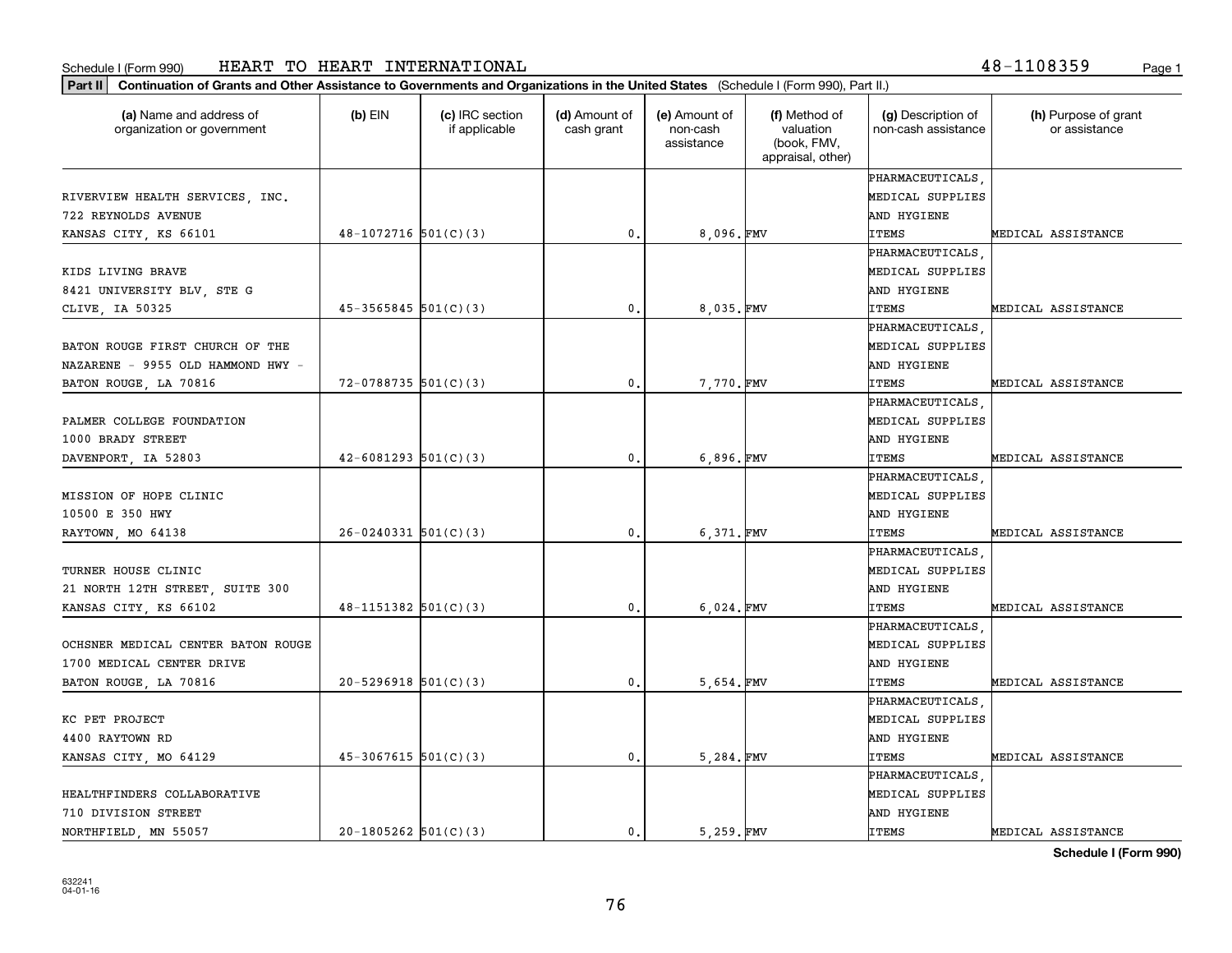### Schedule I (Form 990) Page 1 HEART TO HEART INTERNATIONAL

| 48-1108359 | Page |
|------------|------|
|------------|------|

| Part II   Continuation of Grants and Other Assistance to Governments and Organizations in the United States (Schedule I (Form 990), Part II.) |                            |                                  |                             |                                         |                                                                |                                           |                                       |
|-----------------------------------------------------------------------------------------------------------------------------------------------|----------------------------|----------------------------------|-----------------------------|-----------------------------------------|----------------------------------------------------------------|-------------------------------------------|---------------------------------------|
| (a) Name and address of<br>organization or government                                                                                         | $(b)$ EIN                  | (c) IRC section<br>if applicable | (d) Amount of<br>cash grant | (e) Amount of<br>non-cash<br>assistance | (f) Method of<br>valuation<br>(book, FMV,<br>appraisal, other) | (g) Description of<br>non-cash assistance | (h) Purpose of grant<br>or assistance |
|                                                                                                                                               |                            |                                  |                             |                                         |                                                                | PHARMACEUTICALS,                          |                                       |
| SAVED BY GRACE MINISTRY, INC.                                                                                                                 |                            |                                  |                             |                                         |                                                                | MEDICAL SUPPLIES                          |                                       |
| 226 CENTER ROAD                                                                                                                               |                            |                                  |                             |                                         |                                                                | AND HYGIENE                               |                                       |
| EAST AURORA, NY 14052                                                                                                                         | $16 - 1560404$ $501(C)(3)$ |                                  | $\mathbf 0$ .               | 5,181.FMV                               |                                                                | <b>ITEMS</b>                              | MEDICAL ASSISTANCE                    |
|                                                                                                                                               |                            |                                  |                             |                                         |                                                                |                                           |                                       |
|                                                                                                                                               |                            |                                  |                             |                                         |                                                                |                                           |                                       |
|                                                                                                                                               |                            |                                  |                             |                                         |                                                                |                                           |                                       |
|                                                                                                                                               |                            |                                  |                             |                                         |                                                                |                                           |                                       |
|                                                                                                                                               |                            |                                  |                             |                                         |                                                                |                                           |                                       |
|                                                                                                                                               |                            |                                  |                             |                                         |                                                                |                                           |                                       |
|                                                                                                                                               |                            |                                  |                             |                                         |                                                                |                                           |                                       |
|                                                                                                                                               |                            |                                  |                             |                                         |                                                                |                                           |                                       |
|                                                                                                                                               |                            |                                  |                             |                                         |                                                                |                                           |                                       |
|                                                                                                                                               |                            |                                  |                             |                                         |                                                                |                                           |                                       |
|                                                                                                                                               |                            |                                  |                             |                                         |                                                                |                                           |                                       |
|                                                                                                                                               |                            |                                  |                             |                                         |                                                                |                                           |                                       |
|                                                                                                                                               |                            |                                  |                             |                                         |                                                                |                                           |                                       |
|                                                                                                                                               |                            |                                  |                             |                                         |                                                                |                                           |                                       |
|                                                                                                                                               |                            |                                  |                             |                                         |                                                                |                                           |                                       |
|                                                                                                                                               |                            |                                  |                             |                                         |                                                                |                                           |                                       |
|                                                                                                                                               |                            |                                  |                             |                                         |                                                                |                                           |                                       |
|                                                                                                                                               |                            |                                  |                             |                                         |                                                                |                                           |                                       |
|                                                                                                                                               |                            |                                  |                             |                                         |                                                                |                                           |                                       |
|                                                                                                                                               |                            |                                  |                             |                                         |                                                                |                                           |                                       |
|                                                                                                                                               |                            |                                  |                             |                                         |                                                                |                                           |                                       |
|                                                                                                                                               |                            |                                  |                             |                                         |                                                                |                                           |                                       |
|                                                                                                                                               |                            |                                  |                             |                                         |                                                                |                                           |                                       |
|                                                                                                                                               |                            |                                  |                             |                                         |                                                                |                                           |                                       |
|                                                                                                                                               |                            |                                  |                             |                                         |                                                                |                                           |                                       |
|                                                                                                                                               |                            |                                  |                             |                                         |                                                                |                                           |                                       |

**Schedule I (Form 990)**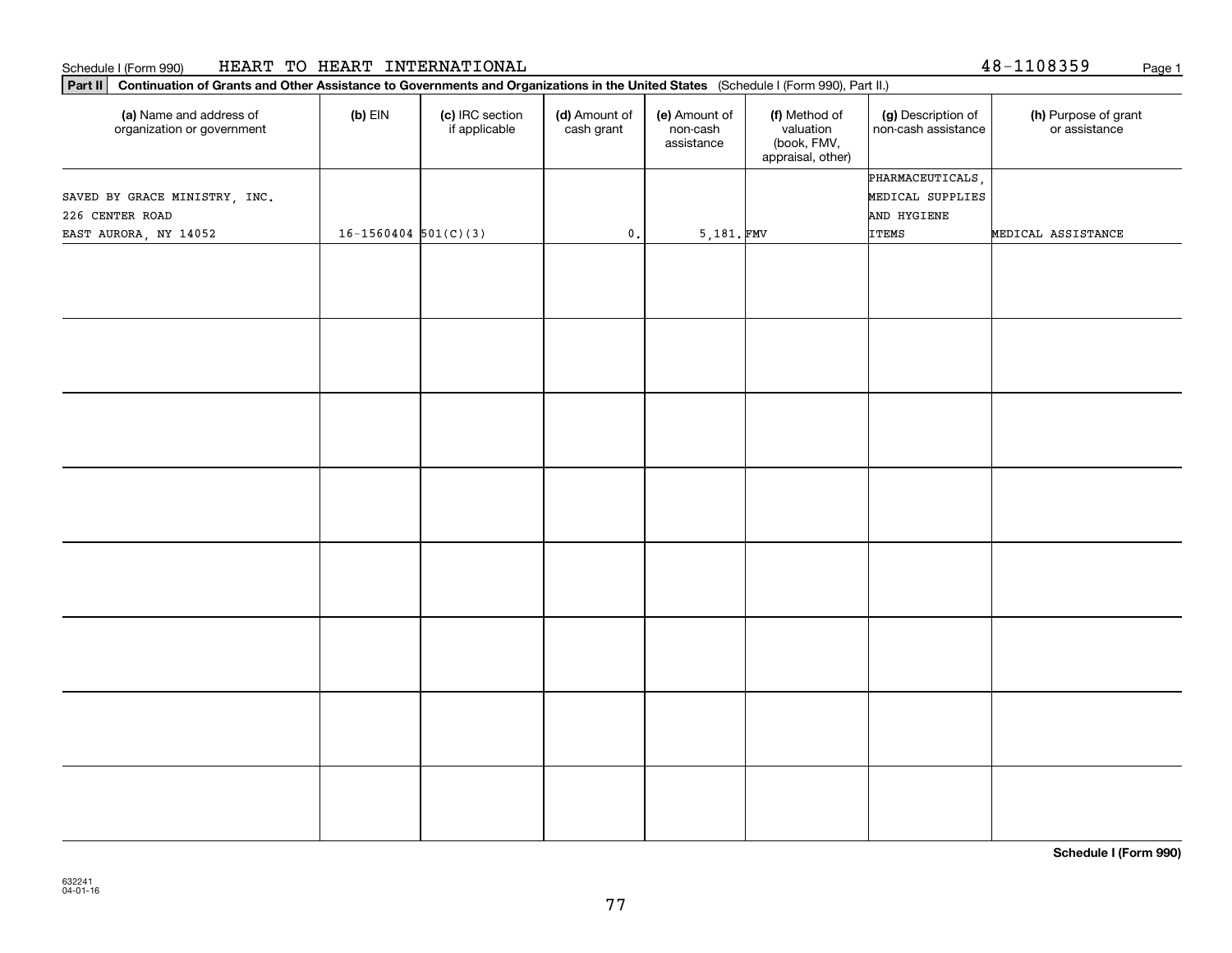#### 632102 11-01-16

## Schedule I (Form 990) (2016) Page HEART TO HEART INTERNATIONAL 48-1108359

Part III can be duplicated if additional space is needed.

(a) Type of grant or assistance **Audity Commet Audio Commet Commet Commet Commet Commet Commet Commet Commet Comme** (e) Method of valuation (book, FMV, appraisal, other) recipients(c) Amount of cash grant (d) Amount of noncash assistance (f) Description of noncash assistance

Part IV | Supplemental Information. Provide the information required in Part I, line 2; Part III, column (b); and any other additional information.

**Part III | Grants and Other Assistance to Domestic Individuals. Complete if the organization answered "Yes" on Form 990, Part IV, line 22.** 

PART I, LINE 2:

RECIPIENT ORGANIZATIONS ARE REQUIRED TO PROVIDE HEART TO HEART WITH

DISTRIBUTION REPORTS AND OTHER DOCUMENTATION SUCH AS PHOTOGRAPHS DETAILING

THE HUMANITARIAN IMPACT OF THE DONATION. HEART TO HEART AND/OR

DISTRIBUTION PARTNER ORGANIZATION STAFF PERSONALLY CONDUCT SITE VISITS AND

FIELD INVESTIGATIONS FOR SPECIFIED RECIPIENTS EACH YEAR.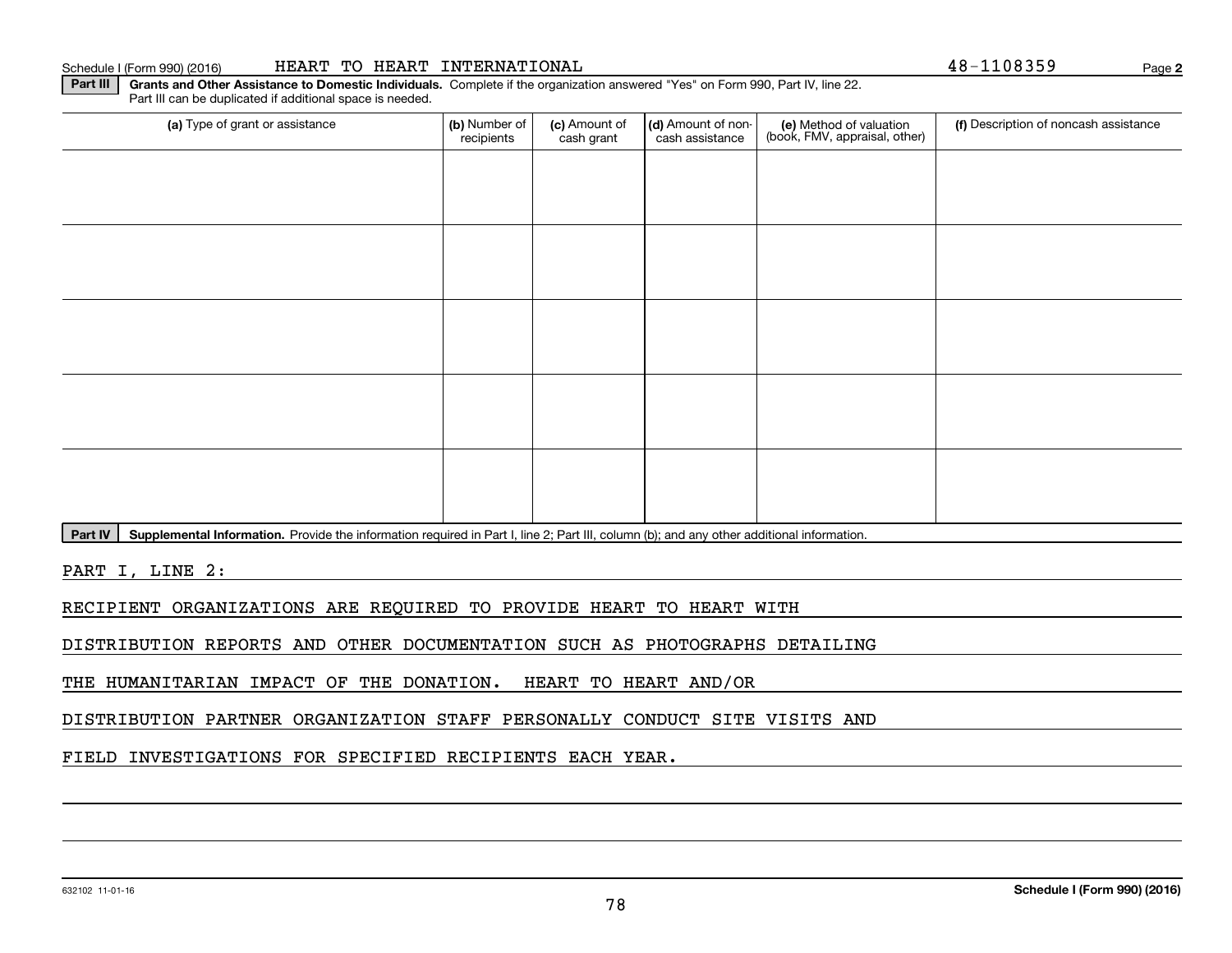| <b>SCHEDULE M</b> |  |
|-------------------|--|
| (Form 990)        |  |

# **Noncash Contributions**

OMB No. 1545-0047

| Department of the Treasury |
|----------------------------|
| Internal Revenue Service   |

**Complete if the organizations answered "Yes" on Form 990, Part IV, lines 29 or 30.** <sup>J</sup>**2016 Attach to Form 990.** J

**Open To Public Inspection**

| A Information about Schedule M (Form 990) and its instructions is at $www.irs.gov/form990$ |  |  |  |
|--------------------------------------------------------------------------------------------|--|--|--|
|                                                                                            |  |  |  |

Name of the organization

**Employer identification number**

|      | <b>HEART</b>                 | TС | <b>HEART</b> | . NT | <b>ITERNATIONAL</b> |    |  |
|------|------------------------------|----|--------------|------|---------------------|----|--|
| Part | ≅of Property<br><b>Tynes</b> |    |              |      |                     |    |  |
|      |                              |    | - -          |      |                     | -- |  |

|    |                                                                                                                                | (a)         | (b)                           | (c)                                            |                              | (d) |       |     |
|----|--------------------------------------------------------------------------------------------------------------------------------|-------------|-------------------------------|------------------------------------------------|------------------------------|-----|-------|-----|
|    |                                                                                                                                | Check if    | Number of<br>contributions or | Noncash contribution<br>amounts reported on    | Method of determining        |     |       |     |
|    |                                                                                                                                | applicable  |                               | items contributed Form 990, Part VIII, line 1g | noncash contribution amounts |     |       |     |
| 1. |                                                                                                                                |             |                               |                                                |                              |     |       |     |
| 2  | Art - Historical treasures                                                                                                     |             |                               |                                                |                              |     |       |     |
| 3  | Art - Fractional interests                                                                                                     |             |                               |                                                |                              |     |       |     |
| 4  | Books and publications                                                                                                         |             |                               |                                                |                              |     |       |     |
| 5  | Clothing and household goods                                                                                                   |             |                               |                                                |                              |     |       |     |
| 6  |                                                                                                                                |             |                               |                                                |                              |     |       |     |
| 7  |                                                                                                                                |             |                               |                                                |                              |     |       |     |
| 8  | Intellectual property                                                                                                          |             |                               |                                                |                              |     |       |     |
| 9  | Securities - Publicly traded                                                                                                   |             |                               |                                                |                              |     |       |     |
| 10 |                                                                                                                                |             |                               |                                                |                              |     |       |     |
| 11 | Securities - Partnership, LLC, or                                                                                              |             |                               |                                                |                              |     |       |     |
|    | trust interests                                                                                                                |             |                               |                                                |                              |     |       |     |
| 12 |                                                                                                                                | $\mathbf X$ | 3                             | 12,243.FMV                                     |                              |     |       |     |
| 13 | Qualified conservation contribution -                                                                                          |             |                               |                                                |                              |     |       |     |
|    | Historic structures                                                                                                            |             |                               |                                                |                              |     |       |     |
| 14 | Qualified conservation contribution - Other                                                                                    |             |                               |                                                |                              |     |       |     |
| 15 |                                                                                                                                |             |                               |                                                |                              |     |       |     |
| 16 | Real estate - Commercial                                                                                                       |             |                               |                                                |                              |     |       |     |
| 17 |                                                                                                                                |             |                               |                                                |                              |     |       |     |
| 18 |                                                                                                                                |             |                               |                                                |                              |     |       |     |
| 19 |                                                                                                                                |             |                               |                                                |                              |     |       |     |
| 20 | Drugs and medical supplies                                                                                                     | $\mathbf X$ | 27                            | 70,181,617. AVERAGE WHOLESALE                  |                              |     |       |     |
| 21 |                                                                                                                                |             |                               |                                                |                              |     |       |     |
| 22 |                                                                                                                                |             |                               |                                                |                              |     |       |     |
| 23 |                                                                                                                                |             |                               |                                                |                              |     |       |     |
| 24 |                                                                                                                                |             |                               |                                                |                              |     |       |     |
| 25 | (HVAC SYSTEM<br>Other $\blacktriangleright$                                                                                    | х           | 1                             |                                                | 37,500. AVERAGE WHOLESALE    |     |       |     |
| 26 | $($ $)$<br>Other $\blacktriangleright$                                                                                         |             |                               |                                                |                              |     |       |     |
| 27 | Other $\blacktriangleright$<br>$\sqrt{2}$                                                                                      |             |                               |                                                |                              |     |       |     |
| 28 | Other $\blacktriangleright$                                                                                                    |             |                               |                                                |                              |     |       |     |
| 29 | Number of Forms 8283 received by the organization during the tax year for contributions                                        |             |                               |                                                |                              |     |       |     |
|    | for which the organization completed Form 8283, Part IV, Donee Acknowledgement                                                 |             |                               | 29                                             |                              |     |       |     |
|    |                                                                                                                                |             |                               |                                                |                              |     | Yes l | No. |
|    | 30a During the year, did the organization receive by contribution any property reported in Part I, lines 1 through 28, that it |             |                               |                                                |                              |     |       |     |
|    | must hold for at least three years from the date of the initial contribution, and which isn't required to be used for          |             |                               |                                                |                              |     |       |     |
|    | exempt purposes for the entire holding period?                                                                                 |             |                               |                                                |                              | 30a |       | х   |
|    | <b>b</b> If "Yes," describe the arrangement in Part II.                                                                        |             |                               |                                                |                              |     |       |     |
| 31 | Does the organization have a gift acceptance policy that requires the review of any nonstandard contributions?                 |             |                               |                                                | .                            | 31  | х     |     |
|    | 32a Does the organization hire or use third parties or related organizations to solicit, process, or sell noncash              |             |                               |                                                |                              |     |       |     |

**33** If the organization didn't report an amount in column (c) for a type of property for which column (a) is checked, **b** If "Yes," describe in Part II. describe in Part II.

contributions? ~~~~~~~~~~~~~~~~~~~~~~~~~~~~~~~~~~~~~~~~~~~~~~~~~~~~~~

For Paperwork Reduction Act Notice, see the Instructions for Form 990. Schedule M (Form 990) (2016) LHA

**32a**

X

632141 08-23-16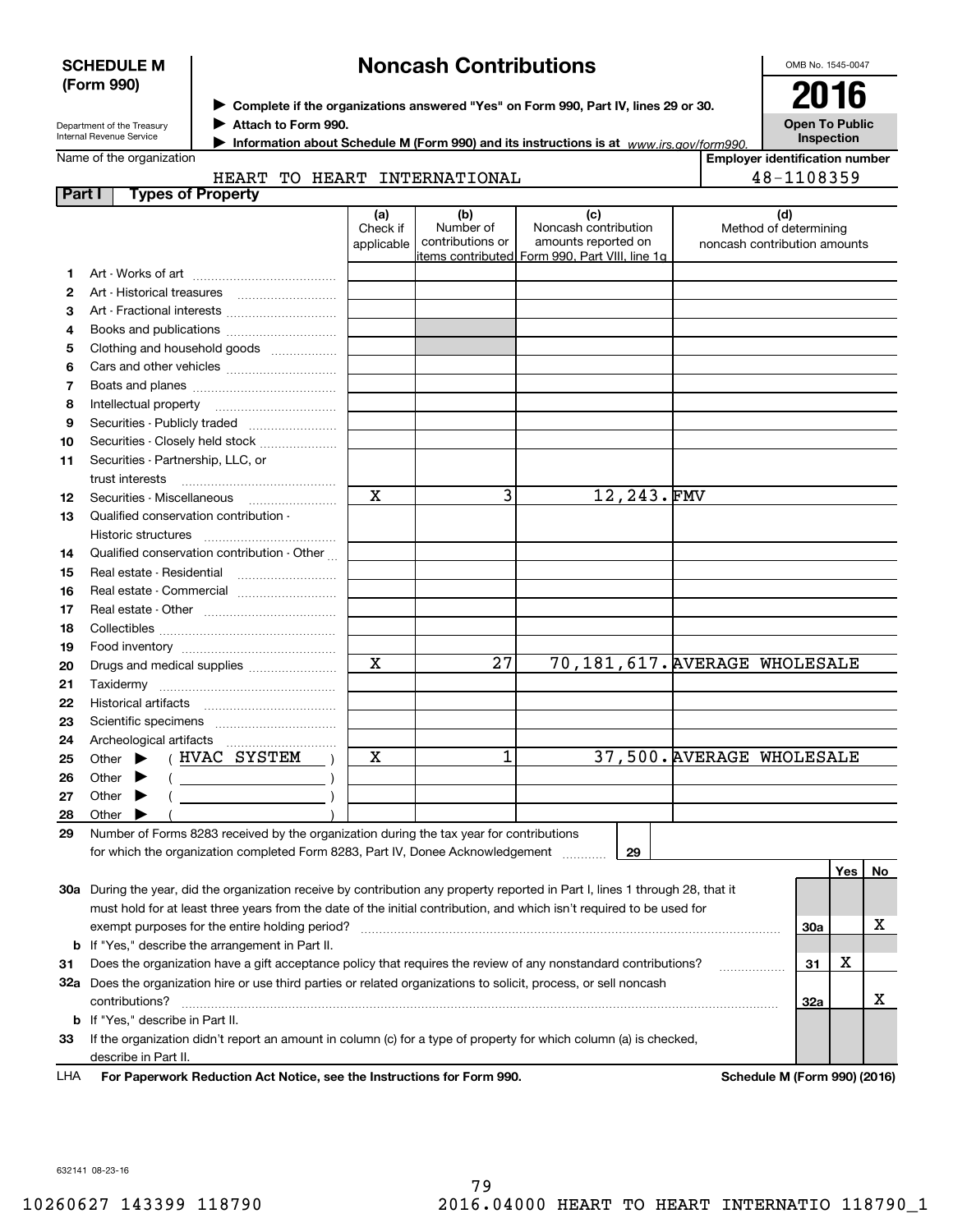|  | <b>Schedule M (Form 990) (2016)</b>                                                                                                                                                 |
|--|-------------------------------------------------------------------------------------------------------------------------------------------------------------------------------------|
|  |                                                                                                                                                                                     |
|  |                                                                                                                                                                                     |
|  |                                                                                                                                                                                     |
|  |                                                                                                                                                                                     |
|  |                                                                                                                                                                                     |
|  |                                                                                                                                                                                     |
|  |                                                                                                                                                                                     |
|  |                                                                                                                                                                                     |
|  |                                                                                                                                                                                     |
|  |                                                                                                                                                                                     |
|  |                                                                                                                                                                                     |
|  |                                                                                                                                                                                     |
|  |                                                                                                                                                                                     |
|  |                                                                                                                                                                                     |
|  |                                                                                                                                                                                     |
|  |                                                                                                                                                                                     |
|  |                                                                                                                                                                                     |
|  |                                                                                                                                                                                     |
|  |                                                                                                                                                                                     |
|  |                                                                                                                                                                                     |
|  |                                                                                                                                                                                     |
|  |                                                                                                                                                                                     |
|  |                                                                                                                                                                                     |
|  |                                                                                                                                                                                     |
|  |                                                                                                                                                                                     |
|  |                                                                                                                                                                                     |
|  |                                                                                                                                                                                     |
|  | is reporting in Part I, column (b), the number of contributions, the number of items received, or a combination of both. Also complete<br>this part for any additional information. |

Provide the information required by Part I, lines 30b, 32b, and 33, and whether the organization is reporting in Part I, column (b), the number of contributions, the number of items received, or a combination of both. Also complete **Part II Supplemental Information.** 

**2**

10260627 143399 118790 2016.04000 HEART TO HEART INTERNATIO 118790\_1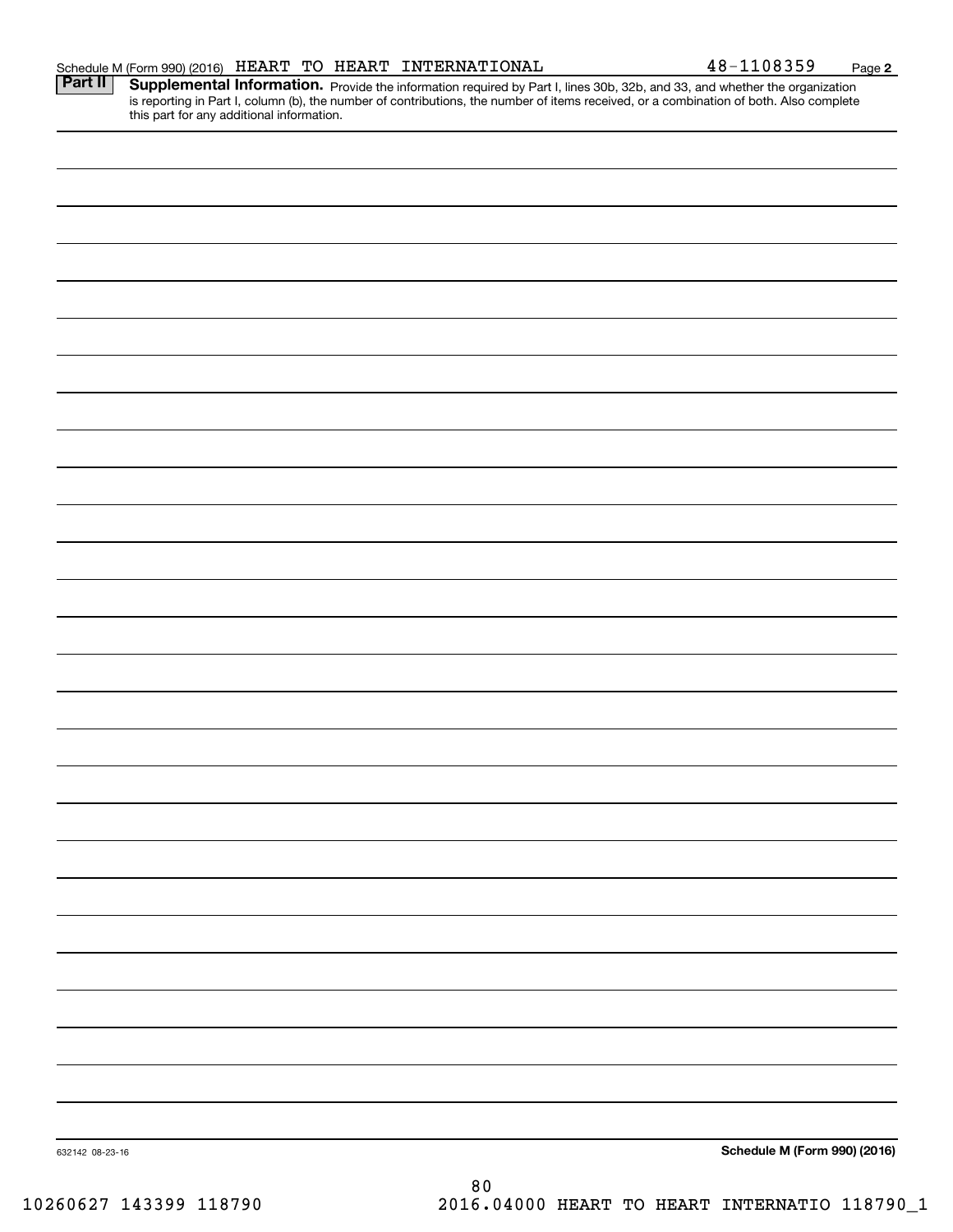**(Form 990 or 990-EZ)**

Department of the Treasury Internal Revenue Service Name of the organization

## **SCHEDULE O Supplemental Information to Form 990 or 990-EZ**

**Information about Schedule O (Form 990 or 990-EZ) and its instructions is at**  $www.irs.gov/form990.$ **Complete to provide information for responses to specific questions on Form 990 or 990-EZ or to provide any additional information. | Attach to Form 990 or 990-EZ.**



**Employer identification number**

HEART TO HEART INTERNATIONAL  $\vert$  48-1108359

FORM 990, PART VI, SECTION B, LINE 11B:

THE FORM 990 WILL BE REVIEWED AND APPROVED BY THE CEO AND CFO. THE BOARD

OF DIRECTORS WILL RECEIVE A COPY OF THE TAX RETURN.

FORM 990, PART VI, SECTION B, LINE 12C:

THE ORGANIZATION REQUIRES THAT DIRECTORS AND OFFICERS ANNUALLY DISCLOSE

INTERESTS THAT COULD GIVE RISE TO CONFLICTS. IF A DIRECTOR HAS AN INTEREST

THAT COULD GIVE RISE TO CONFLICT, THAT DIRECTOR RECUSES THEMSELVES FROM ANY

DISCUSSION AND VOTING THAT AFFECTS THEIR INTEREST.

FORM 990, PART VI, SECTION B, LINE 15A:

THE EXECUTIVE COMMITTEE OF THE BOARD REVIEWS AND APPROVES THE COMPENSATION FOR THE CEO AND USES THE SALARY AND BENEFITS SURVEY OF GREATER KANSAS CITY AREA NONPROFIT ORGANIZATIONS COMPILED BY THE MIDWEST CENTER FOR NONPROFIT ORGANIZATIONS WHICH PROVIDE THE SAME TYPES OF SERVICES THAT WE PROVIDE.

FORM 990, PART VI, LINE 17, LIST OF STATES RECEIVING COPY OF FORM 990: AL,AK,AR,CA,CT,DC,FL,GA,HI,IL,KS,KY,LA,ME,MD,MA,MI,MN,MS,NH,NJ,NM,NY,NC,OH OK,OR,PA,RI,SC,TN,UT,VA,WV,WI,CO,MO,ND,WA,NV

FORM 990, PART VI, SECTION C, LINE 19:

THE ORGANIZATION MAKES ITS ANNUAL REPORT AND FINANCIAL STATEMENTS AVAILABLE ON ITS WEBSITE. THE GOVERNING DOCUMENTS, FINANCIAL STATEMENTS AND CONFLICT OF INTEREST POLICY ARE ALL AVAILABLE UPON REQUEST.

FORM 990, PART XI, LINE 9, CHANGES IN NET ASSETS: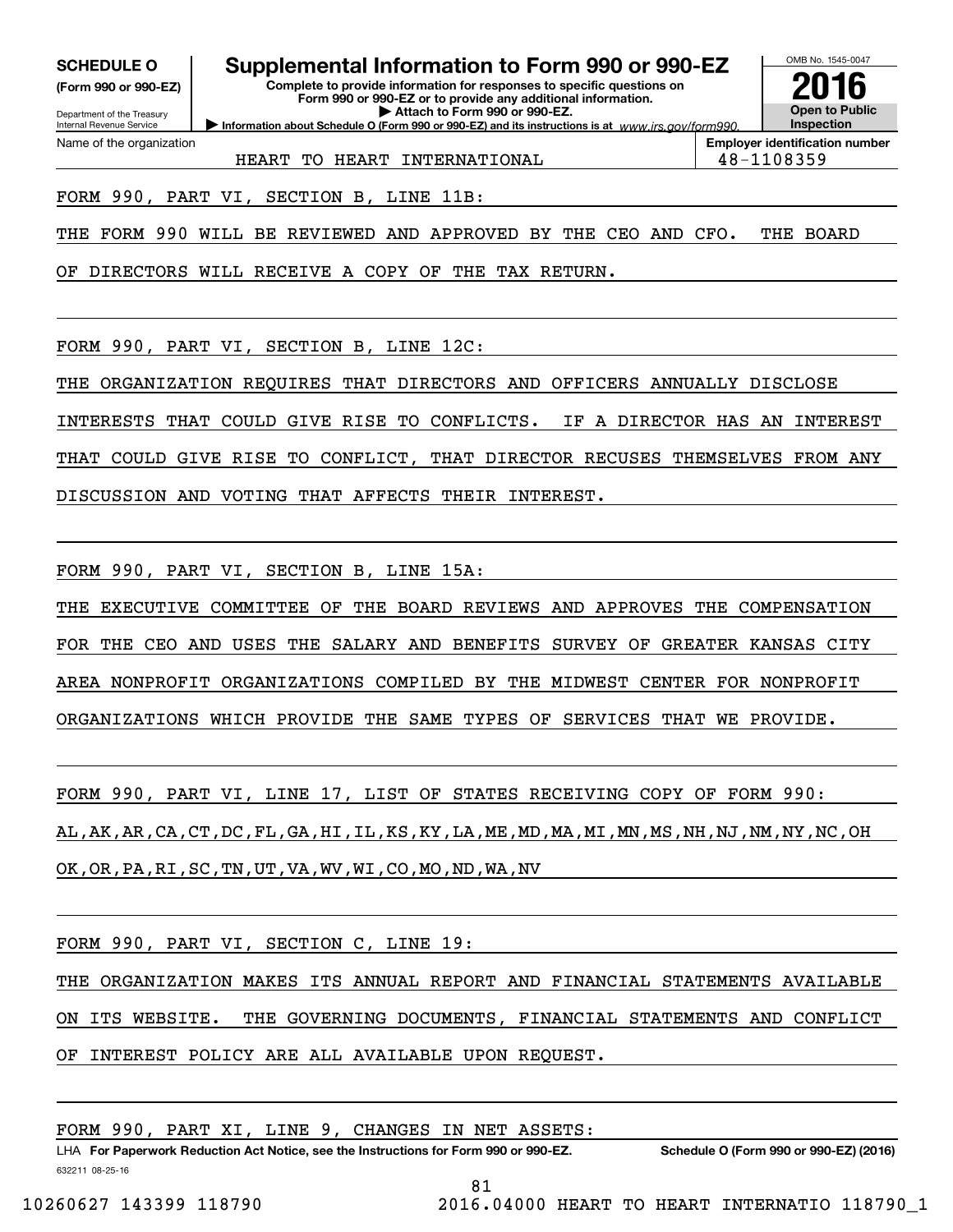| Name of the organization<br>48-1108359<br>HEART TO HEART INTERNATIONAL<br>ADJUSTMENT TO DISTRIBUTED SUPPLIES<br>632212 08-25-16 | Schedule O (Form 990 or 990-EZ) (2016) |    | Page 2                                 |
|---------------------------------------------------------------------------------------------------------------------------------|----------------------------------------|----|----------------------------------------|
|                                                                                                                                 |                                        |    | <b>Employer identification number</b>  |
|                                                                                                                                 |                                        |    |                                        |
|                                                                                                                                 |                                        |    | 14,371.                                |
|                                                                                                                                 |                                        |    |                                        |
|                                                                                                                                 |                                        |    |                                        |
|                                                                                                                                 |                                        |    |                                        |
|                                                                                                                                 |                                        |    |                                        |
|                                                                                                                                 |                                        |    |                                        |
|                                                                                                                                 |                                        |    |                                        |
|                                                                                                                                 |                                        |    |                                        |
|                                                                                                                                 |                                        |    |                                        |
|                                                                                                                                 |                                        |    |                                        |
|                                                                                                                                 |                                        |    |                                        |
|                                                                                                                                 |                                        |    |                                        |
|                                                                                                                                 |                                        |    |                                        |
|                                                                                                                                 |                                        |    |                                        |
|                                                                                                                                 |                                        |    |                                        |
|                                                                                                                                 |                                        |    |                                        |
|                                                                                                                                 |                                        |    |                                        |
|                                                                                                                                 |                                        |    |                                        |
|                                                                                                                                 |                                        |    |                                        |
|                                                                                                                                 |                                        |    |                                        |
|                                                                                                                                 |                                        |    |                                        |
|                                                                                                                                 |                                        |    |                                        |
|                                                                                                                                 |                                        |    |                                        |
|                                                                                                                                 |                                        |    |                                        |
|                                                                                                                                 |                                        |    |                                        |
|                                                                                                                                 |                                        |    |                                        |
|                                                                                                                                 |                                        |    |                                        |
|                                                                                                                                 |                                        |    |                                        |
|                                                                                                                                 |                                        |    |                                        |
|                                                                                                                                 |                                        |    |                                        |
|                                                                                                                                 |                                        |    |                                        |
|                                                                                                                                 |                                        |    |                                        |
|                                                                                                                                 |                                        |    |                                        |
|                                                                                                                                 |                                        |    |                                        |
|                                                                                                                                 |                                        |    |                                        |
|                                                                                                                                 |                                        |    |                                        |
|                                                                                                                                 |                                        |    |                                        |
|                                                                                                                                 |                                        |    |                                        |
|                                                                                                                                 |                                        |    |                                        |
|                                                                                                                                 |                                        |    |                                        |
|                                                                                                                                 |                                        |    |                                        |
|                                                                                                                                 |                                        |    |                                        |
|                                                                                                                                 |                                        | 82 | Schedule O (Form 990 or 990-EZ) (2016) |